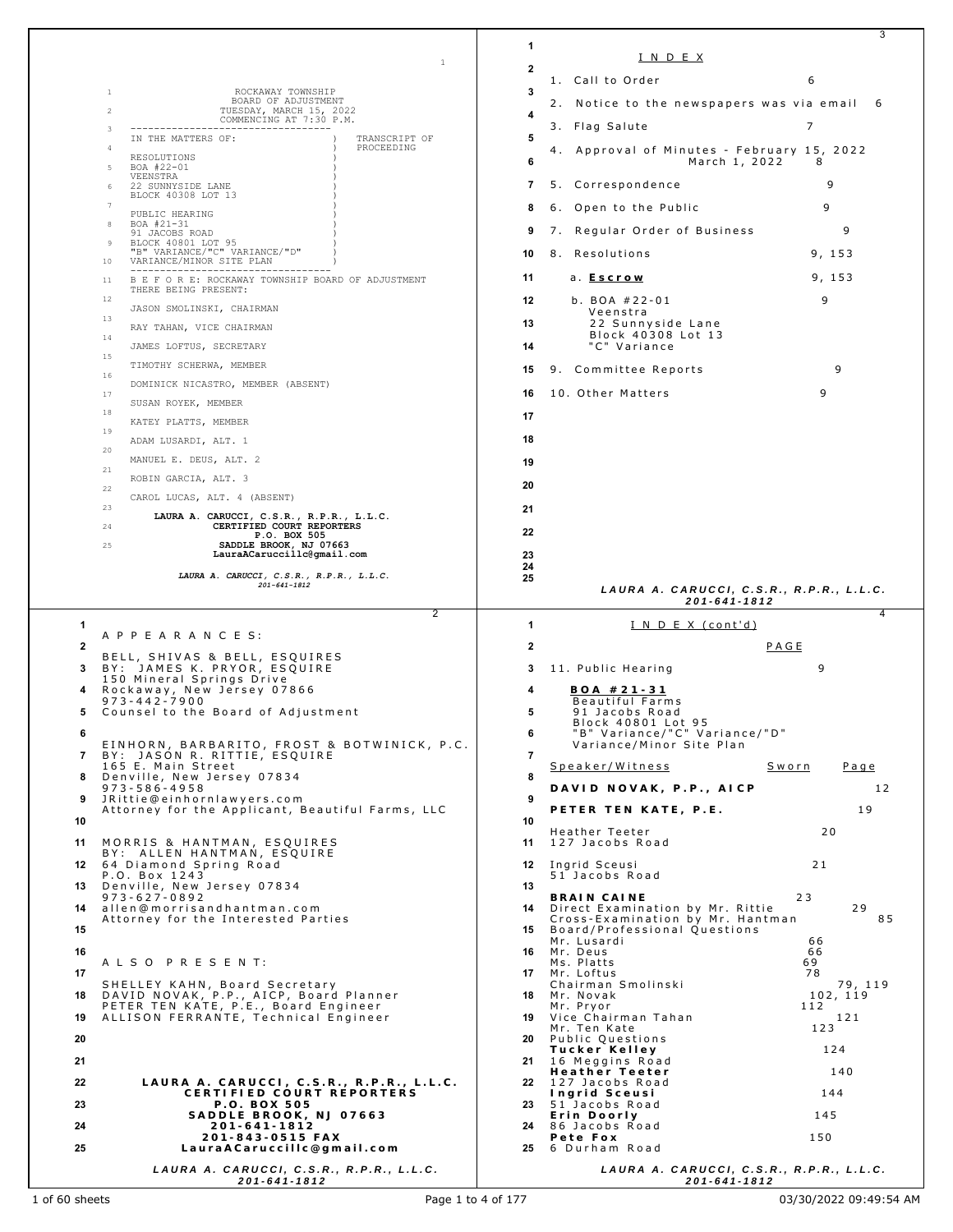|                | 5                                                             |            | 7                                                        |
|----------------|---------------------------------------------------------------|------------|----------------------------------------------------------|
| 1              | I N D E X (cont'd)                                            | 1          | MS. PLATTS: Here.                                        |
| 2              |                                                               | 2          | MS. KAHN: Mr. Lusardi?                                   |
|                | <b>EXHIBITS</b>                                               | 3          | MR. LUSARDI: Here.                                       |
| 3              |                                                               | 4          | MS. KAHN: Mr. Deus?                                      |
| 4              | <b>DESCRIPTION</b><br>ID EVID<br>NO.                          |            |                                                          |
|                | Packet of Nine Photographs,<br>A-1                            | 5          | MR. DEUS: Here.                                          |
| 5              | Including Before and After                                    | 6          | MS. KAHN: Ms. Garcia?                                    |
| 6              | 32<br>Photos                                                  | 7          | MS. GARCIA: Here.                                        |
| $\overline{7}$ | A-2 Packet of Photographs Submitted                           | 8          | MS. KAHN: Mr. Pryor?                                     |
|                | March 4, 2020, Including Photos of                            | 9          | MR. PRYOR: Here for Mr. Bell.                            |
| 8              | The Floor Plan, Barns, Chicken Coop<br>And Parking Area<br>37 | 10         | MS. KAHN: Mr. Novak?                                     |
| 9              |                                                               | 11         | MR. NOVAK: Here.                                         |
|                |                                                               | 12         | MS. KAHN: Mr. Ten Kate?                                  |
| 10             | 12. New Business<br>154                                       | 13         | MR. TEN KATE: Here.                                      |
| 11             | 13. Old Business<br>154                                       | 07:32PM 14 | 3. Flag Salute                                           |
|                |                                                               | 07:32PM 15 | CHAIRMAN SMOLINSKI: All rise.                            |
| 12             | 154<br>14. Adjourn                                            | 07:32PM 16 | (At this point in the proceeding all                     |
| 13             |                                                               | 17         | rise for a recitation of the Pledge of                   |
| 14<br>15       |                                                               | 18         | Allegiance.)                                             |
| 16             |                                                               | 19         | CHAIRMAN SMOLINSKI: For all those in                     |
| 17             |                                                               | 20         | attendance, please take note, Christ Church is not       |
| 18<br>19       |                                                               | 21         | taking a position neither in support or opposition of    |
| 20             |                                                               | 22         | the applicant's application. Christ Church is simply     |
| 21             |                                                               | 23         | being gracious and providing a location and the space    |
| 22<br>23       |                                                               | 24         | for the public hearing. Please respect Christ Church     |
| 24             |                                                               | 25         | and refrain from fighting or arguing.                    |
| 25             |                                                               |            | LAURA A. CARUCCI, C.S.R., R.P.R., L.L.C.                 |
|                | LAURA A. CARUCCI, C.S.R., R.P.R., L.L.C.<br>201-641-1812      |            | 201-641-1812                                             |
|                |                                                               |            |                                                          |
|                | 6                                                             |            | 8                                                        |
| 1              | 1. Call to Order                                              | 1          | Thank you.                                               |
| $\mathbf{2}$   | CHAIRMAN SMOLINSKI: The meeting of the                        | 2          |                                                          |
| 3              |                                                               | 3          | 4. Approval of Minutes - February 15, 2022 and           |
| 4              | Rockaway Township Board of Adjustment is called to<br>order.  | 4          | March 1, 2022                                            |
|                |                                                               | 5          | CHAIRMAN SMOLINSKI: Okay, the first                      |
|                | 2. Notice to the newspapers was via email                     |            | item of the meeting is approval of the minutes from      |
| 6              | CHAIRMAN SMOLINSKI: This meeting is                           | 6          | February 15, 2022, and March 1st. I think we're just     |
| 7              | being held pursuant to the Open Public Meetings Act.          | 7          | going to do them one at a time.                          |
| 8              | Notice has been properly posted and filed with the            | 8          | VICE CHAIRMAN TAHAN: I make a motion                     |
| 9              | Municipal Clerk with the Township of Rockaway. The            | 9          | to accept.                                               |
| 10             | meeting -- and mailed to all those persons requesting         | 10         | MR. LOFTUS: Second.                                      |
| 11             | notification and was provided to the City and Morris          | 11         | MS. KAHN: Mr. Smolinski?                                 |
| 12             | County and The Record on February 23rd, 2022. Notice          | 12         | CHAIRMAN SMOLINSKI: Yes.                                 |
| 13             | was provided to the paper via e-mail. Formal action           | 13         | MS. KAHN: Mr. Loftus?                                    |
| 14             | may be taken at this meeting.                                 | 14         | MR. LOFTUS: Yes.                                         |
| 15             | MS. KAHN: Mr. Smolinski?                                      | 15         | MS. KAHN: Mr. Scherwa?                                   |
| 16             | CHAIRMAN SMOLINSKI: Here.                                     | 16         | MR. SCHERWA: Yes.                                        |
| 17             | MS. KAHN: Mr. Loftus?                                         | 17         | MS. KAHN: Mr. Tahan?                                     |
| 18             | MR. LOFTUS: Here.                                             | 18         | VICE CHAIRMAN TAHAN: Yes.                                |
| 19             | MS. KAHN: Mr. Scherwa?                                        | 19         | MS. KAHN: Ms. Royek?                                     |
| 20             | MR. SCHERWA: Here.                                            | 20         | MS. ROYEK: Yes.                                          |
| 21             | MS. KAHN: Mr. Tahan?                                          | 21         | MS. KAHN: Ms. Platts?                                    |
| 22             | VICE CHAIRMAN TAHAN: Here.                                    | 22         | MS. PLATTS: Yes.                                         |
| 23             | MS. KAHN: Ms. Royek?                                          | 23         | MS. KAHN: Mr. Lusardi?                                   |
| 24             | MS. ROYEK: Here.                                              | 24         | MR. LUSARDI: Yes.                                        |
| 25             | MS. KAHN: Ms. Platts?                                         | 25         | MS. KAHN: Mr. Deus?                                      |
|                | LAURA A. CARUCCI, C.S.R., R.P.R., L.L.C.<br>201-641-1812      |            | LAURA A. CARUCCI, C.S.R., R.P.R., L.L.C.<br>201-641-1812 |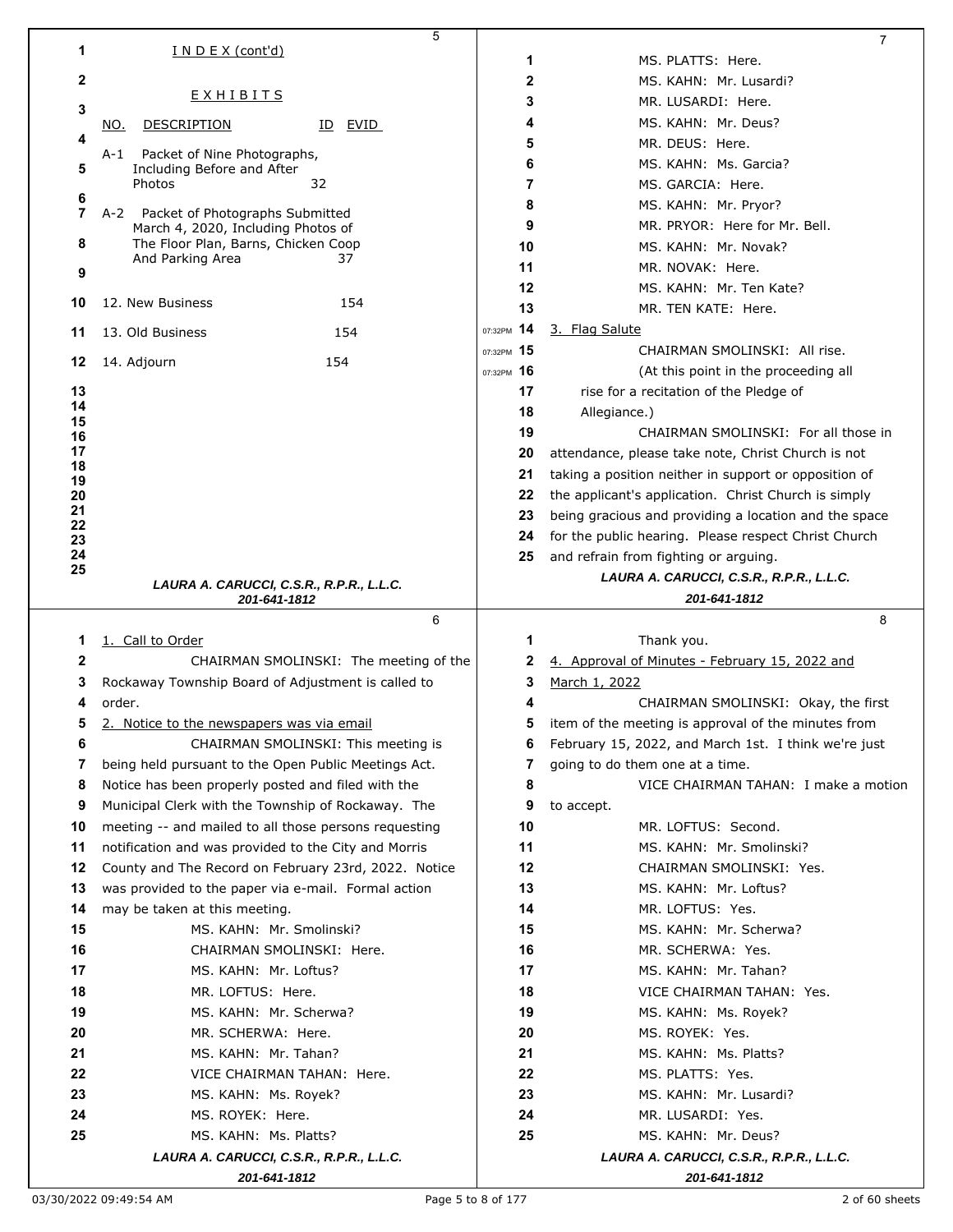|          | 9                                                                                                          |          | 11                                                                                          |
|----------|------------------------------------------------------------------------------------------------------------|----------|---------------------------------------------------------------------------------------------|
| 1        | MR. DEUS: Yes.                                                                                             | 1        | be marked complete.                                                                         |
| 2        | MS. KAHN: Ms. Garcia?                                                                                      | 2        | And in addition to that, we have also                                                       |
| 3        | MS. GARCIA: Should I abstain? I                                                                            | 3        | submitted a revised site plan which incorporated                                            |
| 4        | wasn't there.                                                                                              | 4        | several comments, questions, and additional                                                 |
| 5        | MS. KAHN: Okay.                                                                                            | 5        | information that were -- that was brought up at the                                         |
| 6        | Approved.                                                                                                  | 6        | last hearing. We have submitted that minor site plan                                        |
| 7        | 5. Correspondence                                                                                          | 7        | as well.                                                                                    |
| 8        | CHAIRMAN SMOLINSKI: I just want to                                                                         | 8        | CHAIRMAN SMOLINSKI: Mr. Novak?                                                              |
| 9        | ask, is there any correspondence.                                                                          | 9        | MR. NOVAK: Yes, Mr. Chairman.                                                               |
| 10       | MS. KAHN: No correspondence.                                                                               | 10       | Good evening, everybody. My name is                                                         |
| 11       | 6. Open to the Public                                                                                      | 11       | David Novak. I'm a partner with Burgis Associates.                                          |
| 12       | CHAIRMAN SMOLINSKI: At this time, I'm                                                                      | 12       | And we are the planning consultants for the Rockaway                                        |
| 13       | going to open it to the public for any matter not on                                                       | 13       | Township Zoning Board and Planning Board.                                                   |
| 14       | the agenda this evening.                                                                                   | 14       | The board remembers at our prior meeting                                                    |
| 15       | Seeing none, I'll close it.                                                                                | 15       | on February 15th, 2022, we addressed the completeness                                       |
| 16       | 7. Regular Order of Business                                                                               | 16       | aspect of the application, and the board ultimately                                         |
| 17       | 8. Resolutions                                                                                             | 17       | found that the application was incomplete. That was                                         |
| 18       | CHAIRMAN SMOLINSKI: And I'll make note                                                                     | 18       | due to, as Mr. Rittie mentioned, the lack of interior                                       |
| 19       | that this evening the resolution for BOA 22-01,                                                            | 19       | drawings for the accessory structures onsite,                                               |
| 20       | Veenstra, is being moved to the next meeting, which                                                        | 20       | particularly the stables and the barn.                                                      |
| 21       | is April 5th. And we'll hold the escrow resolution                                                         | 21       | That information has since been                                                             |
| 22       | to the end of this week.                                                                                   | 22       | provided; thus, I feel like the board can proceed                                           |
| 23       | 9. Committee Reports                                                                                       | 23       | deeming that aspect of this application concluded.                                          |
| 24       | 10. Other Matters                                                                                          | 24       | One of the items that we did not                                                            |
| 25       | 11. Public Hearing                                                                                         | 25       | address at our prior meeting regarding completeness                                         |
|          | LAURA A. CARUCCI, C.S.R., R.P.R., L.L.C.                                                                   |          | LAURA A. CARUCCI, C.S.R., R.P.R., L.L.C.                                                    |
|          | 201-641-1812                                                                                               |          | 201-641-1812                                                                                |
|          | 10                                                                                                         |          | 12                                                                                          |
| 1        | CHAIRMAN SMOLINSKI: I don't believe we                                                                     | 1        | is a Tenancy/Minor Site Plan Checklist and                                                  |
| 2        | have any committee reports or any other matters, so                                                        | 2        | Instructions for Application to the Planning Board                                          |
| 3        | at this juncture we're going to get right into the                                                         | 3        | form, which is in the application package. That                                             |
| 4        | public meeting this evening. This is -- I want to                                                          | 4        | includes information pertaining to the name of the                                          |
| 5        | call BOA 21-31, BEAUtiful Farms. This is a                                                                 | 5        | tenant and the application, contacts, proposed hours                                        |
| 6        | continuation for 91 Jacobs Road.                                                                           | 6        | of operation, nature of the work to be done on the                                          |
| 7        | MR. RITTIE: Good evening.                                                                                  | 7        | site, a list of chemicals that will be used or stored                                       |
| 8        | Can you hear me?                                                                                           | 8        | on the site, deliveries, retail sales and operations                                        |
| 9        | Good evening, ladies and gentlemen. My                                                                     | 9        | that generate any odors or exterior noises.                                                 |
| 10       | name is Jason Rittie. I'm a partner of the Law Firm                                                        | 10       | The applicant did request waivers from                                                      |
| 11       | of Einhorn, Barbarito, Frost & Botwinick in Denville.                                                      | 11       | some of these items, noting that they would be                                              |
| 12       | As you'll recall, I am the attorney for                                                                    | 12       | provided at the hearing presumably through direct                                           |
| 13       | the applicant.                                                                                             | 13<br>14 | testimony, specifically the proposed hours of                                               |
| 14       | At the last hearing, we spent much of                                                                      | 15       | operation, the nature of the work to be done on the<br>site, and the delivery schedules.    |
| 15<br>16 | the hearing going through completeness. Since that<br>time, we have made additional filings to address the | 16       |                                                                                             |
| 17       |                                                                                                            | 17       | That being said, Mr. Chairman, I would<br>recommend the board grant those waivers, provided |
|          |                                                                                                            |          |                                                                                             |
|          | completeness items. And I think it would be                                                                |          |                                                                                             |
| 18       | appropriate to jump into the completeness review.                                                          | 18       | that these aspects of the application are discussed                                         |
| 19       | At the last hearing, there was an open                                                                     | 19       | through direct testimony.                                                                   |
| 20       | checklist item requesting floor plans and dimensions                                                       | 20       | CHAIRMAN SMOLINSKI: Mr. Rittie, do you                                                      |
| 21       | for the various accessory structures, particularly                                                         | 21       | have anything to add?                                                                       |
| 22       | the barns and the stable. We have provided by way of                                                       | 22       | MR. RITTIE: No.                                                                             |
| 23       | a cover letter March 4th, 2022, a series of photos as                                                      | 23       | I concur with Mr. Novak that those are                                                      |
| 24       | well as dimensions for those items.                                                                        | 24       | items that are typically addressed during the time of                                       |
| 25       | So I believe that that item should now                                                                     | 25       | the hearing, and particularly with this type of                                             |
|          | LAURA A. CARUCCI, C.S.R., R.P.R., L.L.C.<br>201-641-1812                                                   |          | LAURA A. CARUCCI, C.S.R., R.P.R., L.L.C.<br>201-641-1812                                    |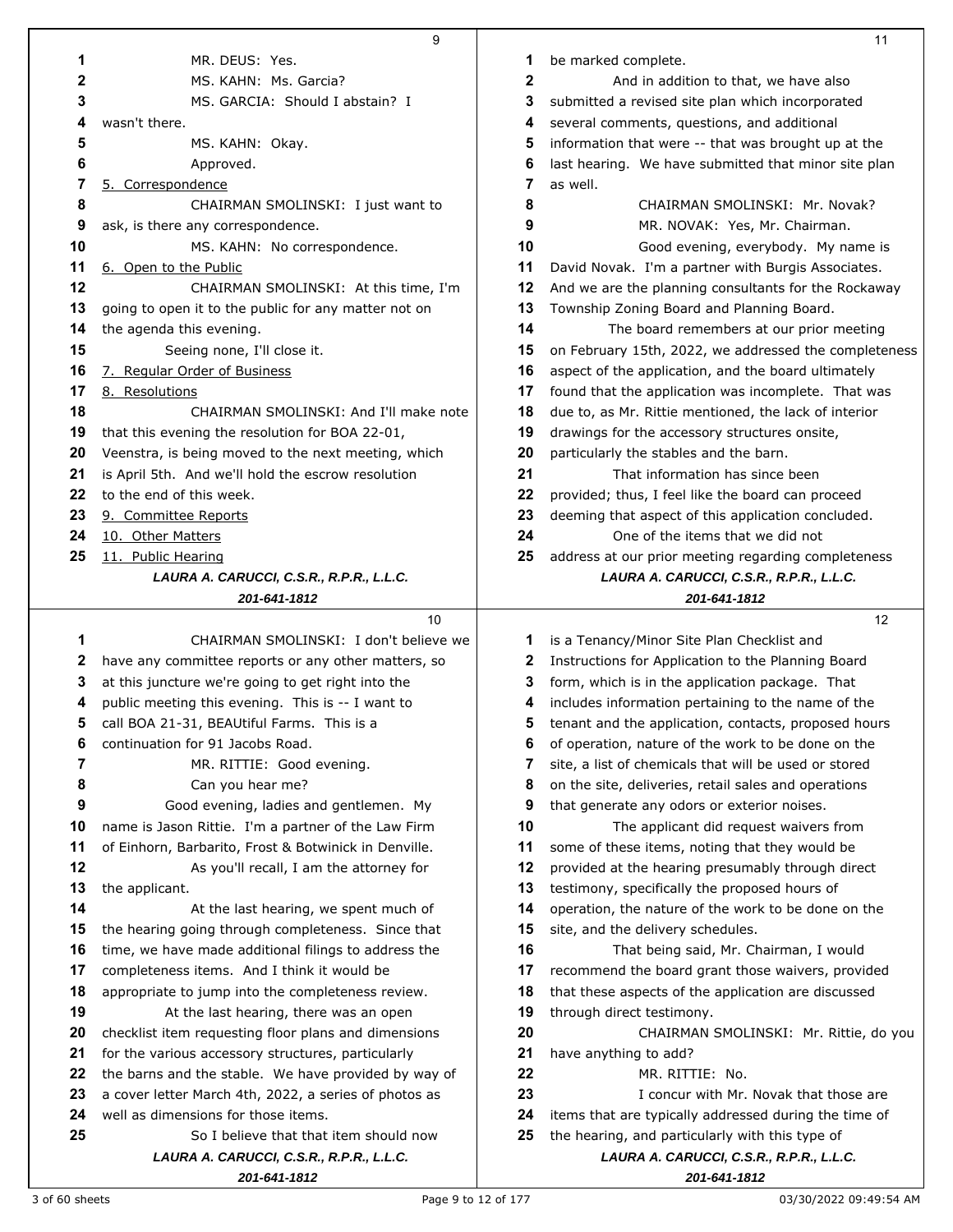|    | 13                                                       |          | 15                                                       |
|----|----------------------------------------------------------|----------|----------------------------------------------------------|
| 1  | application where there's a number of specific uses.     | 1        | happening on the site, trying to find out during the     |
| 2  | We will go through those in detail as to each use        | 2        | application proceeding rather than knowing before you    |
| 3  | during the direct testimony.                             | 3        | went in. Because it's almost impossible to determine     |
| 4  | CHAIRMAN SMOLINSKI: Okay. Do any                         | 4        | what's complete and not complete unless you know         |
| 5  | members of the board have any questions regarding        | 5        | what's happening.                                        |
| 6  | this matter? Okay.                                       | 6        | But that's the recommendation I                          |
| 7  | Mr. Hantman, you may approach.                           | 7        | objected to before Mr. Novak made it. Counsel -- the     |
| 8  | MR. HANTMAN: Mr. Chairman, I have a                      | 8        | board has to decide. I think that this board has to      |
| 9  | comment as to the submission, most particularly at       | 9        | know what's being proposed for the site before they      |
| 10 | this point on the site plan, which I indicated to the    | 10       | can make a determination of what they can and can't      |
| 11 | board in the form of a letter I hope that the board      | 11       | waive.                                                   |
| 12 | received.                                                | 12       |                                                          |
| 13 |                                                          | 13       | MR. PRYOR: All right. Well,                              |
| 14 | This site plan has an amendment to it                    | 14       | Mr. Hantman, to the extent you made those objections     |
| 15 | which did not exist before. There were questions         | 15       | at a previous hearing, they remain on record.            |
|    | that were being raised as to how this operation or       |          | MR. HANTMAN: That specific objection                     |
| 16 | how this site was going to perform and how it was        | 16<br>17 | was made on the previous record, yes.                    |
| 17 | going to deal with the members of the public that        |          | This one tonight only dealt with the                     |
| 18 | were supposedly coming there.                            | 18       | new site plan which was sent in on the 4th of March.     |
| 19 | The applicant seems to have addressed                    | 19       | MR. PRYOR: Okay. Mr. Hantman, subject                    |
| 20 | that by a note indicating that he's putting              | 20       | to any comments that Mr. Novak or Mr. Rittie may         |
| 21 | port-a-potties on the site near the parking area.        | 21       | have, I think at this point Mr. Hantman has raised       |
| 22 | That's just not permitted, and therefore, that the       | 22       | certain issues, but whether or not the application is    |
| 23 | site plan is incorrect. It's improper. This board        | 23       | in compliance with the State Code, et cetera, I think    |
| 24 | doesn't even have the power to grant him that if they    | 24       | that's -- that's the reason we have to get into the      |
| 25 | wanted. It's basically a state regulation as to what     | 25       | hearing at some point here.                              |
|    | LAURA A. CARUCCI, C.S.R., R.P.R., L.L.C.                 |          | LAURA A. CARUCCI, C.S.R., R.P.R., L.L.C.                 |
|    | 201-641-1812                                             |          | 201-641-1812                                             |
|    |                                                          |          |                                                          |
|    | 14                                                       |          | 16                                                       |
| 1  | temporary sanitary facilities can be, so therefore,      | 1        | I don't think that's actually a                          |
| 2  | you don't have a site plan which conforms with the       | 2        | completeness determination. If the board thinks the      |
| 3  | law of the State of New Jersey, even with waivers        | 3        | application is complete, then we can proceed and the     |
| 4  | being requested.                                         | 4        | applicant can make its argument in terms of state        |
| 5  | So I would suggest the application is                    | 5        | health code regulations, et cetera. Mr. Hantman can      |
| 6  | not complete because the site plan is absolutely         | 6        | make his argument. And obviously the board experts       |
| 7  | inaccurate.                                              | 7        | can weigh in as they feel is appropriate.                |
| 8  | THE COURT REPORTER: Mr. Chairman, may                    | 8        | So subject to anything from the                          |
| 9  | I have an appearance for the record?                     | 9        | applicant or board professionals -- that's my comment    |
| 10 | MR. HANTMAN: Allen Hantman. The firm                     | 10       | on the issue.                                            |
| 11 | is Morris & Hantman, 64 Diamond Spring Road,             | 11       | MR. RITTIE: In terms of the                              |
| 12 | Denville.                                                | 12       | port-a-potties, we are aware of Mr. Hampton's letter.    |
| 13 | CHAIRMAN SMOLINSKI: Yes, Counsel.                        | 13       | It's not entirely accurate that the port-a-johns are     |
| 14 | MR. PRYOR: James Pryor, Counsel for                      | 14       | not permitted uses. There's a time frame on those.       |
| 15 | this evening.                                            | 15       | We have had discussions with the Health                  |
| 16 | Mr. Hantman, as I understand it then,                    | 16       | Department. We think we have come up with a solution     |
| 17 | your objection in terms of the completeness is at        | 17       | that we testified to by Mr. Graham, our engineer.        |
| 18 | this point the site plan and the issue of the            | 18       | But the location of where those are proposed will        |
| 19 | port-a-potty as reflected on there, there's nothing      | 19       | remain the same.                                         |
| 20 | else in terms of floor plans or anything like that?      | 20       | CHAIRMAN SMOLINSKI: Mr. Novak.                           |
| 21 | Just so we can narrow it down as to where we are.        | 21       | MR. NOVAK: Mr. Chairman, I would offer                   |
| 22 | MR. HANTMAN: As to the floor plan                        | 22       | that typically any resolution that's prepared by this    |
| 23 | issue, as to the site plan issue, those were the two     | 23       | board would include references to any and all outside    |
| 24 | I limited it to. I had previously noted at the last      | 24       | and other approvals. So if there are additional          |
| 25 | meeting my objection to this waiver of what's            | 25       | approvals required by the State or by the Township       |
|    | LAURA A. CARUCCI, C.S.R., R.P.R., L.L.C.<br>201-641-1812 |          | LAURA A. CARUCCI, C.S.R., R.P.R., L.L.C.<br>201-641-1812 |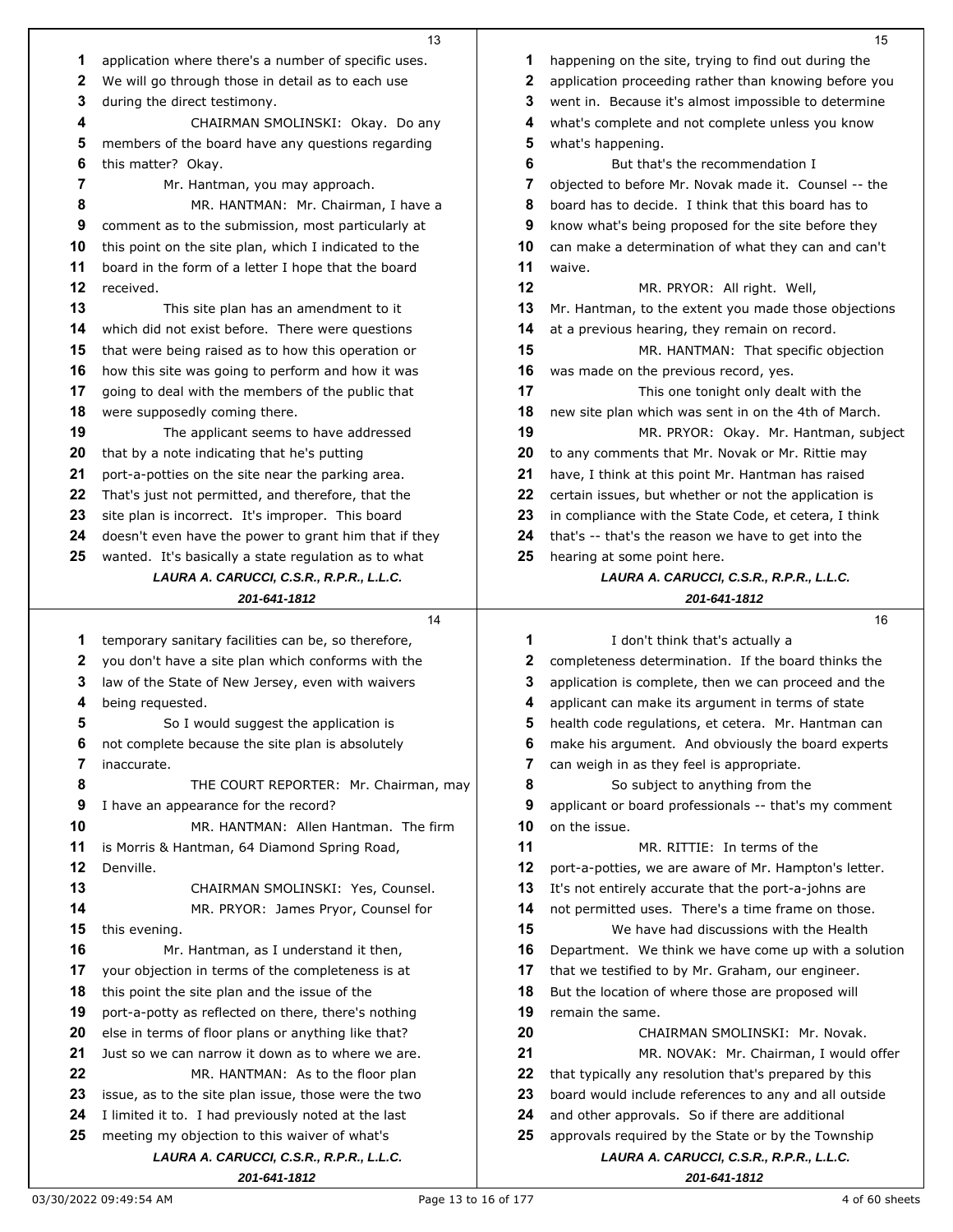|          | 17                                                                                                |          | 19                                                                  |
|----------|---------------------------------------------------------------------------------------------------|----------|---------------------------------------------------------------------|
| 1        | Health Department, should any aspect of this                                                      | 1        | approval, they naturally would have to come back and                |
| 2        | application by approved, then that condition will be                                              | 2        | address the issue. So I think, in my opinion, we're                 |
| 3        | built into the resolution.                                                                        | 3        | safe in moving forward.                                             |
| 4        | So I would agree with Mr. Pryor; I                                                                | 4        | CHAIRMAN SMOLINSKI: Thank you.                                      |
| 5        | don't necessarily see it as a completeness item. If                                               | 5        | With that, any questions from any of                                |
| 6        | there's a concern that the outhouses constitute an                                                | 6        | the board members?                                                  |
| 7        | additional D-1 use variance, the statute                                                          | 7        | (No Response.)                                                      |
| 8        | specifically                                                                                      | 8        | CHAIRMAN SMOLINSKI: Okay. At this                                   |
| 9        |                                                                                                   | 9        | juncture, I'm going to open it to the public specific               |
| 10       | MR. RITTIE: Mr. Novak, I'm sorry.<br>While you're looking for that, we are not proposing          | 10       | to this topic only relative to completeness.                        |
|          |                                                                                                   | 11       |                                                                     |
| 11       | an outhouse. The outhouse that is shown on the plan                                               |          | State your name.                                                    |
| 12       | has been decommissioned. And I actually have an                                                   | 12       | MS. TEETER: Heather Teeter, 127 Jacobs                              |
| 13       | e-mail confirming that. Because my clients were                                                   | 13       | Road.                                                               |
| 14       | cited for a summons for that previously, which has                                                | 14       | My question has to do with the lumber                               |
| 15       | been rectified with the Health Department to confirm                                              | 15       | crossing that they're requesting approval for. It's                 |
| 16       | that the outhouse is not functioning, and we're not                                               | 16       | not shown on the map where they would do it. And the                |
| 17       | proposing to use that.                                                                            | 17       | DEP has three different areas that this site is under               |
| 18       | CHAIRMAN SMOLINSKI: I believe there is                                                            | 18       | which would require an approval by them for an a plan               |
| 19       | a handicap accessible port-a-potty shown on the plan                                              | 19       | to be submitted so And it really depends on where                   |
| 20       | currently that was submitted; am I correct.                                                       | 20       | on the property they're conducting those activities.                |
| 21       | MR. RITTIE: Yeah, two different -- I                                                              | 21       | So the DEP currently does not have a                                |
| 22       | just want to make sure we're using the right                                                      | 22       | plan on file so                                                     |
| 23       | terminology. A port-a-john is one thing. The                                                      | 23       | CHAIRMAN SMOLINSKI: I think we'll wait                              |
| 24       | outhouse is entirely different.                                                                   | 24       | until we get into the --                                            |
| 25       | MR. NOVAK: Understood.                                                                            | 25       | MS. TEETER: Okay. I thought that had                                |
|          | LAURA A. CARUCCI, C.S.R., R.P.R., L.L.C.                                                          |          | LAURA A. CARUCCI, C.S.R., R.P.R., L.L.C.                            |
|          | 201-641-1812                                                                                      |          | 201-641-1812                                                        |
|          |                                                                                                   |          |                                                                     |
|          | 18                                                                                                |          | 20                                                                  |
| 1        | Getting back to the language of the                                                               | 1        | to do with completeness really if the site plan is                  |
| 2        | Municipal Land Use Law pertaining to a D-1 use                                                    | 2        | complete.                                                           |
| 3        | variance.                                                                                         | 3        | CHAIRMAN SMOLINSKI: I think we'll wait                              |
| 4        | Again, this can be found in                                                                       | 4        | to see what's being testified to.                                   |
| 5        | N.J.S.A. 40:55D. That's $7(d)(1)$ , which is a use for                                            | 5        | MS. TEETER: Okay.                                                   |
| 6        | a principal structure in a district restricted                                                    | 6        | CHAIRMAN SMOLINSKI: And because I                                   |
| 7        | against use for a principal structure.                                                            | 7        | can't 100 percent say I've seen that.                               |
| 8        | So the question for the board to                                                                  | 8        | MS. TEETER: Okay, thank you.                                        |
| 9        | consider is whether or not a port-a-potty would                                                   | 9        | CHAIRMAN SMOLINSKI: Thank you.                                      |
| 10       | constitute a principal structure on the site, or if                                               | 10       | Anyone else?                                                        |
| 11       | the principal structures on the site really pertain                                               | 11       | (No Response.)                                                      |
| 12       | to the barns, stables and the structures that are                                                 | 12       | CHAIRMAN SMOLINSKI: Seeing none, I'm                                |
| 13       | generating the majority of the activity onsite.                                                   | 13       | going to close it at this juncture.                                 |
| 14       | I would you view a port-a-john or a                                                               | 14       | Oh, okay, that was quick.                                           |
| 15       | port-a-potty as an accessory structure to the main                                                | 15       | MS. SCEUSI: Hi. My name is Ingrid                                   |
| 16       | use that's occurring onsite, which I think is the                                                 | 16       | Sceusi. I own property at 51 Jacobs Road, Rockaway                  |
| 17       | real focus of this hearing. That would be my                                                      | 17       | Township.                                                           |
| 18       | opinion. I don't necessarily see a port-a-john as a                                               | 18       | At the last meeting, we asked that a                                |
| 19       | principal use of the site or a principal structure of                                             | 19       | traffic report or traffic study be made. I don't see                |
| 20       | the site.                                                                                         | 20       | that submitted here.                                                |
| 21       | CHAIRMAN SMOLINSKI: Mr. Ten Kate, do                                                              | 21       | CHAIRMAN SMOLINSKI: That's not a                                    |
| 22       | you have anything to add?                                                                         | 22       | completeness item at this juncture. But it may be a                 |
|          |                                                                                                   | 23       |                                                                     |
| 23<br>24 | MR. TEN KATE: Only to say that if                                                                 |          | supplemental report that may be required, depending                 |
| 25       | there is a condition of approval for a higher                                                     | 24<br>25 | upon different things that are testified.                           |
|          | authority that this gets denied after a resolution of<br>LAURA A. CARUCCI, C.S.R., R.P.R., L.L.C. |          | MS. SCEUSI: Okay, okay.<br>LAURA A. CARUCCI, C.S.R., R.P.R., L.L.C. |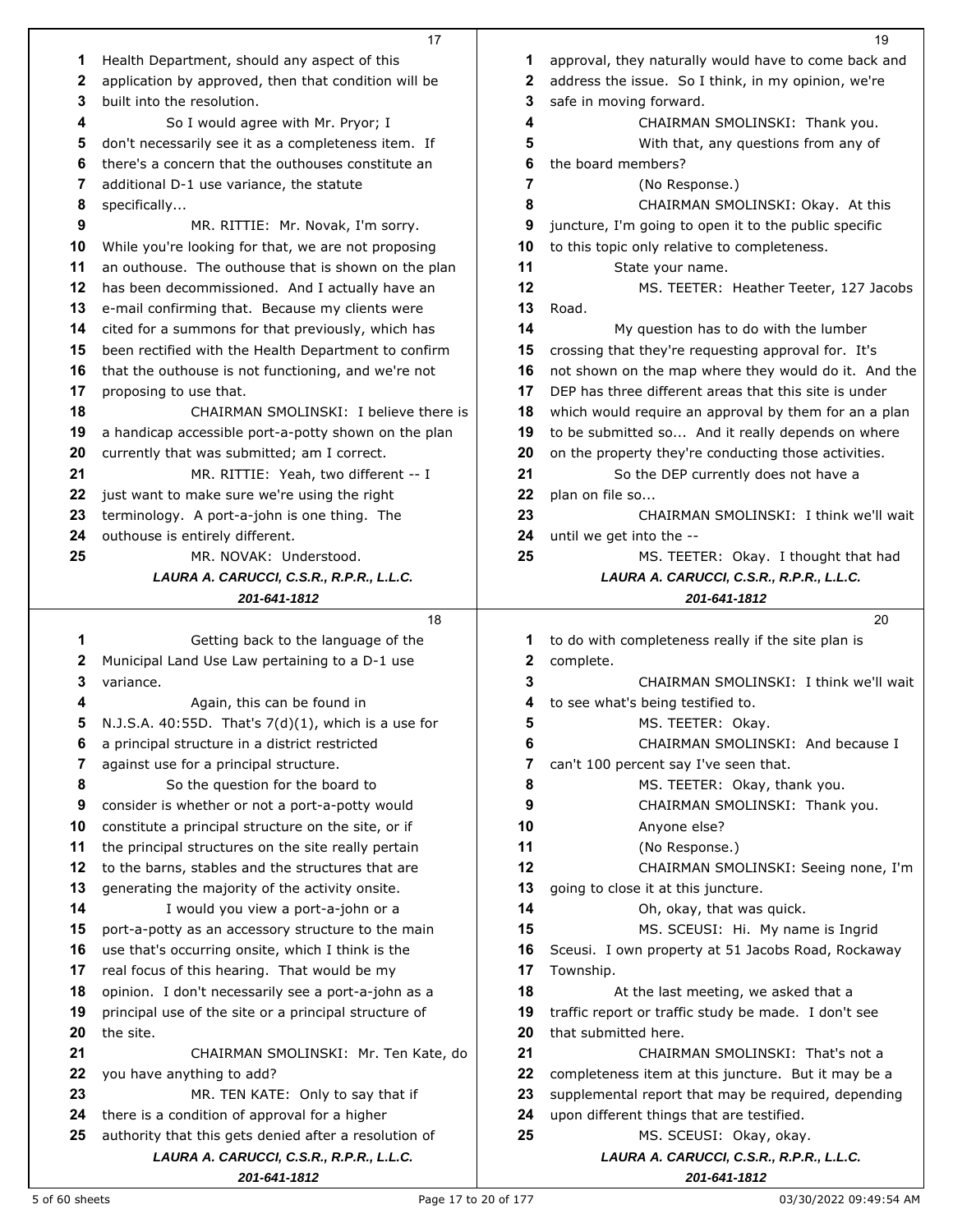|         | 21                                                      |    | 23                                                                                                          |
|---------|---------------------------------------------------------|----|-------------------------------------------------------------------------------------------------------------|
| 1       | MR. RITTIE: I can address that too.                     | 1  | MS. KAHN: Mr. Lusardi?                                                                                      |
| 2       | We will have a traffic expert, based on the             | 2  | MR. LUSARDI: Yes.                                                                                           |
| 3       | questions. Jay Troutman is his name. He was not         | 3  | MS. KAHN: Mr. Deus?                                                                                         |
| 4       | available for tonight's meeting. And, obviously, he     | 4  | MR. DEUS: Yes.                                                                                              |
| 5       | has to submit his report ten days in advance. We        | 5  | MS. KAHN: Ms. Garcia?                                                                                       |
| 6       | anticipate this is going to go for another meeting      | 6  | MS. GARCIA: Yes.                                                                                            |
| 7       | and will be submitted in time for that, and he will     | 7  | MS. KAHN: Approved.                                                                                         |
| 8       | testify at the meeting.                                 | 8  | CHAIRMAN SMOLINSKI: Mr. Rittie?                                                                             |
| 9       | MR. NOVAK: Mr. Chairman, if I can                       | 9  | MR. RITTIE: Thank you.                                                                                      |
| 10      | explain one thing as well. The aspect of                | 10 | Mr. Pryor, will you swear Mr. Caine in?                                                                     |
| 11      | completeness we had a discussion is really for          | 11 | MR. PRYOR: I can swear him in or the                                                                        |
| 12      | commencing a public hearing. So during the course of    | 12 | -- do you want to swear him in, please.                                                                     |
| 13      | this hearing tonight, the next hearing, if there's      | 13 | THE COURT REPORTER: Sir, will you                                                                           |
| 14      | another hearing after that, the board may have          | 14 | please raise your right hand.                                                                               |
| 15      | questions or want additional information that has not   | 15 | Will you solemnly swear or affirm the                                                                       |
| 16      | been provided at this time. Deeming the application     | 16 | testimony you're about to give will be the truth, the                                                       |
| 17      | complete does not prevent you, the board, from asking   | 17 | whole truth, and nothing but the truth?                                                                     |
| 18      | for additional items. It's really just for              | 18 | MR. CAINE: Yes, I do.                                                                                       |
| 19      | commencing the start of the hearing.                    | 19 | BRIAN CAINE,                                                                                                |
| 20      | So during the course of testimony, if                   | 20 | 91 Jacobs Road, Rockaway, New Jersey, having been                                                           |
| 21      | issues arise that the board wants more information      | 21 | duly sworn, testifies as follows:                                                                           |
| 22      | on, nothing prevents you from asking for that           | 22 | THE COURT REPORTER: Will you Please                                                                         |
| 23      | information.                                            | 23 | state your name and affiliation for the record?                                                             |
| 24      | CHAIRMAN SMOLINSKI: Correct.                            | 24 | MR. CAINE: My name is Brian Caine.                                                                          |
| 25      | Is there anyone else?                                   | 25 | I live at 91 Jacobs Road in Rockaway,                                                                       |
|         | LAURA A. CARUCCI, C.S.R., R.P.R., L.L.C.                |    | LAURA A. CARUCCI, C.S.R., R.P.R., L.L.C.                                                                    |
|         | 201-641-1812                                            |    | 201-641-1812                                                                                                |
|         |                                                         |    |                                                                                                             |
|         | 22                                                      |    | 24                                                                                                          |
| 1       |                                                         | 1  |                                                                                                             |
| 2       | (No Response.)<br>CHAIRMAN SMOLINSKI: Seeing none, I am | 2  | New Jersey.<br>MR. PRYOR: Mr. Rittie, before you                                                            |
| 3       | going to close it to the public at this time.           | 3  | commence testimony, I'll just make sure that we're                                                          |
| 4       | I'll look for a motion to deem the                      | 4  | all on the same page procedurally.                                                                          |
| 5       | application complete in its entirety at this juncture   | 5  | You have an application which has                                                                           |
| 6       | and move forward with the application.                  | 6  | various forms of relief being requested. Those forms                                                        |
| 7       | VICE CHAIRMAN TAHAN: I'll make a                        | 7  | of relief require various votes, some of which differ                                                       |
| 8       | motion to deem the application complete in its          | 8  | because you have both an interpretation and the                                                             |
|         |                                                         | 9  | C variance and site plan as well as the use variance.                                                       |
| 9<br>10 | entirety.<br>CHAIRMAN SMOLINSKI: Do we have a           | 10 | It would seem to me that since the use                                                                      |
| 11      | second.                                                 | 11 | variance contains obviously a supermajority vote in                                                         |
| 12      | MR. LOFTUS: I second.                                   | 12 | the statute, and since you are requesting an                                                                |
| 13      | CHAIRMAN SMOLINSKI: Shelley.                            | 13 | interpretation, that we first deal with the                                                                 |
| 14      | MS. KAHN: Mr. Smolinski?                                | 14 | interpretation issues, because if the board grants                                                          |
| 15      | CHAIRMAN SMOLINSKI: Yes.                                | 15 | certain interpretation questions, then that it would                                                        |
| 16      | MS. KAHN: Mr. Loftus?                                   | 16 | eliminate those issues as far as the use variance is                                                        |
| 17      | MR. LOFTUS: Yes.                                        | 17 | concerned and you can focus on whatever is not                                                              |
| 18      | MS. KAHN: Mr. Scherwa?                                  | 18 |                                                                                                             |
| 19      | MR. SCHERWA: Yes.                                       | 19 | granted by the board in that respect. And granted.<br>And that would it seem to me to be the course to      |
| 20      | MS. KAHN: Mr. Tahan?                                    | 20 |                                                                                                             |
| 21      | VICE CHAIRMAN TAHAN: Yes.                               | 21 | proceed in step by step so it makes sense as far as<br>what the board is hearing, what the evidence is, and |
| 22      | MS. KAHN: Ms. Royek?                                    | 22 | how the board proceeds with the vote-taking process.                                                        |
| 23      | MS. ROYEK: Yes.                                         | 23 | MR. RITTIE: So I saw it a little                                                                            |
| 24      | MS. KAHN: Ms. Platts?                                   | 24 | differently because of the uses that somewhat overlap                                                       |
| 25      | MS. PLATTS: Yes.                                        | 25 | and there's a plethora of different uses.                                                                   |

*201-641-1812*

*201-641-1812*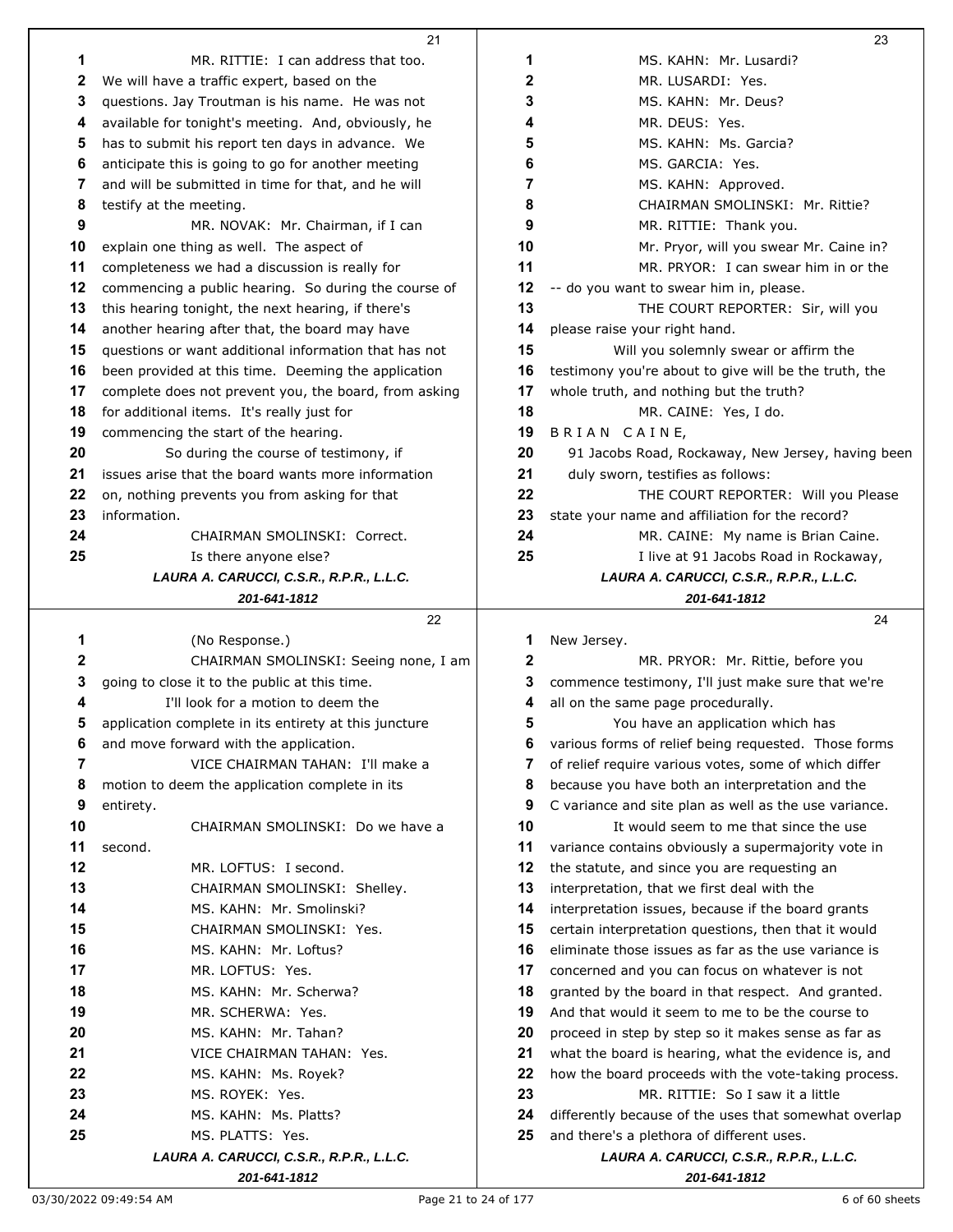|    | 25                                                       |              | 27                                                       |
|----|----------------------------------------------------------|--------------|----------------------------------------------------------|
| 1  | Before we even get to the                                | 1            | your case on; you put the case on. But I don't           |
| 2  | interpretation, I believe we need testimony on the       | 2            | I'm not sure that's the best process. But I'll let       |
| 3  | activities. And then from that, we could either -- I     | 3            | you decide how to kind of go with it.                    |
| 4  | mean, I would suggest let us put the case in and as      | 4            | Mr. Chairman, I do see Mr. Hantman                       |
| 5  | part of the end, you will be able to take all of the     | 5            | standing there, and I suspect he has some comment.       |
| 6  | testimony, all of the of uses, the hours of operation    | 6            | Mr. Hantman, very briefly.                               |
| 7  | and everything else, and then be able to come to a       | 7            | MR. HANTMAN: At the time -- at this                      |
| 8  | decision-making as to the interpretation of              | 8            | juncture last week, the same issue came up. My           |
| 9  | potentially what some of the uses may automatically      | 9            | position was, if you look at the notice, the notice      |
| 10 | be permitted and others that may need a use variance.    | 10           | talks about sequential applications. That's what the     |
| 11 | And then all that testimony would be in.                 | 11           | notice called for. I think that's what the procedure     |
| 12 | The activities and the operations are                    | $12 \,$      | calls for.                                               |
| 13 | important to that sort of determination of, you know,    | 13           | So I believe the interpretation should                   |
| 14 | interpretation.                                          | 14           | be dealt with first. It's much more limited than the     |
| 15 | MR. PRYOR: Let me ask you this,                          | 15           | use variance will be. And after the interpretation       |
| 16 | Mr. Rittie -- and I don't want to spend too much time    | 16           | is done -- because that's basically the ordinance --     |
| 17 | because I want to get into the substance of the case.    | 17           | then at that point anything that's in question should    |
| 18 | But obviously you have a planner that's going to         | 18           | be dealt with in the use variance. It should not be      |
| 19 | address the use variances. Based on what you're          | 19           | done in one mess because you have to sort out what       |
| 20 | saying in terms of how the process should go, your       | 20           | things you're voting on and each of voting criteria      |
| 21 | planner is going to address the use variance for         | 21           | are different.                                           |
| 22 | everything requested in your application, even if the    | 22           | MR. PRYOR: Well, I can see                               |
| 23 | board were to grant -- is okay as far as the             | 23           | Mr. Hantman's point. Mr. Chairman, it's Mr. Rittie's     |
| 24 | interpretation goes.                                     | 24           | case to put in. He can put it in and go through it       |
| 25 | Some of the farming issues, for                          | 25           | but                                                      |
|    | LAURA A. CARUCCI, C.S.R., R.P.R., L.L.C.                 |              | LAURA A. CARUCCI, C.S.R., R.P.R., L.L.C.                 |
|    | 201-641-1812                                             |              | 201-641-1812                                             |
|    | 26                                                       |              | 28                                                       |
| 1  | example, you know, the horse riding lessons, you         | 1            | CHAIRMAN SMOLINSKI: It is. And as I                      |
| 2  | know, we could get to that. You can take a vote on       | $\mathbf{2}$ | said -- and as I had asked you, and I asked you that,    |
| 3  | the interpretation. If the board grants it, end of       | 3            | Mr. Rittie, at the start of this case, you know, how     |
| 4  | story. If the board doesn't grant it, then your          | 4            | do you plan on proceeding?                               |
| 5  | planner can address that in the D variance case.         | 5            | I will tell you from -- you know, in                     |
| 6  | Because it seems to me that going -- if                  | 6            | terms of reading through all the documents and           |
| 7  | you put the whole ball of wax in at one time then        | 7            | looking at it, the matter before us, in order to sort    |
| 8  | take four votes at the end, it seems to me that          | 8            | this out, you know, I think it's probably best to        |
| 9  | covers a lot of territory that may involve testimony     | 9            | first see what the proposed things are and then          |
| 10 | we don't need. I mean, it's your case. You can           | 10           | figure out based -- where they fall within the           |
| 11 | proceed but                                              | 11           | ordinance.                                               |
| 12 | MR. RITTIE: Yeah.                                        | 12           | And then as I think how we've discussed                  |
| 13 | For the record, I would rather build                     | 13           | in terms of just now, you know, some of the items        |
| 14 | the entire case and put it in, especially the            | 14           | become may become moot, because they are permitted,      |
| 15 | activities and everything else.                          | 15           | may be permitted under the ordinance. And then when      |
| 16 | If we proceed the way you're                             | 16           | addressing what's not permitted under the variance       |
| 17 | suggesting, I think we still need to sort of start       | 17           | relief. And that would, I think, be a lot easier to      |
| 18 | with Mr. Caine and go through all the uses.              | 18           | grasped based upon the site plan and those               |
| 19 | If we finish with that, I would need a                   | 19           | activities. But, again, it's your matter.                |
| 20 | break because the planner is here. And then we could     | 20           | MR. RITTIE: Well, I would say, we                        |
|    |                                                          |              |                                                          |
| 21 | kind of go through what has been testified as to the     | 21           | still -- based on what you just said, I think we         |
| 22 | uses and where does it fit, permitted or not             | 22           | still need to commence with Mr. Caine's testimony.       |
| 23 | permitted. And then we can move into sort of the         | 23           | CHAIRMAN SMOLINSKI: I don't disagree.                    |
| 24 | site plan and everything else.                           | 24           | MR. RITTIE: Let him finish his. And                      |
| 25 | MR. PRYOR: As I say, you're putting                      | 25           | then we can circle back with that issue.                 |
|    | LAURA A. CARUCCI, C.S.R., R.P.R., L.L.C.<br>201-641-1812 |              | LAURA A. CARUCCI, C.S.R., R.P.R., L.L.C.<br>201-641-1812 |

7 of 60 sheets 25 to 28 of 177 compared 25 to 28 of 177 compared 25 to 28 of 177 compared 25 to 28 of 177 compared 25 to 28 of 177 compared 25 to 28 of 177 compared 25 to 28 of 177 compared 25 to 28 of 177 compared 20 of 1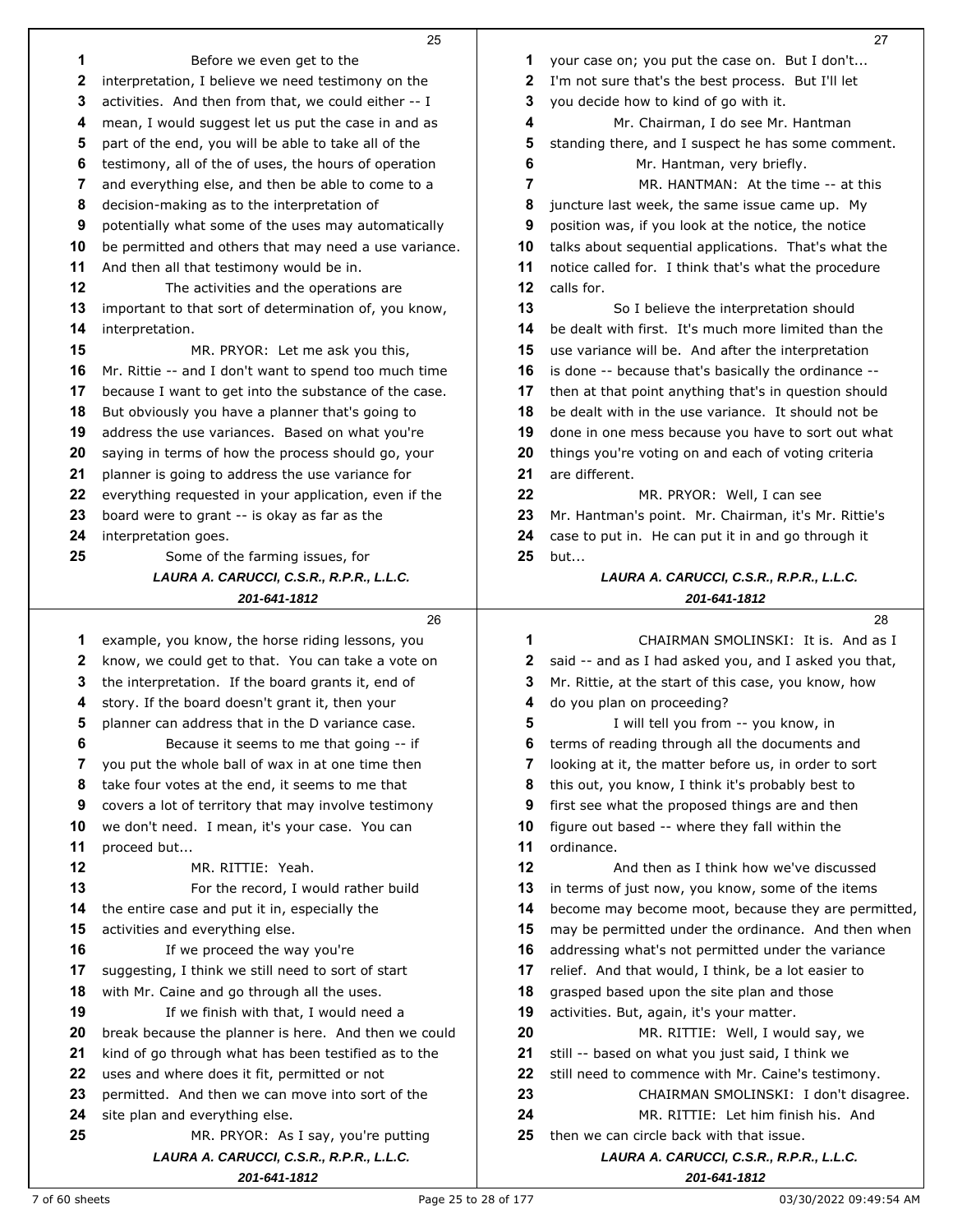|    | 29                                                  |    | 31                                                    |
|----|-----------------------------------------------------|----|-------------------------------------------------------|
| 1  | CHAIRMAN SMOLINSKI: Again, I don't                  | 1  | disc, and we have hard copies.                        |
| 2  | disagree. I just think it's proper to get that out  | 2  | MR. PRYOR: Okay. But the board                        |
| 3  | there.                                              | 3  | already has everything that's being provided,         |
| 4  | MR. RITTIE: Anything else?                          | 4  | correct?                                              |
| 5  | CHAIRMAN SMOLINSKI: The floor is                    | 5  | MR. RITTIE: The board secretary. So                   |
| 6  | yours.                                              | 6  | these should be marked as exhibits.                   |
| 7  | MR. RITTIE: Thank you.                              | 7  | MR. PRYOR: That's my question, if                     |
| 8  | DIRECT EXAMINATION                                  | 8  | you're marking it. I want to make sure we're all on   |
| 9  | BY MR. RITTIE:                                      | 9  | the same page.                                        |
| 10 | Q.<br>Brian, for the record again, just give        | 10 | MR. RITTIE: So we have -- I'll hand                   |
| 11 | us your name and your address?                      | 11 | these out. One                                        |
| 12 | My name?<br>А.                                      | 12 | MR. PRYOR: That's your submission that                |
| 13 | Q.<br>Yes.                                          | 13 | came in March 4th or so.                              |
| 14 | А.<br>My name is Brian Caine. I live at 91          | 14 | MR. RITTIE: No. These are different.                  |
| 15 | Jacobs Road in Rockaway, New Jersey.                | 15 | These are a series of photos of before and after of   |
| 16 | Q.<br>And who are the owners of 91 Jacobs           | 16 | what the property looked like.                        |
| 17 | Road?                                               | 17 | MR. HANTMAN: Were these previously                    |
| 18 | А.<br>The owners of 91 Jacobs Road are myself       | 18 | submitted or not.                                     |
| 19 | and my wife, Christy Sami.                          | 19 | MR. RITTIE: No. These are hearings.                   |
| 20 | And when did you purchase the property?<br>Q.       | 20 | MR. HANTMAN: Okay, fine.                              |
| 21 | AUDIENCE MEMBER: Excuse me, we can't                | 21 | MR. RITTIE: If we can mark, I guess,                  |
| 22 | hear.                                               | 22 | this Exhibit A-1. I don't know if you have any        |
| 23 | AUDIENCE MEMBER: We can't hear the                  | 23 | preference.                                           |
| 24 | question.                                           | 24 | MR. PRYOR: Yeah. We'll start with                     |
| 25 |                                                     | 25 | $A-1.$                                                |
|    | LAURA A. CARUCCI, C.S.R., R.P.R., L.L.C.            |    | LAURA A. CARUCCI, C.S.R., R.P.R., L.L.C.              |
|    | 201-641-1812                                        |    | 201-641-1812                                          |
|    | 30                                                  |    | 32                                                    |
| 1  | BY MR. RITTIE:                                      | 1  | Just make sure, Mr. Rittie, if you                    |
|    |                                                     |    |                                                       |
| 2  | Q.<br>All right. Let's backtrack. When did          | 2  | would, that your witness identifies using exhibit     |
| 3  | you purchase the property?                          | 3  | references the photographs that are up on the screen, |
| 4  | А.<br>I purchased -- my wife and I purchased        | 4  | and that you identify themselves clearly for us.      |
| 5  | it in July of 2019.                                 | 5  | (Whereupon, Packet of Nine Photographs,               |
| 6  | Q.<br>And who are the owners of BEAUtiful           | 6  | Including Before and After Photos, is                 |
| 7  | Farms?                                              | 7  | received and marked as Exhibit A-1 for                |
| 8  | А.<br>The owners of BEAUtiful Farms are my          | 8  | identification.)                                      |
| 9  | wife, Christy Sami, and myself.                     | 9  | MR. CAINE: So, ladies and gentlemen,                  |
| 10 | And when you purchased the property,<br>Q.          | 10 | what you're looking at here is the house in the --    |
| 11 | what structures were located on the property and in | 11 | pretty much the day we bought it. This house          |
| 12 | what type of condition?                             | 12 | obviously needed some rehab. From what we found in    |
| 13 | The structures that were on the<br>А.               | 13 | the records, it was built in 1937. It had a hunters   |
| 14 | property were three barns and a derelict house.     | 14 | shack and farm. And it obviously was in need of a     |
| 15 | MR. RITTIE: Gentlemen in the back, if               | 15 | lot of love. It was not livable.                      |
| 16 | we can put up Number 1, before and after photos?    | 16 | However, after we purchased the                       |
| 17 | MR. CAINE: So this is what we did to                | 17 | property, we've made some significant improvements to |
| 18 | the house. We totally took it from a ramshackle,    | 18 | the property. This is the back of the property from   |
| 19 | which -- oh, that's not ramshackle. Where is my     | 19 | the same picture you saw prior. We've rebuilt the     |
| 20 | ramshackle?                                         | 20 | entire house. We've put new roofs on. Gutted it and   |
| 21 | MR. PRYOR: Mister -- let me just                    | 21 | replaced all the serviceable stuff inside. And we     |
| 22 | interrupt you real quick for purposes of exhibits.  | 22 | have rebuilt the deck on the back.                    |
| 23 | Are these all in the application that was filed?    | 23 | Now, in terms of the auxiliary                        |
| 24 | MR. RITTIE: These are not. They were                | 24 | structures -- sorry, that's my pig. He's really       |
| 25 | submitted before the prior hearing. They're on the  | 25 | cute.                                                 |
|    | LAURA A. CARUCCI, C.S.R., R.P.R., L.L.C.            |    | LAURA A. CARUCCI, C.S.R., R.P.R., L.L.C.              |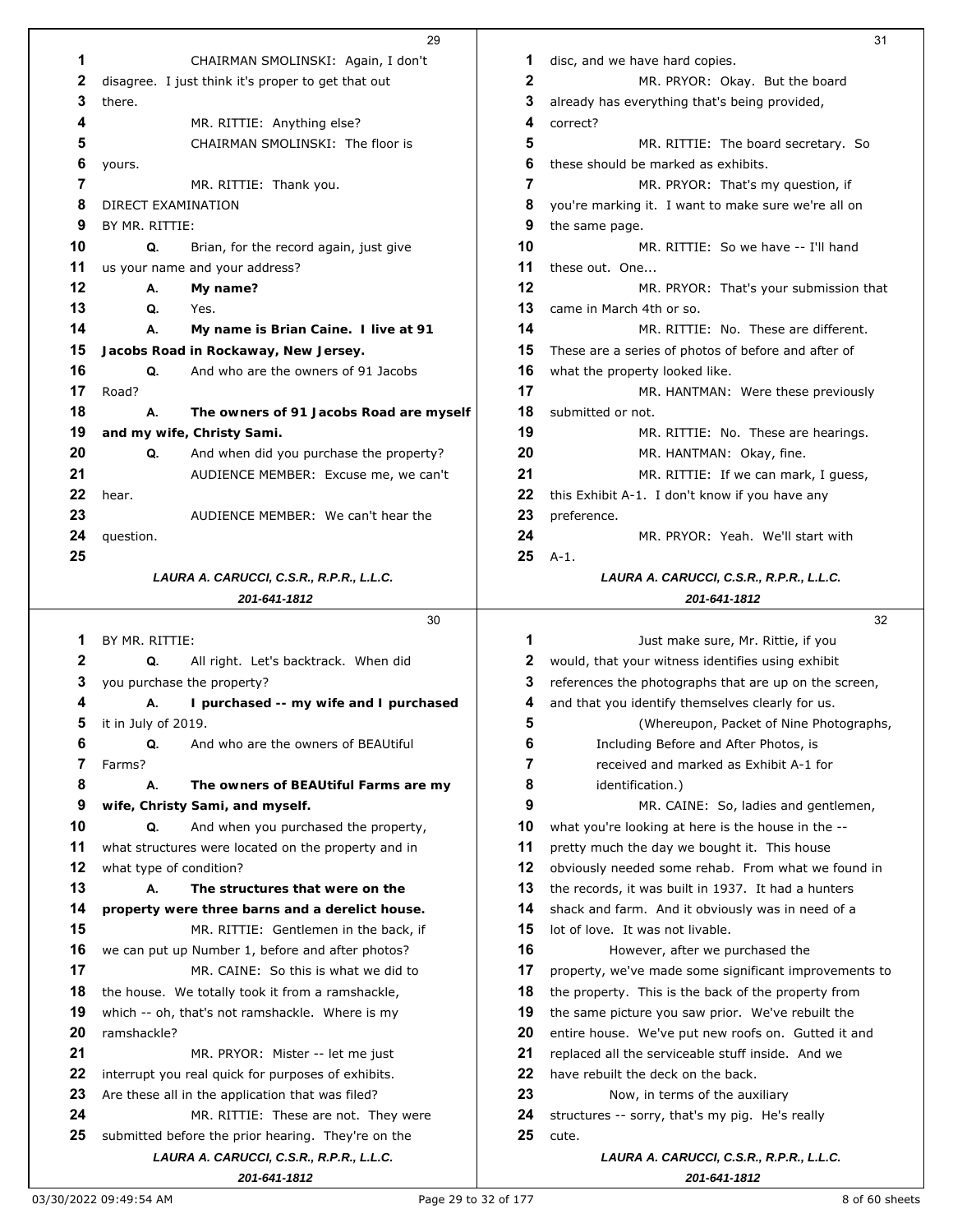|    | 33                                                       |    | 35                                                       |
|----|----------------------------------------------------------|----|----------------------------------------------------------|
| 1  | The auxiliary structures, this is the                    | 1  | marketing-related activities on the farm, including      |
| 2  | barn. I don't have a picture with me of the barn         | 2  | teaching children about animals and how they are         |
| 3  | before we took it. But basically we've re-sided the      | 3  | raised, where we get our food from, and how we           |
| 4  | whole thing. We changed all the fixtures inside and      | 4  | develop our current food supply. We also show them       |
| 5  | made a very functional and comfortable barn for          | 5  | how to market and succeed in an agricultural world.      |
| 6  | animals and people alike.                                | 6  | Part of what we do involves camps that                   |
| 7  | MR. PRYOR: Mr. Rittie, I don't want to                   | 7  | teach children the benefits of animals and the world     |
| 8  | be a stickler for exhibits here, but we don't know       | 8  | we live in. Part of our curriculum involves birthday     |
| 9  | what's going to happen in this case after this board     | 9  | parties, where kids get sometimes their first            |
| 10 | closes. We have to make sure that everything is in       | 10 | exposure to animals such as this.                        |
| 11 | the record.                                              | 11 | We use all of the animals on the                         |
| 12 | So when your witness refers to the                       | 12 | property for educational tools. The ones that are        |
| 13 | barn, that's going to be in the record as                | 13 | not used for educational tools are there for produce     |
| 14 | specifically what you're referring to. If you want       | 14 | production. And that would be the proposed use.          |
| 15 | to call this packet that you just handed out A-1 as a    | 15 | Q.<br>Let's take some time to go through each            |
| 16 | packet of photographs, that's fine. And you can          | 16 | one of those.                                            |
| 17 | refer to the barn photograph in this packet. Now we      | 17 | А.<br>Sure.                                              |
| 18 | see it up there; that's fine. But we just have to        | 18 | Q.<br>In terms of the breeding and raising of            |
| 19 | make sure that the exhibits are clear. We'll call        | 19 | poultry, where are they located and what's involved      |
| 20 | this packet A-1.                                         | 20 | with the raising of poultry?                             |
| 21 | MR. RITTIE: The packet is A-1,                           | 21 | А.<br>So the breeding and raising of poultry             |
| 22 | consisting of nine photos.                               | 22 | happens in our barn. That does not include stalls.       |
| 23 | Yeah, that's correct, nine photos,                       | 23 | It would be the one up to the right on your maps.        |
| 24 | which are being displayed up on the board now.           | 24 | It contains a chicken coop that is                       |
| 25 |                                                          | 25 | 8-by-25, a walk-in, fully furnished with brooder         |
|    | LAURA A. CARUCCI, C.S.R., R.P.R., L.L.C.                 |    | LAURA A. CARUCCI, C.S.R., R.P.R., L.L.C.                 |
|    | 201-641-1812                                             |    | 201-641-1812                                             |
|    | 34                                                       |    | 36                                                       |
| 1  | BY MR. RITTIE:                                           | 1  | boxes, perches, light and collection devices, and a      |
| 2  | Q.<br>Brian, to your knowledge, how was the              | 2  | run that spans the same width and same distance and      |
| 3  | property used historically in the past?                  | 3  | width.                                                   |
| 4  | To our knowledge, when we first looked<br>А.             | 4  | What is involved in raising poultry is                   |
|    | at the property, it was already set up with a riding     | 5  | acquiring chicks from a day old and raising them         |
| 6  | range, pastures and barns. Historically, to our          | 6  | through adulthood.                                       |
| 7  | knowledge, it was always used as a farm. The             | 7  | We currently do not slaughter chickens.                  |
| 8  | previous owners -- we've had some communication with     | 8  | Our chickens -- our chickens are strictly egg layers     |
| 9  | them -- they said they kept horses there and that        | 9  | right now. But we do breed them, so we will hatch        |
| 10 |                                                          |    |                                                          |
|    | they used it in a farming capacity.                      | 10 | our own eggs and grow our flock in accordance with       |
| 11 | Prior to that, it seems that the                         | 11 | the agriculture laws.                                    |
| 12 | property, from what we've heard from them, was being     | 12 | And do you sell them, the eggs?<br>Q.                    |
| 13 | used as a goat farm. And we have found evidence of       | 13 | А.<br>Yes, we currently sell the eggs.                   |
| 14 | such in our renovations from the unearthing of goat      | 14 | MR. RITTIE: While we are on the topic,                   |
| 15 | skeletons on the property.                               | 15 | gentlemen in the back, if we can -- under the folder     |
| 16 | But, yes, so what we found out is that                   | 16 | Number 3, the March 15th hearing exhibits, if you can    |
| 17 | this property has always been used as a farm.            | 17 | pull up the floor plans? No, the next folder. Thank      |
| 18 | Okay. Now, let's get into the<br>Q.                      | 18 | you.                                                     |
| 19 | activities. Generally speaking -- and we'll get into     | 19 | Mr. Pryor, this was submitted to the                     |
| 20 | them one by one -- what are you looking to use the       | 20 | board.                                                   |
| 21 | property for, the various uses?                          | 21 | MR. PRYOR: Would you identify it,                        |
| 22 | What we're looking to is we're looking<br>А.             | 22 | please, Mr. Rittie.                                      |
| 23 | to use the farm as a farm. We plan on breeding and       | 23 | MR. RITTIE: What we're referring to                      |
| 24 | raising horses. We currently breed fresh poultry for     | 24 | now are the floor layout and photos of the main barn,    |
| 25 | their eggs. We harvest the lumber. We do                 | 25 | Barn Number 2, Storage Barn, chicken coop, and the       |
|    | LAURA A. CARUCCI, C.S.R., R.P.R., L.L.C.<br>201-641-1812 |    | LAURA A. CARUCCI, C.S.R., R.P.R., L.L.C.<br>201-641-1812 |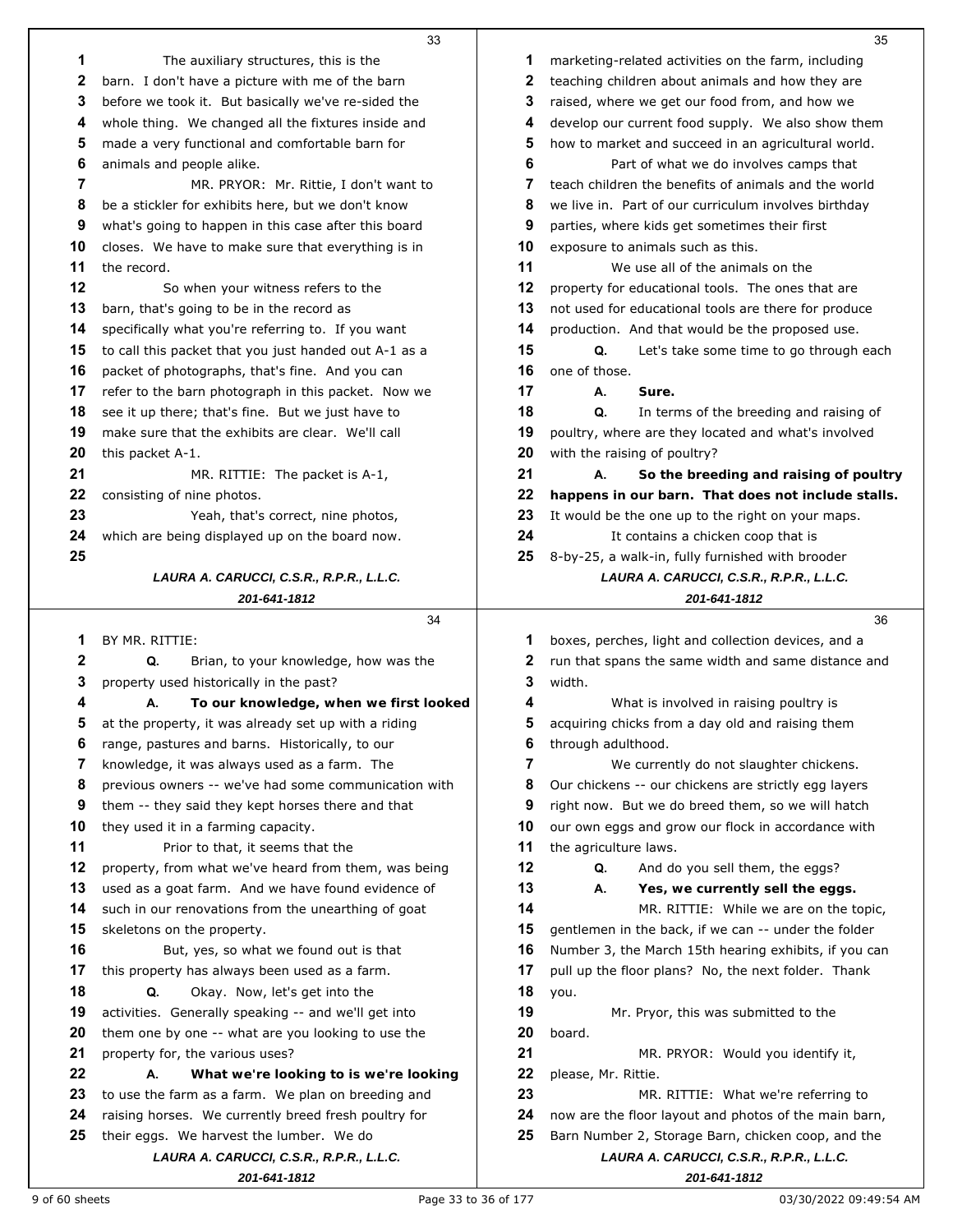|    | 37                                                                                  |    | 39                                                                                               |
|----|-------------------------------------------------------------------------------------|----|--------------------------------------------------------------------------------------------------|
| 1  | parking area. It was a series of photos and floor                                   | 1  | These camps generally take place on the                                                          |
| 2  | plan -- floor plan submitted March 4, 2022, to the                                  | 2  | weekends in the afternoon between 4 and 6 p.m.,                                                  |
| 3  | board.                                                                              | 3  | Saturdays and Sundays. And during the summer, we do                                              |
| 4  | MR. PRYOR: Why don't we call that that                                              | 4  | a camp that involves kids between 10 and 3 p.m. in                                               |
| 5  | packet use -- that packet Exhibit B -- or A-2 rather.                               | 5  | the afternoon. That involves the same sort of                                                    |
| 6  | (Whereupon, Packet of Photographs                                                   | 6  | activities.                                                                                      |
| 7  | Submitted March 4, 2020, Including Photos of                                        | 7  | Q.<br>The raising and harvesting of honey                                                        |
| 8  | the Floor Plan, Barns, Chicken Coop and                                             | 8  | bees?                                                                                            |
| 9  | Parking Area, is received and marked as                                             | 9  | А.<br>Currently we are setting out wild                                                          |
| 10 | Exhibit A-2 for identification.)                                                    | 10 | flower pots in the backyard to be able to feed the                                               |
| 11 | MR. RITTIE: Sorry for the technical                                                 | 11 | honey bees. Part of honey bee production is making                                               |
| 12 | difficulty. But the photos should have been on the                                  | 12 | sure that the natural environment is in accordance                                               |
| 13 | flash drive behind that. Well, let's continue.                                      | 13 | with what they eat. Honey bees require an inordinate                                             |
| 14 | We'll circle around.                                                                | 14 | amount of flowers to be able to do that and produce                                              |
| 15 | MR. CAINE: I have them on my laptop.                                                | 15 | the best and healthiest and have a significant amount                                            |
| 16 | BY MR. RITTIE:                                                                      | 16 | of wild flowers and native vegetation to be able to                                              |
| 17 | Q.<br>Well, all right, let's go back to the                                         | 17 | do that.                                                                                         |
| 18 | uses.                                                                               | 18 | Q.<br>The private riding lessons, the                                                            |
| 19 | For the forestry and the harvesting of                                              | 19 | husbandry and horse care?                                                                        |
| 20 | lumber, explain those activities.                                                   | 20 | А.<br>So the private riding lessons are                                                          |
| 21 | А.<br>Forestry and harvesting lumber. So we                                         | 21 | twofold. They involve taking care of a horse, all                                                |
| 22 | have filed a plan with the Department of Forestry in                                | 22 | the things that go into it. My wife is the                                                       |
| 23 | accordance for our Right to Farm.                                                   | 23 | instructor, primary instructor, of the property. So                                              |
| 24 | We have -- we filed a plan in                                                       | 24 | she's a Blue Ribbon Massage rider, and she's been                                                |
| 25 | accordance to be able to harvest lumber and to                                      | 25 | doing this for ten years at least. So she's been                                                 |
|    | LAURA A. CARUCCI, C.S.R., R.P.R., L.L.C.                                            |    | LAURA A. CARUCCI, C.S.R., R.P.R., L.L.C.                                                         |
|    | 201-641-1812                                                                        |    | 201-641-1812                                                                                     |
|    |                                                                                     |    |                                                                                                  |
|    |                                                                                     |    |                                                                                                  |
|    | 38                                                                                  |    | 40                                                                                               |
| 1  | maintain a healthy forest. We do not have a plan in                                 | 1  | doing it for basically her whole life.                                                           |
| 2  | place to clear-cut anything. So if that was the                                     | 2  | And she will then take them up to the                                                            |
| 3  | concern of some people, that is not the case. We                                    | 3  | riding arena, which was already on the property prior                                            |
| 4  | simply cut the diseased and dying trees to help                                     | 4  | to when we bought. And she will teach them how to                                                |
| 5  | promote healthy forest growth.                                                      | 5  | ride properly English style.                                                                     |
| 6  | Q.<br>Okay. The breeding and raising of                                             | 6  | When they're done with the lessons,                                                              |
| 7  | horses?                                                                             | 7  | they tend to go on trail rides around the property                                               |
| 8  | А.<br>So currently we have a few horses on                                          | 8  | and then come back and untack the horse and put the                                              |
| 9  | the property. And we have been rehabbing a couple of                                | 9  | horse away.                                                                                      |
| 10 | them. And some of the horses that we're bringing in,                                | 10 | The nature and the forest education?<br>Q.                                                       |
| 11 | we are planning to breed to then produce healthy                                    | 11 | А.<br>So our nature and forest education                                                         |
| 12 | horses for the equine community.                                                    | 12 | takes place in the woods in front of our house and                                               |
| 13 | Q.<br>And the boarding of horses?                                                   | 13 | behind the house, and also in the copper, it's the                                               |
| 14 | We currently board three horses on our<br>А.                                        | 14 | town park behind there. We use a friend of ours --                                               |
| 15 | property right now. They are paying clients of ours.                                | 15 | her name is Dallas Woodby. She is a science teacher,                                             |
| 16 | They keep their horses in stalls and in our fields.                                 | 16 | a public school science teacher. And she teaches the                                             |
| 17 | Q.<br>Okay. The agricultural related and                                            | 17 | children about ecology, nature, what to look for,                                                |
| 18 | farm-based related recreational activities?                                         | 18 | what's a healthy environment, what's an unhealthy                                                |
| 19 | А.<br>So our agricultural based activities                                          | 19 | environment, and how to -- basically to be a little                                              |
| 20 | include uses with the chicken and the horses and our                                | 20 | bit more connected with nature.                                                                  |
| 21 | pot-bellied pig as well as our dogs.                                                | 21 | Q.<br>Okay. The group programs for children                                                      |
| 22 | We do a lot of desensitizing training.                                              | 22 | focusing on riding lessons, husbandry and horse care?                                            |
| 23 | So that a lot of times when children come in they are                               | 23 | The group riding lessons generally take<br>А.                                                    |
| 24 | very afraid of animals, and by the time, they are --                                | 24 | place on the weekends between the hours of 1 to 3.                                               |
| 25 | they are very happy to be with animals.<br>LAURA A. CARUCCI, C.S.R., R.P.R., L.L.C. | 25 | They are either -- depending on the type of group we<br>LAURA A. CARUCCI, C.S.R., R.P.R., L.L.C. |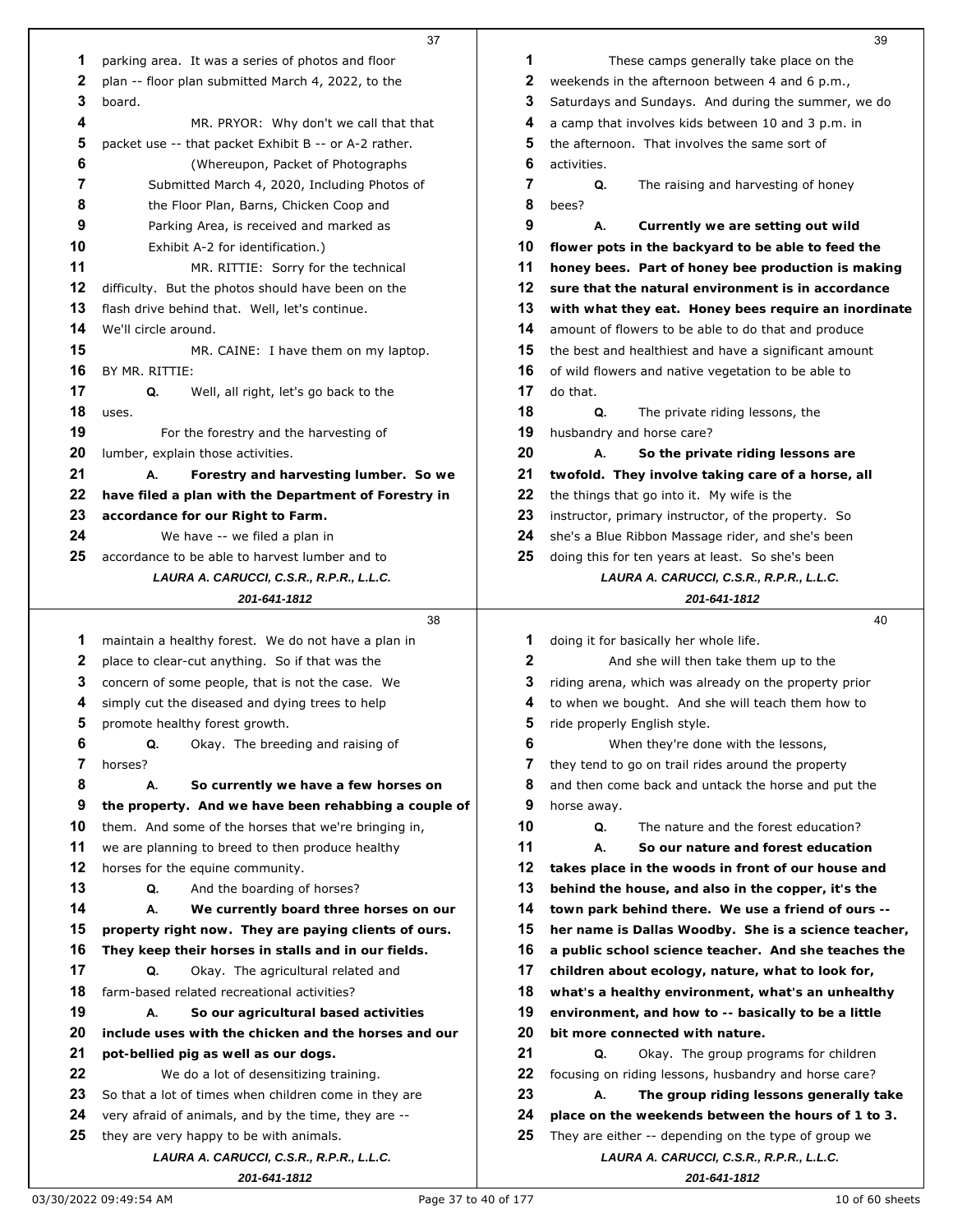|    | 41                                                       |              | 43                                                       |  |
|----|----------------------------------------------------------|--------------|----------------------------------------------------------|--|
| 1  | have, sometimes they're just individual lessons.         | 1            | Q.<br>And the boarding of horses?                        |  |
| 2  | Other times they're two or three at a time.              | $\mathbf{2}$ | А.<br>The same goes for the boarding of                  |  |
| 3  | They take place on Saturdays and                         | 3            | horses; it's 24/7. These horses are monitored by us      |  |
| 4  | Sundays mostly during the summer. We have a few more     | 4            | constantly.                                              |  |
| 5  | group opportunities, given the fact that there are       | 5            | Q.<br>The agricultural related and farm-based            |  |
| 6  | more kids available and more parents available for       | 6            | recreational activities?                                 |  |
| 7  | summer activities.                                       | 7            | А.<br>Those really only take place between               |  |
| 8  | Q.<br>Okay. And birthday parties?                        | 8            | the hours of 9 and 7 p.m. at night. Occasionally         |  |
| 9  | А.<br>Birthday parties take place on the                 | 9            | during the summer we will go a little later until 8      |  |
| 10 | weekends. We have two slots available for birthday       | 10           | with private riding lessons.                             |  |
| 11 | parties. They would take place between 11 and 1.         | 11           | Q.<br>And raising and harvesting honey bees?             |  |
| 12 | And they take place at the main barn area and on the     | 12           | А.<br>Raising and harvesting honey bees, as              |  |
| 13 | deck. And the other slot is between 2 and 4.             | 13           | with any other agricultural properties, they're 24/7.    |  |
| 14 | Q.<br>Okay. And we're also asking for other              | 14           | It requires very little human input.                     |  |
| 15 | agricultural related activities, such as yoga            | 15           | Q.<br>And private riding lessons?                        |  |
| 16 | lessons.                                                 | 16           | А.<br>The private riding lessons take place              |  |
| 17 | А.<br>Yoga lessons involving animals would be            | 17           | six days a week. We generally do not teach private       |  |
| 18 | our focus. We do not offer currently lessons -- yoga     | 18           | riding lessons on Mondays to allow for horse rest and    |  |
| 19 | lessons that don't necessarily change that. We use       | 19           | for time off. But we do generally teach horse            |  |
| 20 | the animals as a way to break into meditation and        | 20           | lessons in the hours of 9 a.m. until 7 p.m.              |  |
| 21 | relaxation.                                              | 21           | Q.<br>And the group programs to focus on                 |  |
| 22 | Q.<br>And we also asked for such other                   | 22           | riding lessons, is that the same thing?                  |  |
| 23 | agricultural activities and accessory activities.        | 23           | А.<br>Yes.                                               |  |
| 24 | А.<br>That would be other accessory                      | 24           | Q.<br>And birthday parties?                              |  |
| 25 | activities. We don't currently have any plans to go      | 25           | А.<br>The birthday parties are usually only              |  |
|    | LAURA A. CARUCCI, C.S.R., R.P.R., L.L.C.                 |              | LAURA A. CARUCCI, C.S.R., R.P.R., L.L.C.                 |  |
|    | 201-641-1812                                             |              | 201-641-1812                                             |  |
|    |                                                          |              |                                                          |  |
|    | 42                                                       |              | 44                                                       |  |
| 1  | beyond what we currently do. But certainly being         | 1            | on weekends between the hours of 11 and 1 and 2 to 4.    |  |
| 2  | creative in this industry is what the name of the        | 2            | Q.<br>And the agricultural activities like               |  |
| 3  | game is. And certainly any future activities will be     | 3            | the yoga lessons?                                        |  |
| 4  | directly linked to agriculture, farming, education       | 4            | А.<br>Those are typically one-off type events            |  |
| 5  | and any other inherently beneficial activity that        | 5            | that are set up to take place once a month.              |  |
| 6  | that would benefit the community.                        | 6            | Q.<br>And how many employees does BEAUtiful              |  |
| 7  | Q.<br>Okay, for each of the proposed uses,               | 7            | Farms have, if any?                                      |  |
| 8  | let's go through them. And some of these you             | 8            | А.<br>Currently the only people who work                 |  |
| 9  | touched. Again, we'll go through them again.             | 9            | there are myself and my wife. We have several            |  |
| 10 | The hours of operation, the breeding                     | 10           | volunteers, though, that come, and they will work for    |  |
| 11 | and raising o poultry.                                   | 11           | riding time or animal time.                              |  |
| 12 | А.<br>That's kind of a 24/7 thing. But, you              | 12           | Q.<br>Now, in terms of the activities,                   |  |
| 13 | know, we all go to sleep at night, so the chickens do    | 13           | there's been concern from the members of the public      |  |
| 14 | too.                                                     | 14           | between people coming to the site. Let's go through      |  |
| 15 | Q.<br>Forestry and harvesting lumber?                    | 15           | them again. I know a lot of this is sort of              |  |
| 16 | Forestry and harvesting lumber is a<br>А.                | 16           | backtracking.                                            |  |
| 17 | very periodic sort of thing. Sometimes we'll need to     | 17           | The breeding and raising of poultry is                   |  |
| 18 | take out a bunch of the trees at once. Other times       | 18           | really your avenue?                                      |  |
| 19 | we may not touch it for years.                           | 19           | А.<br>Yes, that is correct. The chickens are             |  |
| 20 | Q.<br>And the breeding and racing of horses?             | 20           | obviously -- you know, it's an ancillary activity, I     |  |
| 21 | А.<br>Breeding and raising of horses is                  | 21           | guess, to the -- to what we do normally.                 |  |
| 22 | fairly -- we do have a season for breeding horses.       | 22           | And the forestry and the harvesting of<br>Q.             |  |
| 23 | It does not require, I guess, 100 percent attention.     | 23           | lumber, is that handled by yourself, or do you have      |  |
| 24 | But certainly having horses on the property is a 24/7    | 24           | somebody that comes in and does that?                    |  |
| 25 | job.                                                     | 25           | We harvest the lumber ourselves. And<br>А.               |  |
|    | LAURA A. CARUCCI, C.S.R., R.P.R., L.L.C.<br>201-641-1812 |              | LAURA A. CARUCCI, C.S.R., R.P.R., L.L.C.<br>201-641-1812 |  |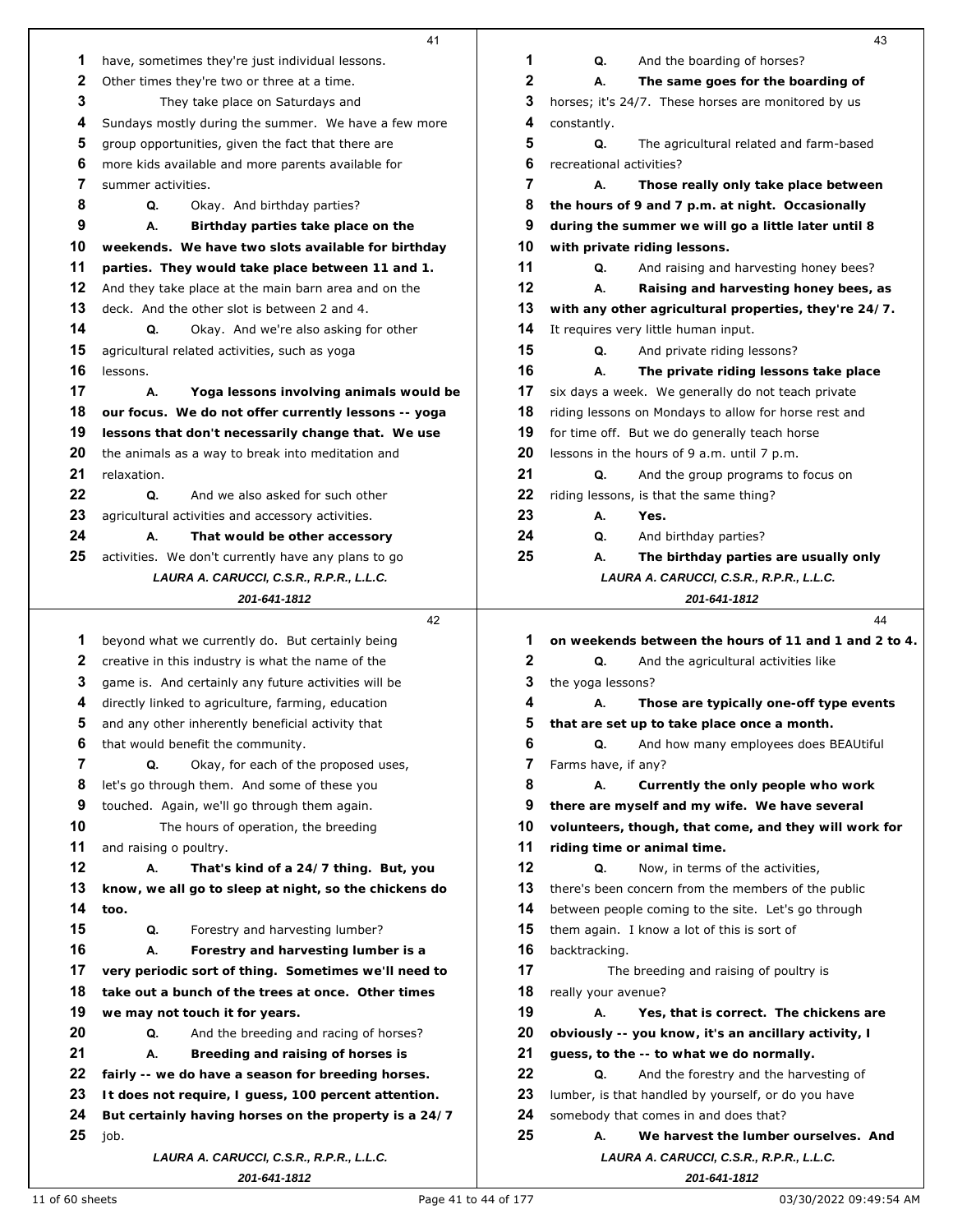|    | 45                                                                                                        |          | 47                                                            |
|----|-----------------------------------------------------------------------------------------------------------|----------|---------------------------------------------------------------|
| 1  | then any lumber we would sell is sold directly to                                                         | 1        | We also have an activity that involves,                       |
| 2  | market.                                                                                                   | 2        | you know, just open time at the farm where you can            |
| 3  | Q.<br>And the breeding and raising of horses,                                                             | 3        | do, say, you know, bring your own wine and cheese,            |
| 4  | is that -- is that participated in by members of the                                                      | 4        | pet the horses, and learn about the horses from our           |
| 5  | public, or is --                                                                                          | 5        | instructor, Christy.                                          |
| 6  | А.<br>No. That's agricultural that we just                                                                | 6        | Q.<br>Jumping now -- what types of deliveries                 |
| 7  | -- that just takes place on the farm.                                                                     | 7        | do you anticipate to receive for, like, supplies and          |
| 8  | The boarding of horses, do members of<br>Q.                                                               | 8        | feed and such?                                                |
| 9  | the public come and how often?                                                                            | 9        | А.<br>So currently we contract with Down 2                    |
| 10 | Yes. So we currently have three<br>А.                                                                     | 10       | Earth. They are our manure removal company. So they           |
| 11 | boarders. And they each keep a horse there. So that                                                       | 11       | take our manure off. But they only really come once           |
| 12 |                                                                                                           | 12       | a year. So it's not much.                                     |
| 13 | would be three people that generally come, not every                                                      | 13       |                                                               |
|    | day. Most of them, when the weather is nice, they do                                                      |          | The real traffic generator and delivery                       |
| 14 | come once, maybe twice a day. They ride the horse on                                                      | 14       | would be the hay that we have. We have 50 bails of            |
| 15 | the property and in the park surrounding our area.                                                        | 15       | hay delivered once every two weeks. And it comes in           |
| 16 | Q.<br>Okay. The agricultural related and                                                                  | 16       | a pickup truck.                                               |
| 17 | farm-based recreational activities. Well, let's hold                                                      | 17       | We also have a delivery of grain that                         |
| 18 | that one.                                                                                                 | 18       | also comes usually on a flatbed. And it's forklifted          |
| 19 | The raising and harvesting of honey                                                                       | 19       | off by our tractors.                                          |
| 20 | bees, is that strictly you and Christy?                                                                   | 20       | Q.<br>And where are those deliveries made,                    |
| 21 | А.<br>Yeah. That's strictly myself and my                                                                 | 21       | and where are the items stored?                               |
| 22 | wife; we do that. And then a beekeeper.                                                                   | 22       | А.<br>The food is stored in the barn and in                   |
| 23 | Q.<br>Will the private riding lessons and the                                                             | 23       | the chicken coop in the loft. And the newer company,          |
| 24 | husbandry and the horse care, how many people come to                                                     | 24       | they have a roll-on/roll-off dumpster. We then take           |
| 25 | the site for that?                                                                                        | 25       | our tractor and remove it generally in the parking            |
|    | LAURA A. CARUCCI, C.S.R., R.P.R., L.L.C.                                                                  |          | LAURA A. CARUCCI, C.S.R., R.P.R., L.L.C.                      |
|    | 201-641-1812                                                                                              |          | 201-641-1812                                                  |
|    | 46                                                                                                        |          | 48                                                            |
|    |                                                                                                           |          |                                                               |
| 1  | So I don't have the specific numbers in<br>А.                                                             | 1        | areas that we plan on.                                        |
| 2  | front of me. I'm not sure directly. But the                                                               | 2        | Q.<br>How is the garage and refuse handled?                   |
| 3  | one-on-one riding lessons generally include a student                                                     | 3        | The garbage disposal is removed by<br>А.                      |
| 4  | and their guardian or a parent. And it generally is                                                       | 4        | myself. We have a truck. And it's removed and                 |
| 5  | two people for one private riding lesson.                                                                 | 5        | disposed offsite at the company's office in Mountain          |
| 6  | Q.<br>And the birthday parties?                                                                           | 6        | Lakes.                                                        |
| 7  | The birthday parties, we have capped at<br>А.                                                             | 7        | Q.<br>Okay. And what about the horse manure                   |
| 8  | 15 -- 15 children. And they generally have a couple                                                       | 8        | and other related animal waste, how is that handled           |
| 9  | parents that come with them.                                                                              | 9        | and disposed of?                                              |
| 10 | Q.<br>And the yoga lessons?                                                                               | 10       | А.<br>Right. So the horse manure and animal                   |
| 11 | А.<br>Yoga lessons are also capped at 15.                                                                 | 11       | waste is disposed of by Down 2 Earth. Down 2 Earth            |
| 12 | And that's generally just 15 people and an                                                                | 12       | is a professional manure removal company. And they            |
| 13 | instructor.                                                                                               | 13       | take that manure and they turn it into -- they use it         |
| 14 | Q.<br>And your other agricultural related and                                                             | 14       | in the agricultural industry for growing things like          |
| 15 | farm-based activities, one-on-one, can you give an                                                        | 15       | mushrooms and other vege -- and other compost-related         |
| 16 | idea for the board what you anticipate?                                                                   | 16       | crops.                                                        |
| 17 | А.                                                                                                        |          |                                                               |
| 18 | Sure. So we have a plan right now to<br>have a grafting class at the farm. It involves                    | 17<br>18 | Q.<br>And where do you propose to have the<br>storage onsite? |
| 19 |                                                                                                           | 19       | So the manure right now is posted up<br>А.                    |
| 20 | grafting different types of fruit from, say, you can<br>graft a pear branch onto an apple tree. You know, | 20       | behind the three-stall barn. It stays back there              |
| 21 |                                                                                                           |          |                                                               |
|    | you can have different varieties of apples come out                                                       | 21<br>22 | until it gets full, clear of weapons and all that             |
| 22 | of a tree.                                                                                                |          | other hazardous possibilities of run-off. Then, like          |
| 23 | We plan on doing a class to show them                                                                     | 23       | I said, it's taken off in an 40-yard container.               |
| 24 | how you can produce multiple varieties in your own                                                        | 24       | Q.<br>I know Mr. Graham, our engineer, will                   |
| 25 | backyard.                                                                                                 | 25       | discuss this in greater detail, but can you discuss           |
|    | LAURA A. CARUCCI, C.S.R., R.P.R., L.L.C.<br>201-641-1812                                                  |          | LAURA A. CARUCCI, C.S.R., R.P.R., L.L.C.<br>201-641-1812      |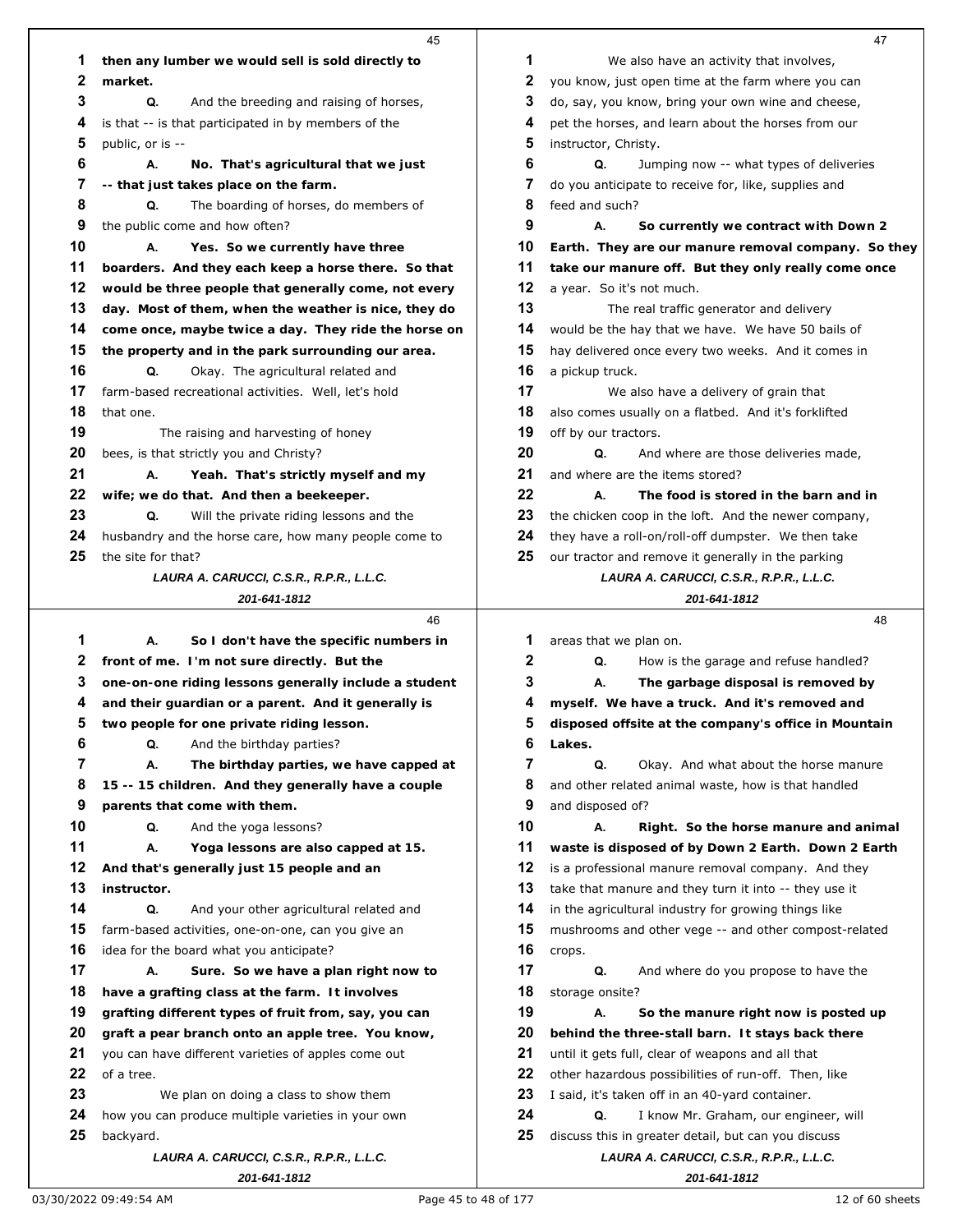|    | 49                                                                   |    | 51                                                                                                |
|----|----------------------------------------------------------------------|----|---------------------------------------------------------------------------------------------------|
| 1  | the parking, the proposed parking onsite?                            | 1  | MR. PRYOR: Mr. Rittie, since we're                                                                |
| 2  | А.<br>Sure, not a problem.                                           | 2  | referring -- since you're referring to the sign                                                   |
| 3  | So the proposed parking situated in the                              | 3  | that's sitting there, can you just for purposes of                                                |
| 4  | parking area is on that front piece of grass right                   | 4  | the record -- I don't think we actually have a                                                    |
| 5  | there, so a little bit of the front field.                           | 5  | photographer of that -- just have your client take a                                              |
| 6  | Mostly when people come to visit the                                 | 6  | picture of it, and you send it to the board so it's                                               |
| 7  | farm, they just park right up on there, or they park                 | 7  | part of the record. That will do it.                                                              |
| 8  | in front of the front horse paddock. There's a nice                  | 8  | BY MR. RITTIE:                                                                                    |
| 9  | pull-off area there, making sure to keep the driveway                | 9  | Q.<br>Do you propose for that sign to be lit?                                                     |
| 10 | open and clear for any emergency vehicles or people                  | 10 | We do propose for it to be lit but with<br>А.                                                     |
| 11 | exiting or entering the parking.                                     | 11 | ground-based landscape lights, solar.                                                             |
| 12 | Q.<br>Can you also -- Mr. Graham will cover                          | 12 | Q.<br>And I believe you indicated it is your                                                      |
| 13 | the lighting -- discuss generally where the lighting                 | 13 | intention eventually to have this property Farmland                                               |
| 14 | is proposed and what the hours you intend to have the                | 14 | assessed; is that correct?                                                                        |
| 15 | lights on?                                                           | 15 | А.<br>Correct.                                                                                    |
| 16 | А.<br>So the lighting -- the proposed                                | 16 | We are currently -- we currently                                                                  |
| 17 | lighting is simply the existing lighting that is on                  | 17 | submitted all the paperwork for the farm to be                                                    |
| 18 | the building already. We propose no additional                       | 18 | Farmland assessed. It was previously Farmland                                                     |
| 19 | lighting for any of the parking areas.                               | 19 | assessed under the owners, but when they lost the                                                 |
| 20 | Generally we don't operate at night.                                 | 20 | property, unfortunately to foreclosure, the Farmland                                              |
| 21 | We don't foresee needing any extra -- any extra                      | 21 | Assessment lapsed, and therefore, it's no longer                                                  |
| 22 | lighting working under pollution of the sky.                         | 22 | valid. However, we do intend to bring that                                                        |
| 23 | Q.<br>Is it also your intention -- part of                           | 23 | assessment back and make it a fully functioning farm.                                             |
| 24 | the reason for that is to kind of keep the                           | 24 | In terms of the products being sold,<br>Q.                                                        |
| 25 | residential character instead of making it a true                    | 25 | you mentioned the eggs. Is there anything else that                                               |
|    | LAURA A. CARUCCI, C.S.R., R.P.R., L.L.C.                             |    | LAURA A. CARUCCI, C.S.R., R.P.R., L.L.C.                                                          |
|    | 201-641-1812                                                         |    | 201-641-1812                                                                                      |
|    | 50                                                                   |    | 52                                                                                                |
| 1  | commercial site?                                                     | 1  | you intend to sell to the public?                                                                 |
| 2  | А.<br>Yeah. We live there. You know, I                               | 2  | Yes. Going forward, we plan to sell<br>А.                                                         |
| 3  | don't want a Walmart parking lot. I don't think                      | 3  | the honey from the honey bees. And we will be                                                     |
| 4  | anybody else in here really does either. So part of                  | 4  | selling firewood as well.                                                                         |
| 5  | the way we're building this is to make it so it feels                | 5  | Q.<br>There were some questions that were                                                         |
| 6  | like home, because to us it is home.                                 | 6  | raised by the professionals. Just let me just take a                                              |
| 7  | If term of the hours of the lighting,<br>Q.                          | 7  | peak here.                                                                                        |
| 8  | what do you anticipate that to be, and how do you                    | 8  | There was a question raised: The                                                                  |
| 9  | control it?                                                          | 9  | maximum number of vehicles you anticipate to be                                                   |
| 10 | А.<br>Most of the -- all the lights on our                           | 10 | parked on the site for an activity?                                                               |
| 11 | house and barn are motion sensor dimmer LED lights.                  | 11 | А.<br>For farm-based activities, we                                                               |
| 12 | They're all angled downward. And they're controlled                  | 12 | anticipate having a maximum of 15 to 20 cars.                                                     |
| 13 | with just your typical light switch.                                 | 13 | For personal activities, like when we                                                             |
| 14 | Okay. And part of the application,<br>Q.                             | 14 | have friends and family over, that number may grow.                                               |
| 15 | we're proposing a freestanding sign; is that correct?                | 15 | But, you know, that's just friends and family. We                                                 |
| 16 | Yes, it is. An I actually -- if you<br>А.                            | 16 | have a big family.                                                                                |
| 17 | guys look over here, I actually brought the                          | 17 | Q.<br>Are there parents dropping off and                                                          |
| 18 | freestanding sign. It's sitting on the pillar. That                  | 18 | picking up the children for the activities, or are                                                |
| 19 | is the exact sign that we want to put in front of the                | 19 | they required to stay on the site for an activity                                                 |
| 20 | property. It's not a replica. It is original. My                     | 20 | that their child is attending?                                                                    |
| 21 | wife made it.                                                        | 21 | А.<br>So for the camps, we recommend that the                                                     |
| 22 | Q.<br>And that's the actual sign?                                    | 22 | parents drop off and pick up. It gives the kids more                                              |
| 23 |                                                                      | 23 | independence.                                                                                     |
|    |                                                                      |    |                                                                                                   |
|    | А.<br>That's the actual sign. I put two                              |    |                                                                                                   |
| 24 | bolts in it. If I'm approved, put it right on the                    | 24 | And then for private riding lessons, we                                                           |
| 25 | front on a couple poles.<br>LAURA A. CARUCCI, C.S.R., R.P.R., L.L.C. | 25 | recommend the parents stay there so that they can see<br>LAURA A. CARUCCI, C.S.R., R.P.R., L.L.C. |

*201-641-1812*

13 of 60 sheets example 12 of 177 Page 49 to 52 of 177 2003/30/2022 09:49:54 AM

*201-641-1812*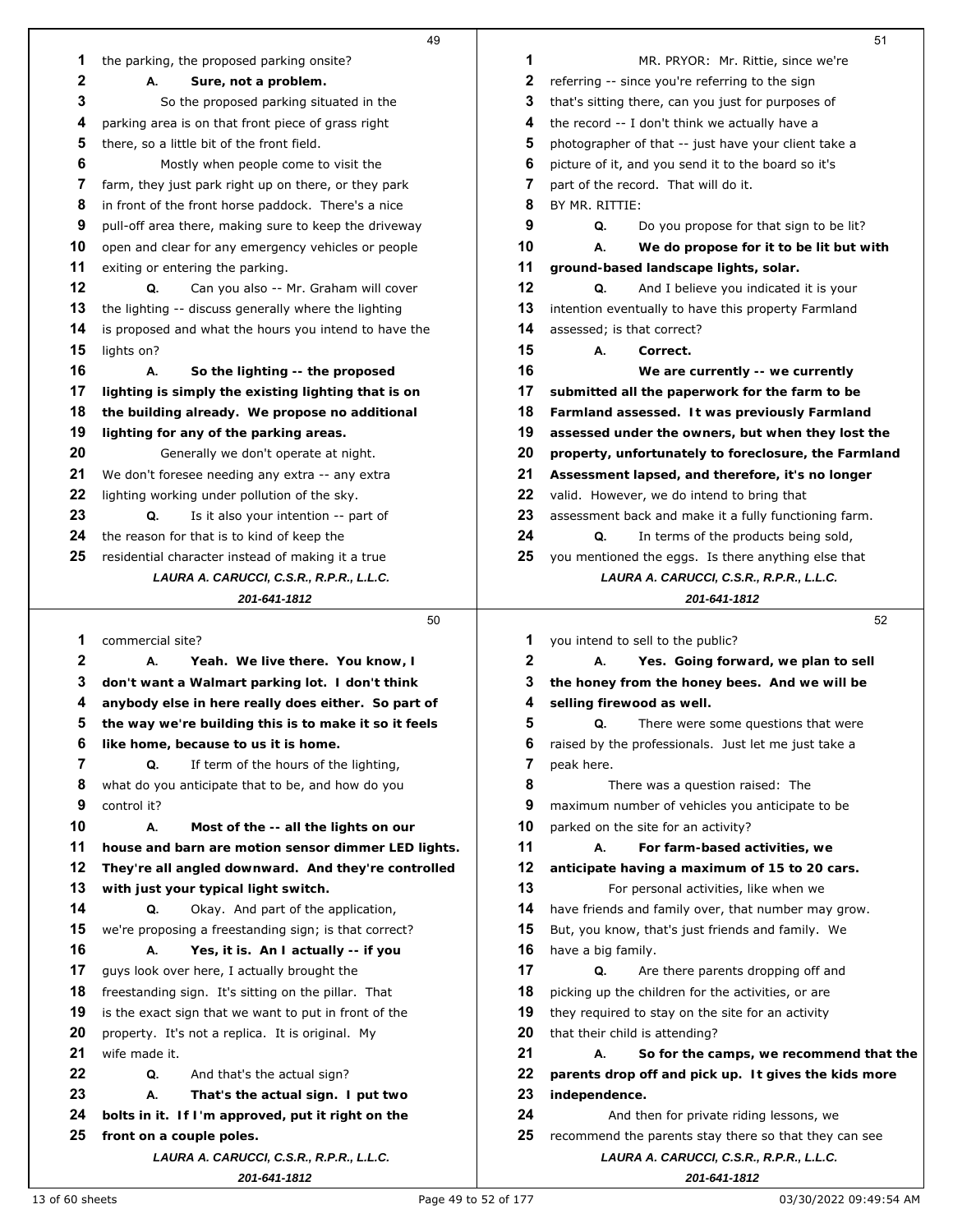|    | 53                                                       |    | 55                                                       |
|----|----------------------------------------------------------|----|----------------------------------------------------------|
| 1  | what their child is learning.                            | 1  | However, we've also learned that a portable toilet       |
| 2  | Q.<br>Let's just go over it again. The                   | 2  | being picked up and dropped off also allows for a        |
| 3  | anticipated length of time for the activities, for       | 3  | longer term use of that toilet. So if the portable       |
| 4  | lessons, I know you gave a full window, but for the      | 4  | toilet is removed for, say, the summer and it's          |
| 5  | actual activity, itself.                                 | 5  | brought back for the winter, we've also found that       |
| 6  | А.<br>So for the actual private riding                   | 6  | that is acceptable.                                      |
| 7  | lesson, the one-on-one with the instructor, it's an      | 7  | Q.<br>Now, describe for the board the -- the             |
| 8  | hour-long lesson.                                        | 8  | proposal shows the port-a-johns, but you're talking      |
| 9  | Q.<br>And the summer programs?                           | 9  | about composting the toilets.                            |
| 10 | А.<br>The summer programs are five-hour-long             | 10 | Can you give the board a little                          |
| 11 | sessions. They go from 10 a.m. to 3 p.m.                 | 11 | information on that?                                     |
| 12 | Q.<br>And are you proposing any other                    | 12 | А.<br>Sure. So composting toilets is kind of             |
| 13 | overnight stays?                                         | 13 | what it sounds like. But they're actually very clean     |
| 14 | А.<br>No. We are not proposing any                       | 14 | technology. Basically the difference between a           |
| 15 | overnights at all.                                       | 15 | port-a-john and a composting toilet is the use of        |
| 16 | Q.<br>And the birthday parties?                          | 16 | pine shavings.                                           |
| 17 | А.<br>Birthday parties take place between                | 17 | So the way it works is there's a                         |
| 18 | 11 and 1 and 2 to 4. Parents generally stay with         | 18 | contained sealed bin under the toilet. And the           |
| 19 | their kids during those parties. Although sometimes      | 19 | person does their business in it. And then a small       |
| 20 | kids are carpooled together. They have the same          | 20 | shelf full of pine shavings is then placed on top of     |
| 21 | friends.                                                 | 21 | the human waste. When that build-up of waste is          |
| 22 | MR. RITTIE: That's all I have for                        | 22 | full, the bin is then removed and disposed of            |
| 23 | Mr. Caine. Actually, I take that back. Let me.           | 23 | appropriately, according to composting toileting         |
| 24 | BY MR. RITTIE:                                           | 24 | regulations.                                             |
| 25 | Q.<br>There was a discussion I just saw in my            | 25 | There are options to either A, spread                    |
|    | LAURA A. CARUCCI, C.S.R., R.P.R., L.L.C.                 |    | LAURA A. CARUCCI, C.S.R., R.P.R., L.L.C.                 |
|    | 201-641-1812                                             |    | 201-641-1812                                             |
|    | 54                                                       |    | 56                                                       |
| 1  | notes. The outhouse that was onsite.                     |    |                                                          |
|    |                                                          | 1  | the material, or B, mix it in with the manure and        |
| 2  | А.<br>Correct.                                           | 2  | have it removed off the site.                            |
| 3  | Q.<br>Can you discuss for the board, has that            | 3  | There is no smell with respect to that.                  |
| 4  | been decommissioned?                                     | 4  | They smell like pine. Currently Oakside Farms in         |
| 5  | Yes. The outhouse has 100 percent been<br>Α.             | 5  | Rockaway as well uses a composting toilet system that    |
| 6  | decommissioned. The structure itself still sits on       | 6  | they use to help their clients.                          |
| 7  | my property. It is my intent to turn that into a         | 7  | Q.<br>Okay, let's jump back to the camps.                |
| 8  | portable toilet or a composting toilet by way of the     | 8  | Let's get into that a little bit in terms of             |
| 9  | structure. It's a versatile structure.                   | 9  | services.                                                |
| 10 | But yes, the outhouse has been 100                       | 10 | Can you walk us through what a typical                   |
| 11 | percent sealed. It is no longer being used. The pit      | 11 | day of camp would look like? Tell me, you know, how      |
| 12 | has been filled in and has been taken care of.           | 12 | many times they're dropped off, what activities          |
| 13 | Q.<br>Okay. You've heard some discussion --              | 13 | occur.                                                   |
| 14 | and some of this was covered by our engineer. But in     | 14 | А.<br>Sure.                                              |
| 15 | terms of the port-a-johns, obviously we did submit       | 15 | So, typically -- this is a Monday in                     |
| 16 | the application showing the port-a-johns.                | 16 | the middle of July. So this is a typical busy            |
| 17 | Tell the board, you've been in                           | 17 | day.                                                     |
| 18 | communication with the Health Department; is that        | 18 | Typically the way it works is kids                       |
| 19 | correct?                                                 | 19 | start showing up for camp around 9:45 in the morning     |
| 20 | А.<br>Yeah. So I've spoken with James over               | 20 | for the 10 p.m. -- 10 o'clock start. Parents will        |
| 21 | at the Health Department. And I've also talked to        | 21 | drop them off and walk them to the deck where they'll    |
| 22 | some people at the DCA about the use of portable         | 22 | meet with their teacher, who is a New Jersey             |
| 23 | toilets.                                                 | 23 | certified teacher for 35 years, Terry Hammer. She        |
| 24 | Portable toilets, from what we've                        | 24 | then greets them and they work on some morning           |
| 25 | garnered, have a 180-day lifetime at the site.           | 25 | activities, which would include anything from            |
|    | LAURA A. CARUCCI, C.S.R., R.P.R., L.L.C.<br>201-641-1812 |    | LAURA A. CARUCCI, C.S.R., R.P.R., L.L.C.<br>201-641-1812 |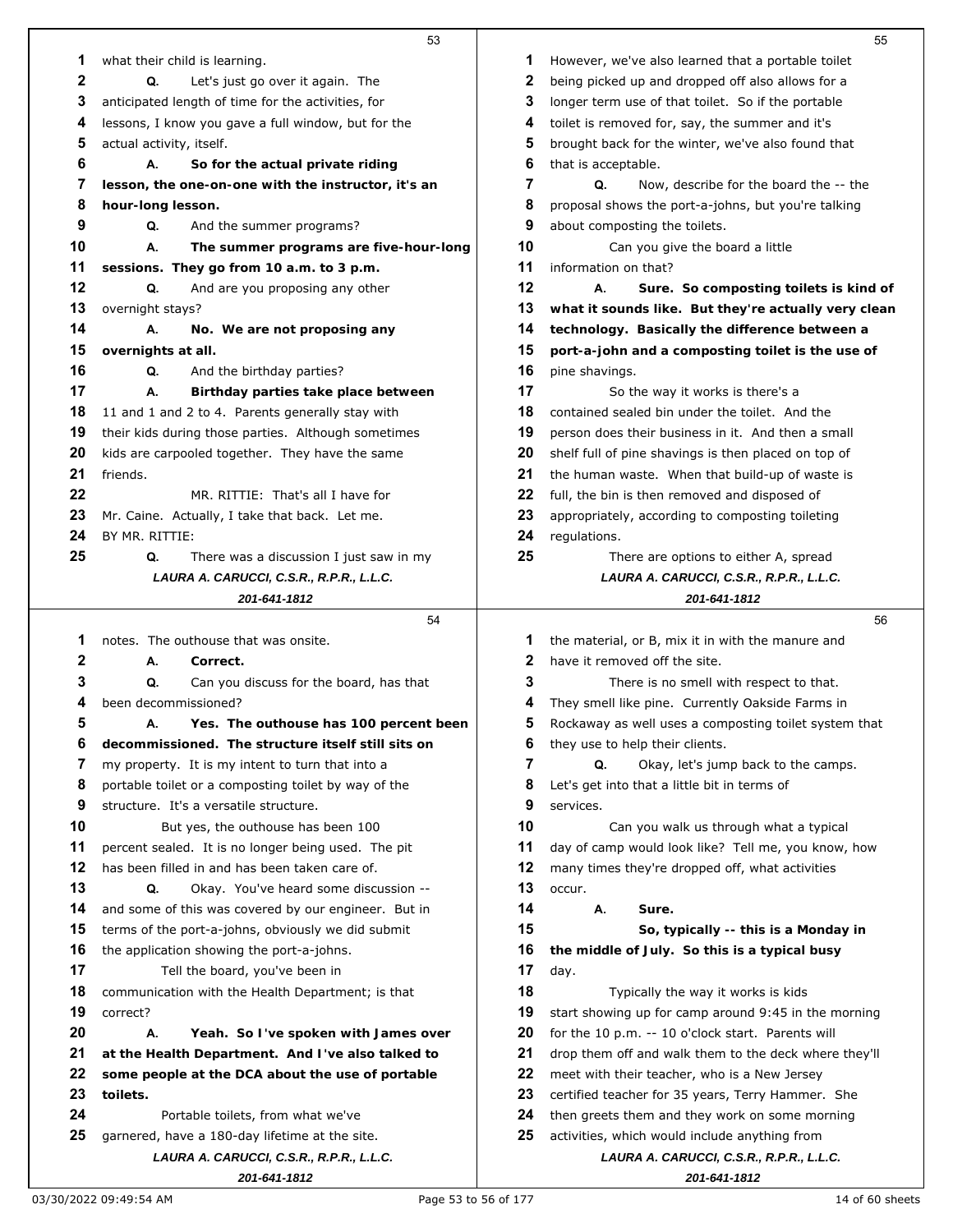|    | 57                                                       |    | 59                                                       |
|----|----------------------------------------------------------|----|----------------------------------------------------------|
| 1  | meditation to, you know, working with -- with animals    | 1  | difficulty, which is probably a lawyer-related           |
| 2  | to, you know, figuring out plans for the day,            | 2  | technical difficulty, but                                |
| 3  | organizing groups, things like that.                     | 3  | CHAIRMAN SMOLINSKI: You may proceed                      |
| 4  | The kids are then off with Terry, who                    | 4  | with your witness.                                       |
| 5  | plans the curriculum. It can include a little bit of     | 5  | MR. CAINE: All right. So if we could                     |
| 6  | horse time during the day. It includes nature walks.     | 6  | please just pull up those pictures that we just had.     |
| 7  | It includes arts and crafts projects, where they         | 7  | All right. This is our barn too.                         |
| 8  | build things out of things they find in nature.          | 8  | MR. RITTIE: Let me just interrupt.                       |
| 9  | They'll do games that involve, you know, stuff that      | 9  | For the board's reference, now we're                     |
| 10 | they find in nature. Mostly just nature stuff.           | 10 | referring to the document that was submitted on March    |
| 11 | Q.<br>And how many students do you have in               | 11 | -- what was the date of that? March 4th.                 |
| 12 | camp?                                                    | 12 | MR. PRYOR: That's part of the packet                     |
| 13 | Generally we allow no more than ten<br>А.                | 13 | that I call A-2.                                         |
| 14 | students in a session, just given the fact that this     | 14 | MR. RITTIE: Yes. Go ahead, Brian.                        |
| 15 | is really an individualized camp. We don't really        | 15 | MR. CAINE: All right. Sorry, these                       |
| 16 | want more than a certain amount of campers to            | 16 | are in no particular order, but we're going to try to    |
| 17 | teachers. So we try to keep the ratio fairly low.        | 17 | get them. I'm trying to get to the main barn real        |
| 18 | Q.<br>And do the campers use the house at                | 18 | quick. Where is the clicker.                             |
| 19 | all, or is that strictly your residence?                 | 19 | This is the inside of our chicken coop.                  |
| 20 | А.<br>No. Our residence, they do not use our             | 20 | Our chicken coop runs -- all right.                      |
| 21 | inside the house at all. The only -- the only part       | 21 | So right now what you guys are looking                   |
| 22 | of our house that they actually use is the deck that     | 22 | at is inside of our main barn. It's our four-stall       |
| 23 | wraps around. At no point are they allowed in our        | 23 | barn. It's the floor layout plan. It includes the        |
| 24 | house.                                                   | 24 | center aisle. This is where most of the children's       |
| 25 | Q.<br>I've got to try to get the photos up,              | 25 | activities take place in terms of barn education.        |
|    | LAURA A. CARUCCI, C.S.R., R.P.R., L.L.C.                 |    | LAURA A. CARUCCI, C.S.R., R.P.R., L.L.C.                 |
|    | 201-641-1812                                             |    | 201-641-1812                                             |
|    |                                                          |    |                                                          |
|    | 58                                                       |    | 60                                                       |
| 1  | but this was submitted.                                  | 1  | In the back there's a tack closet and                    |
| 2  | Let's go through the accessory                           | 2  | tack along the sides. And you're looking at stalls       |
| 3  | structures. If you can explain for the board, you        | 3  | 1, 2, 3 and 4 right in front.                            |
| 4  | know, what each structure is, the size and               | 4  | This is the exterior of the barn.                        |
| 5  | dimensions, who has access to them and what              | 5  | There are two windows and a large double sliding door    |
| 6  | activities occur?                                        | 6  | measuring about 8 feet across.                           |
| 7  | А.<br>Not a problem. So the main barn, which             | 7  | You'll see in the lower left a gray                      |
| 8  | is the four-stall barn -- if we can go back to number    | 8  | object with a -- with double spouts. They are hot        |
| 9  | -- I guess the first group on the slide show.            | 9  | and cold water. This is also a place where we wash       |
| 10 | Actually, I have a picture of that.                      | 10 | horses but also our hands and sanitation.                |
| 11 | Q.<br>Before and after?                                  | 11 | Another angle of the barn. You can see                   |
| 12 | А.<br>Yeah, the before and after photos.                 | 12 | a sink again and the mess that we have from the          |
| 13 | MR. RITTIE: If we can maybe take a                       | 13 | Once again, inside of stall 1 and 2,                     |
| 14 | five-minute break, Mr. Caine said he has the photos      | 14 | And stall 3 and 4.                                       |
| 15 | that were submitted? I think we may be able to pull      | 15 | This is a sealed well in the parking                     |
| 16 | them up on the computer.                                 | 16 | area that I know was raised at the last meeting.         |
| 17 | CHAIRMAN SMOLINSKI: I make a motion to                   | 17 | This is where we store most of our feed. The upper       |
| 18 | take a five-minute break.                                | 18 | part of this barn is where our hay and food goes for     |
| 19 | MR. PRYOR: You have the authority.                       | 19 | the animals. This is also the side where we -- 211       |
| 20 | CHAIRMAN SMOLINSKI: Done deal. Off                       | 20 | is where the chicken coop is, which I had shown some     |
| 21 | the record, please.                                      | 21 | brief pictures of before.                                |
| 22 | (Whereupon, a brief recess is held.)                     | 22 | Inside of the barn. Right now it's                       |
| 23 | CHAIRMAN SMOLINSKI: On the record.                       | 23 | just being used as storage. Most of these things         |
| 24 | MR. RITTIE: Thank you.                                   | 24 | will be relocated to the inside of the house in the      |
| 25 | I think we worked out the technical                      | 25 | lower garbage where I have my workshop set up.           |
|    | LAURA A. CARUCCI, C.S.R., R.P.R., L.L.C.<br>201-641-1812 |    | LAURA A. CARUCCI, C.S.R., R.P.R., L.L.C.<br>201-641-1812 |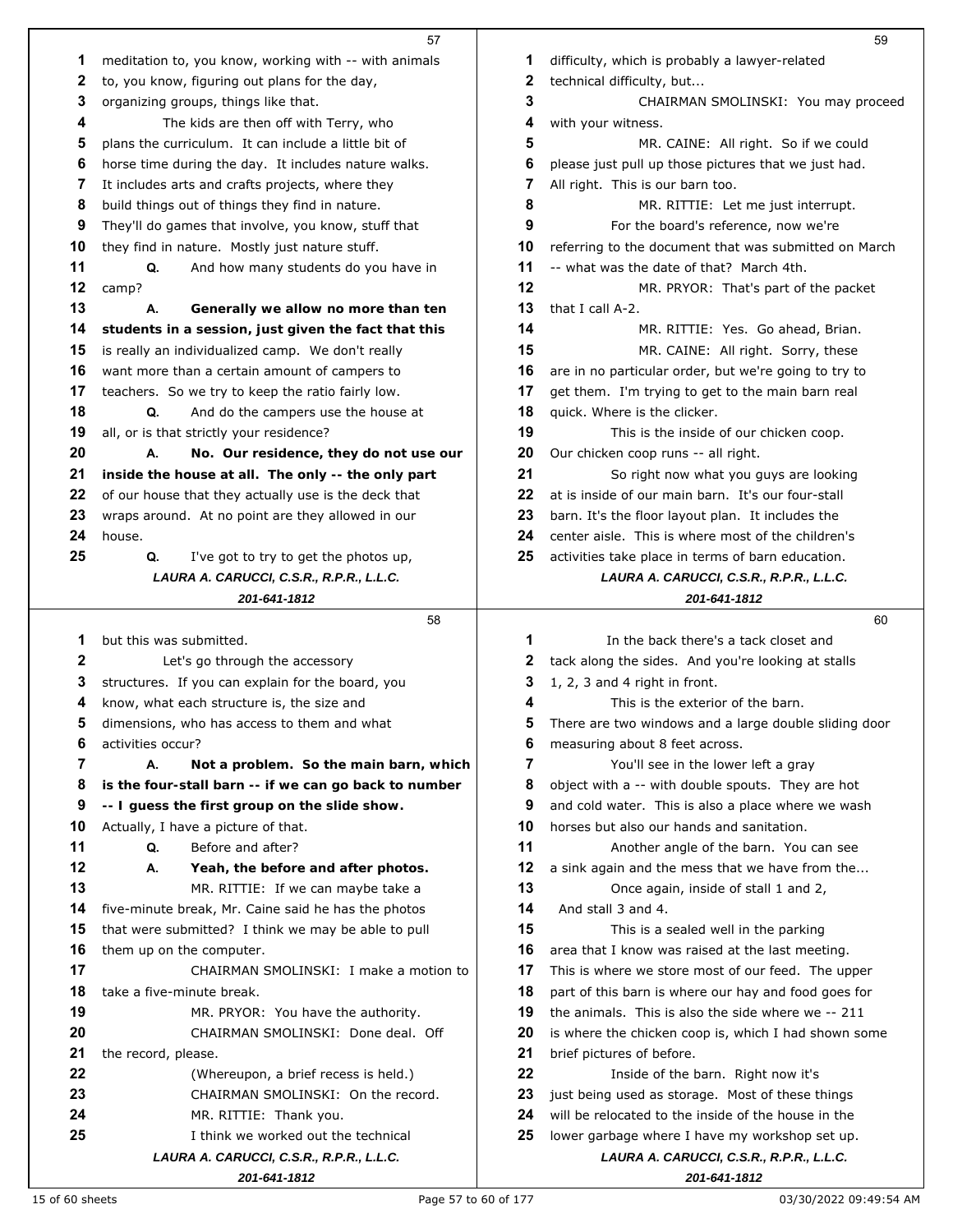|    | 61                                                                                   |    | 63                                                                                            |
|----|--------------------------------------------------------------------------------------|----|-----------------------------------------------------------------------------------------------|
| 1  | This is the backside of the barn. This                                               | 1  | didn't discuss the riding activities. Where do those                                          |
| 2  | is Barn 2, by the way. And once again, the well with                                 | 2  | usually occur?                                                                                |
| 3  | the lighting on top of it.                                                           | 3  | А.<br>So the riding activities occur usually                                                  |
| 4  | I'm trying to get some. Yeah, well,                                                  | 4  | at the riding rink, which is that big arched area in                                          |
| 5  | the right button wasn't working.                                                     | 5  | the back of the property. That was there, so we just                                          |
| 6  | I think that's the end of the slides.                                                | 6  | put down some new footings, which is just stone dust.                                         |
| 7  | So I'll go back to the beginning and show the other                                  | 7  | And we use -- most of our activities take place up                                            |
| 8  | barn where we had the three stalls, which are simply                                 | 8  | there, riding. And the area is enclosed, so it                                                |
| 9  | just stalls in an overhanging structure. There we                                    | 9  | creates a nice safe space for the kids to learn.                                              |
| 10 | go. All right.                                                                       | 10 | Q.<br>And the horses, whether they're your                                                    |
| 11 | So this is our three-stall barn. This                                                | 11 | horses or boarding horses, are they grazed, and if                                            |
| 12 | is where three other horses are kept. Mostly                                         | 12 | so, where?                                                                                    |
| 13 | boarders are kept up in these upper stalls. But this                                 | 13 | А.<br>Yeah. So we have three large paddocks                                                   |
| 14 | is three stalls, a 10-by-30 run in shed. An it's                                     | 14 | on the property. One at the very front of the                                                 |
| 15 | simply three stalls 10-by-10.                                                        | 15 | property. You'll see on the diagram. And then two                                             |
| 16 | BY MR. RITTIE:                                                                       | 16 | in the back, which are grass paddocks that are quite                                          |
| 17 | Q.<br>In terms of the structures you were                                            | 17 | large, about an acre-and-a-half a piece. And so yes,                                          |
| 18 | just referring to, when you have children onsite for                                 | 18 | they have free range to graze on the rest of the                                              |
| 19 | either birthday parties or camps and the like, of                                    | 19 | backyard.                                                                                     |
| 20 | those structures, do they have access to all of them                                 | 20 | Q.<br>Going back to the Farmland Assessment                                                   |
| 21 | or some of them?                                                                     | 21 | that we talked about. We have applied during the                                              |
| 22 | А.<br>Generally this structure is kept to the                                        | 22 | course of this application; is that correct?                                                  |
| 23 | lower barn -- I mean the main barn, which is what we                                 | 23 | А.<br>Yes, we have.                                                                           |
| 24 | call the four-stall. But we do allow kids to go up                                   | 24 | Q.<br>And were we denied initially?                                                           |
| 25 | there and pick stalls, clean them, walk the horses up                                | 25 | А.<br>Yes. Initially we were denied. That's                                                   |
|    | LAURA A. CARUCCI, C.S.R., R.P.R., L.L.C.                                             |    | LAURA A. CARUCCI, C.S.R., R.P.R., L.L.C.                                                      |
|    | 201-641-1812                                                                         |    | 201-641-1812                                                                                  |
|    |                                                                                      |    |                                                                                               |
|    | 62                                                                                   |    | 64                                                                                            |
| 1  | there. But in terms of instruction, not much                                         | 1  | actually standard practice for applying for Farmland                                          |
| 2  | instruction happens up here. It's not really                                         | 2  | Assessment. They tend to make it difficult so that                                            |
| 3  | conducive to it.                                                                     | 3  | not everybody can just apply for it. They really                                              |
| 4  | Q.<br>In terms of inclement weather, bad                                             | 4  | want to make sure that you're going to farm, that                                             |
| 5  | weather, raining and the like, do you still have the                                 | 5  | you're going to really go for it.                                                             |
| 6  | activities?                                                                          | 6  | So they denied us the first -- we've                                                          |
| 7  | А.<br>It depends on the activity. A lot of                                           | 7  | been denied for our first year. We anticipate being                                           |
| 8  | times if it's bad weather for the summer camp, we'll                                 | 8  | denied for our second year.                                                                   |
| 9  | spend a lot of time in the barn because it's                                         | 9  | MR. PRYOR: Can I ask, where are you                                                           |
| 10 | obviously dry. And we'll focus on doing arts and                                     | 10 | going with that testimony.                                                                    |
| 11 | crafts in the barn, working with the horses, dressing                                | 11 | MR. RITTIE: The Farmland Assessment.                                                          |
| 12 | up horses, making them -- you know, taking care of                                   | 12 | MR. PRYOR: Well, he's bordering on                                                            |
| 13 | horses, you know, all that kind of stuff.                                            | 13 | legal testimony at this point.                                                                |
| 14 | In terms of first-aid and safety?<br>Q.                                              | 14 | MR. RITTIE: How so? It's based on his                                                         |
| 15 | А.<br>In terms of first-aid and safety, I'm a                                        | 15 | experience in what denials are.                                                               |
| 16 | current firefighter with town of Mountain Lakes and                                  | 16 | MR. PRYOR: Well, Mr. Rittie, unless                                                           |
| 17 | former EMT. I have all my certifications for infant,                                 | 17 | you want to qualify him as providing a basis for him                                          |
| 18 | adolescent and adult that are all current.                                           | 18 | to testify about Farmland Assessment in the way he's                                          |
| 19 | In terms of medical safety and things                                                | 19 | testified about it -- plus, the reason you're here is                                         |
| 20 | like that, we keep an EMT kit in the house. That                                     | 20 | that was denied by the -- by the board, so I don't                                            |
| 21 | includes wraps, bandages, burns, things, all the                                     | 21 | know where this testimony is going. I mean, if it's                                           |
| 22 | stuff you find on your traditional ambulance. We                                     | 22 | going somewhere, fine. I don't know how long you're                                           |
| 23 | also intend on installing an AV at the main barn and                                 | 23 | going and where it's going.                                                                   |
| 24 | another one on the right.                                                            | 24 | MR. RITTIE: Well, I'm not going to                                                            |
| 25 | Going back to some of my notes. We<br>Q.<br>LAURA A. CARUCCI, C.S.R., R.P.R., L.L.C. | 25 | belabor the point. But the point is that we're in<br>LAURA A. CARUCCI, C.S.R., R.P.R., L.L.C. |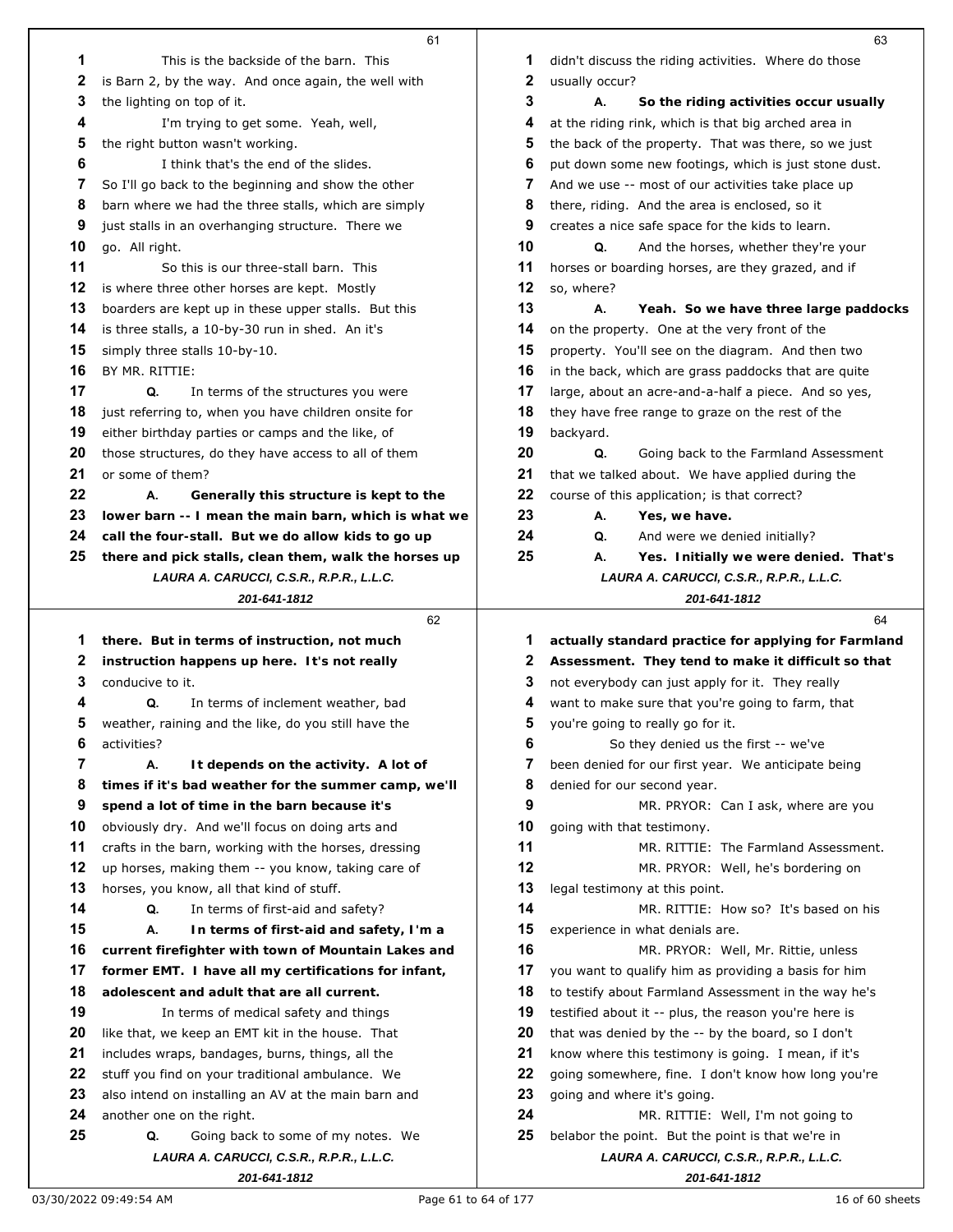|    | 65                                                    |    | 67                                                    |
|----|-------------------------------------------------------|----|-------------------------------------------------------|
| 1  | the process of applying for the Farmland Assessment.  | 1  | on some testimony you gave the first day about the    |
| 2  | MR. PRYOR: Right. We know that.                       | 2  | use of the facility.                                  |
| 3  | MR. CAINE: Okay. So, yeah, having our                 | 3  | You mentioned BYO beer and wine tasting               |
| 4  | full Farmland Assessment and Right to Farm in 2024.   | 4  | parties. You mentioned showers, bridal showers.       |
| 5  | MR. PRYOR: Okay. That's understood.                   | 5  | MR. CAINE: We didn't mention bridal                   |
| 6  | But this board doesn't have any -- you know, it       | 6  | showers in our -- in our testimony.                   |
| 7  | doesn't affect what this board does. You applied.     | 7  | MR. DEUS: Do you hold bridal showers                  |
| 8  | You got denied. And obviously you folks, you know,    | 8  | there.                                                |
| 9  | are proceeding now with this board. So I was just     | 9  | MR. CAINE: We have not yet held a                     |
| 10 | wondering where it was going.                         | 10 | bridal shower.                                        |
| 11 | MR. CAINE: No. I just wanted to make                  | 11 | MR. DEUS: Do you advertise bridal                     |
| 12 | sure the board had a clear idea of how this kind of   | 12 | showers.                                              |
| 13 | stuff works. It's a little weird, especially given    | 13 | MR. CAINE: That's possible in the                     |
| 14 | that most of the stuff we deal with in residential.   | 14 | future, but that's not before the board right now.    |
| 15 | MR. PRYOR: Mr. Caine, I understand                    | 15 | That's not on our application.                        |
| 16 | your position. It just doesn't bear on how the board  | 16 | MR. DEUS: Because you were listing the                |
| 17 | decides this case. I appreciate the fact that, you    | 17 | activities that take place, and you didn't mention    |
| 18 | know, you would prefer to be granted by that board.   | 18 | the showers, bridal showers, adult birthday parties.  |
| 19 | It was denied. But it doesn't affect what this board  | 19 | MR. CAINE: Adult birthday parties are                 |
| 20 | does. This board has a different statutory criteria   | 20 | related to the birthday parties. But bridal showers   |
| 21 | in terms of living. I'll just leave it at that.       | 21 | are not part of our application.                      |
| 22 | MR. RITTIE: We get it. It's on the                    | 22 | MR. DEUS: Okay. So you're not going                   |
| 23 | record. I think that's it now.                        | 23 | to have those at the location.                        |
| 24 | MR. CAINE: All right.                                 | 24 | MR. CAINE: Not at this time. If we                    |
| 25 | CHAIRMAN SMOLINSKI: That concludes                    | 25 | were, we would have to come back and apply to the     |
|    | LAURA A. CARUCCI, C.S.R., R.P.R., L.L.C.              |    | LAURA A. CARUCCI, C.S.R., R.P.R., L.L.C.              |
|    | 201-641-1812                                          |    | 201-641-1812                                          |
|    |                                                       |    |                                                       |
|    | 66                                                    |    | 68                                                    |
| 1  | your testimony at the moment, correct.                | 1  | board for permission.                                 |
| 2  | MR. RITTIE: For Mr. Caine, correct.                   | 2  | MR. DEUS: How about weddings.                         |
| 3  | CHAIRMAN SMOLINSKI: For Mr. Caine, So                 | 3  | MR. CAINE: At the current time that is                |
| 4  | at this time I'll open it up to members of the board. | 4  | not on our application.                               |
| 5  | And then I'll turn it to Mr. Hantman. But at this     | 5  | MR. DEUS: And as far as the traffic                   |
| 6  | time, I'm opening it to the members of the board. So  | 6  | study, will that include weddings.                    |
| 7  | let's see.                                            | 7  | MR. CAINE: The traffic study will                     |
| 8  | Yes. Any questions? I know Adam asked                 | 8  | include activities related to the farm that are       |
| 9  | before. Adam, I'll let you go first.                  | 9  | proposed before the board tonight.                    |
| 10 | MR. LUSARDI: I just have a question                   | 10 | MR. DEUS: So all the activities that                  |
| 11 | regarding all the buildings that you went through.    | 11 | you mentioned the first time that are on your         |
| 12 | MR. CAINE: Sure.                                      | 12 | website, you're not going to do there at the present  |
| 13 | MR. LUSARDI: Were they all existing                   | 13 | time.                                                 |
| 14 | prior to moving there, or are any of them new.        | 14 | MR. CAINE: Not at this time, and it's                 |
| 15 | MR. CAINE: No, none of them.                          | 15 | not on our application.                               |
| 16 | MR. LUSARDI: Every one of them that                   | 16 | MR. DEUS: Okay. You indicated that                    |
| 17 | you showed was an existing building.                  | 17 | you're running a camp there. Is this a licensed       |
| 18 | MR. CAINE: Correct, yes.                              | 18 | camp.                                                 |
| 19 | MR. LUSARDI: And you've only just                     | 19 | MR. CAINE: We've gone back to the Camp                |
| 20 | renovated them.                                       | 20 | Association in New Jersey, and they deemed that we do |
| 21 | MR. CAINE: Yeah. We basically just                    | 21 | not need any licensures to perform what we're doing   |
| 22 | scraped them, cleaned the siding and redone, yes.     | 22 | there.                                                |
| 23 | MR. LUSARDI: Okay.                                    | 23 | MR. DEUS: Okay. Do you plan on having                 |
| 24 | CHAIRMAN SMOLINSKI: Mr. Deus?                         | 24 | EpiPens and the defibrillators there.                 |
| 25 | MR. DEUS: I just need a clarification                 | 25 | MR. CAINE: Yes, we absolutely do. I'm                 |
|    | LAURA A. CARUCCI, C.S.R., R.P.R., L.L.C.              |    | LAURA A. CARUCCI, C.S.R., R.P.R., L.L.C.              |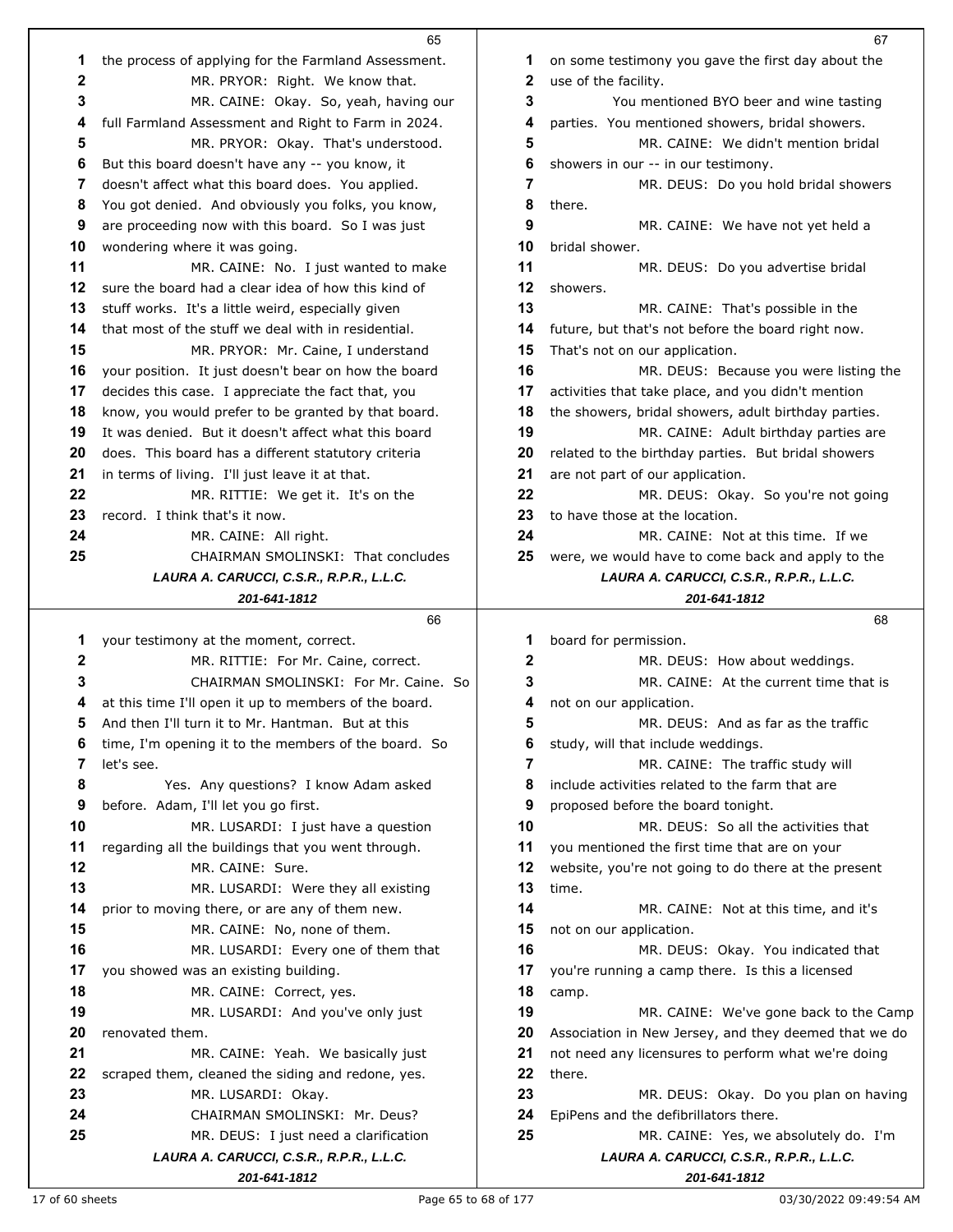|    | 69                                                       |    | 71                                                        |
|----|----------------------------------------------------------|----|-----------------------------------------------------------|
| 1  | actually allergic myself to bee stings. So we have       | 1  | MS. PLATTS: So, I'm sorry, you                            |
| 2  | EpiPens on the property just for me personally but       | 2  | decommissioned the outhouse -- I didn't remember --       |
| 3  | also for the children and the adults and any other       | 3  | what was the date, or what month, approximately.          |
| 4  | guests that come to the farm.                            | 4  | MR. CAINE: October.                                       |
| 5  | MR. DEUS: Okay. You also indicated on                    | 5  | MS. PLATTS: So since October, you've                      |
| 6  | your application there are no hazardous chemicals on     | 6  | had a series of camps, and the children were not --       |
| 7  | the property.                                            | 7  | did not have a place to go to the bathroom during --      |
| 8  | MR. CAINE: No. Nothing more than the                     | 8  | since October?                                            |
| 9  | typical household items that are found on any other      | 9  | MR. CAINE: That is correct.                               |
| 10 | property.                                                | 10 | We have not operated in full capacity                     |
| 11 | MR. DEUS: No gasoline, oil stored                        | 11 | because of the time we were here, and we chose to         |
| 12 | there, fertilizer.                                       | 12 | limit that access.                                        |
| 13 | MR. CAINE: There's no fertilizer                         | 13 | MS. PLATTS: But you've had camps in                       |
| 14 |                                                          | 14 |                                                           |
| 15 | stored there. We have gasoline and oil for the           | 15 | December and in February, correct.<br>MR. CAINE: Correct. |
|    | tractors, which will be moved to the interior of the     | 16 | MS. PLATTS: And children were there                       |
| 16 | residence in the lower garage.                           |    |                                                           |
| 17 | MR. DEUS: Okay. Because in the                           | 17 | all day.                                                  |
| 18 | pictures the --                                          | 18 | MR. CAINE: No.                                            |
| 19 | MR. CAINE: Yeah. I mentioned in my                       | 19 | MS. PLATTS: What were the hours in                        |
| 20 | testimony that all that stuff would be moved to the      | 20 | December and January, since October.                      |
| 21 | lower garage where the campers and public do not have    | 21 | MR. CAINE: I would say it was --                          |
| 22 | access.                                                  | 22 | honestly, I can't remember. I don't know.                 |
| 23 | MR. DEUS: Okay.                                          | 23 | MS. PLATTS: You don't recall since                        |
| 24 | CHAIRMAN SMOLINSKI: Ms. Platts?                          | 24 | October the times that you offered camp.                  |
| 25 | MS. PLATTS: You testified that there's                   | 25 | MR. CAINE: No.                                            |
|    | LAURA A. CARUCCI, C.S.R., R.P.R., L.L.C.                 |    | LAURA A. CARUCCI, C.S.R., R.P.R., L.L.C.                  |
|    | 201-641-1812                                             |    | 201-641-1812                                              |
|    |                                                          |    |                                                           |
|    | 70                                                       |    | 72                                                        |
| 1  | up to 15 children at the camps.                          | 1  | MS. PLATTS: But no matter how long                        |
| 2  | MR. CAINE: Correct, yes.                                 | 2  | that period was, the campers had no place to use the      |
| 3  | MS. PLATTS: And they take place two or                   | 3  | bathroom during that time period, correct.                |
| 4  | more days in the same week when you have camps.          | 4  | MR. CAINE: That is correct. Generally                     |
| 5  | MR. CAINE: So during the summers,                        | 5  | our camps, in the winter do not -- are not long           |
| 6  | that's a five-day -- it's really a seven-day-a-week      | 6  | enough to necessitate a bathroom break for children.      |
| 7  | thing between the weekend camps and the midweek          | 7  | MS. PLATTS: What is long enough to                        |
| 8  | summer camp.                                             | 8  | necessitate a bathroom break, in your opinion.            |
| 9  | On the weekends during the school year,                  | 9  | MR. CAINE: I would say anything over                      |
| 10 | it's just two days a week in the afternoons.             | 10 | two hours.                                                |
| 11 | MS. PLATTS: And when was the last time                   | 11 | MS. PLATTS: So all the camps since                        |
| 12 | that you had a camp.                                     | 12 | October have only been a maximum of two hours.            |
| 13 | MR. CAINE: I guess that would be                         | 13 | MR. CAINE: To the best of my                              |
| 14 | President's Day.                                         | 14 | knowledge. But I'm not sure. I don't know.                |
| 15 | MS. PLATTS: And when did you                             | 15 | MS. PLATTS: And you didn't -- once you                    |
| 16 | decommission the outhouse.                               | 16 | decommissioned the outhouse, you didn't immediately       |
| 17 | MR. CAINE: The outhouse was                              | 17 | bring in port-a-potties, and to date there are no         |
| 18 | decommissioned back in October.                          | 18 | port-a-potties, correct.                                  |
| 19 | MS. PLATTS: And since then you haven't                   | 19 | MR. CAINE: Correct.                                       |
| 20 | gotten the port-a-potties yet, correct.                  | 20 | MS. PLATTS: How do you -- when you                        |
| 21 | MR. CAINE: No, we have not. We                           | 21 | mentioned that you have -- you made some application      |
| 22 | explicitly stated we have no restroom facilities at      | 22 | to the State. Who directed you that you did not have      |
| 23 | the property, so anybody who would like to come, to      | 23 | a legal obligation to have your camp licensed?            |
| 24 | use the facilities before they get there and they can    | 24 | MR. CAINE: I believe I spoke with the                     |
| 25 | then come back.                                          | 25 | Town Health Department. They had received an e-mail       |
|    | LAURA A. CARUCCI, C.S.R., R.P.R., L.L.C.<br>201-641-1812 |    | LAURA A. CARUCCI, C.S.R., R.P.R., L.L.C.<br>201-641-1812  |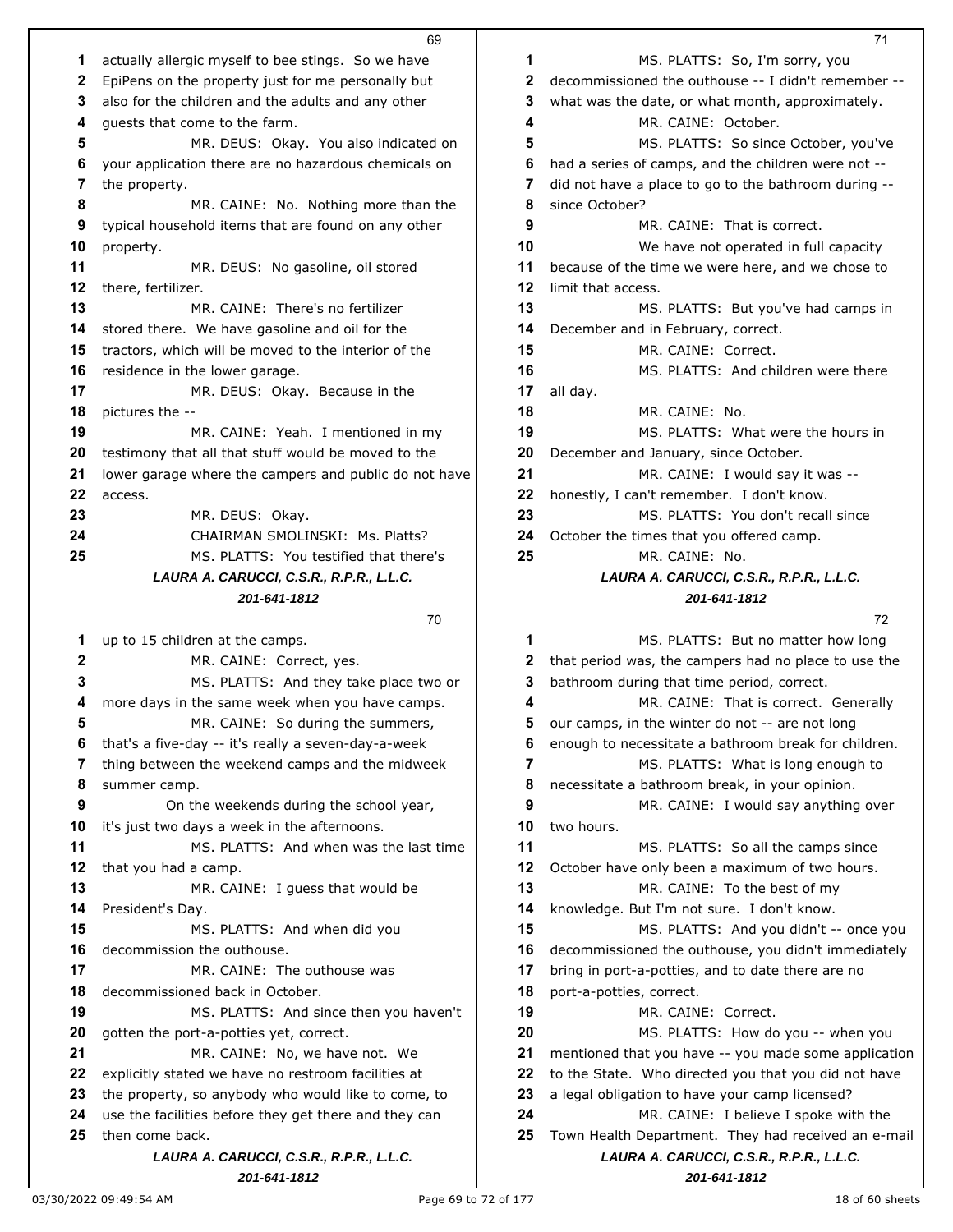|    | 73                                                    |    | 75                                                    |
|----|-------------------------------------------------------|----|-------------------------------------------------------|
| 1  | saying that it did not qualify under -- I spoke with  | 1  | need.                                                 |
| 2  | James at the Health Department. He said we got an     | 2  | MS. PLATTS: And you're not currently                  |
| 3  | e-mail stating that it didn't really fall under the   | 3  | raising or harvesting honey bees; is that correct.    |
| 4  | licensure and all that stuff.                         | 4  | MR. CAINE: No. We're currently                        |
| 5  | MS. PLATTS: Didn't really fall under                  | 5  | raising a crop to raise and harvest honey bees. We    |
| 6  | the licensure. So you didn't have any formal          | 6  | currently are planting in wild flowers in the back so |
| 7  | application with the State, or have -- you didn't     | 7  | that they have the ability to then feed.              |
| 8  | have --                                               | 8  | MS. PLATTS: Have you registered for                   |
| 9  | MR. CAINE: No.                                        | 9  | the annual fire inspection for safety that was        |
| 10 | MS. PLATTS: -- communication with the                 | 10 | recommended or directed by the fire department in     |
| 11 | State at any point asking them about --               | 11 | their report in October of 2021.                      |
| 12 | MR. CAINE: I did send an e-mail. I                    | 12 | MR. CAINE: We have not registered for                 |
| 13 | have not heard back. That was -- and that was three   | 13 | a fire inspection of that lately. But the house was   |
| 14 | weeks ago.                                            | 14 | recently completed within the past two years          |
| 15 |                                                       | 15 |                                                       |
|    | MS. PLATTS: So you believe -- in                      |    | obviously, and it's been fully inspected, to the best |
| 16 | October of 2021 did you receive the report, or did    | 16 | of my knowledge and they've approved it.              |
| 17 | you have an opportunity to review the report of our   | 17 | MS. PLATTS: I didn't hear the last                    |
| 18 | town engineer, Allison Ferrante, regarding these      | 18 | part.                                                 |
| 19 | issues relating to the potential need for licensure   | 19 | MR. CAINE: They have approved it.                     |
| 20 | of your camp.                                         | 20 | MS. PLATTS: Who is "they"?                            |
| 21 | MR. CAINE: I believe my attorney had a                | 21 | MR. CAINE: The fire marshall.                         |
| 22 | chance to review that. I did not personally review    | 22 | MS. PLATTS: That's just of the house.                 |
| 23 | it.                                                   | 23 | MR. CAINE: That was for the house.                    |
| 24 | MS. PLATTS: And three weeks ago --                    | 24 | But nothing else changed in the barn, so according to |
| 25 | that would be in February of 2022 -- was the first    | 25 | that, it should be fine.                              |
|    | LAURA A. CARUCCI, C.S.R., R.P.R., L.L.C.              |    | LAURA A. CARUCCI, C.S.R., R.P.R., L.L.C.              |
|    | 201-641-1812                                          |    | 201-641-1812                                          |
|    |                                                       |    |                                                       |
|    | 74                                                    |    | 76                                                    |
| 1  | time that you reached out via e-mail as to whether or | 1  | MS. PLATTS: But you're aware that                     |
| 2  | not the camp needed to be licensed?                   | 2  | there was -- did you see the report from the fire     |
| 3  | MR. CAINE: Yes.                                       | 3  | inspector relating to the need for fire inspections.  |
| 4  | MS. PLATTS: And you've run camps                      | 4  | MR. CAINE: I mean, I'll defer to my                   |
| 5  | between October and your request to the State,        | 5  | attorney on that.                                     |
| 6  | correct.                                              | 6  | MR. RITTIE: Yeah, we have seen it.                    |
| 7  | MR. CAINE: To the best of my                          | 7  | MS. PLATTS: Did you take any action in                |
| 8  | knowledge, yes.                                       | 8  | relation to the fire inspector back in October or     |
| 9  | MS. PLATTS: And who did you send that                 | 9  | November of 2021 directing that there would need to   |
| 10 | e-mail to.                                            | 10 | be annual fire inspections.                           |
| 11 | MR. CAINE: I don't have the e-mail                    | 11 | MR. CAINE: We have not taken any                      |
| 12 | address in front of me, but it was the person in      | 12 | action yet, but I assume we will be taking action as  |
| 13 | charge on the State website for licensing of camps,   | 13 | soon as we are granted permission.                    |
| 14 | requesting what type of license we need, if any.      | 14 | MR. RITTIE: A lot of those approvals                  |
| 15 | MS. PLATTS: And you didn't follow up                  | 15 | that you're talking about are prospective again. We   |
| 16 | with them? You never spoke to anybody in the State,   | 16 | have to get the approvals from this board in order to |
| 17 | correct.                                              | 17 | get them. He's not going to come out and inspect it   |
| 18 | MR. CAINE: No. The State currently                    | 18 | until the use has been approved.                      |
| 19 | works remotely mostly, and they are very tough to     | 19 | MS. PLATTS: Well, you're currently                    |
| 20 | deal with.                                            | 20 | having camps at the property right now, correct.      |
| 21 | MR. RITTIE: As was indicated, this                    | 21 | MR. CAINE: We were operating the                      |
| 22 | application is pending. I understand your line of     | 22 | property according to what we believe the code says.  |
| 23 | questioning. But this is prospective as well. If      | 23 | MS. PLATTS: That's not what I asked.                  |
| 24 | this board grants it, I mean, it's going to be        | 24 | I asked, you're currently running camps at the        |
| 25 | subject to any and all licensing that the center may  | 25 | property, correct? That's not just prospective.       |
|    | LAURA A. CARUCCI, C.S.R., R.P.R., L.L.C.              |    | LAURA A. CARUCCI, C.S.R., R.P.R., L.L.C.              |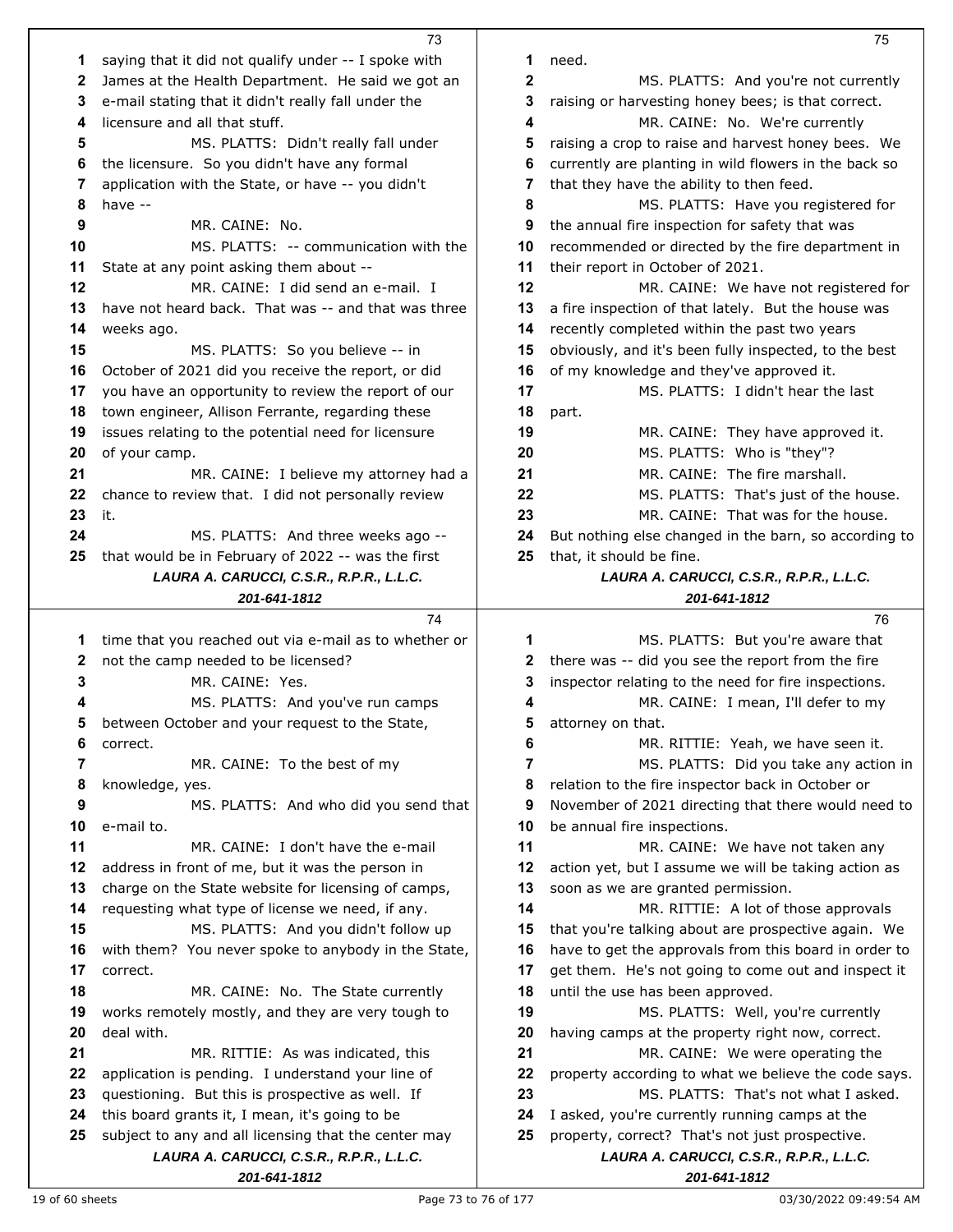|             | 77                                                   |    | 79                                                          |
|-------------|------------------------------------------------------|----|-------------------------------------------------------------|
| 1           | That's going on now, right?                          | 1  | MR. LOFTUS: Twelve feet. And what are                       |
| $\mathbf 2$ | MR. CAINE: That's my answer to you, is               | 2  | the -- I don't see on the backside. Is it chicken           |
| 3           | that we are running our property as we perceive the  | 3  | wire, or there's not spindles?                              |
| 4           | codes are set and as we are applying for an          | 4  | MR. CAINE: Oh, that was a picture                           |
| 5           | interpretation.                                      | 5  | taking before the deck was complete. That is all            |
| 6           | MS. PLATTS: Okay, so you're not                      | 6  | spindled in. There's no open holes in that railing.         |
| 7           | answering my question. Are you running camps         | 7  | MR. LOFTUS: Okay. All right, thank                          |
| 8           | currently, yes or no.                                | 8  | you.                                                        |
| 9           | Sir, it's a very simple question.                    | 9  | CHAIRMAN SMOLINSKI: Okay. Any other                         |
| 10          | You're making the application. Yes or no, are you    | 10 | questions from members?                                     |
| 11          | running camps?                                       | 11 | Just a couple. I guess a few I have                         |
| 12          | MR. CAINE: We are using the property                 | 12 | real quick.                                                 |
| 13          | as it is zoned for currently, and that's why we're   | 13 | You indicated you filed a plan with the                     |
| 14          | here before to have.                                 | 14 | Department of Forestry?                                     |
| 15          | MS. PLATTS: All right, that's not                    | 15 | MR. CAINE: Correct, yes.                                    |
| 16          | responsive. You are currently running -- having      | 16 | CHAIRMAN SMOLINSKI: Okay. So that                           |
| 17          | riding lessons at the property?                      | 17 | plan has been filed, and you also did that as an            |
| 18          | MR. CAINE: Yes.                                      | 18 | exhibit.                                                    |
| 19          | MS. PLATTS: And birthday parties.                    | 19 | MR. CAINE: Yes, that's not a problem.                       |
| 20          | MR. CAINE: No.                                       | 20 | Mr. Graham prepared it. And I would be more than            |
| 21          | MS. PLATTS: But you are conducting                   | 21 | happy to submit it.                                         |
| 22          | affairs that require the public enter the property   | 22 | CHAIRMAN SMOLINSKI: Do you know when                        |
| 23          | for business currently, correct.                     | 23 | that was filed.                                             |
| 24          | MR. CAINE: Yes.                                      | 24 | MR. CAINE: November. Early November.                        |
| 25          | MS. PLATTS: I have nothing further.                  | 25 | CHAIRMAN SMOLINSKI: Okay. Let's see.                        |
|             | LAURA A. CARUCCI, C.S.R., R.P.R., L.L.C.             |    | LAURA A. CARUCCI, C.S.R., R.P.R., L.L.C.                    |
|             | 201-641-1812                                         |    | 201-641-1812                                                |
|             | 78                                                   |    | 80                                                          |
| 1           | CHAIRMAN SMOLINSKI: Yes, Jim.                        | 1  | Now, you indicated they're looking to do group              |
| 2           | MR. LOFTUS: Thank you.                               | 2  | programs. Basically, the way my understanding is, is        |
| 3           | A couple questions regarding the house               | 3  | that during the summer it's basically a $7$ to $-$ to $7$ , |
| 4           | and the deck that you said is being used during your | 4  | 8 o'clock operation?                                        |
| 5           | -- some of the activities there.                     | 5  | MR. CAINE: Yeah.                                            |
| 6           | It looks like the deck has been                      | 6  | CHAIRMAN SMOLINSKI: Seven days a week.                      |
| 7           | expanded as compared with the before and after?      | 7  | In terms of -- I know -- I understand it's going to         |
| 8           | MR. CAINE: Yeah. It's around the same                | 8  | be 24-hour a day operation to run a farm --                 |
| 9           | size, maybe a little further out. But yeah, it's     | 9  | MR. CAINE: Yeah.                                            |
| 10          | about the same size.                                 | 10 | CHAIRMAN SMOLINSKI: -- to take care of                      |
| 11          | MR. LOFTUS: Was the work permitted                   | 11 | the animals and those things.                               |
| 12          | through the town.                                    | 12 | In terms of interaction with the                            |
| 13          | MR. CAINE: The permits are currently                 | 13 | outside public, it's going to be roughly a 7 to 7, 7        |
| 14          | going through right now. We have changed the -- the  | 14 | to 8, basically seven days a week?                          |
| 15          | use from residential to -- well, I guess assembly.   | 15 | MR. CAINE: Yeah. I would say we wake                        |
| 16          | So we have to change what we're doing to the deck.   | 16 | up and start feeding horses around 8 o'clock in the         |
| 17          | So that would involve a raised -- a raised railing   | 17 | morning, and we're done somewhere around 8 o'clock at       |
| 18          | bar and also handrails that were not previous.       | 18 | night.                                                      |
| 19          | MR. LOFTUS: So it's being used now                   | 19 | CHAIRMAN SMOLINSKI: Okay. But in                            |
| 20          | prior to all of that being satisfied.                | 20 | terms of outside activities, in terms of riders --          |
| 21          | MR. CAINE: Yes.                                      | 21 | MR. CAINE: 9 to 9, 9 to 7, 9 to 8                           |
| 22          | MR. LOFTUS: Looking at the fall                      | 22 | generally.                                                  |
| 23          | height, how high is that.                            | 23 | CHAIRMAN SMOLINSKI: Okay. I just want                       |
| 24          | MR. CAINE: The fall height is about 12               | 24 | -- I just wanted to make that clear. That's what I          |
| 25          | feet.                                                | 25 | gathered with all the different --                          |
|             | LAURA A. CARUCCI, C.S.R., R.P.R., L.L.C.             |    | LAURA A. CARUCCI, C.S.R., R.P.R., L.L.C.                    |
|             | 201-641-1812                                         |    | 201-641-1812                                                |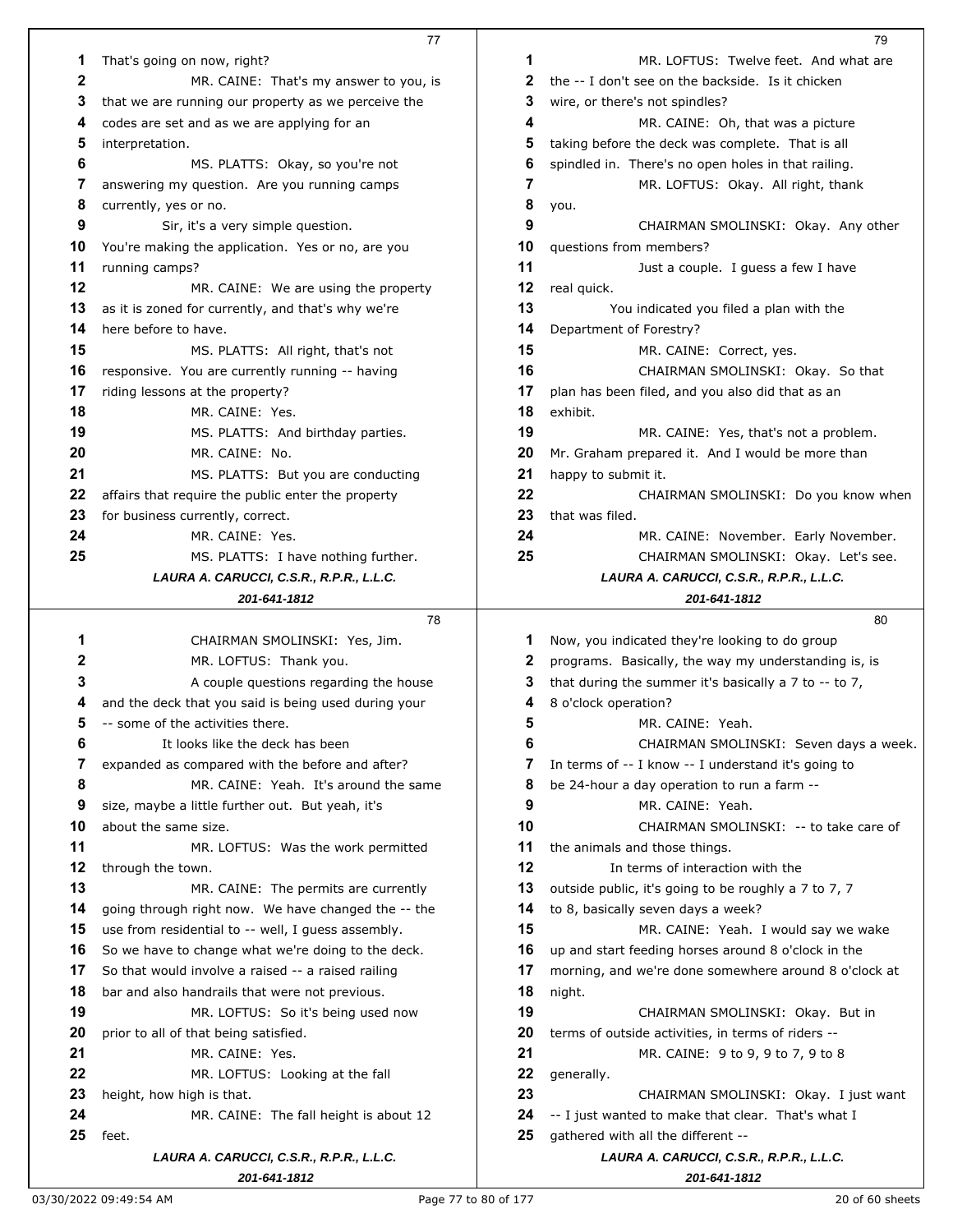|                 | 81                                                       |   |
|-----------------|----------------------------------------------------------|---|
| 1               | MR. CAINE: Yeah, there was a lot.                        |   |
| 2               | CHAIRMAN SMOLINSKI: -- general uses                      |   |
| 3               | that were being proposed.                                |   |
| 4               | MR. CAINE: Yeah. We propose no                           |   |
| 5               | overnight uses. We propose (witness mumbling).           |   |
| 6               | CHAIRMAN SMOLINSKI: Now, the way I was                   |   |
| 7               | looking at it with, you know, and just looking at the    |   |
| 8               | way the time slots are, and -- will there be times       |   |
| 9               | where you will have more than outside public? I          |   |
| 10              | understand you say you have a birthday party and you     |   |
| 11              | have riders that have no personal horses there, and      |   |
| 12 <sup>2</sup> | they bring maybe a friend or another family member to    |   |
| 13              | ride with them, because it is their horse that you're    |   |
| 14              |                                                          |   |
| 15              | boarding.<br>MR. CAINE: Right.                           |   |
| 16              | CHAIRMAN SMOLINSKI: I'm assuming                         |   |
| 17              | that's allowed. Should I make that assumption or         |   |
| 18              | MR. CAINE: Yes, that's correct.                          |   |
| 19              |                                                          |   |
| 20              | CHAIRMAN SMOLINSKI: Okay. So there                       |   |
| 21              | might -- so there might be a time where you have more    |   |
| 22              | than 15 to 20 vehicles on the site.                      |   |
| 23              | MR. CAINE: Very rarely. But that is                      | 2 |
| 24              | -- that is possible.<br>CHAIRMAN SMOLINSKI: Okay. So I   |   |
| 25              | understand that there's going to be a traffic study      |   |
|                 | LAURA A. CARUCCI, C.S.R., R.P.R., L.L.C.                 |   |
|                 | 201-641-1812                                             |   |
|                 |                                                          |   |
|                 |                                                          |   |
|                 | 82                                                       |   |
| 1               | done so --                                               |   |
| 2               | MR. CAINE: Yeah.                                         |   |
| 3               | CHAIRMAN SMOLINSKI: -- in terms of                       |   |
| 4               | circulation of those vehicles within that -- just        |   |
| 5               | within the property itself --                            |   |
| 6               | MR. CAINE: Right.                                        |   |
| 7               | CHAIRMAN SMOLINSKI: -- might be                          |   |
| 8               | something that needs to be looked at.                    |   |
| 9               | MR. CAINE: Yeah. I'm going to defer                      |   |
| 10              | to my traffic engineer.                                  |   |
| 11              | CHAIRMAN SMOLINSKI: Understandable.                      |   |
| 12 <sup>2</sup> | That's not your place. I just wanted to confirm that     |   |
| 13              | that's generally a possibility that may occur because    |   |
| 14              | of some of the way the activities may overlap,           |   |
| 15              | there's not a prohibition on if I have a horse           |   |
| 16              | stabled there.                                           |   |
| 17              | MR. CAINE: No. If you have a horse                       |   |
| 18              | stabled there, you have access between 8 a.m. and        |   |
| 19              | 8 p.m.                                                   |   |
| 20              | CHAIRMAN SMOLINSKI: And then just --                     | ż |
| 21              | and thank you for providing the interior layout of       | 2 |
| 22              | the stables.                                             |   |
| 23              | By my count, approximately how many                      | 2 |
| 24              | horses could you stable, I guess?                        |   |
| 25              | MR. CAINE: We have -- we have seven                      | 2 |
|                 | LAURA A. CARUCCI, C.S.R., R.P.R., L.L.C.<br>201-641-1812 |   |

| 1                                                        | stalls on the property. Whenever the -- I guess the      |
|----------------------------------------------------------|----------------------------------------------------------|
| 2                                                        | statute in town allows for the amount of horses, the     |
| 3                                                        | amount we could keep. But we prefer to keep the          |
| 4                                                        | numbers low based on use.                                |
| 5                                                        | CHAIRMAN SMOLINSKI: So would it be one                   |
| 6                                                        | per stall potentially.                                   |
| 7                                                        | MR. CAINE: Yeah. Most horses are kept                    |
| 8                                                        | one per stall, yeah.                                     |
| 9                                                        | CHAIRMAN SMOLINSKI: Yes.                                 |
| 10                                                       | MR. CAINE: We have a mini -- we have a                   |
| 11                                                       | mini pony.                                               |
| 12                                                       | CHAIRMAN SMOLINSKI: Maybe a comfort                      |
| 13                                                       | animal in there or something of that nature.             |
| 14                                                       | MR. CAINE: Yeah.                                         |
| 15                                                       | CHAIRMAN SMOLINSKI: But generally                        |
| 16                                                       | speaking it's one per stall.                             |
| 17                                                       | MR. CAINE: Correct.                                      |
| 18                                                       | CHAIRMAN SMOLINSKI: And you currently                    |
| 19                                                       | have three that belong to somebody.                      |
| 20                                                       | MR. CAINE: Correct.                                      |
| 21                                                       | CHAIRMAN SMOLINSKI: Okay. Did I catch                    |
| 22                                                       | it, you say you have two of your own as well.            |
| 23                                                       | MR. CAINE: Three of our own.                             |
| 24                                                       | CHAIRMAN SMOLINSKI: Three of your own.                   |
| 25                                                       | Is that a donkey or is that                              |
|                                                          | LAURA A. CARUCCI, C.S.R., R.P.R., L.L.C.                 |
|                                                          | 201-641-1812                                             |
|                                                          | 84                                                       |
|                                                          |                                                          |
| 1                                                        | MR. CAINE: We don't have a donkey.                       |
| 2                                                        | Not yet.                                                 |
| 3                                                        | MR. RITTIE: He's asking about the                        |
| 4                                                        | miniature horse.                                         |
| 5                                                        | MR. CAINE: Oh, yeah. We have a mini                      |
| 6                                                        | pony. His name is Buddy. He bunks with one of the        |
| 7                                                        | other horses.                                            |
| 8                                                        | CHAIRMAN SMOLINSKI: That's one of --                     |
| 9                                                        | that's one of the three, or is that -- that's a          |
|                                                          | fourth?                                                  |
|                                                          | MR. CAINE: Sorry, I'm going to ask my                    |
|                                                          | wife. How many horses do we have?                        |
|                                                          | MS. SAMI: There's nine horses at the                     |
|                                                          | farm. One is Buddy. He's a mini horse.                   |
|                                                          | MR. CAINE: How many do we have, first                    |
|                                                          | of all?                                                  |
|                                                          | MS. SAMI: Five.                                          |
|                                                          | MR. PRYOR: Mr. Rittie, do you want to                    |
| 10<br>11<br>12<br>13<br>14<br>15<br>16<br>17<br>18<br>19 | put on the record who is saying that?                    |
| 20                                                       | MR. CAINE: Yes. That was my wife,                        |
|                                                          | Christy Sami, at 91 Jacobs Road. She lives with me.      |
|                                                          | CHAIRMAN SMOLINSKI: So full occupancy,                   |
| 21<br>22<br>23                                           | I think?                                                 |
| 24                                                       | MR. CAINE: Correct.                                      |
| 25                                                       | CHAIRMAN SMOLINSKI: I think at this                      |
|                                                          | LAURA A. CARUCCI, C.S.R., R.P.R., L.L.C.<br>201-641-1812 |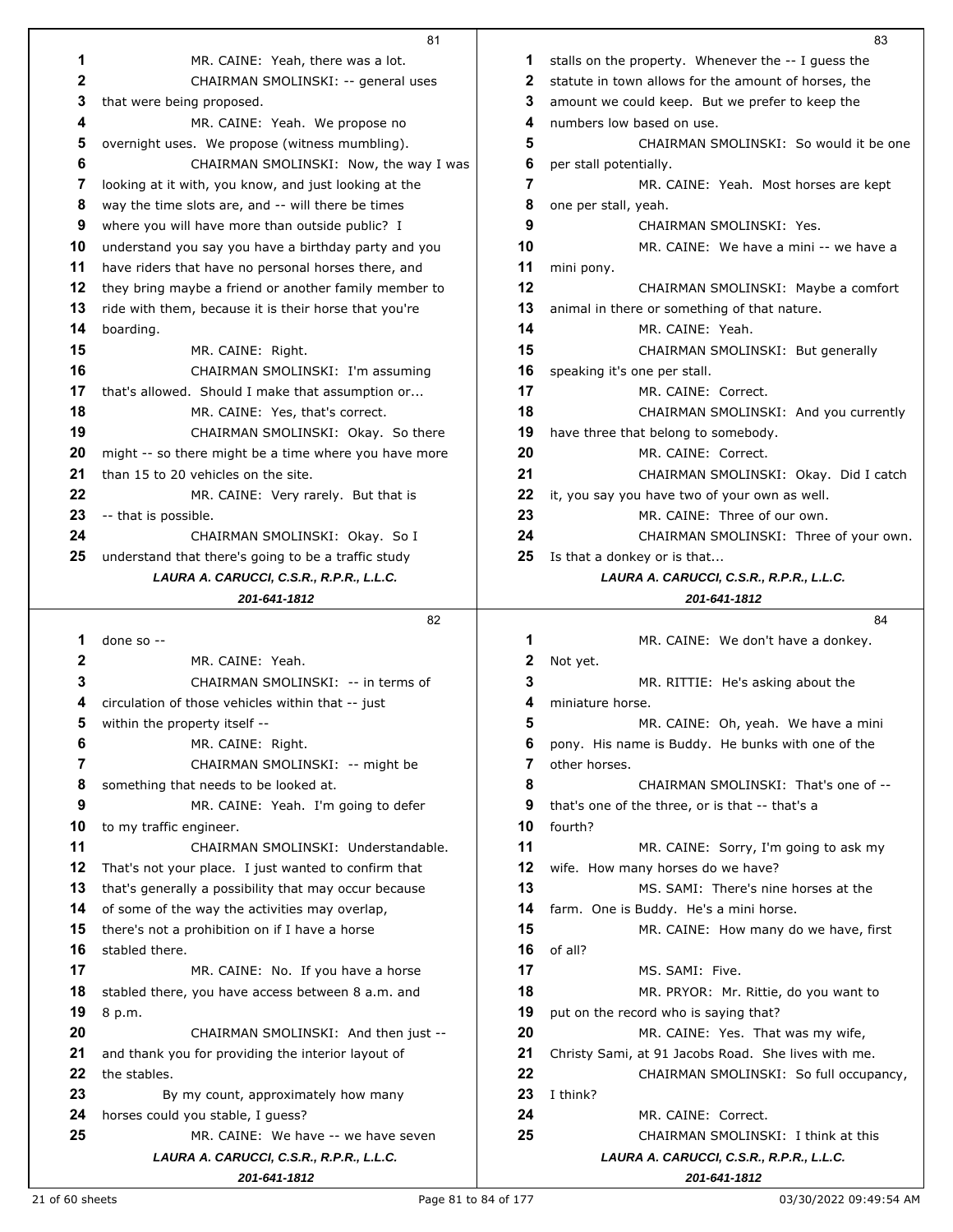|    | 85                                                       |    | 87                                                       |
|----|----------------------------------------------------------|----|----------------------------------------------------------|
| 1  | point that answers all my questions. I'm going to        | 1  | think it is -- it's clear that what you're here          |
| 2  | turn it to Mr. Hantman.                                  | 2  | before the board for is what you're proposing to do.     |
| 3  | MR. RITTIE: Before Mr. Hantman, one                      | 3  | But it seems to me, unless I'm mistaken, that some of    |
| 4  | follow-up question, Chairman.                            | 4  | what Mr. Caine has testified to is based upon his        |
| 5  | MR. RITTIE: In terms of birthday                         | 5  | understanding as to how things have gone over the        |
| 6  | parties, are those staggered so that you avoid the       | 6  | past year. Unless I'm mistaken about that.               |
| 7  | overlap.                                                 | 7  | And so I would say that I would grant,                   |
| 8  | MR. CAINE: Yes. So for that                              | 8  | subject to the Chairman's view on this, some leeway      |
| 9  | information we, yeah, we stagger things on purpose       | 9  | to Mr. Hantman. But I don't think we want to get too     |
| 10 | because we don't want a crowd at the farm. We prefer     | 10 | far into everything that's -- you know, if you're        |
| 11 | to keep things slow and easy.                            | 11 | going to pick dates, Mr. Hantman, what were you doing    |
| 12 | CHAIRMAN SMOLINSKI: Thank you.                           | 12 | October 21st, that's getting very specific. We'll        |
| 13 | CROSS-EXAMINATION                                        | 13 | give a little bit of leeway in that.                     |
| 14 | BY MR. HANTMAN:                                          | 14 | MR. HANTMAN: With all due respect --                     |
| 15 | Q.<br>Mr. Caine, the information you gave as             | 15 | MR. PRYOR: Subject to you,                               |
| 16 | to how the farm operates, is that what you've been       | 16 | Mr. Chairman.                                            |
| 17 | doing over the past year, or is that what you want to    | 17 | MR. HANTMAN: With all due respect, we                    |
| 18 | do going forward?                                        | 18 |                                                          |
| 19 |                                                          | 19 | would like to be somewhat specific. I have a group       |
|    | А.<br>The information that we have given is              |    | of clients who are who have been watching and been       |
| 20 | what we want to do going forward.                        | 20 | unhappy with BEAUtiful Farms. They have observed         |
| 21 | Q.<br>So that has nothing to do with how                 | 21 | what they see, and it's not what we heard today. And     |
| 22 | you've been operating the farm in the past               | 22 | I wanted to be able to ask specific questions as to      |
| 23 | year-and-a-half?                                         | 23 | the observance, things that were observed by my          |
| 24 | А.<br>Oh, it does, because we've been doing              | 24 | clients and how they relate to how BEAUtiful Farms       |
| 25 | exactly as we've said we've been doing.                  | 25 | operates.                                                |
|    | LAURA A. CARUCCI, C.S.R., R.P.R., L.L.C.<br>201-641-1812 |    | LAURA A. CARUCCI, C.S.R., R.P.R., L.L.C.<br>201-641-1812 |
|    |                                                          |    |                                                          |
|    |                                                          |    |                                                          |
|    | 86                                                       |    | 88                                                       |
| 1  | Q.<br>So then the testimony should be                    | 1  | MR. PRYOR: I think as long as it's                       |
| 2  | consistent with what's been happening at the farm?       | 2  | relevant to what the board is considering in terms of    |
| 3  | А.<br>In theory, yes.                                    | 3  | what the applicant is proposing, that's not a            |
| 4  | MR. RITTIE: I think that's a little                      | 4  | problem. But let's try to focus -- let's try to tie      |
| 5  | vague of a question. I mean --                           | 5  | those in, if we can.                                     |
| 6  | MR. HANTMAN: Let me rephrase the                         | 6  | MR. RITTIE: See, I'd object to that.                     |
| 7  | question.                                                | 7  | I mean, we're going to be bringing up past               |
| 8  | BY MR. HANTMAN:                                          | 8  | transgressions, if you will. There's a pending           |
| 9  | Q.<br>Do you have any idea what you were                 | 9  | municipal court matter. I'll instruct my client to       |
| 10 | doing with the farm -- what was happening on the farm    | 10 | plead the Fifth on some of these.                        |
| 11 | on the weekends of October 2021?                         | 11 | MR. PRYOR: Mr. Rittie, clearly this                      |
| 12 | MR. RITTIE: I object to this line of                     | 12 | board does not have any enforcement authority.           |
| 13 | questioning. This is stuff that is in the past.          | 13 | MR. RITTIE: Exactly.                                     |
| 14 | This is not what we're here for. We're here for the      | 14 | MR. PRYOR: Any decision of this board                    |
| 15 | use going forward.                                       | 15 | is going to be based on any claims or accusations as     |
| 16 | We're here in part because of the                        | 16 | to what your client has or has not done that may or      |
| 17 | issues with the Municipality of siting violations.       | 17 | may not be consistent with any ordinances. But to        |
| 18 | We're here to cure those. And we've put forth the        | 18 | the extent that Mr. Hantman can raise something as to    |
| 19 | application for what we intend to do to be in            | 19 | what his clients have seen going on at the farm, if      |
| 20 | compliance.                                              | 20 | he can tie that into what's proposed, I think that --    |
| 21 | MR. HANTMAN: With all due respect --                     | 21 | I think that can be relevant.                            |
| 22 | MR. PRYOR: If I can comment.                             | 22 | But as far as this board is concerned,                   |
| 23 | MR. RITTIE: This is not a municipal                      | 23 | the board has to make its decision based upon what       |
| 24 | trial on the past activities.                            | 24 | your client is proposing to do.                          |
| 25 | MR. PRYOR: You know, Mr. Rittie, I                       | 25 | MR. RITTIE: That's right.                                |
|    | LAURA A. CARUCCI, C.S.R., R.P.R., L.L.C.<br>201-641-1812 |    | LAURA A. CARUCCI, C.S.R., R.P.R., L.L.C.<br>201-641-1812 |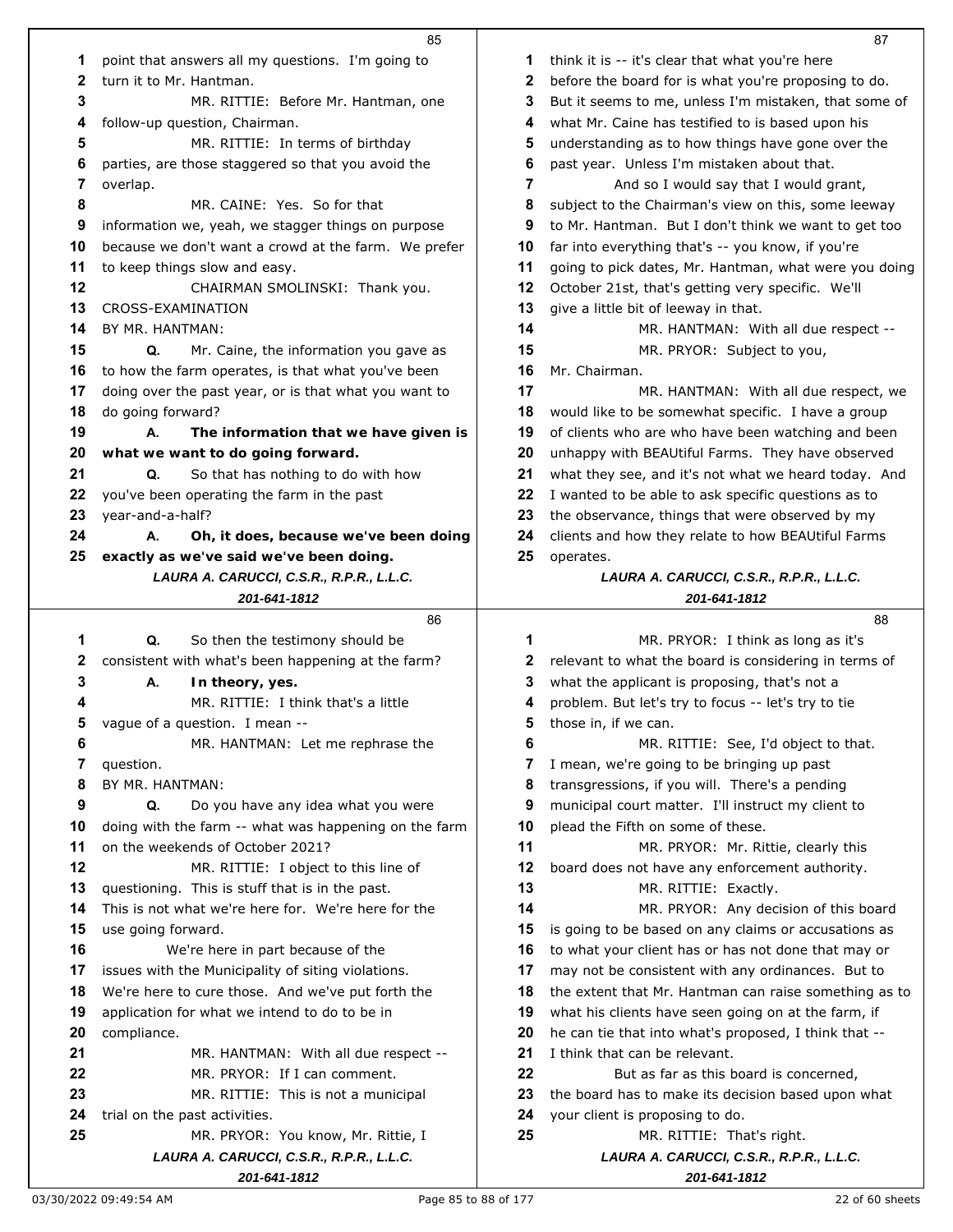|          | 89                                                                           |          |         |
|----------|------------------------------------------------------------------------------|----------|---------|
| 1        | MR. PRYOR: To the extent that there                                          | 1        | Next o  |
| 2        | may be some relevancy to what's transpired, I think                          | 2        | BY MF   |
| 3        | that can be relevant. But the board can only decide                          | 3        |         |
| 4        | what your client can or cannot do in the future.                             | 4        | the fa  |
| 5        | MR. RITTIE: The past activities, I                                           | 5        |         |
| 6        | don't think, is relevant.                                                    | 6        |         |
| 7        | MR. HANTMAN: With all due respect, it                                        | 7        | up the  |
| 8        | is relevant.                                                                 | 8        |         |
| 9        | MR. PRYOR: We haven't heard the                                              | 9        |         |
| 10       | question. So let's see where Mr. Hantman is going.                           | 10       |         |
| 11       | If there's an objectionable question, object.                                | 11       |         |
| 12       | BY MR. HANTMAN:                                                              | 12       |         |
| 13       | The question that was asked was<br>Q.                                        | 13       | site p  |
| 14       | basically, do you remember or recall the activities                          | 14       |         |
| 15       | at the farm in October of 2021?                                              | 15       | of the  |
| 16       | MR. RITTIE: I object to the question.                                        | 16       |         |
| 17       | MR. PRYOR: Well, Mr. Hantman, you                                            | 17       |         |
| 18<br>19 | obviously have in mind that transpired on that date.                         | 18<br>19 |         |
| 20       | Instead of asking him does he remember that                                  | 20       |         |
| 21       | particular day, can you be more specific.<br>MR. HANTMAN: Sure. I'll make it | 21       | your p  |
| 22       | simple.                                                                      | 22       |         |
| 23       | BY MR. HANTMAN:                                                              | 23       | light v |
| 24       | In the month of the week ending on<br>Q.                                     | 24       |         |
| 25       | October 2021, there were 128, 84, 41 and 88 cars                             | 25       |         |
|          | LAURA A. CARUCCI, C.S.R., R.P.R., L.L.C.                                     |          |         |
|          | 201-641-1812                                                                 |          |         |
|          |                                                                              |          |         |
|          | 90                                                                           |          |         |
| 1        | coming and going from BEAUtiful Farms. What was                              | 1        | asked   |
| 2        | happening?                                                                   | 2        | I thinl |
| 3        | MR. RITTIE: I object to question.                                            | 3        |         |
| 4        | Mr. Hantman is not a traffic person. And we have no                          | 4        |         |
| 5        | information to support the data that he's giving.                            | 5        |         |
| 6        | MR. PRYOR: Well, I assume Mr. Hantman                                        | 6        |         |
| 7        | is going to rephrase that along the lines of, do you                         | 7        | can't · |
| 8        | know if that happened or not.                                                | 8        | questi  |
| 9        | MR. HANTMAN: No. I know that                                                 | 9        |         |
| 10       | happened. And I'm going to produce testimony at the                          | 10       | 8:15    |
| 11       | time necessary that it did happen.                                           | 11       | this as |
| 12       | MR. PRYOR: Right. That's the                                                 | 12       | our pr  |
| 13       | question. He's not rephrasing it, Mr. Rittie. If                             | 13       | no dif  |
| 14       | your client can answer, he can answer. If he can't,                          | 14       | BY MF   |
| 15       | he can't.                                                                    | 15       |         |
| 16       | MR. RITTIE: I object to the question.                                        | 16       | does i  |
| 17       | I don't see how that is relevant to what's being                             | 17       |         |
| 18       | proposed. Mr. Hantman will have an opportunity to                            | 18       |         |
| 19       | cross-examine the traffic engineer from what is being                        | 19       | to you  |
| 20       | proposed. What happened in October and November                              | 20       |         |
| 21       | doesn't have any relevance to the testimony.                                 | 21       |         |
| 22       | MR. PRYOR: Well, he's not rephrasing                                         | 22       | you p   |
| 23       | it. You're objecting. Your client is not going to<br>answer.                 | 23<br>24 | Farms   |
| 24<br>25 | Mr. Hantman, he's not going to answer.                                       | 25       |         |
|          | LAURA A. CARUCCI, C.S.R., R.P.R., L.L.C.                                     |          |         |

| 1              | Next question.      |                                                                 |
|----------------|---------------------|-----------------------------------------------------------------|
| 2              | BY MR. HANTMAN:     |                                                                 |
| 3              | Q.                  | Is the lighting that is presently on                            |
| 4              |                     | the farm, used on the farm, shown on your site plan?            |
| 5              | А.                  | Yes, it is.                                                     |
| 6              | Q.                  | Is there a particular light that lights                         |
| 7              | up the riding area? |                                                                 |
| 8              | А.                  | Yes.                                                            |
| 9              | Q.                  | And where is it?                                                |
| 10             | А.                  | At the riding area.                                             |
| 11             | Q.                  | And where is it on the site plan?                               |
| 12             | А.                  | I apologize. I guess it's not on the                            |
| 13             | site plan.          |                                                                 |
| 14             | Q.                  |                                                                 |
| 15             |                     | Okay. And isn't the light source one                            |
|                | of the buildings?   |                                                                 |
| 16             | А.                  | No.                                                             |
| 17             | Q.                  | There's a light pole of some type?                              |
| 18             | А.                  | Yes.                                                            |
| 19             | Q.                  | And does it extend past the border of                           |
| 20             |                     | your property when it's lit?                                    |
| 21             | А.                  | No.                                                             |
| 22             | Q.                  | And when was the last time that that                            |
| 23             | light was lit?      |                                                                 |
| 24             | А.                  | When my wife was riding last night.                             |
| 25             | Q.                  | So it was -- I think the question was                           |
|                |                     | LAURA A. CARUCCI, C.S.R., R.P.R., L.L.C.                        |
|                |                     | 201-641-1812                                                    |
|                |                     |                                                                 |
|                |                     | 92                                                              |
| 1              |                     | asked of you before, how late the lights go on. And             |
| $\mathbf 2$    |                     | I think you were talking about 8 o'clock?                       |
| 3              | А.                  | Yes.                                                            |
| 4              | Q.                  | How late were the lights on last night?                         |
| 5              |                     | MS. SAMI: 8:15.                                                 |
| 6              |                     |                                                                 |
| 7              |                     | MR. PRYOR: No, no, no. Wait. You                                |
|                |                     | can't -- Mr. Caine is the witness. If he answers                |
| 8              |                     | question, he answers the question. Nobody else.                 |
| 9              |                     | MR. CAINE: So the lights were on until                          |
| 10             |                     | 8:15 last night. Regardless if we are allowed to do             |
| 11             |                     | this as a business or personally, we intend to use              |
| 12             |                     | our property as a farm regardless. So it would make             |
| 13             | no difference.      |                                                                 |
| 14             | BY MR. HANTMAN:     |                                                                 |
| 15             | Q.                  | And it is your position that that light                         |
| 16             |                     | does not extend beyond your property?                           |
| 17             | А.                  | Correct.                                                        |
| 18             | Q.                  | And it's located on a pole, according                           |
| 19             |                     | to you, at the riding area?                                     |
| 20             | А.                  | Correct.                                                        |
| 21             | Q.                  | Mr. Caine, question, what activities do                         |
| 22             |                     | you presently have permission to do at BEAUtiful                |
|                | Farms?              |                                                                 |
| 23<br>24<br>25 | А.<br>Q.            | Permission from who?<br>From anyone who is supposed to give it. |

*LAURA A. CARUCCI, C.S.R., R.P.R., L.L.C. 201-641-1812*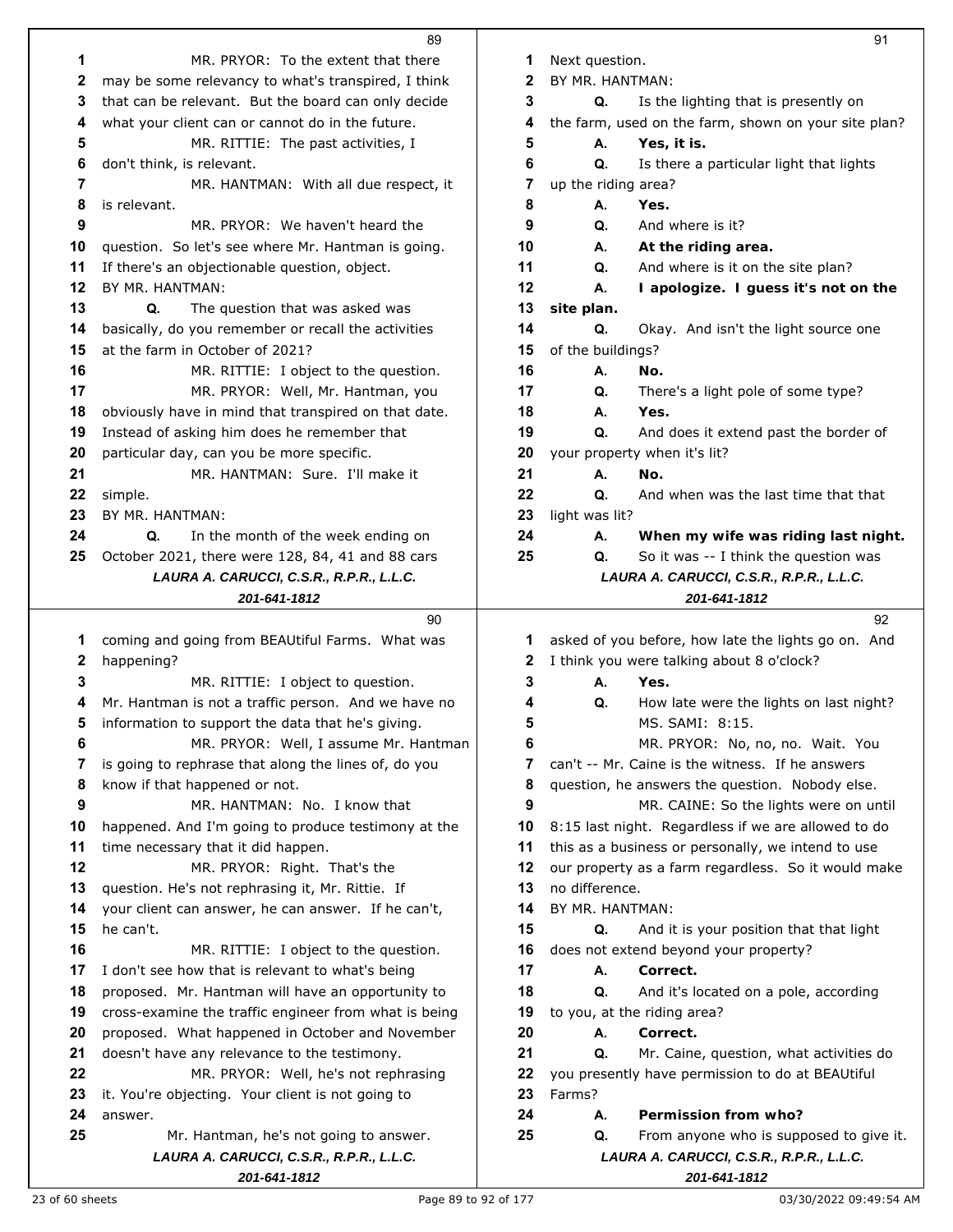|    | 93                                                    |    | 95                                                    |
|----|-------------------------------------------------------|----|-------------------------------------------------------|
| 1  | You're here looking for certain permissions from this | 1  | Q.<br>It does.                                        |
| 2  | board. There were discussions about permissions       | 2  | So<br>А.                                              |
| 3  | you're looking for from the State.                    | 3  | Q.<br>It distinguishes between the two.               |
| 4  | The question is, what permissions, if                 | 4  | А.<br>And what would be the difference, sir?          |
| 5  | any, do you presently have properly?                  | 5  | Q.<br>All the things you want to do.                  |
| 6  | А.<br>According to the code, we are currently         | 6  | Unfortunately, that's not how the code<br>А.          |
| 7  | allowed to be doing what we are doing. We are here    | 7  | reads.                                                |
| 8  | to settle a dispute as to what we are allowed to do.  | 8  | Q.<br>Oh, that's for the board to decide, I           |
| 9  | Q.<br>And what code are you talking about             | 9  | believe.                                              |
| 10 | that allows you --                                    | 10 | Now, you attempted to go to the Farm                  |
| 11 | А.<br>54:1.31, I believe.                             | 11 | Bureau, correct?                                      |
| 12 | Q.<br>Are you talking about the code of               | 12 | А.<br>Correct.                                        |
| 13 | Rockaway Township?                                    | 13 | Q.<br>And that wasn't anything to do with             |
| 14 | А.<br>Yeah.                                           | 14 | taxation?                                             |
| 15 | Q.<br>Now, Rockaway Township's code, you're           | 15 | А.<br>Yes, it actually did. The only reason           |
| 16 | talking about, divides farms into two criteria --     | 16 | we weren't qualified under Right to Farm --           |
| 17 | Correct.<br>А.                                        | 17 | Q.<br>And that's the reason why you were              |
| 18 | Q.<br>-- commercial farms and regular farms.          | 18 | rejected. But that wasn't the reason you went there.  |
| 19 | А.<br>Correct.                                        | 19 | They can't give you tax relief; am I correct?         |
| 20 | Do you think you're a commercial farm?<br>Q.          | 20 | Yes, they can, actually.<br>А.                        |
| 21 | А.<br>I believe we are a farm on a commercial         | 21 | Q.<br>Really?                                         |
| 22 | property. And the only difference -- no, look, and    | 22 | MR. CAINE: Jason, would you mind                      |
| 23 | the only difference is preferential tax treatment     | 23 | clarifying this a little bit.                         |
| 24 | through the ag board.                                 | 24 | MR. RITTIE: Well, we're getting into                  |
| 25 | Q.<br>According to you, you believe that the          | 25 | semantics again, Mr. Pryor, of the Farmland           |
|    | LAURA A. CARUCCI, C.S.R., R.P.R., L.L.C.              |    | LAURA A. CARUCCI, C.S.R., R.P.R., L.L.C.              |
|    | 201-641-1812                                          |    | 201-641-1812                                          |
|    | 94                                                    |    | 96                                                    |
|    |                                                       |    |                                                       |
| 1  | only difference between a farm and a commercial farm  | 1  | Assessment. So I object to that line of questioning.  |
| 2  | is the tax treatment?                                 | 2  | If he wants to say why did we apply,                  |
| 3  | А.<br>Correct.                                        | 3  | it's because we needed to settle a jurisdictional     |
| 4  | Isn't it a fact -- and I don't know how<br>Q.         | 4  | question.                                             |
| 5  | you can answer this. Isn't it a fact that the major   | 5  | MR. PRYOR: Mr. Hantman, I didn't shut                 |
| 6  | difference between a commercial farm and a regular    | 6  | down Mr. Caine on that question. So I don't know      |
| 7  | farm are all of these accessory uses that you say you | 7  | where you're going either. So unless you can find a   |
| 8  | want to do?                                           | 8  | particularly relevant point as to the application     |
| 9  | А.<br>That is incorrect.                              | 9  | before the board for the proposed uses, that's where  |
| 10 | Q.<br>You think they're permitted on a                | 10 | we are.                                               |
| 11 | regular farm?                                         | 11 | MR. HANTMAN: The reason that the                      |
| 12 | А.<br>Yes, they are. According to the code,           | 12 | question was asked, as I understand it, is that their |
| 13 | they are.                                             | 13 | position is that they have a right to do these        |
| 14 | Q.<br>And that was the code you quoted?               | 14 | things. That's the position he takes, that there is   |
| 15 | I believe those were the numbers. But<br>А.           | 15 | no distinguish-ment as far as permission between a    |
| 16 | my attorney can properly clarify the exact numbers.   | 16 | commercial farm and a regular farm.                   |
| 17 | Q.<br>Okay. So that, according to you, if             | 17 | That's the issue, I think, before the                 |
| 18 | your interpretation of the code is correct, that once | 18 | board. But I needed to get his position on this so I  |
| 19 | the board considers what you're doing, these          | 19 | know what he thinks he's entitled to do, even though  |
| 20 | accessory uses and these educational uses, since a    | 20 | he's building summonsed.                              |
| 21 | farm is entitled to do that, you don't have to be a   | 21 | MR. PRYOR: You've asked the question.                 |
| 22 | commercial farm, that once the interpretation is      | 22 | It's been answered.                                   |
| 23 | decided it should be done?                            | 23 | MR. RITTIE: Just for clarity, our                     |
| 24 | I believe your code says farms and<br>А.              | 24 | position is, as Mr. Caine indicated, the ordinance    |
| 25 | commercial farms.                                     | 25 | has farms and commercial farms. When you look in the  |
|    | LAURA A. CARUCCI, C.S.R., R.P.R., L.L.C.              |    | LAURA A. CARUCCI, C.S.R., R.P.R., L.L.C.              |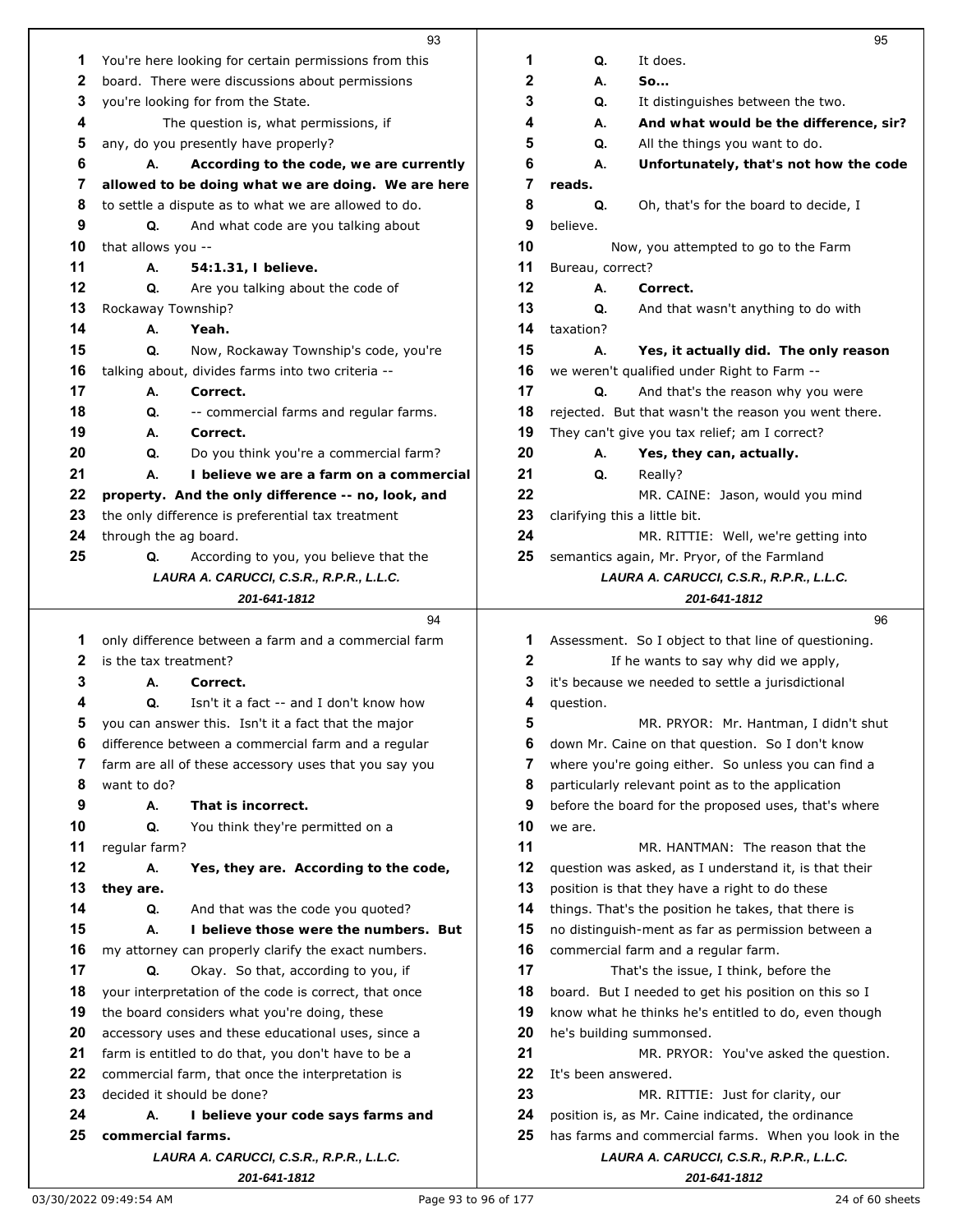|    |                           | 97                                                                             |          |                  | 99                                                                                                 |
|----|---------------------------|--------------------------------------------------------------------------------|----------|------------------|----------------------------------------------------------------------------------------------------|
| 1  |                           | ordinances and you look at the definitions -- we'll                            | 1        |                  | now, which is what we're proposing for the future                                                  |
| 2  |                           | get into legal arguments later on just briefly -- we                           | 2        |                  | use, the harvesting. I don't understand the                                                        |
| 3  |                           | satisfy everything except for the fact that we are                             | 3        |                  | relevance of the question.                                                                         |
| 4  |                           | not Farmland assessed. We meet the acreage. We meet                            | 4        |                  | MR. CAINE: It's a cart before the                                                                  |
| 5  |                           | the uses. The only thing we don't have is the two                              | 5        |                  | horse question, Mr. Hantman.                                                                       |
| 6  |                           | years of Farmland Assessment. And that's what                                  | 6        | BY MR. HANTMAN:  |                                                                                                    |
| 7  |                           | knocked us out of the box for the Agricultural Board.                          | 7        | Q.               | And you talked about breeding horses.                                                              |
| 8  |                           | MR. PRYOR: Now you've had your say.                                            | 8        |                  | How many horses have been bred on the site since                                                   |
| 9  |                           | Mr. Hantman has had his say on that issue.                                     | 9        | you've owned it? |                                                                                                    |
| 10 |                           | MR. RITTIE: Let's move on.                                                     | 10       | А.               | We currently have three mares, and                                                                 |
| 11 |                           | MR. PRYOR: I was going to say that.                                            | 11       |                  | they've all been bred already.                                                                     |
| 12 | BY MR. HANTMAN:           |                                                                                | 12       | Q.               | Are there foals on the property?                                                                   |
| 13 | Q.                        | Mr. Caine, do you understand that all                                          | 13       | А.               | No, there are not.                                                                                 |
| 14 | of -- let me start again. |                                                                                | 14       | Q.               | They've been sold?                                                                                 |
| 15 |                           | Of the things that you testified to                                            | 15       | А.               | They were prior to us acquiring the                                                                |
| 16 |                           | that were, quote, farming, okay, you indicated that                            | 16       | mares, yes.      |                                                                                                    |
| 17 | you sell eggs?            |                                                                                | 17       | Q.               | Oh, they were prior. Since you've                                                                  |
| 18 | А.                        | Correct.                                                                       | 18       |                  | acquired the mares and the property, how many horses                                               |
| 19 | Q.                        | You talked about forestry?                                                     | 19       |                  | have been bred where the foals have been sold?                                                     |
| 20 | А.                        | Correct.                                                                       | 20       | А.               | None.                                                                                              |
| 21 | Q.                        | Timbering, is that a proper term?                                              | 21       | Q.               | Have you bought and sold horses?                                                                   |
| 22 | А.                        | Sure.                                                                          | 22       | А.               | Yes.                                                                                               |
| 23 | Q.                        | Did you know that that's prohibited in                                         | 23       | Q.               | How many?                                                                                          |
| 24 | the R-88 Zone?            |                                                                                | 24       | А.               | Two.                                                                                               |
| 25 | А.                        | It is not prohibited.                                                          | 25       | Q.               | Mr. Caine, would it be fair to say that                                                            |
|    |                           | LAURA A. CARUCCI, C.S.R., R.P.R., L.L.C.                                       |          |                  | LAURA A. CARUCCI, C.S.R., R.P.R., L.L.C.                                                           |
|    |                           | 201-641-1812                                                                   |          |                  | 201-641-1812                                                                                       |
|    |                           |                                                                                |          |                  |                                                                                                    |
|    |                           | 98                                                                             |          |                  | 100                                                                                                |
| 1  |                           | MR. RITTIE: Well, the timbering is.                                            | 1        |                  | the major income source of BEAUtiful Farms are the                                                 |
| 2  |                           | But they're harvesting. It's distinct. It's not                                | 2        |                  | educational or other than farming activities?                                                      |
| 3  |                           | running a timber mill here.                                                    | 3        |                  | MR. RITTIE: I object to the question.                                                              |
| 4  | BY MR. HANTMAN:           |                                                                                | 4        |                  | We're getting into the financial aspects, which is                                                 |
| 5  | Q.                        | Now, all of the other things we talked                                         | 5        |                  | not relevant to this application.                                                                  |
| 6  |                           | about other than this deck, the honey that you've                              | 6        |                  | MR. PRYOR: I'm sorry, could you repeat                                                             |
| 7  |                           | contemplated is not produced yet, correct?                                     | 7        |                  | that question, Mr. Hantman.                                                                        |
| 8  | А.                        | No. You have to build a cropland so                                            | 8        |                  | MR. HANTMAN: Sure. The question that                                                               |
| 9  |                           | that you can produce honey.                                                    | 9        |                  | I was asking was whether or not the major source of                                                |
| 10 | Q.                        | I understand. But it's not being done                                          | 10       |                  | income is other than the farming activities.                                                       |
| 11 | now?                      |                                                                                | 11       |                  | MR. PRYOR: What's the relevancy,                                                                   |
| 12 | А.                        | Yes, it is. It's in the process of                                             | 12       | Mr. Hantman?     |                                                                                                    |
| 13 |                           | being done. It's not like you just grow honey on                               | 13       |                  | MR. HANTMAN: It's the same relevancy                                                               |
| 14 | trees.                    |                                                                                | 14       |                  | -- the concept of a Farmland Assessment, or the                                                    |
| 15 | Q.                        | Well, are there bees in hives there?                                           | 15       |                  | Farmland per se. Were these accessory uses to                                                      |
| 16 | А.                        | They should be incoming in the next                                            | 16       |                  | supplement the farming installation? That's what the                                               |
| 17 | year.                     |                                                                                | 17       |                  | basis of this whole -- if you look at what the                                                     |
| 18 | Q.                        | Let me ask the question again. Are                                             | 18       |                  | farmland was, these other supplementary things like                                                |
| 19 |                           | there bees in hives there?                                                     | 19       |                  | educational, like hayrides, were done so that farms                                                |
| 20 | А.                        | That's not relevant.                                                           | 20<br>21 |                  | could succeed and keep their farms alive.                                                          |
| 21 |                           | MR. RITTIE: I object. I mean, there's                                          | 22       |                  | Here, it's our position, that that's                                                               |
| 22 |                           | bees on every property. It's not an appropriate                                | 23       |                  | the tail swinging the dog. This whole operation is                                                 |
| 23 | question.                 | MR. HANTMAN: I said bees in hives.                                             | 24       |                  | not for farming. Other than the fact that it's                                                     |
| 24 |                           |                                                                                | 25       |                  | called a farm, it really doesn't do much farming.<br>It's all for these educational uses and these |
| 25 |                           | MR. RITTIE: Well, there's no hives<br>LAURA A. CARUCCI, C.S.R., R.P.R., L.L.C. |          |                  | LAURA A. CARUCCI, C.S.R., R.P.R., L.L.C.                                                           |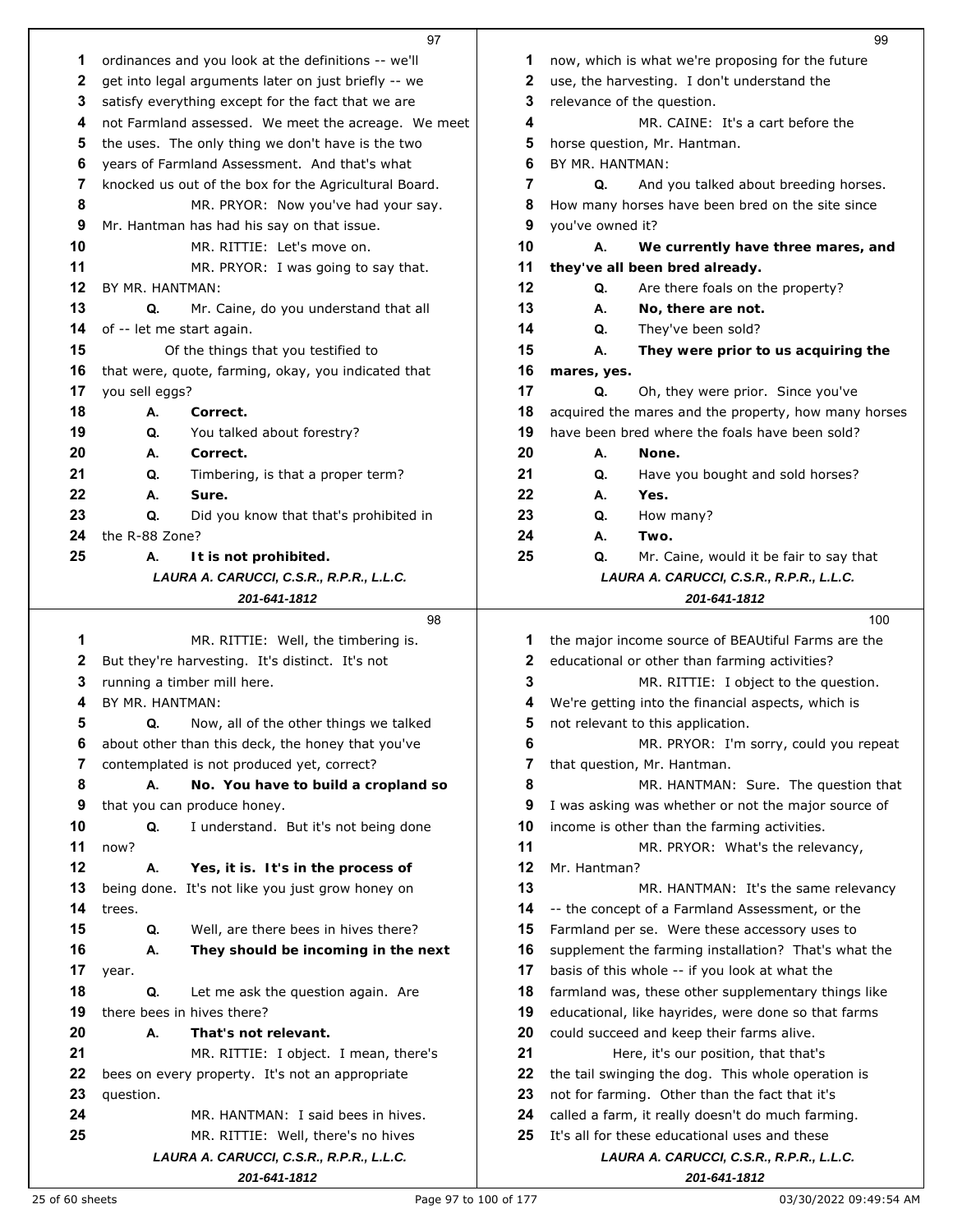|    | 101                                                                   |    | 103                                                   |
|----|-----------------------------------------------------------------------|----|-------------------------------------------------------|
| 1  | celebration uses, birthdays, et cetera, et cetera.                    | 1  | questions.                                            |
| 2  | That's what the purpose of this is. It is not a                       | 2  | MR. NOVAK: I do have a couple                         |
| 3  | supplementary farm use.                                               | 3  | questions.                                            |
| 4  | MR. PRYOR: I think, Mr. Rittie,                                       | 4  | CHAIRMAN SMOLINSKI: Help us go through                |
| 5  | whether or not one agrees or disagrees with                           | 5  | this in your testimony.                               |
| 6  |                                                                       | 6  |                                                       |
|    | Mr. Hantman's argument, it seems to be relevant for                   |    | MR. PRYOR: May I ask, are you asking                  |
| 7  | purposes at least of making his argument. I don't                     | 7  | Dave to limit his questions to just the               |
| 8  | know if it's a valid argument or not, but I think                     | 8  | interpretation now.                                   |
| 9  | it's relevant for that purpose.                                       | 9  | CHAIRMAN SMOLINSKI: Well, again, I                    |
| 10 | MR. RITTIE: I don't see how the income                                | 10 | think the way that we need to handle this is really   |
| 11 | is relevant. I mean, they're all uses combined. And                   | 11 | to take the testimony and sort of get a feel for      |
| 12 | that's what we're proposing here. The fact that one                   | 12 | where we fall within our ordinance.                   |
| 13 | may make more money than the other, I don't think is                  | 13 | MR. PRYOR: Right. I'm just --                         |
| 14 | really -- what did he say -- the tail wagging the                     | 14 | CHAIRMAN SMOLINSKI: As to aspects of                  |
| 15 | dog. I don't think it is relevant.                                    | 15 | his testimony.                                        |
| 16 | MR. PRYOR: Well, I think it's relevant                                | 16 | MR. PRYOR: Okay. All right.                           |
| 17 | from legal standpoint in terms of his argument as to                  | 17 | MR. NOVAK: Mr. Chairman, in terms of                  |
| 18 | whether or not the board should grant the relief that                 | 18 | the interpretation aspect of this, I can walk the     |
| 19 | you're requesting in terms of the board looking at                    | 19 | board through what I see as the interpretation        |
| 20 | the use variance and all the criteria that go into                    | 20 | issues.                                               |
| 21 | it, whether or not the board should grant use                         | 21 | Before I do that, though, I would like                |
| 22 | variance relief.                                                      | 22 | to ask the applicant a few questions and then would   |
|    |                                                                       |    |                                                       |
| 23 | I mean, from my standpoint, subject to                                | 23 | also like to hear at some point the public ask        |
| 24 | the Chairman's position, I think it's a relevant                      | 24 | questions regarding his activities. We could take     |
| 25 | question.                                                             | 25 | all that information together and then walk through   |
|    | LAURA A. CARUCCI, C.S.R., R.P.R., L.L.C.                              |    | LAURA A. CARUCCI, C.S.R., R.P.R., L.L.C.              |
|    | 201-641-1812                                                          |    | 201-641-1812                                          |
|    |                                                                       |    |                                                       |
|    | 102                                                                   |    | 104                                                   |
| 1  | MR. RITTIE: I disagree and I object.                                  | 1  | the interpretation after that. But I can certainly    |
| 2  | Whether one use makes more money than the other,                      | 2  | give the board a little bit of a preview of what that |
| 3  | that's not really for this board.                                     | 3  | interpretation process will look like.                |
| 4  | MR. PRYOR: I think it's a relevant                                    | 4  | Before I can get to that, though, I did               |
| 5  | question. I think your client can answer it. If you                   | 5  | have some questions about the operations being        |
| 6  | direct him not to answer, the board -- I can't make                   | 6  | conducted on the site.                                |
| 7  | him answer. But that's my position. And I think you                   | 7  | CHAIRMAN SMOLINSKI: Yes, please.                      |
| 8  | should answer. But that's up to you, Mr. Rittie.                      | 8  | MR. NOVAK: I apologize. Allergy                       |
| 9  |                                                                       | 9  |                                                       |
| 10 | MR. RITTIE: I'm going to instruct him<br>not to answer that question. | 10 | season, I think, is upon us.                          |
|    |                                                                       |    | So just going back through the                        |
| 11 | MR. PRYOR: Mr. Hantman, he has                                        | 11 | testimony, I wrote down a few questions. Let's begin  |
| 12 | instructed his client not to answer. The board will                   | 12 | with some of the things that are sold onsite. I       |
| 13 | take that into consideration, to the extent the board                 | 13 | believe that you mentioned that eggs are sold?        |
| 14 | feels it may or may not be relevant.                                  | 14 | MR. CAINE: Correct, yes.                              |
| 15 | MR. HANTMAN: I have no further                                        | 15 | MR. NOVAK: And I already misspoke.                    |
| 16 | questions.                                                            | 16 | Are those eggs sold onsite, or are they sold offsite. |
| 17 | CHAIRMAN SMOLINSKI: I would propose,                                  | 17 | MR. CAINE: We sell them both onsite                   |
| 18 | Mr. Novak, the question -- I'm going to turn this                     | 18 | and offsite. The offsite location is in Mountain      |
| 19 | over to you. Because I know we're wondering what's                    | 19 | Lakes at the farm offices.                            |
| 20 | relative to the interpretation that's before us and                   | 20 | MR. NOVAK: And you mentioned that you                 |
| 21 | relative to our ordinance. And if you could maybe                     | 21 | sell horses as well. Is that the same strategy.       |
| 22 | assist us here.                                                       | 22 | MR. CAINE: I mean, yeah, they have to                 |
| 23 | MR. NOVAK: Regarding the                                              | 23 | picked up from the farm.                              |
| 24 | interpretation aspect of this.                                        | 24 | MR. NOVAK: Okay. Regarding the                        |
| 25 | CHAIRMAN SMOLINSKI: Yes. If you have                                  | 25 | activities that are being conducted onsite, one of    |
|    | LAURA A. CARUCCI, C.S.R., R.P.R., L.L.C.                              |    | LAURA A. CARUCCI, C.S.R., R.P.R., L.L.C.              |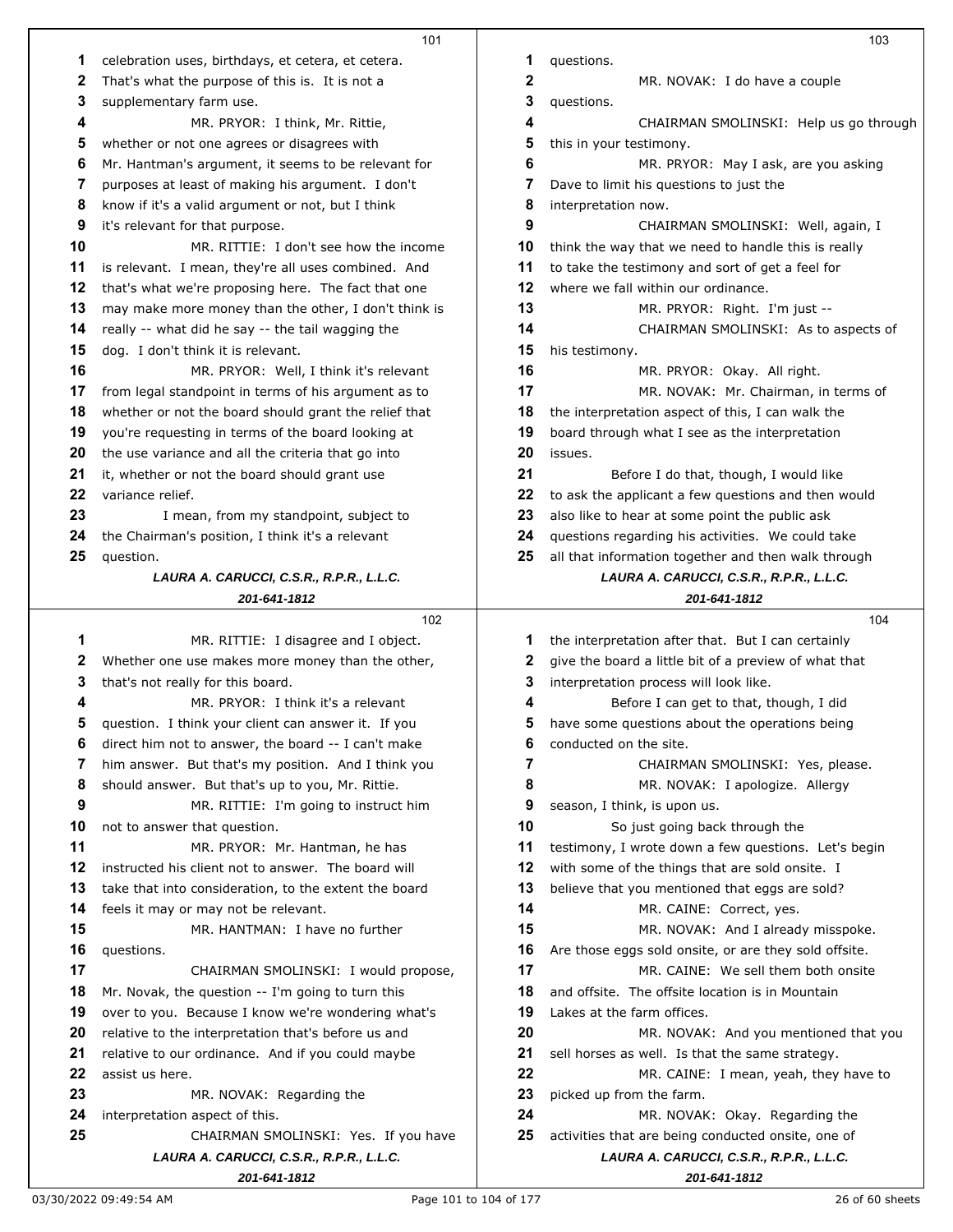|          | 105                                                                                    |          | 107                                                      |
|----------|----------------------------------------------------------------------------------------|----------|----------------------------------------------------------|
| 1        | the things that may help me and possibly the board                                     | 1        | during a given activity or during a given shift? I       |
| 2        | dissect what's going on is perhaps some sort of                                        | 2        | don't know what the proper nomenclature would be.        |
| 3        | rubric identifying the activities that are being                                       | 3        | MR. CAINE: Yeah.                                         |
| 4        | conducted, the days of the week on which they're                                       | 4        | We recommend for specific activities.                    |
| 5        | being conducted, the hours of operation, and                                           | 5        | For birthday parties we like to have like two            |
| 6        | typically how many people are there. It sounds like                                    | 6        | volunteers or and myself and a volunteer do it, or my    |
| 7        | there are a few different activities going on.                                         | 7        | wife and a volunteer for, say, birthday parties.         |
| 8        | My question is, do some of those                                                       | 8        | Then for the camps, there's usually one instructor or    |
| 9        | activities overlap with one another? For example, is                                   | 9        | volunteer.                                               |
| 10       | there the potential that there may be a birthday                                       | 10       | So generally you're looking at three                     |
| 11       | party at the same time that there's group instruction                                  | 11       | instructors or volunteers dealing with the -- or         |
| 12       | or a camp that's occurring onsite?                                                     | 12       | taking care of actual public. And then there's           |
| 13       | MR. CAINE: Generally we don't run                                                      | 13       | always this run-around, you know, volunteers who are     |
| 14       | birthday parties and camps at the same time. It's                                      | 14       |                                                          |
| 15       |                                                                                        | 15       | cleaning stalls, just doing, you know, farm chores.      |
|          | just not that kind of facility.                                                        |          | MR. NOVAK: And if you do prepare the                     |
| 16<br>17 | MR. NOVAK: Okay. What about camps<br>and, say, riding lessons, or camps or educational | 16<br>17 | rubric outlines of those activities, that might be       |
|          |                                                                                        |          | helpful.                                                 |
| 18       | classes.                                                                               | 18       | MR. CAINE: Not a problem.                                |
| 19       | MR. CAINE: So we block everything out                                                  | 19       | MR. RITTIE: We'll prepare that for the                   |
| 20       | so that we wouldn't have a camp and an educational                                     | 20       | next meeting.                                            |
| 21       | class -- like, say, our class for grafting, we                                         | 21       | MR. NOVAK: Great. We appreciate it.                      |
| 22       | wouldn't run that at the same time.                                                    | 22       | Thank you.                                               |
| 23       | We would, however, run private riding                                                  | 23       | You had mentioned in your testimony                      |
| 24       | lessons and the camp at the same time, as they're                                      | 24       | that the permitting for the deck on the dwelling is      |
| 25       | taught by two different people.                                                        | 25       | being changed from a residential use to an assembly      |
|          | LAURA A. CARUCCI, C.S.R., R.P.R., L.L.C.                                               |          | LAURA A. CARUCCI, C.S.R., R.P.R., L.L.C.                 |
|          | 201-641-1812                                                                           |          | 201-641-1812                                             |
|          |                                                                                        |          |                                                          |
|          | 106                                                                                    |          | 108                                                      |
| 1        | MR. NOVAK: So can you just go into a                                                   | 1        | use?                                                     |
| 2        | little bit more detail on potentially what activities                                  | 2        | MR. CAINE: Yeah. We are currently --                     |
| 3        | would overlap with one another.                                                        | 3        | we built the deck during -- during the first             |
| 4        | MR. CAINE: So on the weekends, there                                                   | 4        | lockdown, and we are catching up on our paperwork.       |
| 5        | is a potential for birthday parties and private                                        | 5        | So we're going to instead just have it set up for        |
| 6        | riding lessons to overlap. And really the only thing                                   | 6        | assembly use.                                            |
| 7        | that overlaps the way we schedule it is with the                                       | 7        | MR. NOVAK: So is the intent to have                      |
| 8        | private riding lessons, which is the one person, one                                   | 8        | the deck utilized by the public for this.                |
| 9        | instructor, and then, say, a camp. There is a slight                                   | 9        | MR. CAINE: Correct, yes. We have                         |
| 10       | potential for a birthday party and the camp to                                         | 10       | tables and chairs out there for them to use.             |
| 11       | overlap, but we've generally fixed that through                                        | 11       | MR. NOVAK: Okay. Would you have any                      |
| 12       | scheduling.                                                                            | 12       | drawings for the deck for the next board hearing that    |
| 13       | MR. NOVAK: Okay. So in a worst case                                                    | 13       | you can share.                                           |
| 14       | scenario, if you do have overlapping events taking                                     | 14       | MR. CAINE: Yes. That's not a problem.                    |
| 15       | place on the site, a rough estimate, how many members                                  | 15       | MR. NOVAK: Getting back to some of                       |
| 16       | of the public would typically be there, not including                                  | 16       | your comments and responses that you had to Mr.          |
| 17       | staff or yourselves.                                                                   | 17       | Hantman regarding the Rockaway Township code. And        |
| 18       | MR. CAINE: This is a rough estimate,                                                   | 18       | I'll ask these knowing that you do have a planner who    |
| 19       | but generally I would say 30 people.                                                   | 19       | will be addressing some of these issues as well.         |
| 20       | MR. NOVAK: And that would be 30                                                        | 20       | But, in your opinion, is your operation                  |
| 21       | members of the public, correct.                                                        | 21       | a commercial farm as defined by the Rockaway Township    |
| 22       | MR. CAINE: Correct.                                                                    | 22       | code?                                                    |
| 23       | MR. NOVAK: You had mentioned that you                                                  | 23       | MR. CAINE: Yeah.                                         |
| 24       | do have a staff of volunteers. Typically how many                                      | 24       | MR. NOVAK: Okay. So, Mr. Chairman, to                    |
| 25       | staff members or volunteers would you have onsite                                      | 25       | get back to your question, part of this                  |
|          | LAURA A. CARUCCI, C.S.R., R.P.R., L.L.C.<br>201-641-1812                               |          | LAURA A. CARUCCI, C.S.R., R.P.R., L.L.C.<br>201-641-1812 |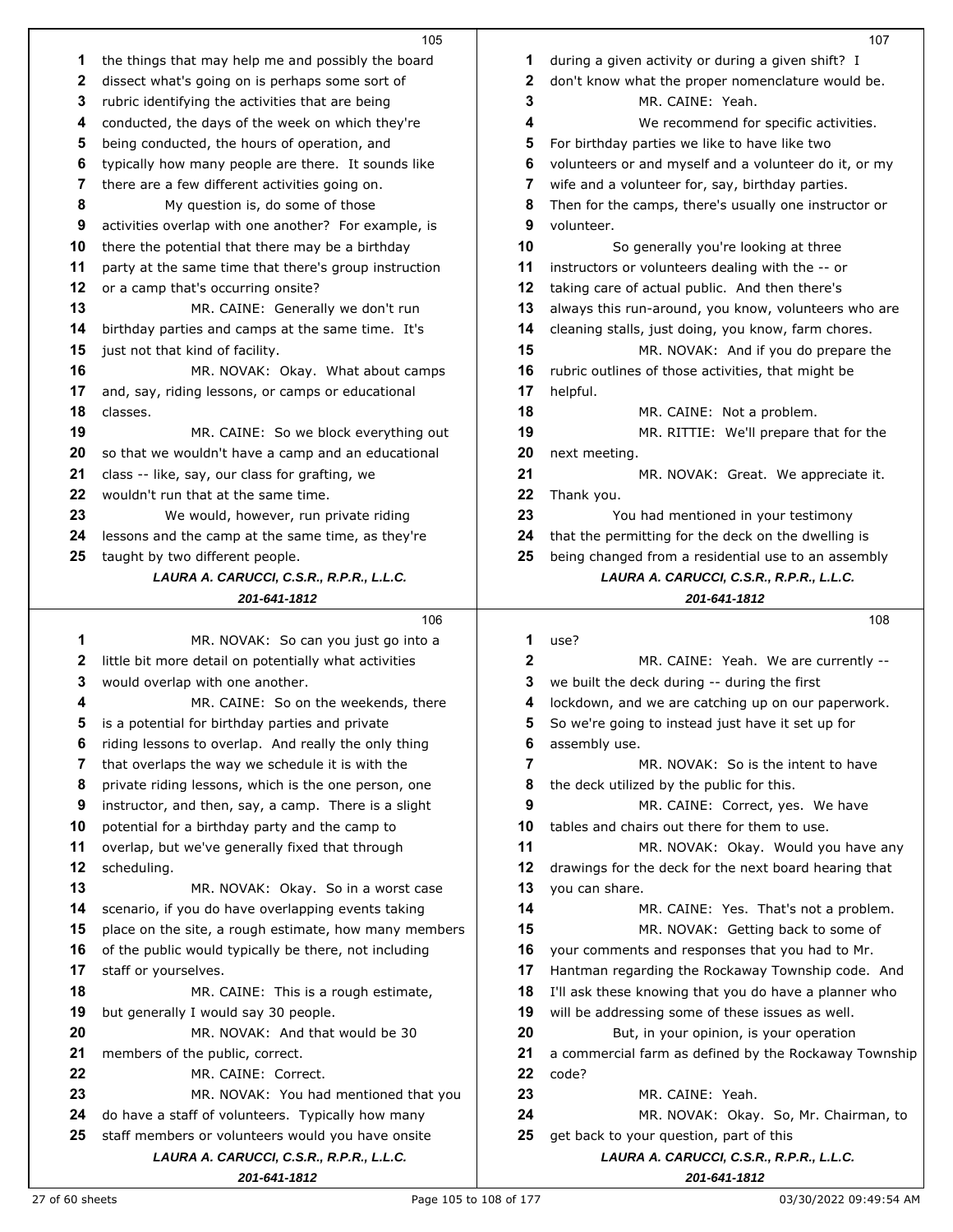| 1  |                                                                                               |    |                                                                            |
|----|-----------------------------------------------------------------------------------------------|----|----------------------------------------------------------------------------|
|    | interpretation aspect is going to be examining the                                            | 1  | farm, as:                                                                  |
| 2  | Rockaway Township code and looking at what the                                                | 2  | "A farm management unit of no less                                         |
| 3  | permitted uses are in the R-88 District. And the                                              | 3  | than 5 acres producing agricultural or                                     |
| 4  | R-88 District permits, among other uses, those                                                | 4  | horticultural project products worth \$2,500.00                            |
| 5  | activities and uses set forth in accordance with                                              | 5  | or more annually, and satisfying the                                       |
| 6  | Section 54:31, like Right to Farm.                                                            | 6  | eligibility criteria for differential property                             |
| 7  | Section 54:31 permits farms and                                                               | 7  | taxation pursuant to the Farmland Assessment                               |
| 8  | commercial farms. Both of those are defined                                                   | 8  | Act of 1964, or a farm management unit less                                |
| 9  | differently.                                                                                  | 9  | than 5 acres producing agricultural or                                     |
| 10 | The commercial farm definition refers                                                         | 10 | horticultural products worth \$50,000.00 or                                |
| 11 | to the Right to Farm Act, which has three separate                                            | 11 | more annually and otherwise satisfying the                                 |
| 12 | definitions for the farm. Which, if you'd like, I                                             | 12 | eligibility criteria for differential property                             |
| 13 | can go over now, or we can wait until public comment                                          | 13 | taxation pursuant to the Farmland Assessment                               |
| 14 | and then provide more detail.                                                                 | 14 | Act of 1964, or a farm management unit that is                             |
| 15 | In addition to that commercial farm                                                           | 15 | a beekeeping operation producing honey and/or                              |
| 16 | definition, there's a separate definition just for                                            | 16 | agricultural or horticultural, apiary-related                              |
| 17 | farms.                                                                                        | 17 | products, or providing crop pollination                                    |
| 18 | The reason that this will place some                                                          | 18 | services worth \$10,000.00 or more annually."                              |
| 19 | importance -- not just some but a lot of importance                                           | 19 | So there's three categories to classify                                    |
| 20 | to this application -- is that commercial farms have                                          | 20 | as a commercial farm, all of which are defined by the                      |
| 21 | certain additional protections from the State from                                            | 21 | State's Right to Farm Act.                                                 |
| 22 | the Right to Farm Act.                                                                        | 22 | Locally, the Township has a specific                                       |
| 23 | CHAIRMAN SMOLINSKI: Correct.                                                                  | 23 | definition for farm, not commercial farm, but farm.                        |
| 24 | MR. NOVAK: Those protections include                                                          | 24 | That is:                                                                   |
| 25 | certain activities. So one of the cruxes of this                                              | 25 | "An area of land made up of single or                                      |
|    | LAURA A. CARUCCI, C.S.R., R.P.R., L.L.C.                                                      |    | LAURA A. CARUCCI, C.S.R., R.P.R., L.L.C.                                   |
|    | 201-641-1812                                                                                  |    | 201-641-1812                                                               |
|    | 110                                                                                           |    | 112                                                                        |
| 1  | application will be examining whether or not this                                             | 1  | multiple parcels which are organized as a                                  |
| 2  | site meets the definition of a commercial or a farm,                                          | 2  | management unit actively devoted to                                        |
|    |                                                                                               | 3  | agricultural or horticultural use, including                               |
| 3  | and then based on that, digging in deeper and seeing                                          |    |                                                                            |
| 4  | what uses and activities are generally permitted with                                         | 4  | but not limited to cropland, pasture, idle or                              |
| 5  | a farm, as defined by Rockaway Township, or as a                                              | 5  | fallow land, woodlands, wetlands, farm ponds,                              |
|    | commercial farm with Right to Farm protections.                                               | 6  | farm roads, and other farm buildings and other                             |
| 7  | I don't know if you want to get into                                                          | 7  | enclosures relating to agricultural pursuits                               |
| 8  | that discussion tonight or if you'd like to hear more                                         | 8  | which occupy a minimum 5 acres exclusive of                                |
| 9  | questions from the public first. That is essentially                                          | 9  | the land upon which the farmhouse is located                               |
| 10 | the crux of this interpretation aspect.                                                       | 10 | and such additional land as may actually be                                |
| 11 | CHAIRMAN SMOLINSKI: I think, as a                                                             | 11 | used in connection with the farmhouse, as                                  |
| 12 | matter of background, I think it's important to lay                                           | 12 | provided by the Farmland Assessment Act of                                 |
| 13 | out those definitions and specific differences                                                | 13 | 1965."                                                                     |
| 14 | between them.                                                                                 | 14 | So the way I see this application is                                       |
| 15 | MR. NOVAK: Absolutely. So I can lay                                                           | 15 | really the first question of the interpretation                            |
| 16 | out those definitions right now.                                                              | 16 | aspect, is does this meet the definition of                                |
| 17 | The commercial farm, as I mentioned, is                                                       | 17 | commercial farm, or does it meat the Township                              |
| 18 | defined by the Rockaway Township Ordinance -- I just                                          | 18 | definition of farm?                                                        |
| 19 | lost my spot. Bear with me.                                                                   | 19 | After that, then we would have to                                          |
| 20 | CHAIRMAN SMOLINSKI: Go right ahead.                                                           | 20 | examine what the Township defines as farming                               |
| 21 | MR. NOVAK: So a commercial farm is:                                                           | 21 | activities and agricultural activities which are                           |
| 22 | "Shall be defined as provided in the                                                          | 22 | associated with farms.                                                     |
| 23 | Right to Farm Act N.J.S.A. 4:1C-3.f."                                                         | 23 | CHAIRMAN SMOLINSKI: Thank you, Dave.                                       |
| 24 | So when we look to the Right to Farm                                                          | 24 | I believe you have a few questions.                                        |
| 25 | Act, it defines a farm, specifically a commercial<br>LAURA A. CARUCCI, C.S.R., R.P.R., L.L.C. | 25 | MR. PRYOR: Mr. Caine, a couple<br>LAURA A. CARUCCI, C.S.R., R.P.R., L.L.C. |

## 03/30/2022 09:49:54 AM 28 of 60 sheets

*201-641-1812*

*201-641-1812*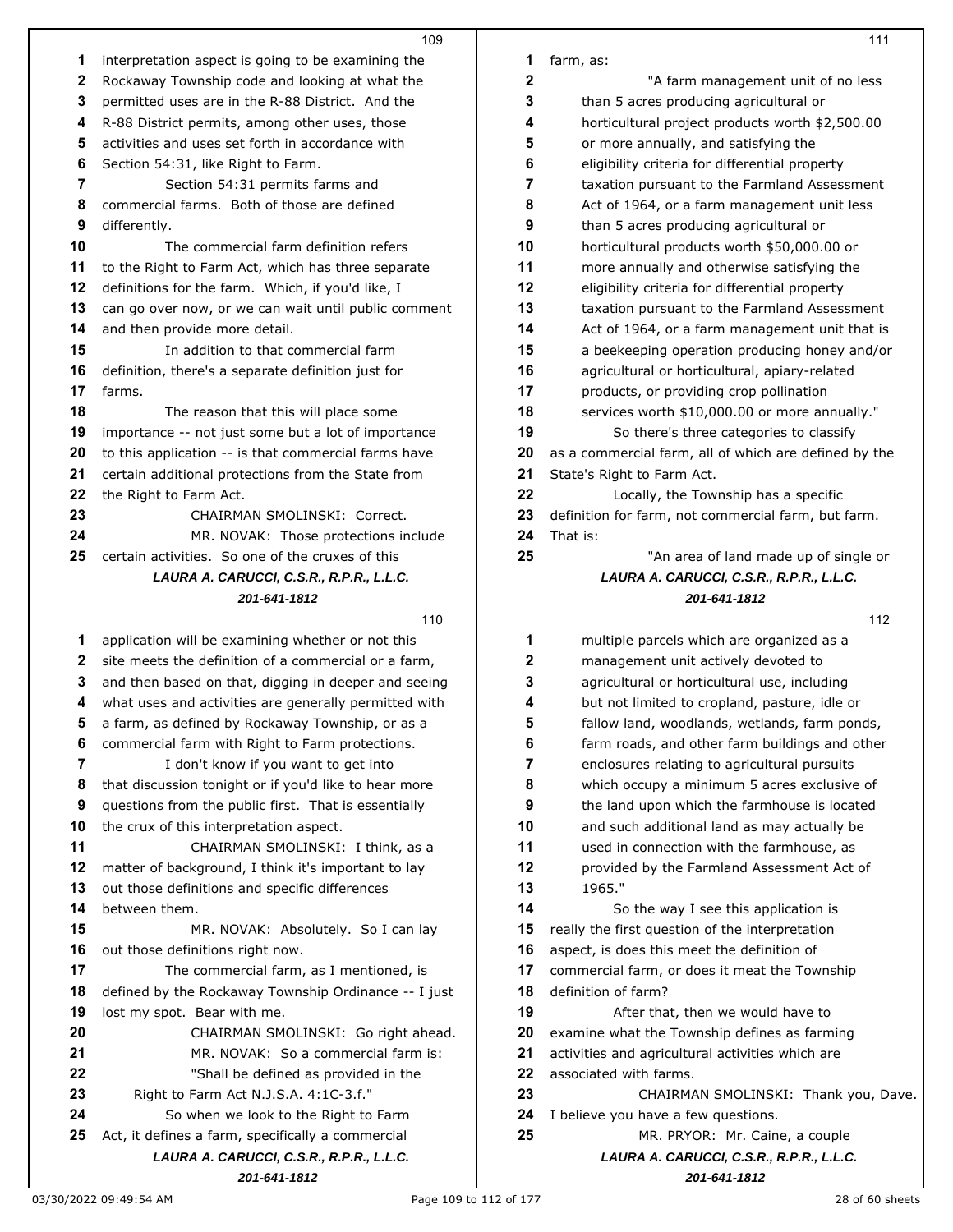|              | 113                                                      |    | 115                                                      |
|--------------|----------------------------------------------------------|----|----------------------------------------------------------|
| 1            | questions, fact questions.                               | 1  | MR. CAINE: I mean, you would go for, I                   |
| $\mathbf{2}$ | You had said the birthday parties that                   | 2  | mean, a background in science.                           |
| 3            | you're proposing, you mentioned 15 children as the       | 3  | MR. PRYOR: You would go for what.                        |
| 4            | number; is that correct?                                 | 4  | MR. CAINE: You would want a teacher                      |
| 5            | MR. CAINE: Yeah. Generally it's less,                    | 5  | who has a background in science.                         |
| 6            | but maximum of 15.                                       | 6  | MR. PRYOR: In science.                                   |
| 7            | MR. PRYOR: Maximum 15.                                   | 7  | MR. CAINE: Yes.                                          |
| 8            | MR. CAINE: Maximum.                                      | 8  | MR. PRYOR: So would it be a teacher                      |
| 9            | MR. PRYOR: Okay. Because if the board                    | 9  | that's certified to teach in the public schools.         |
| 10           | approves any of these activities, there's going to be    | 10 | MR. CAINE: Correct, yes.                                 |
| 11           | a resolution that specifies those activities.            | 11 | MR. PRYOR: Okay. And that would be a                     |
| 12           | MR. CAINE: Of course.                                    | 12 | -- that will be some part -- some teacher teaching       |
| 13           | MR. PRYOR: And we'll have to have                        | 13 | part-time at the farm is what you're looking at then,    |
| 14           | numbers on them. So you're talking maximum 15 on the     | 14 | right.                                                   |
| 15           | birthday parties, right.                                 | 15 | MR. CAINE: Correct, yes.                                 |
| 16           | MR. CAINE: Correct, yes.                                 | 16 | MR. PRYOR: Okay. And how often would                     |
| 17           | MR. PRYOR: Okay. The educational                         | 17 | the classes take place.                                  |
| 18           | classes, I think you said that's a session of ten        | 18 | MR. CAINE: During the school year,                       |
| 19           | children; is that right?                                 | 19 | they would take place twice a weekend in the             |
| 20           | MR. CAINE: Correct, yes.                                 | 20 | afternoons. During the summer they would take place      |
| 21           | MR. PRYOR: That's a maximum.                             | 21 | -- because the camp is an educational camp, it would     |
| 22           | MR. CAINE: Yes.                                          | 22 | take place from 10 to 3.                                 |
| 23           | MR. PRYOR: All right. And the classes                    | 23 | MR. PRYOR: Okay. And the birthday                        |
| 24           | would be -- I think you said class would be a            | 24 | parties, I think you said those would take place, if     |
| 25           | certified -- would it be a certified teacher involved    | 25 | I recall the numbers, 11 to 1 or 2 to 4, that was the    |
|              | LAURA A. CARUCCI, C.S.R., R.P.R., L.L.C.                 |    | LAURA A. CARUCCI, C.S.R., R.P.R., L.L.C.                 |
|              | 201-641-1812                                             |    | 201-641-1812                                             |
|              | 114                                                      |    | 116                                                      |
| 1            | in those?                                                | 1  | time frame.                                              |
| 2            | MR. CAINE: Yes, there would.                             | 2  | MR. CAINE: Correct, yes.                                 |
| 3            | MR. PRYOR: And the teacher will be                       | 3  | MR. PRYOR: Okay. As far as the                           |
| 4            | certified by what agency.                                | 4  | activities for which you're seeking approval, are the    |
| 5            | MR. CAINE: New Jersey Education.                         | 5  | riding lessons the ones that would end latest in the     |
| 6            | MR. PRYOR: I'm sorry.                                    | 6  | day.                                                     |
| 7            | MR. CAINE: Department of Ed.                             | 7  |                                                          |
| 8            |                                                          |    | MR. CAINE: Yeah. The riding, the                         |
|              | MR. PRYOR: Department of Education.                      | 8  | individual riding lessons are the ones that go --        |
| 9            | MR. CAINE: Yeah.                                         | 9  | MR. PRYOR: All right. I think you                        |
| 10           | MR. PRYOR: Is there a particular                         | 10 | said 9 o'clock or thereabouts, or something. What        |
| 11           | certification for the activity that you're talking       | 11 | time are we looking at here.                             |
| 12           | about.                                                   | 12 | MR. CAINE: For ending riding lessons.                    |
| 13           | MR. CAINE: I don't believe so at this                    | 13 | MR. PRYOR: Right.                                        |
| 14           | time. But we generally adhere to meet the                | 14 | MR. CAINE: The absolute latest we                        |
| 15           | educational standards so                                 | 15 | would end riding lessons would be 9 o'clock.             |
| 16           | MR. PRYOR: I mean, I know to teach,                      | 16 | MR. PRYOR: 9 p.m                                         |
| 17           | you know, elementary school you have to have an          | 17 | MR. CAINE: 9 p.m., yes.                                  |
| 18           | elementary school --                                     | 18 | MR. PRYOR: So if the board were                          |
| 19           | MR. CAINE: Right.                                        | 19 | approved the application, you don't have a problem       |
| 20           | MR. PRYOR: -- certificate. If you                        | 20 | with there being a 9 p.m. cut-off as far --              |
| 21           | want to teach a class at a farm --                       | 21 | MR. CAINE: Riding lessons.                               |
| 22           | MR. CAINE: I mean, you would want a                      | 22 | MR. PRYOR: That would be the riding                      |
| 23           | science --                                               | 23 | lessons, yes.                                            |
| 24           | MR. PRYOR: There's no farm                               | 24 | MR. CAINE: Correct.                                      |
| 25           | certificate, is there.                                   | 25 | MR. PRYOR: In the application you                        |
|              | LAURA A. CARUCCI, C.S.R., R.P.R., L.L.C.<br>201-641-1812 |    | LAURA A. CARUCCI, C.S.R., R.P.R., L.L.C.<br>201-641-1812 |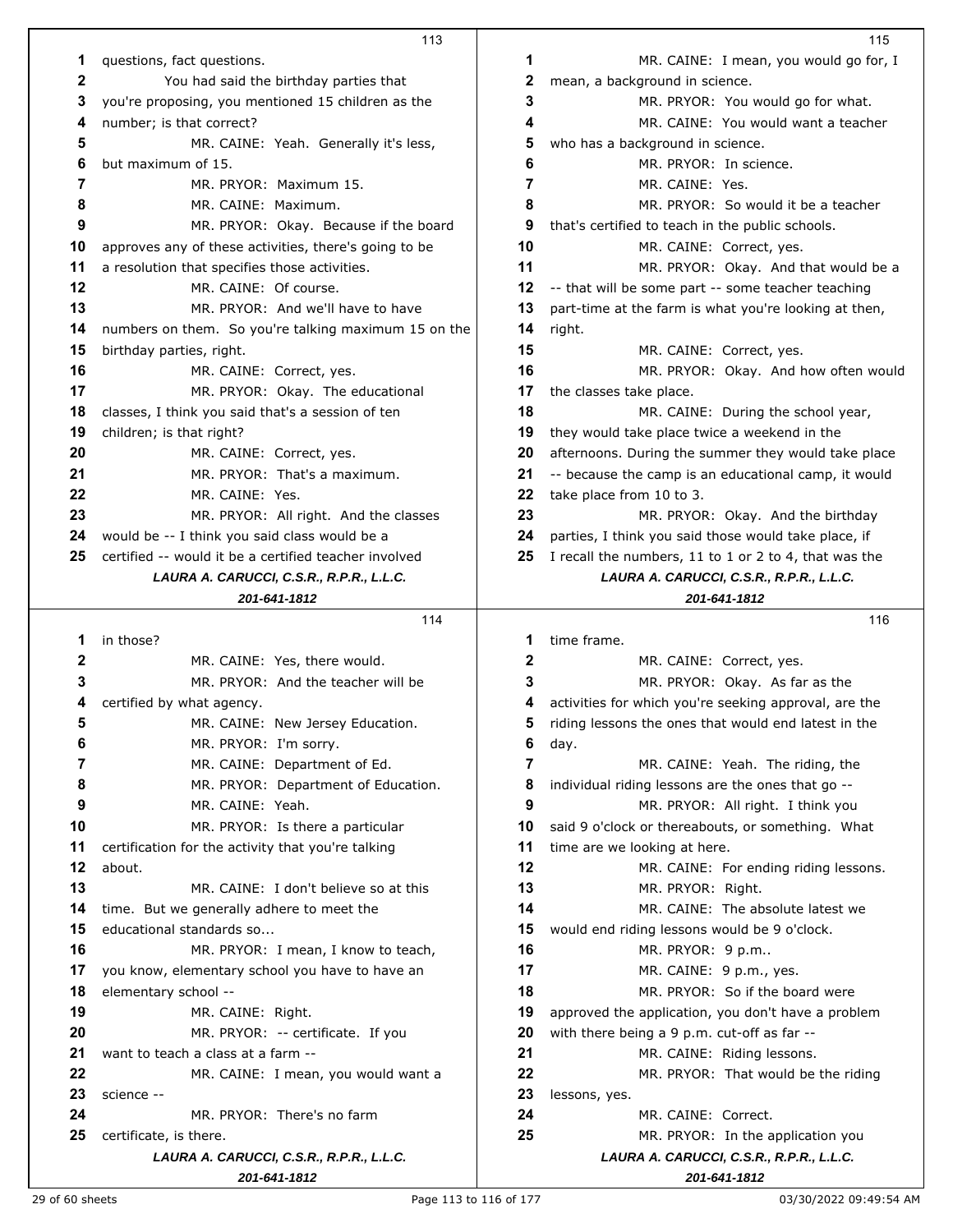|    | 117                                                             |    | 119                                                      |
|----|-----------------------------------------------------------------|----|----------------------------------------------------------|
| 1  | submitted, it references agricultural related                   | 1  | questions about that because I can't think about any     |
| 2  | activities. This is Number 4 under the agricultural,            | 2  | more questions about that.                               |
| 3  | educational, et cetera. It says:                                | 3  | Mr. Chairman, I think that would                         |
| 4  | "Agricultural-related activities, such                          | 4  | conclude my questions for now.                           |
| 5  | as yoga lessons, incorporating and utilizing                    | 5  | MR. NOVAK: I'm sorry, Mr. Chairman, I                    |
| 6  | livestock to assist with nature and                             | 6  | just have one more question.                             |
| 7  | agricultural lessons."                                          | 7  | CHAIRMAN SMOLINSKI: Is it the same one                   |
| 8  | My question is, it says "such as yoga                           | 8  | I have.                                                  |
| 9  | lessons," right? Would it be yoga, or are there                 | 9  | MR. NOVAK: You go first. We'll find                      |
| 10 | things other than yoga that you're proposing as far             | 10 | out.                                                     |
| 11 | as the lessons?                                                 | 11 | CHAIRMAN SMOLINSKI: Does the goat have                   |
| 12 | MR. CAINE: Yoga and holistic type                               | 12 | to be certified?                                         |
| 13 | classes. Reiki is one of them. Those are just a                 | 13 | MR. CAINE: Only if it's top breed. We                    |
| 14 |                                                                 | 14 | brought them out of retirement just to work on the       |
| 15 | couple of examples. But they all incorporate the use            | 15 | farm.                                                    |
| 16 | of animal energy in classes.<br>MR. PRYOR: Would those be adult | 16 |                                                          |
| 17 |                                                                 | 17 | CHAIRMAN SMOLINSKI: It's all yours.                      |
| 18 | lessons?                                                        |    | MR. NOVAK: So my question was not                        |
|    | MR. CAINE: Generally, yes.                                      | 18 | regarding the goat. I think you had mentioned that       |
| 19 | MR. PRYOR: And when would they take                             | 19 | typically the maximum number of people on site would     |
| 20 | place.                                                          | 20 | be, you know, at a worst case scenario 30 members of     |
| 21 | MR. CAINE: Those usually take place --                          | 21 | the public.                                              |
| 22 | we'll do some morning yoga. We've done morning yoga             | 22 | MR. CAINE: About that, yeah.                             |
| 23 | classes around 9 a.m. And we'll do sunset yoga                  | 23 | MR. NOVAK: Okay. So on a typical                         |
| 24 | classes around 7 in the evening.                                | 24 | summer day where you have a full range of activities     |
| 25 | MR. PRYOR: 7 at night.                                          | 25 | and programs going, what would be your rough estimate    |
|    | LAURA A. CARUCCI, C.S.R., R.P.R., L.L.C.                        |    | LAURA A. CARUCCI, C.S.R., R.P.R., L.L.C.                 |
|    | 201-641-1812                                                    |    | 201-641-1812                                             |
|    |                                                                 |    |                                                          |
|    | 118                                                             |    | 120                                                      |
| 1  | MR. CAINE: Yeah. They generally are                             | 1  | of the number of people that would be onsite coming      |
| 2  | about an hour. They would go to 8.                              | 2  | and going from morning to evening.                       |
| 3  | MR. PRYOR: And how many people would                            | 3  | MR. CAINE: Are you talking about --                      |
| 4  | be involved in those.                                           | 4  | sorry, I'm trying to make sure I answer this             |
| 5  | MR. CAINE: There's generally about                              | 5  | correctly. Are you talking about the amount of           |
| 6  | ten.                                                            | 6  | people who are traveling to drop off and pick up, or     |
| 7  | MR. PRYOR: Maximum ten.                                         | 7  | are you talking about the entire range throughout the    |
| 8  | MR. CAINE: Yeah.                                                | 8  | day?                                                     |
| 9  | MR. PRYOR: Is there an instructor for                           | 9  | MR. NOVAK: Talking about the entire                      |
| 10 | those.                                                          | 10 | range throughout the day, how many typical members of    |
| 11 | MR. CAINE: Yes, there is.                                       | 11 | the public would be visiting onsite.                     |
| 12 | MR. PRYOR: I assume that's not a                                | 12 | MR. CAINE: A rough guess -- this is                      |
| 13 | certified teacher.                                              | 13 | rough -- 50 to 80 total.                                 |
| 14 | MR. CAINE: They are. They have their                            | 14 | MR. RITTIE: I think, Mr. Novak, your                     |
| 15 | own certification that they do. You have to be                  | 15 | request for the rubric, I think we can put something     |
| 16 | certified to teach Reiki and yoga their own                     | 16 | together in writing so that we can work off of that      |
| 17 | organizations.                                                  | 17 | instead of speculation.                                  |
| 18 | MR. PRYOR: It's a subject about which                           | 18 | MR. CAINE: Yeah, I don't                                 |
| 19 | I know virtually nothing.                                       | 19 | MR. RITTIE: We'll submit that before                     |
| 20 | MR. CAINE: I probably know about as                             | 20 | the next hearing. That way we have it so we can          |
| 21 | much as you. But I know it works for a lot of people            | 21 | physically look at it.                                   |
| 22 | SO                                                              | 22 | MR. PRYOR: Mr. Rittie, when you submit                   |
| 23 | MR. RITTIE: There are certifications                            | 23 | that, could you include the number of persons, not       |
| 24 | that yoga instructors can get.                                  | 24 | just the time and the activities?                        |
| 25 | MR. PRYOR: All right. I have no more                            | 25 | MR. RITTIE: Yes, we will.                                |
|    | LAURA A. CARUCCI, C.S.R., R.P.R., L.L.C.<br>201-641-1812        |    | LAURA A. CARUCCI, C.S.R., R.P.R., L.L.C.<br>201-641-1812 |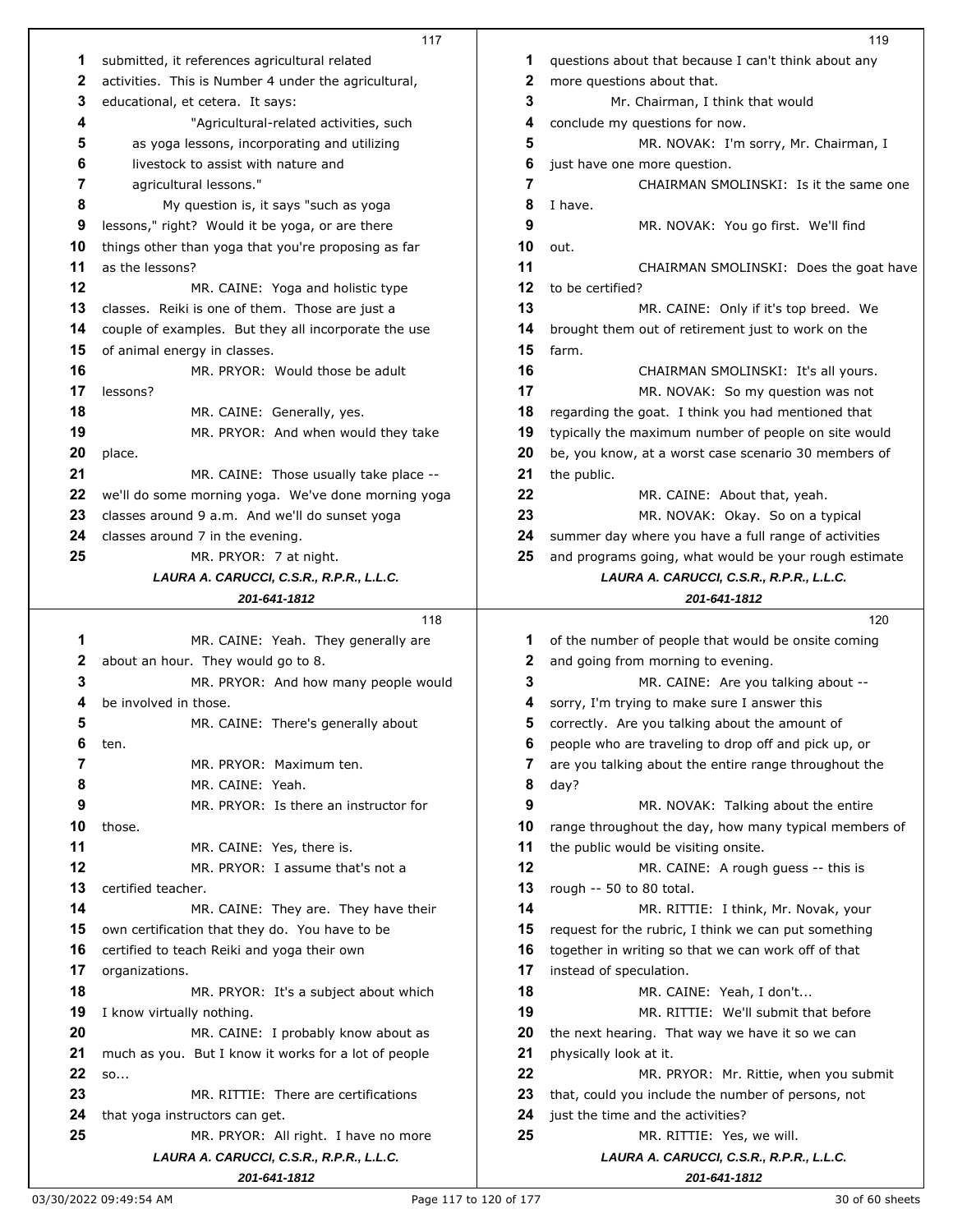|              | 121                                                                     |    | 123                                                      |
|--------------|-------------------------------------------------------------------------|----|----------------------------------------------------------|
| 1            | CHAIRMAN SMOLINSKI: Then I guess with                                   | 1  | CHAIRMAN SMOLINSKI: Mr. Ten Kate.                        |
| $\mathbf{2}$ | respect to that, I had one more question. I'm                           | 2  | MR. TEN KATE: Are the children                           |
| 3            | assuming a lot of this is seasonal as well?                             | 3  | supervised at all times? And the reason I'm asking       |
| 4            | MR. CAINE: Yes, it is.                                                  | 4  | is, how do they prevent them from wandering into         |
| 5            | CHAIRMAN SMOLINSKI: So if you could                                     | 5  | places they shouldn't be, like, accessing the manure     |
| 6            | break it down by season.                                                | 6  | pile or things like that?                                |
| 7            | MR. CAINE: Yeah.                                                        | 7  | MR. CAINE: Yeah, they're supervised at                   |
| 8            | MR. RITTIE: I was going to chime in.                                    | 8  | all times so that at no point are they left              |
| 9            |                                                                         | 9  | unattended.                                              |
|              | I mean, we'll probably give you, like, a snapshot for                   |    |                                                          |
| 10           | the summer and then what the fall would look like.                      | 10 | MR. TEN KATE: Okay. Is that manure                       |
| 11           | Because you would have obviously different schedules.                   | 11 | pile protected or somewhere that -- I mean, how do       |
| 12           | CHAIRMAN SMOLINSKI: Yeah, I appreciate                                  | 12 | you make sure they don't go up there.                    |
| 13           | that. Any members of the board have any additional                      | 13 | MR. CAINE: I mean, it's hidden behind                    |
| 14           | questions for this witness.                                             | 14 | the barn. So we generally try to keep people from --     |
| 15           | VICE CHAIRMAN TAHAN: I just have two                                    | 15 | I don't want to put it where everybody else is going     |
| 16           | quick questions.                                                        | 16 | to be.                                                   |
| 17           | CHAIRMAN SMOLINSKI: Yes, Ray.                                           | 17 | MR. TEN KATE: Okay. Thank you.                           |
| 18           | VICE CHAIRMAN TAHAN: Mr. Caine, you                                     | 18 | I have a number of operational                           |
| 19           | said that you decommissioned the outhouse. Will that                    | 19 | questions, but I'll wait until the traffic.              |
| 20           | outhouse be removed.                                                    | 20 | CHAIRMAN SMOLINSKI: Okay. At this                        |
| 21           | MR. CAINE: The actual structure itself                                  | 21 | time, I'm going to open it up to members of the          |
| 22           | will be converted into either a portable toilet or an                   | 22 | public. I'm going to have a hard stop at 10:30 for       |
| 23           | composting toilet. The structure itself, though,                        | 23 | testimony.                                               |
| 24           | will remain.                                                            | 24 | This witness will come back and provide                  |
| 25           | VICE CHAIRMAN TAHAN: When you say a                                     | 25 | additional testimony based on his testimony tonight      |
|              | LAURA A. CARUCCI, C.S.R., R.P.R., L.L.C.                                |    | LAURA A. CARUCCI, C.S.R., R.P.R., L.L.C.                 |
|              | 201-641-1812                                                            |    | 201-641-1812                                             |
|              |                                                                         |    |                                                          |
|              | 122                                                                     |    | 124                                                      |
|              |                                                                         | 1  |                                                          |
| 1<br>2       | portable toilet, do you mean like<br>MR. CAINE: The structure itself is | 2  | and additional questions, if there are more              |
| 3            |                                                                         | 3  | questions.                                               |
| 4            | actually built on a shipping pallet, and so it picks                    | 4  | But we have a hard stop at 10:30 to                      |
| 5            | up with a fork. So I basically just pick it up and                      | 5  | finish the rest of our business.                         |
| 6            | move it wherever it needs to go.                                        | 6  | MR. PRYOR: Mr. Chairman, can I just                      |
|              | VICE CHAIRMAN TAHAN: My question is,                                    |    | add to that.                                             |
| 7            | if you're not going to use it, why have it.                             | 7  | CHAIRMAN SMOLINSKI: Yes.                                 |
| 8            | MR. CAINE: Well, we intend on                                           | 8  | MR. PRYOR: These are questions only                      |
| 9            | converting it to a portable toilet or a containing                      | 9  | from the public, not testimony. And that you might       |
| 10           | vessel, so it would no longer be an outhouse, just a                    | 10 | identify yourself to the court reporter, please.         |
| 11           | portable toilet, just without the yellow, green, the                    | 11 | CHAIRMAN SMOLINSKI: Yes, Mr. Kelley.                     |
| 12           | colors.                                                                 | 12 | MR. KELLEY: Chairman, Tucker Kelley,                     |
| 13           | VICE CHAIRMAN TAHAN: My next question                                   | 13 | 16 Meggins Road, Rockaway, New Jersey.                   |
| 14           | is, the sink on the side of the barn, where does that                   | 14 | I apologize in advance for my voice. I                   |
| 15           | drain to?                                                               | 15 | went to a karaoke concert, and I came in second. So      |
| 16           | MR. CAINE: It's a farm sink, so onto                                    | 16 | I'm just trying to bring myself back. I apologize.       |
| 17           | the concrete. It's just a -- just an outdoor sink.                      | 17 | Many of the members up here had already                  |
| 18           | We can also provide hand sanitation stations with                       | 18 | asked some really great questions. And I may just        |
| 19           | hand sanitizer. It does not require running water.                      | 19 | step on some of what they had asked, based on the        |
| 20           | VICE CHAIRMAN TAHAN: And that drains                                    | 20 | testimony of Mr. Caine that's here.                      |
| 21           | just on the concrete pad? Does it drain into the                        | 21 | And just for the record too, I believe                   |
| 22           | dairy mud around it.                                                    | 22 | everybody here, members of the public and the board,     |
| 23           | MR. CAINE: Well, it's all rock. It's                                    | 23 | really have the safeguard of the children at heart in    |
| 24           | QP. It's paved QP. So it doesn't really drain much.                     | 24 | addition to the tranquility of the neighboring           |
| 25           | VICE CHAIRMAN TAHAN: Thank you.                                         | 25 | properties that surround this property that's in         |
|              | LAURA A. CARUCCI, C.S.R., R.P.R., L.L.C.<br>201-641-1812                |    | LAURA A. CARUCCI, C.S.R., R.P.R., L.L.C.<br>201-641-1812 |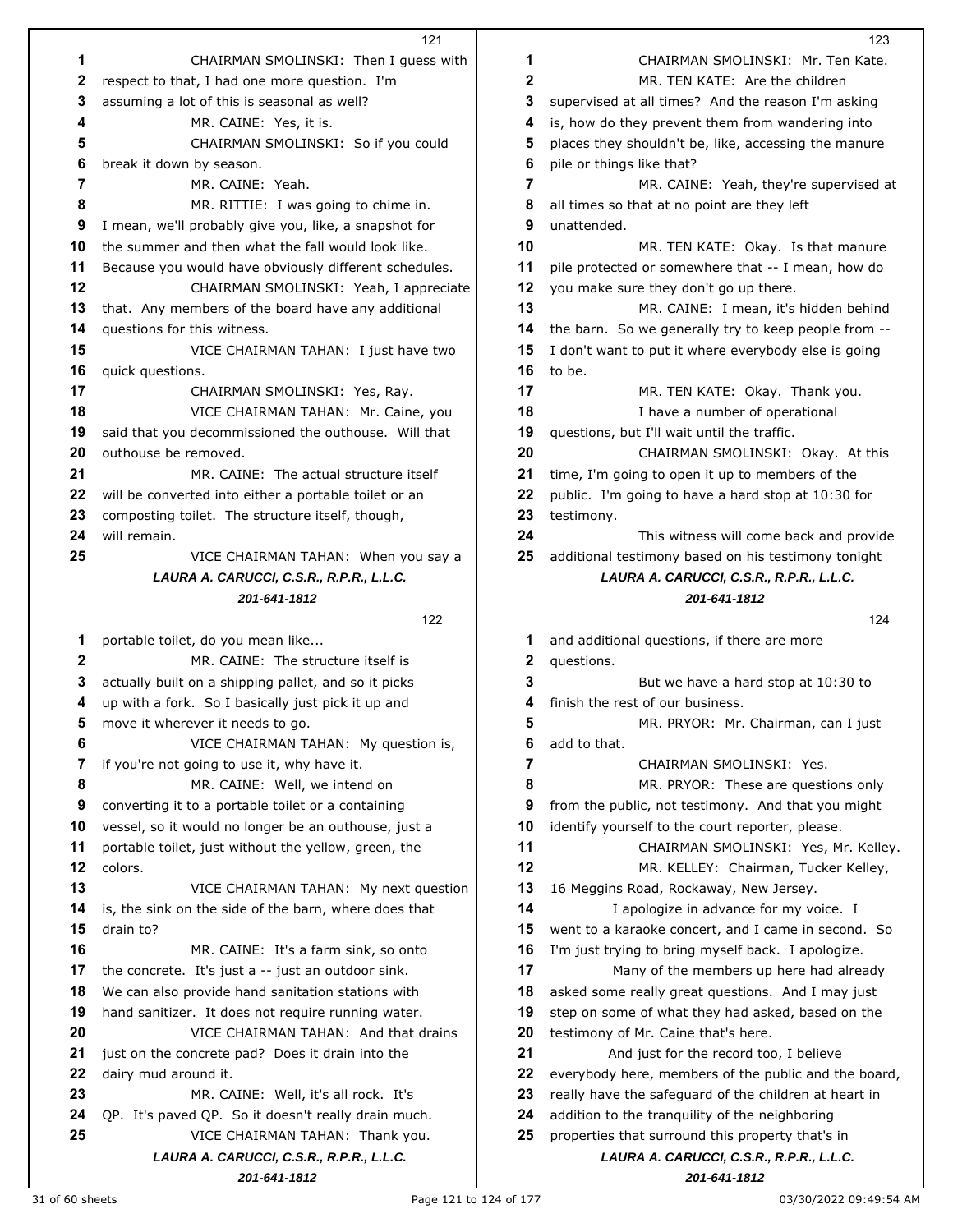|    | 125                                                                                           |    | 127                                                                        |
|----|-----------------------------------------------------------------------------------------------|----|----------------------------------------------------------------------------|
| 1  | question with this application.                                                               | 1  | congregate on top of here with these parties, as you                       |
| 2  | So with that being said, a couple                                                             | 2  | have stated, the footing supports for that structure,                      |
| 3  | things. Again, I may just follow off from some of the                                         | 3  | they were inspected.                                                       |
| 4  | comments that were made from some of the members                                              | 4  | MR. CAINE: Yes.                                                            |
| 5  | where they stopped that I'd like to pick up.                                                  | 5  | MR. KELLEY: By the construction                                            |
| 6  | Mr. Caine, in your testimony you had                                                          | 6  | official.                                                                  |
| 7  | stated before, some of these parties may congregate                                           | 7  | MR. CAINE: Yes.                                                            |
| 8  | on the deck area of the house?                                                                | 8  | MR. KELLEY: And when were they                                             |
| 9  | MR. CAINE: Yes. And currently have                                                            | 9  | inspected.                                                                 |
| 10 | any of the parties congregated on that deck area of                                           | 10 | MR. CAINE: He came by three days ago.                                      |
| 11 | the house.                                                                                    | 11 | MR. KELLEY: Three days ago. And at                                         |
| 12 | MS. PLATTS: What was the question.                                                            | 12 | any time between three days ago and prior, you have                        |
| 13 | MR. RITTIE: I object to the question.                                                         | 13 | not had any parties of any children on top of that                         |
| 14 | We're not here to discuss past activities.                                                    | 14 | deck?                                                                      |
| 15 | MR. CAINE: Yeah. We're here to                                                                | 15 | MR. CAINE: Once again, it's not part                                       |
| 16 | discuss what's proposed.                                                                      | 16 | of this testimony.                                                         |
| 17 | MR. KELLEY: Okay. Being that you're                                                           | 17 | MR. KELLEY: And where the children                                         |
| 18 | not going to answer that question, if we can go                                               | 18 | congregate on top of that deck, where are the                              |
| 19 | through A-1. If we can go on the screen that the                                              | 19 | facilities located if a child would have to go to the                      |
| 20 | photo it is.                                                                                  | 20 | bathroom or use the facilities.                                            |
| 21 | CHAIRMAN SMOLINSKI: Mr. Kelley, could                                                         | 21 | MR. CAINE: They're proposed to be on                                       |
| 22 | you pull that a little closer.                                                                | 22 | the plan that was already distributed.                                     |
| 23 | MR. KELLEY: It's my voice too, so I                                                           | 23 | MR. KELLEY: I'm asking you right there                                     |
| 24 | apologize.                                                                                    | 24 | where the photos are, where would it be, the location                      |
| 25 | MR. RITTIE: Gentlemen in the back,                                                            | 25 | of that.                                                                   |
|    | LAURA A. CARUCCI, C.S.R., R.P.R., L.L.C.                                                      |    | LAURA A. CARUCCI, C.S.R., R.P.R., L.L.C.                                   |
|    | 201-641-1812                                                                                  |    | 201-641-1812                                                               |
|    | 126                                                                                           |    | 128                                                                        |
| 1  | it's number one, the before and after photos.                                                 | 1  | MR. CAINE: They would be up by the                                         |
| 2  | MR. KELLEY: I believe there was                                                               | 2  | other barns.                                                               |
| 3  | another. If we can just go to the original state of                                           | 3  | MR. KELLEY: So a child would have to                                       |
| 4  | the deck. There you go.                                                                       | 4  | then walk all the way around the deck, go -- I'm not                       |
| 5  | Currently right there on the original                                                         | 5  | even sure if there's even a set of stairs anymore on                       |
| 6  | state of that portion of that home, there is a                                                | 6  | that deck to walk across the landing to go to another                      |
| 7  | supporting roof that's being supported by the deck.                                           | 7  | area where the facilities are.                                             |
| 8  | There are angled footings that go against and that                                            | 8  | MR. CAINE: Generally, yes.                                                 |
| 9  | are anchored to the wall for supports of that deck.                                           | 9  | MR. KELLEY: Have you received a                                            |
| 10 | And of course we can see how narrow the right side of                                         | 10 | Certificate of Occupancy or a Certificate of                               |
| 11 | that deck is where those columns or 4-by-4s are.                                              | 11 | Improvement with regard to that deck.                                      |
| 12 | If we can go back to that rebuilt                                                             | 12 | MR. CAINE: No. That is currently                                           |
| 13 | portion of that. One more. One more. We see that                                              | 13 | pending.                                                                   |
| 14 | we've removed those angled footings that are against                                          | 14 | MR. KELLEY: How many inspections have                                      |
| 15 | that house that are there. And obviously you see a                                            | 15 | you had so far with the deck.                                              |
| 16 | cantilever that's over the actual supports of that                                            | 16 | MR. CAINE: One preliminary.                                                |
| 17 | deck. And the width of the distance from where the                                            | 17 | MR. KELLEY: One preliminary. What                                          |
| 18 | deck comes off the side has actually been elongated                                           | 18 | would that preliminary inspection be.                                      |
| 19 | to much greater than it was existing. Not to mention                                          | 19 | MR. CAINE: The construction official                                       |
|    |                                                                                               |    |                                                                            |
| 20 | you've taken off the upper roof line of the house,                                            | 20 | came to inspect other permits at the property. And                         |
| 21 | which was originally supported from the original                                              | 21 | while he was there, he acknowledged and saw the                            |
| 22 | deck. Is that accurate information?                                                           | 22 | construction quality of the deck.                                          |
| 23 | MR. CAINE: Yes.                                                                               | 23 | MR. KELLEY: So the deck itself was                                         |
| 24 |                                                                                               |    |                                                                            |
|    | MR. KELLEY: Now, with placing the                                                             | 24 | installed before you actually issued -- or you made                        |
| 25 | footings, we're having children that are going to<br>LAURA A. CARUCCI, C.S.R., R.P.R., L.L.C. | 25 | an application for the permit.<br>LAURA A. CARUCCI, C.S.R., R.P.R., L.L.C. |

*201-641-1812*

*201-641-1812*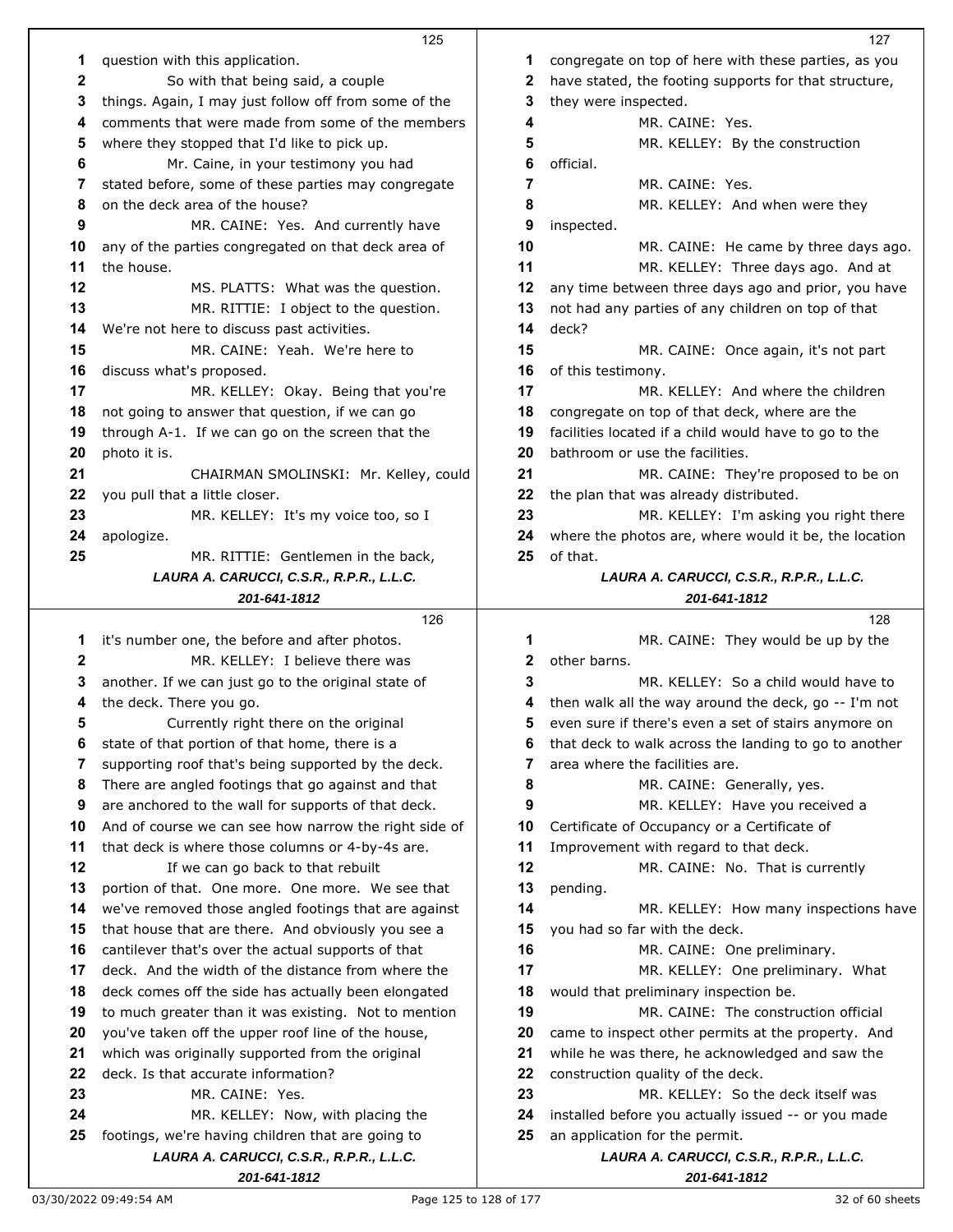|    | 129                                                                |    | 131                                                                                      |
|----|--------------------------------------------------------------------|----|------------------------------------------------------------------------------------------|
| 1  | MR. CAINE: Yes.                                                    | 1  | MR. PRYOR: And children going to the                                                     |
| 2  | MR. RITTIE: Just for the record, his                               | 2  | bathroom facilities and having to walk down, et                                          |
| 3  | testimony was it's in the process of being converted               | 3  | cetera.                                                                                  |
| 4  | from the residential use, which was permitted. It is               | 4  | MR. KELLEY: Correct.                                                                     |
| 5  | now in the process of being changed to assembly use,               | 5  | MR. PRYOR: Legitimate questions. As                                                      |
| 6  | which is part of this application.                                 | 6  | far as permits, you know, this board can't decide                                        |
| 7  | MR. KELLEY: And I understand that.                                 | 7  | based -- doesn't have the jurisdiction on permits.                                       |
| 8  | But under the Administrative Code N.J.S.A. -- I'm                  | 8  | The applicant has to comply with any permit                                              |
| 9  | sorry A.C. 5:23-4, you still need a permit in order                | 9  | requirements. And Mr. Rittie's objection is well                                         |
| 10 | to erect that. You need a prior approval. You need                 | 10 | taken.                                                                                   |
| 11 | to have a subcode review plan that would be submitted              | 11 | MR. KELLEY: Mr. Pryor, I appreciate                                                      |
| 12 | before that. And there would be an issuance of a                   | 12 | that. I respectfully disagree, but I understand.                                         |
| 13 | permit.                                                            | 13 | Going into Mr. Deus had made some                                                        |
| 14 | MR. CAINE: The construction office has                             | 14 | questions with regard to what's being assembled on                                       |
| 15 | all those required documents.                                      | 15 | this particular property. We talked about weddings.                                      |
| 16 |                                                                    |    |                                                                                          |
|    | MR. KELLEY: Okay. You have submitted                               | 16 | We talked about birthday parties. We talked about                                        |
| 17 | all of that and received a permit for that.                        | 17 | horse training.                                                                          |
| 18 | MR. CAINE: The permit is in process.                               | 18 | On your website in the past you have                                                     |
| 19 | MR. KELLEY: The permit hasn't been                                 | 19 | talked about equipment rentals. Do you propose if                                        |
| 20 | issued.                                                            | 20 | you're going to do equipment rentals?                                                    |
| 21 | MR. CAINE: The permit is in process.                               | 21 | MR. CAINE: The farm currently has a                                                      |
| 22 | MR. KELLEY: Has the permit been                                    | 22 | tractor which it rents offsite. It is not related to                                     |
| 23 | issued? Just a yes or no.                                          | 23 | the zoning application, nor is it relevant.                                              |
| 24 | MR. CAINE: The permit is in the                                    | 24 | MR. KELLEY: Will the tractor be used                                                     |
| 25 | process.                                                           | 25 | for any function, as in hayrides, tractor rides.                                         |
|    | LAURA A. CARUCCI, C.S.R., R.P.R., L.L.C.                           |    | LAURA A. CARUCCI, C.S.R., R.P.R., L.L.C.                                                 |
|    | 201-641-1812                                                       |    | 201-641-1812                                                                             |
|    |                                                                    |    |                                                                                          |
|    | 130                                                                |    | 132                                                                                      |
| 1  | MR. KELLEY: Mr. Pryor, in the process                              | 1  | MR. CAINE: I'm not at liberty to                                                         |
| 2  | is an application that's been submitted. The                       | 2  | discuss that right now.                                                                  |
| 3  | issuance of a permit is something completely                       | 3  | MR. KELLEY: So would you allow                                                           |
| 4  | different. So I'm asking this board to ask the                     | 4  | children to be on a tractor, to take a ride as part                                      |
| 5  | applicant if in fact that a permit has been issued.                | 5  | of an experience of a farm.                                                              |
| 6  | MR. RITTIE: Well, I object to this                                 | 6  | MR. CAINE: Have you ever been to a                                                       |
| 7  | whole line of questioning anyway. I mean, you're                   | 7  | farm, Mr. Kelley.                                                                        |
| 8  | getting into construction code issues.                             | 8  | MR. KELLEY: I'm asking you a question.                                                   |
| 9  | MR. KELLEY: Well, for the safety of                                | 9  | I've never been to your farm, no. And I don't think                                      |
| 10 |                                                                    | 10 |                                                                                          |
| 11 | the children that will be occupying that location on<br>that deck. | 11 | I would let my child --                                                                  |
|    |                                                                    | 12 | MR. RITTIE: I object to this. This is                                                    |
| 12 | MR. PRYOR: I think Mr. Rittie raises                               |    | not public comment.                                                                      |
| 13 | -- Mr. Rittie, seems to raise a valid question.                    | 13 | MR. KELLEY: He's asking me a question.                                                   |
| 14 | You're getting into construction code issues.                      | 14 | I'm trying to do my best, Chairman.                                                      |
| 15 | MR. KELLEY: Well, the construction                                 | 15 | With regard to the functions of this                                                     |
| 16 | code that we have here with getting a permit, which                | 16 | farm and the proposal, we'll allege that there's                                         |
| 17 | is another portion of the use of this property for                 | 17 | tractor rides, or we know there's the potential for                                      |
| 18 | children to congregate, to meet, to assemble on top                | 18 | riding, and there's also birthday parties and so                                         |
| 19 | of this deck. I've sat here and I listened to this                 | 19 | forth and so on.                                                                         |
| 20 | applicant who says that a construction official came               | 20 | MR. RITTIE: We've stated there's no                                                      |
| 21 | and inspected this. But a construction official                    | 21 | weddings being proposed so                                                               |
| 22 | can't inspect without a permit.                                    | 22 | MR. KELLEY: Do you have in place                                                         |
| 23 | MR. PRYOR: You can ask -- and you have                             | 23 | insurance, an insurance policy.                                                          |
| 24 | asked about children on the deck.                                  | 24 | MR. RITTIE: I object to this line of                                                     |
| 25 | MR. KELLEY: I have.<br>LAURA A. CARUCCI, C.S.R., R.P.R., L.L.C.    | 25 | questioning. This is not within this board's<br>LAURA A. CARUCCI, C.S.R., R.P.R., L.L.C. |

*201-641-1812*

33 of 60 sheets example 129 to 132 of 177 contract the contract of the 03/30/2022 09:49:54 AM

*201-641-1812*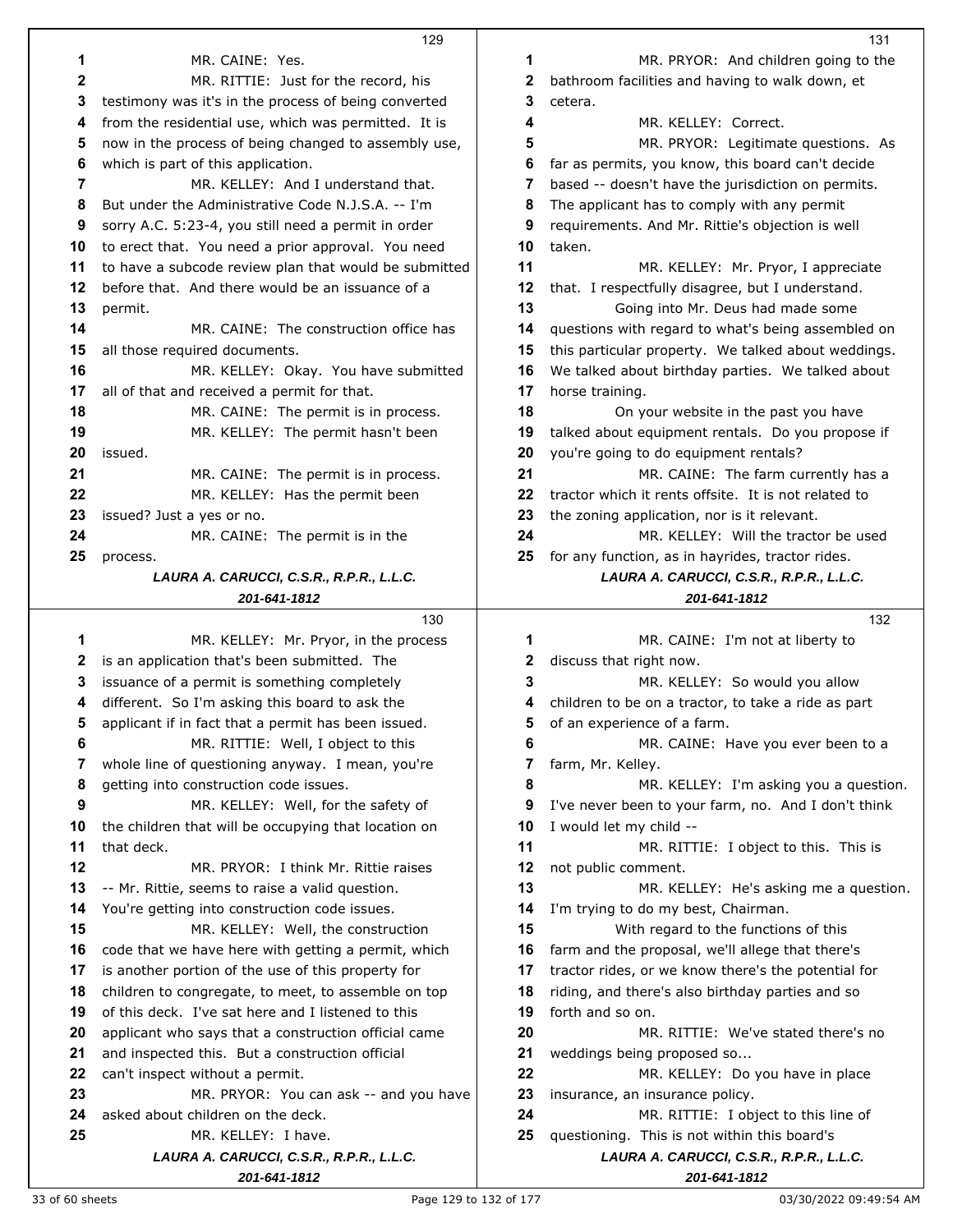|          | 133                                                                                           |              | 135                                                                                      |
|----------|-----------------------------------------------------------------------------------------------|--------------|------------------------------------------------------------------------------------------|
| 1        | jurisdiction.                                                                                 | 1            | MR. KELLEY: As Mr. Pryor was                                                             |
| 2        | MR. KELLEY: Just so I can proffer,                                                            | 2            | mentioning before during his questioning, that there                                     |
| 3        | Mr. Pryor, to the board, what I'm trying to bring out                                         | 3            | could be conditions that are set forth with regard to                                    |
| 4        | of the applicant is that they're going to do their                                            | 4            | the potential approval of this application.                                              |
| 5        | due diligence on something that is very concerning                                            | 5            | So would you be willing to break down                                                    |
| 6        | again on the safety and wellbeing of children and                                             | 6            | the amount of occupants?                                                                 |
| 7        | other occupants as well as volunteers, teachers and                                           | 7            | MR. CAINE: Mr. Kelley, I'm not in a                                                      |
| 8        | so forth.                                                                                     | 8            | position to limit a child's birthday party in terms                                      |
| 9        | MR. PRYOR: Mr. Kelley, safety of                                                              | 9            | of the application. But if that's what you're                                            |
| 10       | children and everyone else at the place is a concern                                          | 10           | suggesting, then I will do what I need to do to have                                     |
| 11       | of this board. But whether the applicant has                                                  | 11           | this application approved before the board.                                              |
| 12       | insurance is not up to this board. If people want to                                          | 12           | MR. KELLEY: Mr. Caine, there's nobody                                                    |
| 13       | go there and he doesn't have insurance, they do that                                          | 13           | that's trying to reduce the ability of a child's                                         |
| 14       | at their own risk.                                                                            | 14           | experience at a birthday party. But your own                                             |
| 15       | MR. KELLEY: You know what, Mr. Pryor,                                                         | 15           | testimony -- and correct me if I'm wrong -- you did                                      |
|          |                                                                                               | 16           | say 30 occupants, so I'm only responding to what you                                     |
| 16<br>17 | I understand that. What I was trying to finish was,                                           | 17           |                                                                                          |
|          | if they're not willing to answer some of those                                                |              | stated.                                                                                  |
| 18       | simple, which would be a responsible and due                                                  | 18           | MR. CAINE: You're assuming that they                                                     |
| 19       | diligence effort of a individual to show of                                                   | 19           | have maximum occupancy at every single party.                                            |
| 20<br>21 | compliance that they're trying to evade, that would                                           | 20           | MR. KELLEY: I'm going based on your                                                      |
| 22       | show that they're going to do the same thing for                                              | 21<br>22     | testimony. If you're changing your testimony --<br>MR. CAINE: I'm not. I'm outlining the |
| 23       | everything else that his testimony is revealing that                                          | 23           |                                                                                          |
| 24       | he's going to do or not going to do.                                                          |              | situation. Generally we max out at 30 people at a                                        |
| 25       | MR. PRYOR: Well, Mr. Kelley, the                                                              | 24<br>25     | birthday party.                                                                          |
|          | applicant has hired Mr. Rittie to make a case and<br>LAURA A. CARUCCI, C.S.R., R.P.R., L.L.C. |              | MR. KELLEY: Okay. That's exactly what<br>LAURA A. CARUCCI, C.S.R., R.P.R., L.L.C.        |
|          | 201-641-1812                                                                                  |              | 201-641-1812                                                                             |
|          | 134                                                                                           |              | 136                                                                                      |
|          |                                                                                               |              |                                                                                          |
|          |                                                                                               |              |                                                                                          |
| 1        | make appropriate objections. He made an appropriate                                           | 1            | you said, that's why I asked the question.                                               |
| 2        | objection on insurance, and that's where we are.                                              | $\mathbf{2}$ | With regard to the certified teacher --                                                  |
| 3        | MR. KELLEY: With regard to birthday                                                           | 3            | and this was addressed by Mr. Novak and some others                                      |
| 4        | parties, Mr. Caine, you had mentioned that there's                                            | 4            | that talked about the certification of the Board of                                      |
| 5        | going to be potential of 15 maximum children to be at                                         | 5            | Education. The volunteers as well as that teacher,                                       |
| 6        | the party.                                                                                    | 6            | is there any certification requirements for the                                          |
| 7        | Now, let's just assume that each child                                                        | 7            | volunteers for different levels of the events that                                       |
| 8        | has two parents. They have an uncle and aunt, maybe                                           | 8            | are taking place?                                                                        |
| 9        | another family friend or member.                                                              | 9            | MR. CAINE: They are required to show                                                     |
| 10       | Can all those people attend at the same                                                       | 10           | up and they -- that's about it, yeah.                                                    |
| 11       | time with the children to be a participation of this                                          | 11           | MR. KELLEY: So just showing up would                                                     |
| 12       | birthday party?                                                                               | 12           | be your requirement as far as a certification, a show                                    |
| 13       | MR. CAINE: I don't see why not.                                                               | 13           | up certification.                                                                        |
| 14       | MR. KELLEY: So you stated before that                                                         | 14           | MR. CAINE: Sir, they're kids.                                                            |
| 15       | there's only 30 people max that would be during one                                           | 15           | MR. KELLEY: Now, with all these                                                          |
| 16       | of those efforts. If we have 15 children. Then we                                             | 16           | individuals, we keep speaking about children, what                                       |
| 17       | would have two parents for each of those child -- or                                          | 17           | about background checks.                                                                 |
| 18       | children. That's another 30 people. If we had aunts                                           | 18           | MR. RITTIE: I object to this line of                                                     |
| 19       | and uncles, two people at one setting. Would you                                              | 19           | questioning too, I mean, whatever is going to be                                         |
| 20       | limit that to only 30 people like you testified                                               | 20           | required for licensing, et cetera. But you're                                            |
| 21       | earlier?                                                                                      | 21           | getting into aspects that's not within the proposed                                      |
| 22       | MR. CAINE: We try to keep the amount                                                          | 22           | uses or what this board's jurisdiction is looking at                                     |
| 23       | of people as low as possible. But, certainly, some                                            | 23           | land use and zoning. I understand your intentions,                                       |
| 24       | kids come with parents, some kids don't come with                                             | 24           | and I applaud you for that. But it's not relevant to                                     |
| 25       | parents.                                                                                      | 25           | this board.                                                                              |
|          | LAURA A. CARUCCI, C.S.R., R.P.R., L.L.C.<br>201-641-1812                                      |              | LAURA A. CARUCCI, C.S.R., R.P.R., L.L.C.<br>201-641-1812                                 |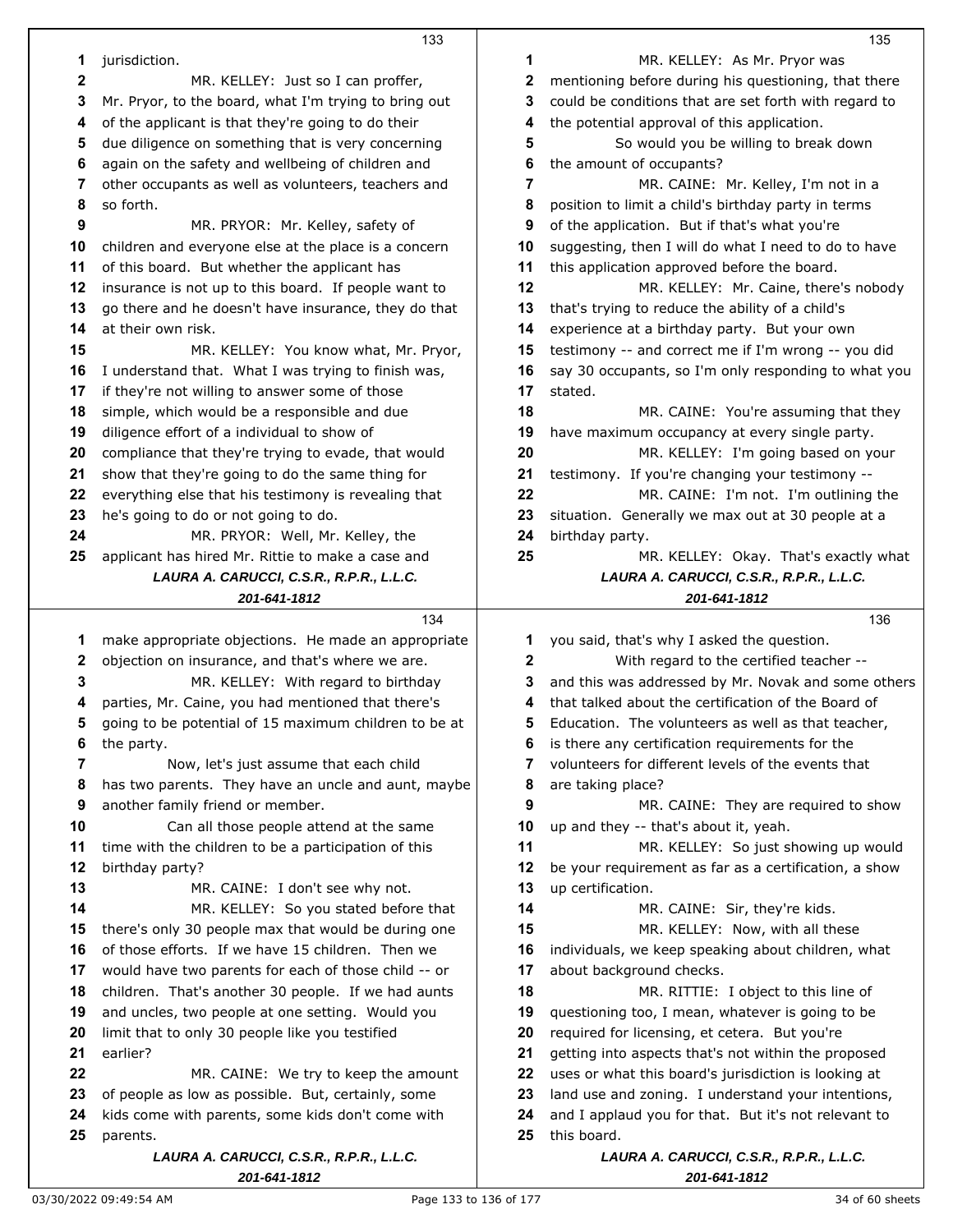|              | 137                                                   |              | 139                                                   |
|--------------|-------------------------------------------------------|--------------|-------------------------------------------------------|
| 1            | MR. PRYOR: From a land use                            | 1            | MR. CAINE: There's a hot water heater.                |
| $\mathbf{2}$ | perspective, Mr. Kelley, Mr. Rittie is correct, you   | 2            | MR. KELLEY: Is it a new hot water                     |
| 3            | can't get into requiring background checks.           | 3            | heater, or an old one.                                |
| 4            | MR. KELLEY: Okay. So we can get into                  | 4            | MR. CAINE: Yes. It's a new one. It's                  |
| 5            | certification by a teacher. It has nothing to do      | 5            | all been checked and certified by the plumber, First  |
| 6            | with land use. That's okay for the members of the     | 6            | Call Protection.                                      |
| 7            | board and for others to ask. But I'm asking about     | 7            | MR. KELLEY: There's a permit that was                 |
| 8            | background checks. I mean, I don't understand why     | 8            | taken out for that water heater.                      |
| 9            | one doesn't have any dealings with land use, again    | 9            | MR. CAINE: Correct. It was approved.                  |
| 10           | certification of that teacher, Board of Education or  | 10           | MR. PRYOR: Mr. Kelley, I don't want to                |
| 11           | a background in science, but having a background      | 11           | cut you off now, but there are -- we haven't had any  |
| 12           | check on them -- I don't know if I would feel         | 12           | other members of the public had an opportunity to ask |
| 13           | comfortable not knowing if somebody had a prior issue | 13           | questions.                                            |
| 14           | or whatever. Again, trying to establish somebody      | 14           | MR. KELLEY: I understand. And I'll                    |
| 15           | doing due diligence to make the neighbors comfortable | 15           | make this pretty quick, sir. I'm sorry about that.    |
| 16           | because they wouldn't want somebody working on that   | 16           | I didn't know there was a time limit on it.           |
| 17           | farm that has some background issues, because they    | 17           | And at no time, Mr. Caine -- Ms. Platt                |
| 18           | have children surrounding there as well the children  | 18           | had hit about having some events before now that took |
| 19           | participating there as well as others that are        | 19           | place with no bathrooms for any of the children that  |
| 20           | volunteering.                                         | 20           | were there. At any times, are any of the occupants,   |
| 21           | MR. PRYOR: Mr. Kelley, this board                     | 21           | volunteers, employees, children, guests allowed to    |
| 22           | doesn't have the authority to go that -- as far as    | 22           | use the home bathroom?                                |
| 23           | you want us to go.                                    | 23           | MR. CAINE: No.                                        |
| 24           | MR. KELLEY: Again, I was just                         | 24           | MR. KELLEY: And my other question is,                 |
| 25           | following the line of questioning, which was          | 25           | with regard to safety, you talked about being a       |
|              | LAURA A. CARUCCI, C.S.R., R.P.R., L.L.C.              |              | LAURA A. CARUCCI, C.S.R., R.P.R., L.L.C.              |
|              | 201-641-1812                                          |              | 201-641-1812                                          |
|              |                                                       |              |                                                       |
|              | 138                                                   |              | 140                                                   |
| 1            | unrelated to --                                       | 1            | volunteer fireman. Thank you for your service.        |
| 2            | MR. PRYOR: I understand.                              | $\mathbf{2}$ | Are there ample areas for a fire truck                |
| 3            | MR. KELLEY: -- the land use under the                 | 3            | to enter and turn around?                             |
| 4            | MLUL and our local land use.                          | 4            | MR. CAINE: Absolutely.                                |
| 5            | You stated in one of the building                     | 5            | MR. KELLEY: Is there areas that an                    |
| 6            | structures you have hot water?                        | 6            | ambulance could come in and turn around.              |
| 7            | MR. CAINE: Correct.                                   | 7            | MR. CAINE: Absolutely.                                |
| 8            | MR. KELLEY: Did that building always                  | 8            | MR. KELLEY: And that's proposed on the                |
| 9            | have hot water.                                       | 9            | plan.                                                 |
| 10           | MR. CAINE: To the best of my                          | 10           | MR. CAINE: I believe so, yes.                         |
| 11           | knowledge, yes.                                       | 11           | MR. KELLEY: I didn't see any.                         |
| 12           | MR. KELLEY: It did. And when you                      | 12           | MR. RITTIE: Our engineer will testify                 |
| 13           | restored the hot water -- is it an electric water     | 13           | to those.                                             |
| 14           | heater.                                               | 14           | MR. KELLEY: With that, I'll let others                |
| 15           | MR. CAINE: How is this relevant to the                | 15           | ask some questions.                                   |
| 16           | testimony.                                            | 16           | Thank you.                                            |
| 17           | MR. KELLEY: We're talking about water.                | 17           | CHAIRMAN SMOLINSKI: Thank you,                        |
| 18           | It's a requirement for the building. We saying about  | 18           | Mr. Kelley.                                           |
| 19           | potentially scolding children.                        | 19           | Any other members of the public wish to               |
| 20           | MR. RITTIE: I object to the statement                 | 20           | ask questions of this witness on the testimony given  |
| 21           | of scolding children. Come on.                        | 21           | this evening?                                         |
| 22           | MR. KELLEY: We're talking about hot                   | 22           | Ms. Teeter. We will reserve you next.                 |
| 23           | water.                                                | 23           | MS. TEETER: I'll be quick. Heather                    |
| 24           | MR. RITTIE: Brian, answer the question                | 24           | Teeter, 127 Jacobs.                                   |
| 25           | if it's a hot water heater or not.                    | 25           | I was also wondering if I could get                   |
|              | LAURA A. CARUCCI, C.S.R., R.P.R., L.L.C.              |              | LAURA A. CARUCCI, C.S.R., R.P.R., L.L.C.              |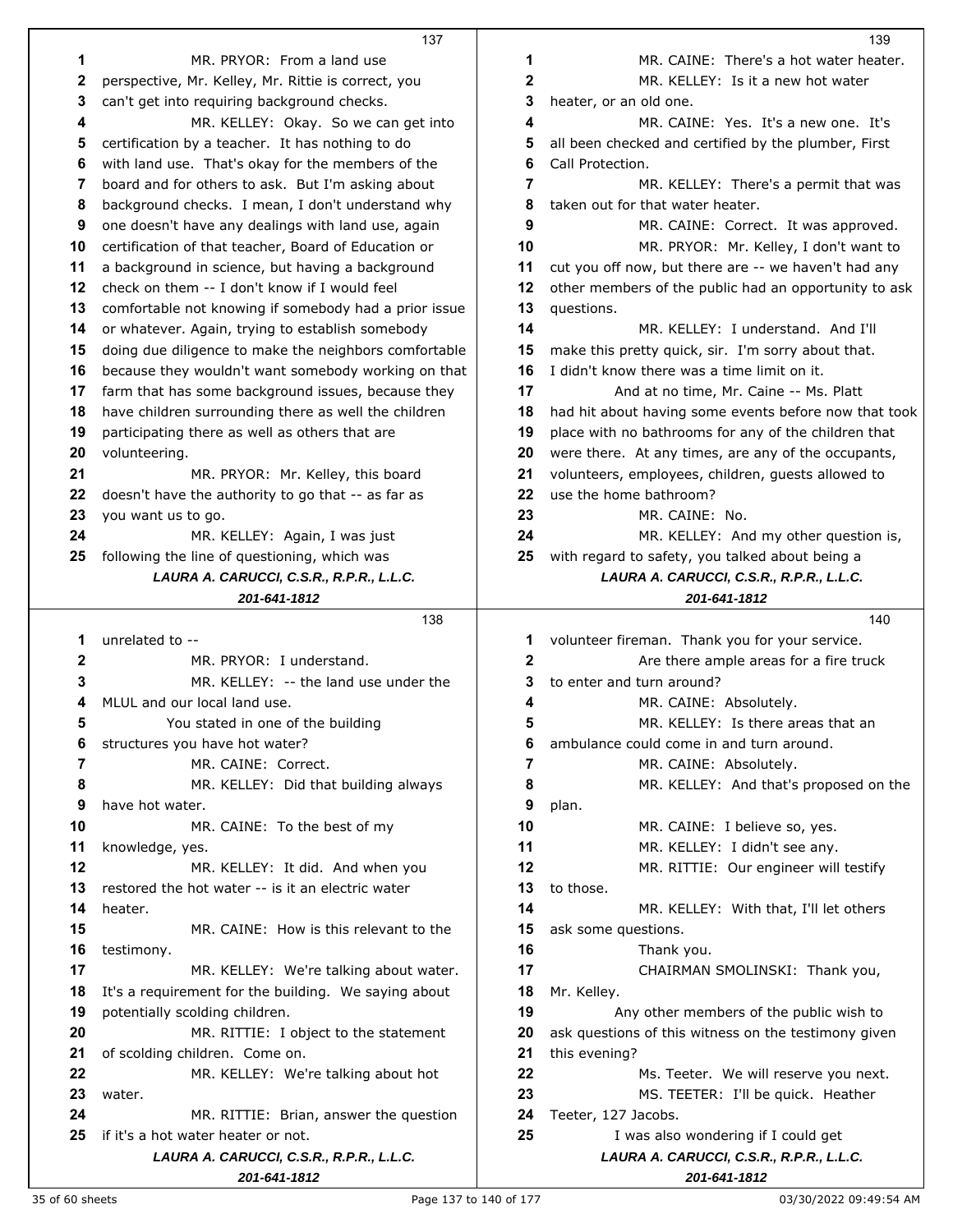|          | 141                                                                    |              | 143                                                                                              |
|----------|------------------------------------------------------------------------|--------------|--------------------------------------------------------------------------------------------------|
| 1        | clarification from Mr. Novak on the commercial farm                    | 1            | MS. TEETER: So most likely no live                                                               |
| 2        | definition since he had it in front of him.                            | $\mathbf{2}$ | trees.                                                                                           |
| 3        | CHAIRMAN SMOLINSKI: I believe you can                                  | 3            | MR. CAINE: No, no, no. We propose to                                                             |
| 4        | do that.                                                               | 4            | keep the environment as natural as possible.                                                     |
| 5        | MS. TEETER: I looked it up a long time                                 | 5            | MS. TEETER: Okay. But the application                                                            |
| 6        | ago, and it had a limitation of no more than 15                        | 6            | is just submitted, so there's not approval yet.                                                  |
| 7        | percent dedicated to equine activities. I was                          | 7            | MR. CAINE: Well, yeah. I mean, it was                                                            |
| 8        | wondering if that -- because this was a while ago                      | 8            | given to -- it's part of the -- it's part of the --                                              |
| 9        | when I looked it up. I was wondering if that was                       | 9            | how do I say this? Yeah. It's part of the farm                                                   |
| 10       | still in place, or if that's an old definition that I                  | 10           | assessment package. When we put it in, part of your                                              |
|          |                                                                        | 11           |                                                                                                  |
| 11       | had. I know that will take a second. I'll move on                      |              | land that you use for forestry, it has to go to                                                  |
| 12<br>13 | to my next question.                                                   | 12<br>13     | forestry so that they can approve it.                                                            |
|          | You mentioned 9 p.m. will be the latest                                |              | MS. TEETER: Yeah. That particular                                                                |
| 14       | riding lessons. Would that be all year long?                           | 14           | part is just the forestry, not the farmland? That's                                              |
| 15       | Because the application says no activities after                       | 15           | a different department.                                                                          |
| 16       | dusk. Is that year --                                                  | 16           | MR. CAINE: Yes. They work hand in                                                                |
| 17       | MR. CAINE: Year-round. Year-round.                                     | 17           | hand.                                                                                            |
| 18       | MS. TEETER: So that's essentially                                      | 18           | MS. TEETER: Okay, thank you.                                                                     |
| 19       | after dusk.                                                            | 19           | MR. NOVAK: And to respond to the                                                                 |
| 20       | MR. CAINE: Yeah, generally. Generally                                  | 20           | question regarding limitation on equine activities,                                              |
| 21       | obviously dark, a lot earlier. So, you know, but                       | 21           | I'm not familiar with anything in the ordinance that                                             |
| 22       | also riding lessons taper off in the winter because                    | 22           | would do so. I will certainly take a look before the                                             |
| 23       | it's cold.                                                             | 23           | next hearing, because it will not be the first time                                              |
| 24       | MS. TEETER: Yeah. And the application                                  | 24           | I've ever been wrong in my life. But I will defer to                                             |
| 25       | for the New Jersey Forest Service -- and the reason I                  | 25           | the board.                                                                                       |
|          | LAURA A. CARUCCI, C.S.R., R.P.R., L.L.C.                               |              | LAURA A. CARUCCI, C.S.R., R.P.R., L.L.C.                                                         |
|          | 201-641-1812                                                           |              | 201-641-1812                                                                                     |
|          |                                                                        |              |                                                                                                  |
|          | 142                                                                    |              | 144                                                                                              |
| 1        | ask is because portions of the property are Rank 3 on                  | 1            | MR. RITTIE: You're not supposed to                                                               |
| 2        | the NJ DEP Project Bald Eagle. The whole thing is                      | 2            | admit that.                                                                                      |
| 3        | Rank 2 due to toads and turtles. And then you have                     | 3            | MR. NOVAK: All that time.                                                                        |
| 4        | the Wildlife Protection Act and the Highlands                          | 4            | CHAIRMAN SMOLINSKI: Please do so.                                                                |
| 5        | Preservation Act. So they all have slightly                            | 5            | MR. RITTIE: Only unless your wife                                                                |
| 6        | different requirements. So I was just wondering how                    | 6            | tells you.                                                                                       |
| 7        | broad the potential area for lumbering is.                             | 7            | CHAIRMAN SMOLINSKI: Please approach.                                                             |
| 8        | MR. CAINE: I don't know potential area                                 | 8            | MS. SCEUSI: Ingrid Sceusi, 51 Jacobs                                                             |
| 9        | for lumbering or forest conservation. The perimeter                    | 9            | Road, Rockaway Township.                                                                         |
| 10       | of the property, the center -- if you look at the our                  | 10           | As far as your farm product, what breed                                                          |
| 11       | diagram, the center of the property is basically                       | 11           | $-$                                                                                              |
| 12       | clear for fields and our buildings.                                    | 12           | MR. PRYOR: Can you use the mike,                                                                 |
| 13       | The areas surrounding the property are                                 | 13           | please.                                                                                          |
| 14       | part of our Woodland Management Plan. And they                         | 14           | MR. CAINE: A little closer. It's got                                                             |
| 15       | conform to all the standards. We don't propose                         | 15           | to speak into                                                                                    |
| 16       | clear-cutting anything. We don't propose -- we would                   | 16           | MS. SCEUSI: Okay. What breeds of                                                                 |
| 17       | -- basically forest management includes, say,                          | 17           | horses do you intend to breed as farm product.                                                   |
| 18       | diseased, dead ash trees, trees that would be a                        | 18           | MR. CAINE: Generally thoroughbreds.                                                              |
| 19       | danger to life and property, things of that nature.                    | 19           | MS. SCEUSI: Thoroughbreds, okay. Do                                                              |
| 20       | MS. TEETER: So no live trees on the                                    | 20           | you know what size brood mare stalls should be, if                                               |
| 21       | western edge and the northwestern edge.                                | 21           | she's pregnant and she's going to foal.                                                          |
| 22       | MR. CAINE: Yeah. The forestry would                                    | 22           | MR. CAINE: I believe it's 14-by-14.                                                              |
| 23       | come in. They would mark the trees that were                           | 23           | MS. SCEUSI: Well, a minimum is                                                                   |
| 24       |                                                                        | 24           |                                                                                                  |
| 25       | appropriate to take down. And that way we would have<br>appropriate -- | 25           | 12-feet-by-18-feet, and ideal is 20-by-20. Do you<br>have any stalls like that in your barn now? |
|          | LAURA A. CARUCCI, C.S.R., R.P.R., L.L.C.                               |              | LAURA A. CARUCCI, C.S.R., R.P.R., L.L.C.                                                         |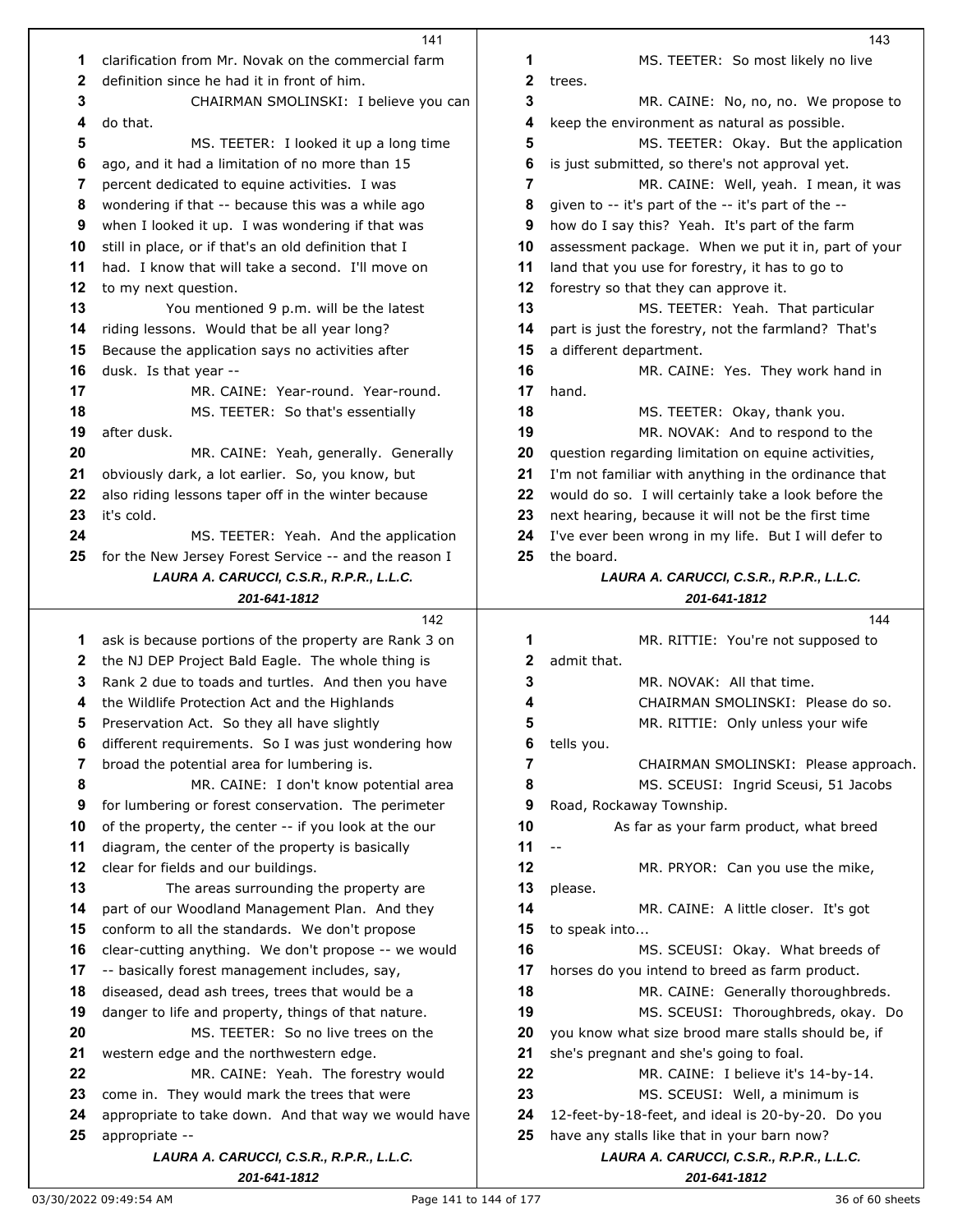|              | 145                                                                                                        |          | 147                                                                                                      |
|--------------|------------------------------------------------------------------------------------------------------------|----------|----------------------------------------------------------------------------------------------------------|
| 1            | MR. CAINE: No. But they could be                                                                           | 1        | types of applications that come before this board                                                        |
| 2            | constructed.                                                                                               | 2        | where the board grants approval. And that's how it's                                                     |
| 3            | MS. SCEUSI: So you would have to make                                                                      | 3        | dealt with in terms of enforcement.                                                                      |
| 4            | extra barn space or stalls.                                                                                | 4        | MS. DOORLY: Would the neighbors or                                                                       |
| 5            | MR. CAINE: No. We could just take                                                                          | 5        | surrounding houses be given some sort of idea of wha                                                     |
| 6            | down the wall.                                                                                             | 6        | those regulations are? I mean, how many people he                                                        |
| 7            | MS. SCEUSI: Then what happens to the                                                                       | 7        | would have at a party, or they would have at a party,                                                    |
| 8            | other horses that use that other stall if you take                                                         | 8        | or how many campers they're supposed to have.                                                            |
| 9            | down a wall between the other horses?                                                                      | 9        | MR. PRYOR: If the board approve the                                                                      |
| 10           | MR. CAINE: They can live outside.                                                                          | 10       | application, there would be a resolution adopted by                                                      |
| 11           | MS. SCEUSI: Okay.                                                                                          | 11       | this board with specific conditions. It's a public                                                       |
| 12           | MR. CAINE: You know, they're horses.                                                                       | 12       | document. And presumably those conditions would --                                                       |
| 13           | They live outside.                                                                                         | 13       | there would probably be a laundry list of conditions                                                     |
| 14           | MS. SCEUSI: As long as -- I'm just                                                                         | 14       | as to when they could undertake certain activities,                                                      |
| 15           | concerned about the safety of the mares and the                                                            | 15       | and when they had to stop certain activities, a                                                          |
| 16           | foals. Thank you.                                                                                          | 16       | particular time of day and that sort of thing.                                                           |
| 17           | CHAIRMAN SMOLINSKI: Thank you. Yes,                                                                        | 17       | It's kind of hard at this point to give                                                                  |
| 18           | please come up. Name and address.                                                                          | 18       | you any kind of general sense. There have been                                                           |
| 19           | MS. DOORLY: My name is Erin Doorly. I                                                                      | 19       | commercial applications come before this board where                                                     |
| 20           | live at 86 Jacobs Road, directly across from the                                                           | 20       | the board imposes a restriction as to access, you can                                                    |
| 21           | barn.                                                                                                      | 21       | only access the property via this road, or this                                                          |
| 22           | My question, if I could ask you a                                                                          | 22       | driveway, or something like that. And that's the                                                         |
| 23           | question, actually. If this application goes through                                                       | 23       | sort of thing that we put in the resolution.                                                             |
| 24           | and all these stipulations are put in, who is going                                                        | 24       | This gets a resolution, whether it's                                                                     |
| 25           | to monitoring that all of the stuff is actually                                                            | 25       | approved or denied. It's going to run probably 20 to                                                     |
|              | LAURA A. CARUCCI, C.S.R., R.P.R., L.L.C.                                                                   |          | LAURA A. CARUCCI, C.S.R., R.P.R., L.L.C.                                                                 |
|              | 201-641-1812                                                                                               |          | 201-641-1812                                                                                             |
|              | 146                                                                                                        |          | 148                                                                                                      |
| 1            | happening and happening correctly?                                                                         | 1        | 25 pages. I'm really looking forward to that, by the                                                     |
| $\mathbf{2}$ | MR. PRYOR: If the board approves any                                                                       | 2        | way. And that will have all the conditions.                                                              |
| 3            | element -- if the board approves any element of the                                                        | 3        | But as far as the public knowing what's                                                                  |
| 4            | application, there are agencies within the Township,                                                       | 4        | in it, it's just it's a public document and, you                                                         |
| 5            | such as the Zoning Department, Construction Office,                                                        | 5        | know, available for anyone.                                                                              |
| 6            | et cetera, that monitor compliance.                                                                        | 6        | MS. DOORLY: Okay, thank you.                                                                             |
| 7            | But I'll say -- I'll say this --                                                                           | 7        | Mr. Caine, Brian -- I can call you                                                                       |
| 8            | generally speaking, and not just specific to this                                                          | 8        | Brian?                                                                                                   |
| 9            | applicant, those agencies don't go out looking for                                                         | 9        | MR. CAINE: Yes.                                                                                          |
| 10           | violations generally speaking. They have to have a                                                         | 10       | MS. DOORLY The riding lessons, are you                                                                   |
| 11           | phone call, or an e-mail, or something from someone                                                        | 11       | going to continue riding lessons -- having the riding                                                    |
| 12<br>13     | that says, hey, there's something going on here in                                                         | 12<br>13 | lessons on the street, or are you just going to keep                                                     |
|              | violation. If this board were to approve the                                                               |          | them on the property.                                                                                    |
| 14<br>15     | application, there would be a very specific                                                                | 14       | MR. CAINE: We don't actually have                                                                        |
| 16           | resolution drafted which says you can do X, Y and Z,<br>and you can do X, Y and Z during this hour with so | 15<br>16 | riding lessons on the street. What's going on the<br>street are just our boarders. And they go for trail |
| 17           | many people, et cetera. And if they were in                                                                | 17       | rides. Yeah. I mean, yeah, it's just kind of like                                                        |
| 18           | violation, it would have to be brought to the                                                              | 18       | we walk into the wood for the trails, you know, that                                                     |
| 19           | attention of the Township. Then the Township would                                                         | 19       | kind of -- yeah.                                                                                         |
| 20           | have to take appropriate action, which could be by                                                         | 20       | MS. DOORLY Okay, thank you.                                                                              |
| 21           | way of a summons and various other things.                                                                 | 21       | And the last question is -- it's not                                                                     |
| 22           | Theoretically you can go to the point of retracting                                                        | 22       | really a question, I guess. You said, you mentioned                                                      |
| 23           | approval and that sort of thing.                                                                           | 23       | that there might be more horses coming onto the                                                          |
| 24           | That's just in a general sense. And                                                                        | 24       | property possibly, potentially?                                                                          |
| 25           | that applies pretty much across the board to all                                                           | 25       | MR. CAINE: Maybe, maybe.                                                                                 |
|              | LAURA A. CARUCCI, C.S.R., R.P.R., L.L.C.                                                                   |          | LAURA A. CARUCCI, C.S.R., R.P.R., L.L.C.                                                                 |
|              | 201-641-1812                                                                                               |          |                                                                                                          |
|              |                                                                                                            |          | 201-641-1812                                                                                             |

 $ms$  of enforcement.  $6.$  DOORLY: Would the neighbors or **ISES** be given some sort of idea of what is are? I mean, how many people he party, or they would have at a party, mpers they're supposed to have. MR. PRYOR: If the board approve the <sup>1</sup> a would be a resolution adopted by specific conditions. It's a public presumably those conditions would -bably be a laundry list of conditions could undertake certain activities, had to stop certain activities, a particular that sort of thing. *n* Ithis point to give general sense. There have been **lications come before this board where**  a restriction as to access, you can property via this road, or this driveway, or something like that. And that's the it we put in the resolution. ets a resolution, whether it's approved or denied. It's going to run probably 20 to *LAURA A. CARUCCI, C.S.R., R.P.R., L.L.C. 201-641-1812* **1** 25 really looking forward to that, by the will have all the conditions. far as the public knowing what's **a** public document and, you for anyone. 6. DOORLY: Okay, thank you. Mr. Caine, Brian -- I can call you R. CAINE: Yes. DOORLY The riding lessons, are you 1e riding lessons -- having the riding **treet, or are you just going to keep** perty. CAINE: We don't actually have n the street. What's going on the ur boarders. And they go for trail mean, yeah, it's just kind of like wood for the trails, you know, that DOORLY Okay, thank you. And the last question is -- it's not n, I guess. You said, you mentioned t be more horses coming onto the **y**, potentially? MR. CAINE: Maybe, maybe. *LAURA A. CARUCCI, C.S.R., R.P.R., L.L.C. 201-641-1812*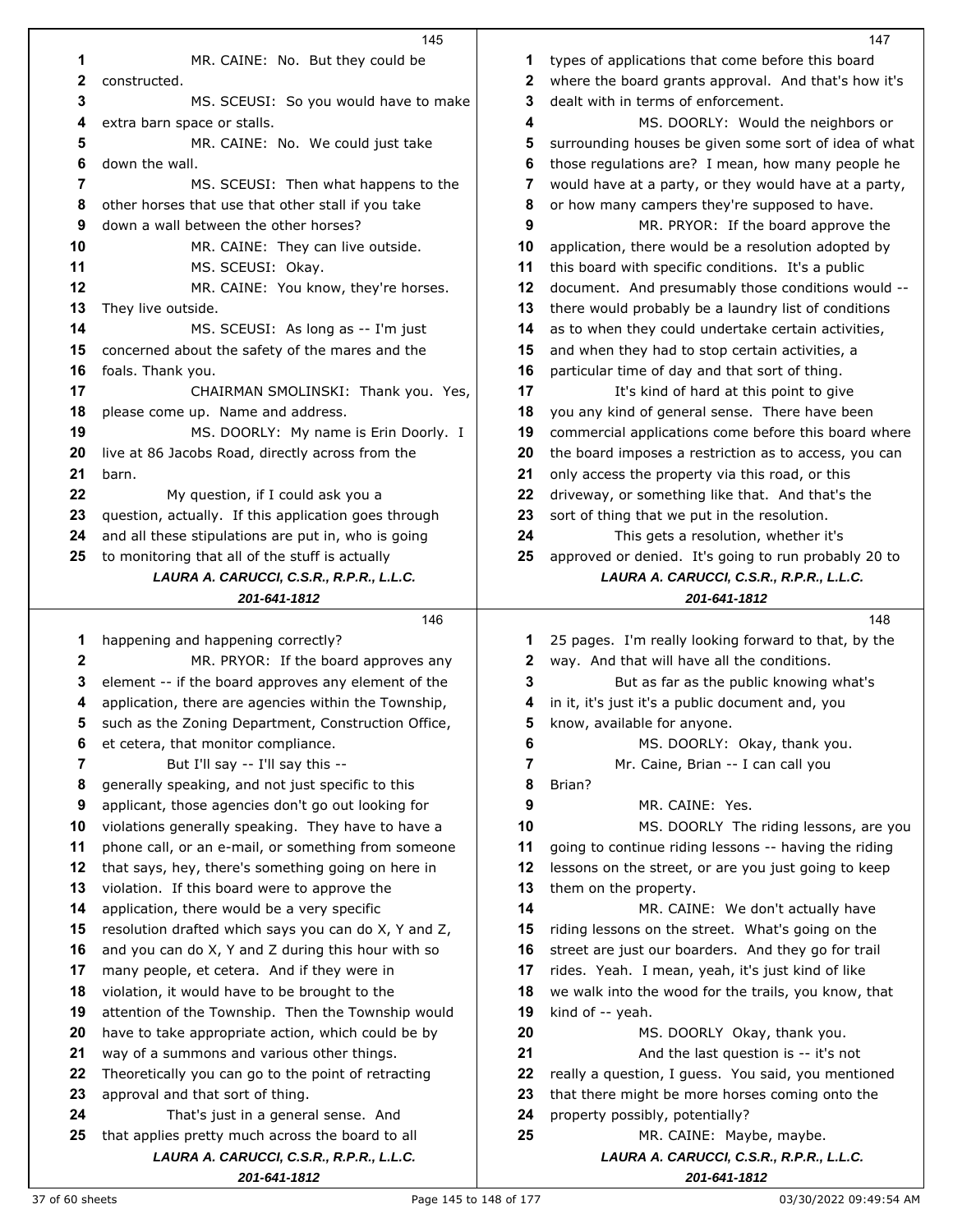|    | 149                                                   |    | 151                                                   |
|----|-------------------------------------------------------|----|-------------------------------------------------------|
| 1  | MS. DOORLY So maybe in terms of the                   | 1  | MR. CAINE: My wife is the primary                     |
| 2  | manure, as your across the street neighbor, would it  | 2  | teacher. And no, they're not. Actually, they work     |
| 3  | be possible that the manure is picked more than once  | 3  | as volunteers, so they get riding lessons from my     |
| 4  | a year? Because it's springtime.                      | 4  | wife, or they get, you know, some sort of credit      |
| 5  | MR. CAINE: Yes. We actually have a                    | 5  | toward farm. They basically work for riding lessons;  |
| 6  | container coming next week because it's gotten to be  | 6  | that's what they work for.                            |
| 7  | about that time so                                    | 7  | MR. FOX: They get compensated? It's a                 |
| 8  | MS. DOORLY Okay. So would it be                       | 8  | bartering.                                            |
| 9  | possible for more than one container.                 | 9  | MR. CAINE: Well, yeah, it's                           |
| 10 | MR. CAINE: Yeah. That's not a                         | 10 | volunteering. They're volunteering their time; we're  |
| 11 | problem.                                              | 11 | volunteering ours.                                    |
| 12 | MS. DOORLY: The air is                                | 12 | MR. FOX: Well, I was a volunteer                      |
| 13 | MR. CAINE: We would be more than                      | 13 | fireman, and I didn't get a compensation for that.    |
| 14 | amenable to having it come more than once a year.     | 14 | MR. RITTIE: That's not --                             |
| 15 | MS. DOORLY Thank you.                                 | 15 | MR. FOX: I don't understand the term                  |
| 16 | MR. CAINE: Thank you.                                 | 16 | "volunteer."                                          |
| 17 | CHAIRMAN SMOLINSKI: Somebody stood up.                | 17 | MR. CAINE: Well, then I don't either.                 |
| 18 | I'm going to take one more here for this evening.     | 18 | But apparently it's when we volunteer our time and    |
| 19 | MS. PIERCE: All right, I'm shorter                    | 19 | when they volunteer theirs. That's volunteers.        |
| 20 | than the last one.                                    | 20 | MR. FOX: And my other question is, you                |
| 21 | My name is Kate Pierce.                               | 21 | work the farm 24 hours taking care of all the horses. |
| 22 | CHAIRMAN SMOLINSKI: Take the                          | 22 | How did you not know how many horses you have.        |
| 23 | microphone. It's movable.                             | 23 | MR. CAINE: Because my wife seems to                   |
| 24 | MR. CAINE: Mr. Chairman, Kate Pierce                  | 24 | make things add up and disappear real quick.          |
| 25 | is represented by Mr. Hantman.                        | 25 | MR. FOX: He volunteered that.                         |
|    | LAURA A. CARUCCI, C.S.R., R.P.R., L.L.C.              |    | LAURA A. CARUCCI, C.S.R., R.P.R., L.L.C.              |
|    | 201-641-1812                                          |    | 201-641-1812                                          |
|    |                                                       |    |                                                       |
|    | 150                                                   |    | 152                                                   |
| 1  | MS. PIERCE: Allen, do you object?                     | 1  | CHAIRMAN SMOLINSKI: Okay. So at this                  |
| 2  | CHAIRMAN SMOLINSKI: No, we cannot.                    | 2  | time I'm going to close testimony.                    |
| 3  | MR. HANTMAN: You can't go. The                        | 3  | MR. PRYOR: Chairman, you're closing.                  |
| 4  | questions you to as, you have to give them to me. I   |    | CHAIRMAN SMOLINSKI: For the evening.                  |
| 5  | thought I explained that to everybody.                | 5  | MR. PRYOR: For questions from the                     |
| 6  | MS. PIERCE: Okay, no problem.                         | 6  | public this evening only for this witness at this     |
| 7  | CHAIRMAN SMOLINSKI: Okay, yeah. Any                   | 7  | time.                                                 |
| 8  | other members of the public at this time? There you   | 8  | CHAIRMAN SMOLINSKI: Correct. It's                     |
| 9  | go. Come on down.                                     | 9  | been a long day, for me.                              |
| 10 | MR. FOX: Pete Fox, Durham Road.                       | 10 | MR. PRYOR: Could I ask? Mr. Rittie,                   |
| 11 | CHAIRMAN SMOLINSKI: You're not                        | 11 | what do you have in the way of future witnesses.      |
| 12 | represented.                                          | 12 | MR. RITTIE: We have Tom Graham, our                   |
| 13 | MR. FOX: Excuse me? No, I am not.                     | 13 | engineer. We will have Jay Troutman, our traffic      |
| 14 | MR. RITTIE: I missed the address.                     | 14 | engineer, and Donald. Certainly Brian will be back    |
| 15 | MR. FOX: 6 Durham Road.                               | 15 | to supplement his testimony.                          |
| 16 | When you bought the property, did you                 | 16 | MR. PRYOR: So you're bringing                         |
| 17 | know it was a residential zone?                       | 17 | Mr. Caine back then two more witnesses.               |
| 18 | MR. CAINE: The property was listed as                 | 18 | MR. RITTIE: Three.                                    |
| 19 | an R-88 Zone, which is a residential zone that allows | 19 | MR. PRYOR: Three more, okay.                          |
| 20 | farming.                                              | 20 | CHAIRMAN SMOLINSKI: So Mr. Caine will                 |
| 21 | MR. FOX: Are the children paying for                  | 21 | be open for questions of the public, because I'm      |
| 22 | these lessons? Are these classes that you're giving.  | 22 | shutting it down at 10:30, the next time we come      |
| 23 | MR. CAINE: Of course.                                 | 23 | back. And then we'll move to testimony from new       |
| 24 | MR. FOX: Then everybody that                          | 24 | witnesses from there. What is the date?               |
| 25 | volunteers is not getting paid to teach them.         | 25 | MS. KAHN: April 5th at the Municipal                  |
|    | LAURA A. CARUCCI, C.S.R., R.P.R., L.L.C.              |    | LAURA A. CARUCCI, C.S.R., R.P.R., L.L.C.              |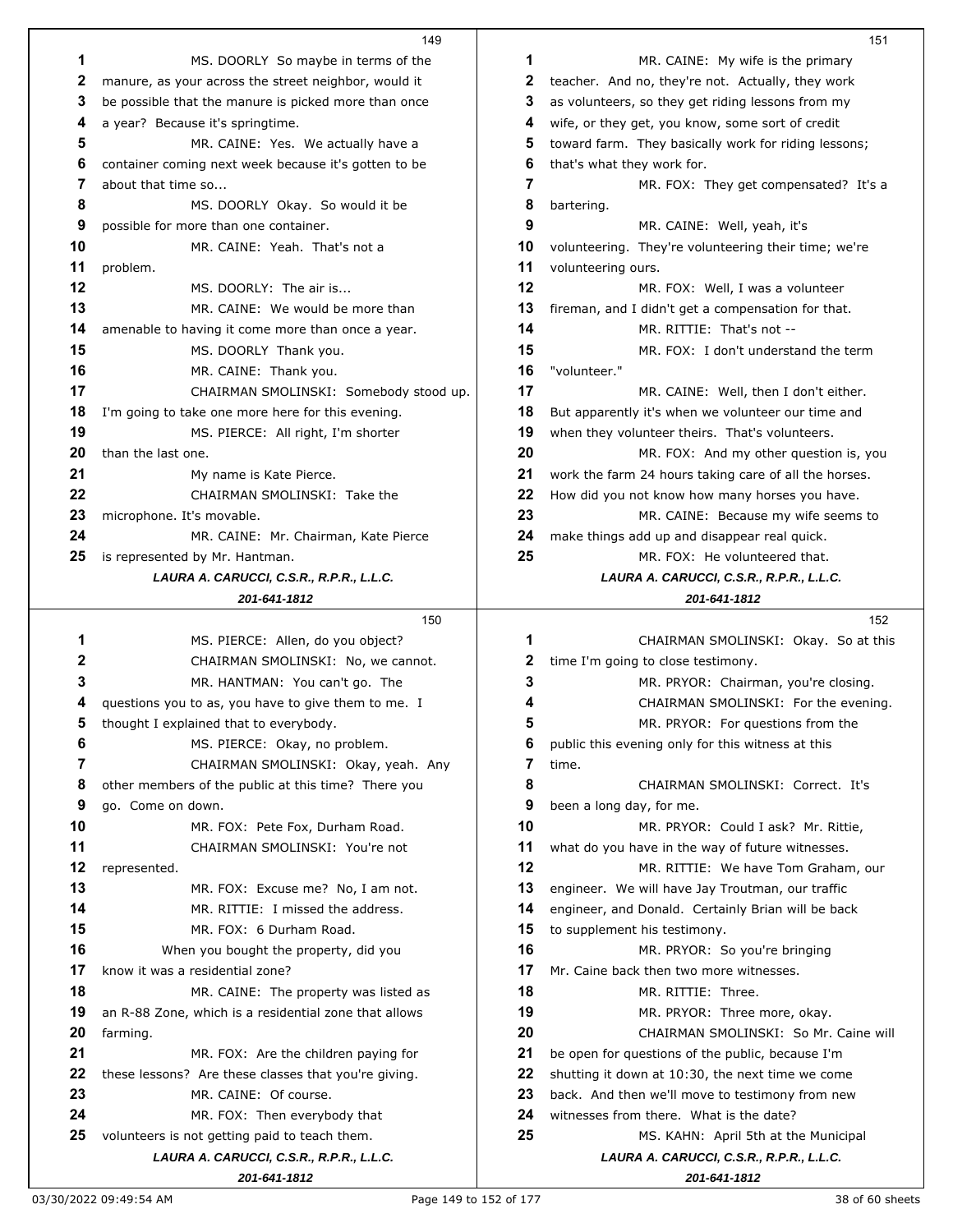|                  | 153                                                 |         |              | 155                                                   |
|------------------|-----------------------------------------------------|---------|--------------|-------------------------------------------------------|
| 1                | Building.                                           |         | 1            | CHAIRMAN SMOLINSKI: All in favor.                     |
| $\boldsymbol{2}$ | CHAIRMAN SMOLINSKI: So the next                     | 09:53PM | $\mathbf{2}$ | (Chorus of ayes.)                                     |
| 3                | hearing will be April 5th at Municipal Building     | 09:53PM | 3            | CHAIRMAN SMOLINSKI: Adjourned.                        |
| 4                | without further notice.                             |         | 4            | (Whereupon, the Board of Adjustment                   |
| 5                | MR. PRYOR: At 7:30, with no further                 |         | 5            | Meeting is adjourned at 10:38 p.m.)                   |
| 6                | notice to the public.                               |         | 6            |                                                       |
| 7                | CHAIRMAN SMOLINSKI: 7:30, no further                |         | 7            |                                                       |
| 8                | notice to the public.                               |         | 8            |                                                       |
| 9                | MR. RITTIE: Thank you very much. And                |         | 9            |                                                       |
| 10               | if anybody didn't know, wish a happy birthday to    |         | 10           |                                                       |
| 11               |                                                     |         | 11           |                                                       |
| 12               | Ms. Platts. She spent her night here of all places. |         | 12           |                                                       |
| 13               | MS. GARCIA: Happy birthday.                         |         | 13           |                                                       |
|                  | MR. RITTIE: I'm not going to ask how                |         |              |                                                       |
| 14               | long. I probably crossed a line.                    |         | 14           |                                                       |
| 15               | 8. Resolutions                                      |         | 15           |                                                       |
| 16               | CHAIRMAN SMOLINSKI: All right. Let's                |         | 16           |                                                       |
| 17               | go back to the resolutions. We have resolution for  |         | 17           |                                                       |
| 18               | escrow payment for professional services.           |         | 18           |                                                       |
| 19               | Do I have a motion? Did everybody                   |         | 19           |                                                       |
| 20               | review the                                          |         | 20           |                                                       |
| 21               | MR. LOFTUS: Motion.                                 |         | 21           |                                                       |
| 22               | CHAIRMAN SMOLINSKI: Do I have a                     |         | 22           |                                                       |
| 23               | second.                                             |         | 23           |                                                       |
| 24               | MR. SCHERWA: Second.                                |         | 24           |                                                       |
| 25               | CHAIRMAN SMOLINSKI: Quick vote.                     |         | 25           |                                                       |
|                  | LAURA A. CARUCCI, C.S.R., R.P.R., L.L.C.            |         |              | LAURA A. CARUCCI, C.S.R., R.P.R., L.L.C.              |
|                  | 201-641-1812                                        |         |              | 201-641-1812                                          |
|                  | 154                                                 |         |              | 156                                                   |
| 1                | MS. KAHN: Mr. Smolinski?                            |         | 1            | CERTIFICATE                                           |
| 2                | CHAIRMAN SMOLINSKI: Yes.                            |         | 2            |                                                       |
| 3                | MS. KAHN: Mr. Loftus?                               |         | 3            | I, RONDA L. REINSTEIN, a Certified Court              |
| 4                | MR. LOFTUS: Yes.                                    |         | 4            | Reporter of the State of New Jersey, authorized to    |
| 5                | MS. KAHN: Mr. Scherwa?                              |         | 5            | administer oaths pursuant to R.S.41:2-2, do hereby    |
| 6                | MR. SCHERWA: Yes.                                   |         | 6            | certify that the foregoing is a true and accurate     |
| 7                | MS. KAHN: Mr. Tahan?                                |         | 7            | transcript of the testimony as taken stenographically |
| 8                | VICE CHAIRMAN TAHAN: Yes.                           |         | 8            | by and before me at the time, place and on the date   |
| 9                | MS. KAHN: Ms. Royek?                                |         | 9            | herein before set forth, to the best of my ability.   |
| 10               |                                                     |         | 10           | I DO FURTHER CERTIFY that I am neither a              |
| 11               | MS. ROYEK: Yes.                                     |         | 11           | relative nor employee nor attorney nor counsel of any |
|                  | MS. KAHN: Ms. Platts?                               |         | 12           | of the parties to this action, and that I am neither  |
| 12               | MS. PLATTS: Yes.                                    |         | 13           | a relative nor employee of such attorney or counsel,  |
| 09:53PM 13       | 12. New Business.                                   |         | 14           | and that I am not financially interested in the       |
| 09:53PM 14       | CHAIRMAN SMOLINSKI: Do we have any new              |         | 15           | action.                                               |
| 09:53PM 15       | business?                                           |         | 16           |                                                       |
| 09:53PM 16       | MS. KAHN: No.                                       |         | 17           |                                                       |
| 09:53PM 17       | 13. Old Business                                    |         | 18           |                                                       |
| 09:53PM 18       | CHAIRMAN SMOLINSKI: Any old business?               |         | 19           |                                                       |
| 09:53PM 19       | MS. KAHN: No.                                       |         | 20           |                                                       |
| 09:53PM 20       | 14. Adjourn                                         |         | 21           |                                                       |
| 09:53PM 21       | CHAIRMAN SMOLINSKI: Can I get a motion              |         | 22           |                                                       |
| 22               | to adjourn.                                         |         | 23           |                                                       |
| 23               | MS. PLATTS: Motion to adjourn.                      |         | 24           |                                                       |
| 24               | CHAIRMAN SMOLINSKI: Second.                         |         |              | RONDA L. REINSTEIN, CCR No. 30X100217800              |
| 25               | MR. LOFTUS: Second.                                 |         | 25           |                                                       |
|                  | LAURA A. CARUCCI, C.S.R., R.P.R., L.L.C.            |         |              | LAURA A. CARUCCI, C.S.R., R.P.R., L.L.C.              |
|                  | 201-641-1812                                        |         |              | 201-641-1812                                          |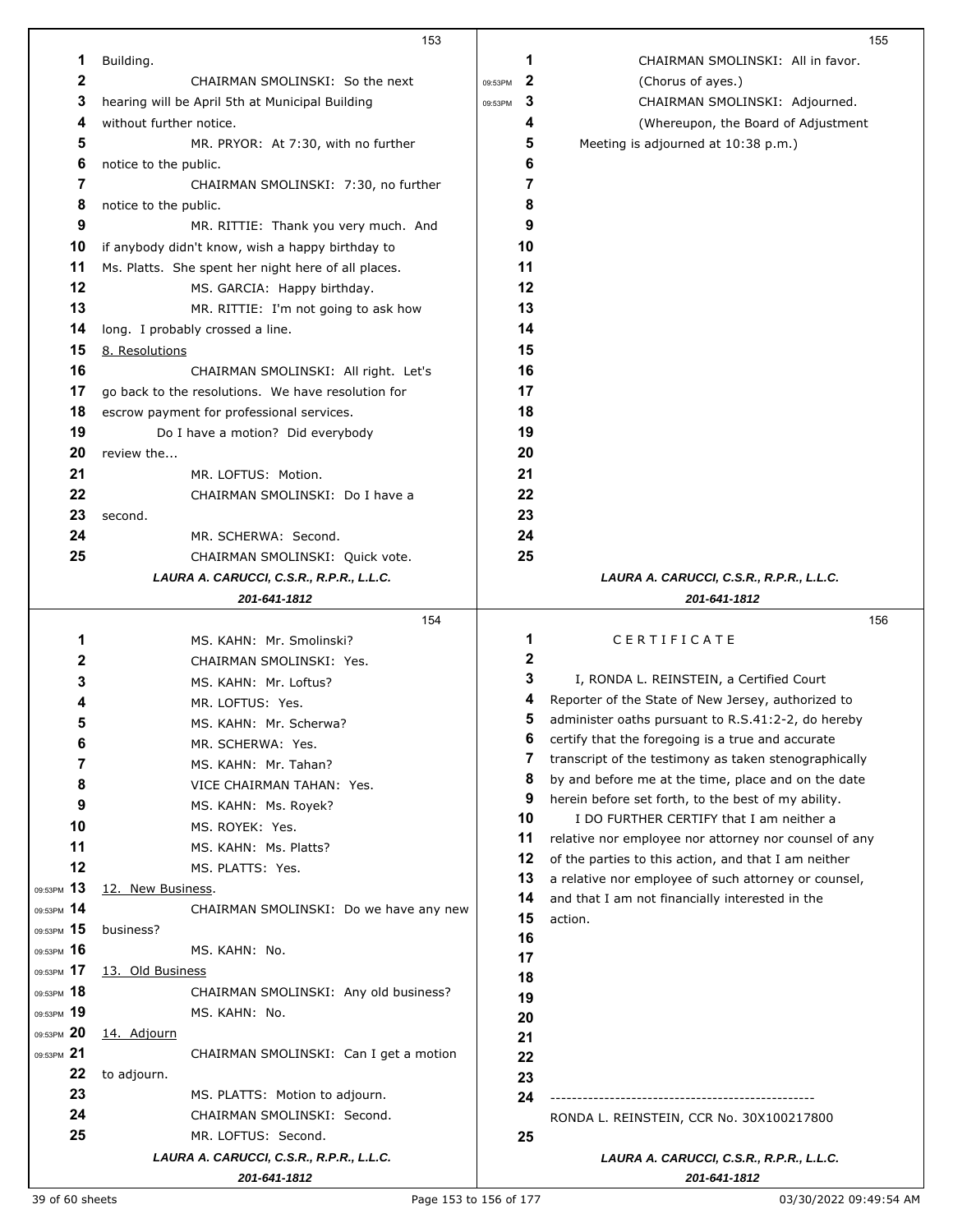| #                                                                                                                                                                                                                                                                                                     | $15$ [18] - 1:2, 3:5, 8:2,<br>8:6, 46:8, 46:11,                                                                                                                                                                                                                                        | 3                                                                                                                                                                                                                                                                 | 7                                                                                                                                                                                                                                                                  | 37:25, 39:10, 39:14,<br>39:16, 58:15, 87:22                                                                                                                                                                                                                                   |
|-------------------------------------------------------------------------------------------------------------------------------------------------------------------------------------------------------------------------------------------------------------------------------------------------------|----------------------------------------------------------------------------------------------------------------------------------------------------------------------------------------------------------------------------------------------------------------------------------------|-------------------------------------------------------------------------------------------------------------------------------------------------------------------------------------------------------------------------------------------------------------------|--------------------------------------------------------------------------------------------------------------------------------------------------------------------------------------------------------------------------------------------------------------------|-------------------------------------------------------------------------------------------------------------------------------------------------------------------------------------------------------------------------------------------------------------------------------|
| #21-31 [2] - 1:8, 4:4<br>#22-01 [2] - 1:5, 3:12                                                                                                                                                                                                                                                       | 46:12, 52:12, 70:1,<br>81:21, 113:3, 113:6,<br>113:7, 113:14,                                                                                                                                                                                                                          | $3$ [11] - 1:21, 3:4, 7:14,<br>36:16, 39:4, 40:24,<br>53:11, 60:3, 60:14,                                                                                                                                                                                         | 7 [13] - 3:4, 3:9, 9:16,<br>43:8, 43:20, 80:3,<br>80:13, 80:21,                                                                                                                                                                                                    | <b>ABSENT</b> [2] - 1:16,<br>1:22<br>absolute [1] - 116:14                                                                                                                                                                                                                    |
| \$                                                                                                                                                                                                                                                                                                    | 134:5, 134:16, 141:6<br><b>150</b> [2] $- 2:3, 4:24$                                                                                                                                                                                                                                   | 115:22, 142:1<br>$30$ [8] - $106:19$ ,                                                                                                                                                                                                                            | 117:24, 117:25<br>$7(d)(1_{[1]} - 18.5)$                                                                                                                                                                                                                           | Absolutely [3] -<br>110:15, 140:4, 140:7                                                                                                                                                                                                                                      |
| $$10,000.00$ [1] -<br>111:18<br>\$2,500.00 $[1] - 111:4$<br>\$50,000.00 [1] -<br>111:10                                                                                                                                                                                                               | $153$ [2] - 3:10, 3:11<br>$154$ [3] - 5:10, 5:11,<br>5:12<br>15th $[2] - 11:15$ , 36:16<br>16 [2] - 4:21, 124:13<br>$165$ [1] - 2:7                                                                                                                                                    | 106:20, 119:20,<br>134:15, 134:18,<br>134:20, 135:16,<br>135:23<br>30X100217800 [1] -<br>156:24                                                                                                                                                                   | $78$ [1] - 4:17<br>$79$ [1] - 4:17<br>$7:30$ [3] - 1:2, 153:5,<br>153:7                                                                                                                                                                                            | absolutely [2] - 14:6,<br>68:25<br>abstain [1] - 9:3<br>$accept[1] - 8:9$<br>acceptable [1] - 55:6<br>access [7] - 58:5,                                                                                                                                                      |
| 0                                                                                                                                                                                                                                                                                                     | 180-day [1] - 54:25<br>$19$ [1] - 4:9                                                                                                                                                                                                                                                  | $32$ [1] - 5:5<br>$35$ [1] - 56:23                                                                                                                                                                                                                                | 8<br>8 [15] - 3:6, 3:10, 9:17,                                                                                                                                                                                                                                     | 61:20, 69:22, 71:12,<br>82:18, 147:20,                                                                                                                                                                                                                                        |
| 07663 $[2] - 1:25, 2:23$<br>07834 $[2] - 2:8, 2:13$<br>07866 $[1] - 2:4$                                                                                                                                                                                                                              | 1937 $[1] - 32:13$<br>1964 $[2] - 111:8$<br>111:14                                                                                                                                                                                                                                     | $37$ [1] - 5:8<br>4                                                                                                                                                                                                                                               | 43:9, 60:6, 80:4,<br>80:14, 80:16, 80:17,<br>80:21, 82:18, 82:19,<br>92:2, 118:2, 153:15                                                                                                                                                                           | 147:21<br>accessible [1] - 17:19<br>accessing [1] - 123:5                                                                                                                                                                                                                     |
| 1                                                                                                                                                                                                                                                                                                     | 1965 $[1] - 112:13$<br>1st $[1] - 8:6$                                                                                                                                                                                                                                                 | 4 [14] - 1:22, 3:5, 5:7,<br>8:2, 37:2, 37:7, 39:2,                                                                                                                                                                                                                | 8-by-25 $[1]$ - 35:25<br>$80$ [1] - 120:13                                                                                                                                                                                                                         | accessory [9] - 10:21,<br>11:19, 18:15, 41:23,<br>41:24, 58:2, 94:7,                                                                                                                                                                                                          |
| $1$ [13] - 1:19, 3:2, 3:6,<br>6:1, 8:3, 30:16,<br>40:24, 41:11, 44:1,<br>53:18, 60:3, 60:13,                                                                                                                                                                                                          | $\mathbf 2$<br>2 [15] - 1:20, 3:3, 6:5,<br>36:25, 41:13, 44:1,                                                                                                                                                                                                                         | 41:13, 44:1, 53:18,<br>60:3, 60:14, 115:25,<br>117:2<br>4-by-4s [1] - 126:11                                                                                                                                                                                      | 84 [1] - 89:25<br>$85$ [1] - 4:14<br>86 [2] - 4:24, 145:20<br>88 [1] - 89:25                                                                                                                                                                                       | 94:20, 100:15<br>accordance [5] -<br>36:10, 37:23, 37:25,<br>39:12, 109:5                                                                                                                                                                                                     |
| 115:25<br><b>10</b> [7] - $3:16, 9:24$ ,<br>39:4, 53:11, 56:20,                                                                                                                                                                                                                                       | 47:9, 48:11, 53:18,<br>60:3, 60:13, 61:2,<br>115:25, 142:3                                                                                                                                                                                                                             | 40-yard [1] - 48:23<br>40308 [2] - 1:6, 3:13<br>40801 [2] - 1:9, 4:5                                                                                                                                                                                              | 8:15 [2] - 92:5, 92:10<br>9                                                                                                                                                                                                                                        | According $[3] - 93:6$ ,<br>93:25, 94:12<br>according [5] - 55:23,                                                                                                                                                                                                            |
| 115:22<br>10-by-10 $[1] - 61:15$<br>10-by-30 [1] - 61:14<br>100 [4] - 20:7, 42:23,<br>54:5, 54:10<br>102 $[1] - 4:18$                                                                                                                                                                                 | $20$ [4] - 4:10, 52:12,<br>81:21, 147:25<br>20-by-20 [1] - 144:24<br>201-641-1812 [1] -<br>2:24<br>201-843-0515 [1] -                                                                                                                                                                  | 40:55D [1] - 18:5<br>41 [1] - 89:25<br>4:1C-3.f [1] - 110:23<br>4th [4] - 10:23, 15:18,<br>31:13, 59:11                                                                                                                                                           | $9$ [24] - 3:7, 3:8, 3:9,<br>3:10, 3:11, 3:12,<br>3:15, 3:16, 4:3, 9:23,<br>43:8, 43:20, 80:21,<br>116:10, 116:15,                                                                                                                                                 | 75:24, 76:22, 92:18,<br>94:17<br>accurate [3] - 16:13,<br>126:22, 156:6<br>accusations [1] -<br>88:15                                                                                                                                                                         |
| 10:30 [3] - 123:22,<br>124:3, 152:22<br>$10:38$ [1] - 155:5<br>11 [6] $- 4:3, 9:25,$<br>41:11, 44:1, 53:18,<br>115:25<br>112 $[1] - 4:18$<br>119 $[2] - 4:17, 4:18$<br><b>12</b> [4] - 4:8, 5:10,<br>78:24, 154:13<br>12-feet-by-18-feet [1]<br>- 144:24<br><b>121</b> [1] - 4:19<br>$123$ [1] - 4:19 | 2:24<br>$2019$ [1] - 30:5<br>2020 [2] - 5:7, 37:7<br>2021 [6] - 73:16,<br>75:11, 76:9, 86:11,<br>89:15, 89:25<br>2022 [11] - 1:2, 3:5,<br>3:6, 6:12, 8:2, 8:3,<br>8:6, 10:23, 11:15,<br>37:2, 73:25<br>$2024$ [1] - 65:4<br>$21$ [1] - 4:12<br>$21-31$ [1] - 10:5<br>$211$ [1] - 60:19 | 5<br>$5$ [5] - 3:7, 9:7, 111:3,<br>111:9, 112:8<br>$50$ [2] - 47:14, 120:13<br>$505$ [2] - 1:24, 2:23<br>51 [4] $- 4:12, 4:23,$<br>20:16, 144:8<br>$54:1.31$ [1] - 93:11<br>54:31 [2] - 109:6,<br>109:7<br>5:23-4 [1] - 129:9<br>5th [3] - 9:21, 152:25,<br>153:3 | 116:16, 116:17,<br>116:20, 117:23,<br>141:13<br>91 $[9] - 1:8, 4:5, 10:6,$<br>23:20, 23:25, 29:14,<br>29:16, 29:18, 84:21<br><b>95</b> [2] - 1:9, 4:5<br>973-442-7900 [1] - 2:4<br>973-586-4958 [1] - 2:8<br>973-627-0892 [1] -<br>2:13<br>$9:45$ [1] - 56:19<br>A | acknowledged [1] -<br>128:21<br>acquired [1] - 99:18<br>acquiring [2] - 36:5,<br>99:15<br>acre [1] - 63:17<br>acre-and-a-half [1] -<br>63:17<br>acreage [1] - 97:4<br>acres $[3] - 111:3$ ,<br>111:9, 112:8<br>Act $[11] - 6:7, 109:11,$<br>109:22, 110:23,<br>110:25, 111:8, |
| <b>124</b> [1] - 4:20<br>1243 [1] - 2:12                                                                                                                                                                                                                                                              | 21st $[1] - 87:12$<br><b>22</b> [2] - 1:6, 3:13                                                                                                                                                                                                                                        | 6                                                                                                                                                                                                                                                                 | A-1 [8] - 5:4, 31:22,                                                                                                                                                                                                                                              | 111:14, 111:21,<br>112:12, 142:4, 142:5                                                                                                                                                                                                                                       |
| 127 [4] - 4:11, 4:22,<br>19:12, 140:24<br><b>128</b> [1] - 89:25<br><b>13</b> [4] - 1:6, 3:13, 5:11,<br>154:17<br><b>14</b> [2] - 5:12, 154:20<br><b>14-by-14</b> [1] - 144:22<br>140 [1] - 4:21<br><b>144</b> [1] - 4:22<br><b>145</b> [1] - 4:23                                                    | 22-01 [1] - $9:19$<br>$23$ [1] - 4:13<br>23rd [1] - $6:12$<br>$24$ [1] - 151:21<br>24-hour [1] - 80:8<br><b>24/7</b> [4] - 42:12, 42:24,<br>43:3, 43:13<br>25 [1] - 148:1<br>$29$ [1] - 4:14                                                                                           | 6 $[7]$ - 3:2, 3:3, 3:8,<br>4:25, 9:11, 39:2,<br>150:15<br>64 [2] - 2:12, 14:11<br>66 $[2] - 4:15, 4:16$<br>69 $[1] - 4:16$                                                                                                                                       | 31:25, 32:7, 33:15,<br>33:20, 33:21, 125:19<br>$A-2$ [4] - 5:7, 37:5,<br>37:10, 59:13<br>A.C $[1] - 129.9$<br>$a.m$ [4] - 43:20, 53:11,<br>82:18, 117:23<br><b>ability</b> $[3] - 75:7$ ,<br>135:13, 156:9<br><b>able</b> [8] - 25:5, 25:7,                        | <b>action</b> $[7] - 6:13, 76:7,$<br>76:12, 146:20,<br>156:12, 156:15<br><b>actively</b> $[1]$ - 112:2<br>activities [72] - 19:20,<br>25:3, 25:12, 26:15,<br>28:19, 34:19, 35:1,<br>37:20, 38:18, 38:19,<br>39:6, 41:7, 41:15,<br>41:23, 41:25, 42:3,                         |

03/30/2022 09:49:54 AM  $P_{6.9}^{201}$   $P_{6.9}^{41}$   $P_{7.9}^{41}$   $P_{8.9}^{41}$   $P_{9.9}^{41}$   $P_{9.9}^{41}$   $P_{9.9}^{41}$   $P_{9.9}^{41}$   $P_{9.9}^{41}$   $P_{9.9}^{41}$   $P_{9.9}^{41}$   $P_{9.9}^{41}$   $P_{9.9}^{41}$   $P_{9.9}^{41}$   $P_{9.9}^{41}$   $P$ *LAURA A. CARUCCI, C.S.R., R.P.R., L.L.C. 201-641-1812*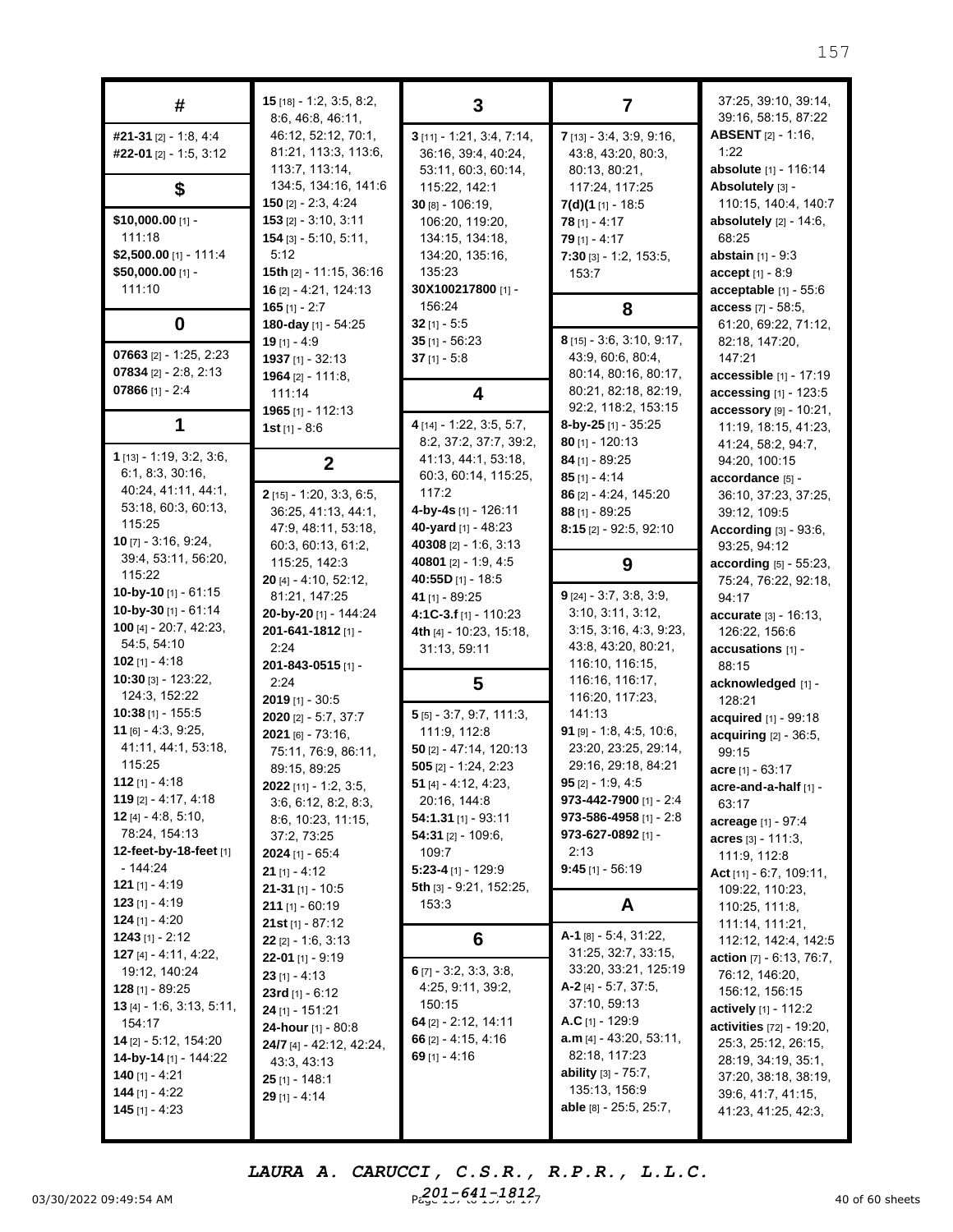| 43:6, 44:2, 44:12,             | Adjustment [3] - 2:5,        | Allen [2] - 14:10,             | 52:9, 52:12, 64:7                         | appropriate [8] -             |
|--------------------------------|------------------------------|--------------------------------|-------------------------------------------|-------------------------------|
| 45:17, 46:15, 52:11,           | 6:3, 155:4                   | 150:1                          | anticipated [1] - 53:3                    | 10:18, 16:7, 98:22,           |
| 52:13, 52:18, 53:3,            | administer [1] - 156:5       | <b>ALLEN</b> [1] - 2:11        | anyway [1] - 130:7                        | 134:1, 142:24,                |
| 56:12, 56:25, 58:6,            | Administrative [1] -         | allen@                         | apiary [1] - 111:16                       | 142:25, 146:20                |
| 59:25, 62:6, 63:1,             | 129:8                        | morrisandhantman               | apiary-related [1] -                      | appropriately [1] -           |
| 63:3, 63:7, 67:17,             | admit [1] - 144:2            | <b>.com</b> [1] - 2:14         | 111:16                                    | 55:23                         |
| 68:8, 68:10, 78:5,             | adolescent [1] - 62:18       | allergic [1] - 69:1            | apologize [5] - 91:12,                    | Approval [2] - 3:5, 8:2       |
| 80:20, 82:14, 86:24,           | adopted [1] - 147:10         | Allergy [1] - 104:8            | 104:8, 124:14,                            | approval [11] - 8:5,          |
| 89:5, 89:14, 92:21,            | Adult [1] - 67:19            | Allison [1] - 73:18            | 124:16, 125:24                            | 18:24, 19:1, 19:15,           |
| 100:2, 100:10,                 | adult $[3] - 62:18$ ,        | <b>ALLISON</b> [1] - 2:19      | appearance [1] - 14:9                     | 19:18, 116:4,                 |
| 103:24, 104:25,                | 67:18, 117:16                | allow [4] - 43:18.             | applaud [1] - 136:24                      | 129:10, 135:4,                |
| 105:3, 105:7, 105:9,           | adulthood [1] - 36:6         | 57:13, 61:24, 132:3            | apple [1] - 46:20                         | 143:6, 146:23, 147:2          |
| 106:2, 107:4,                  | adults [1] - 69:3            | allowed $[6] - 57:23$ ,        | apples [1] - 46:21                        | <b>approvals</b> [4] - 16:24, |
| 107:16, 109:5,                 | advance [2] - 21:5,          | 81:17, 92:10, 93:7,            | applicant [14] - 10:13,                   | 16:25, 76:14, 76:16           |
| 109:25, 110:4,                 | 124:14                       | 93:8, 139:21                   | 12:10, 13:19, 16:4,                       | approve [3] - 143:12,         |
| 112:21, 113:10,                | advertise [1] - 67:11        | allows [4] - 55:2, 83:2,       | 16:9, 88:3, 103:22,                       | 146:13, 147:9                 |
| 113:11, 116:4,                 | affairs [1] - 77:22          | 93:10, 150:19                  | 130:5, 130:20,                            | approved $[9] - 17:2$ ,       |
| 117:2, 117:4,                  | affect [2] - 65:7, 65:19     | almost [1] - 15:3              | 131:8, 133:4,                             | 50:24, 75:16, 75:19,          |
| 119:24, 120:24,                | affiliation $[1]$ - 23:23    | ALT [4] - 1:19, 1:20,          | 133:11, 133:25,                           | 76:18, 116:19,                |
| 125:14, 141:7,                 | <b>affirm</b> $[1] - 23:15$  | 1:21, 1:22                     | 146:9                                     | 135:11, 139:9,                |
| 141:15, 143:20,                | afraid [1] - 38:24           | ambulance [2] -                | Applicant [1] - 2:9                       | 147:25                        |
| 147:14, 147:15                 | afternoon [2] - 39:2,        | 62:22, 140:6                   | applicant's $[1]$ - $7:22$                | <b>Approved</b> [2] - 9:6,    |
| activity [10] - 18:13.         | 39:5                         | amenable [1] - 149:14          | Application [1] - 12:2                    | 23:7                          |
| 42:5, 44:20, 47:1,             | afternoons [2] -             | amendment [1] -                | application [55] -                        | approves [3] - 113:10,        |
| 52:10, 52:19, 53:5,            |                              | 13:13                          | 7:22, 11:16, 11:17,                       | 146:2, 146:3                  |
| 62:7, 107:1, 114:11            | 70:10, 115:20                | amount [8] - 39:14,            | 11:23, 12:3, 12:5,                        | April [3] - 9:21,             |
| actual $[7] - 50:22$ ,         | $ag$ [1] - 93:24             |                                | 12:18, 13:1, 14:5,                        | 152:25, 153:3                 |
| 50:23, 53:5, 53:6,             | agencies [2] - 146:4,        | 39:15, 57:16, 83:2,            | 15:2, 15:22, 16:3,                        | arched [1] - 63:4             |
| 107:12, 121:21,                | 146:9                        | 83:3, 120:5, 134:22,           | 17:2, 21:16, 22:5,                        | area [18] - 13:21, 37:1,      |
| 126:16                         | agency [1] - 114:4           | 135:6                          |                                           | 41:12, 45:15, 49:4,           |
| <b>ADAM</b> [1] - 1:19         | agenda [1] - 9:14            | ample [1] - 140:2              | 22:6, 22:8, 24:5,<br>25:22, 30:23, 50:14, | 49:9, 60:16, 63:4,            |
| Adam $[2] - 66:8, 66:9$        | ago [7] - 73:14, 73:24,      | anchored [1] - 126:9           |                                           |                               |
| add [4] - 12:21, 18:22,        | 127:10, 127:11,              | ancillary [1] - 44:20          | 54:16, 63:22, 67:15,                      | 63:8, 91:7, 91:10,            |
| 124:6, 151:24                  | 127:12, 141:6, 141:8         | angle [1] - 60:11              | 67:21, 68:4, 68:15,                       | 92:19, 111:25,                |
| <b>addition</b> $[3] - 11:2$ , | agree [1] - 17:4             | angled $[3] - 50:12$ ,         | 69:6, 72:21, 73:7,                        | 125:8, 125:10,                |
| 109:15, 124:24                 | agrees [1] - 101:5           | 126:8, 126:14                  | 74:22, 77:10, 86:19,                      | 128:7, 142:7, 142:8           |
| additional [12] -              | agricultural [21] -          | animal [5] - 44:11,            | 96:8, 100:5, 109:20,                      | Area [2] - 5:8, 37:9          |
| 10:16, 11:4, 16:24,            | 35:5, 38:17, 38:19,          | 48:8, 48:10, 83:13,            | 110:1, 112:14,                            | areas [6] - 19:17, 48:1,      |
| 17:7, 21:15, 21:18,            | 41:15, 41:23, 43:5,          | 117:15                         | 116:19, 116:25,                           | 49:19, 140:2, 140:5,          |
| 49:18, 109:21.                 | 43:13, 44:2, 45:6,           | <b>animals</b> $[12] - 33:6$ , | 125:1, 128:25,                            | 142:13                        |
|                                | 45:16, 46:14, 48:14,         | 35:2, 35:7, 35:10,             | 129:6, 130:2,                             | arena [1] - 40:3              |
| 112:10, 121:13,                | 111:3, 111:9,                | 35:11, 38:24, 38:25,           | 131:23, 135:4,                            | arguing [1] - 7:25            |
| 123:25, 124:1                  | 111:16, 112:3,               | 41:17, 41:20, 57:1,            | 135:9, 135:11,                            | argument [6] - 16:4,          |
| <b>address</b> [11] - 10:16,   | 112:7, 112:21,               | 60:19, 80:11                   | 141:15, 141:24,                           | 16:6, 101:6, 101:7,           |
| 11:25, 19:2, 21:1,             | 117:1, 117:2, 117:7          | <b>annual</b> $[2] - 75:9$ ,   | 143:5, 145:23,                            | 101:8, 101:17                 |
| 25:19, 25:21, 26:5,            | Agricultural [2] - 97:7,     | 76:10                          | 146:4, 146:14,                            | <b>arguments</b> [1] - 97:2   |
| 29:11, 74:12,                  | 117:4                        | annually [3] - 111:5,          | 147:10                                    | <b>arise</b> א - 21:21        |
| 145:18, 150:14                 | Agricultural-related         | 111:11, 111:18                 | applications [3] -                        | arts [2] - 57:7, 62:10        |
| addressed [4] - 11:15,         | $[1] - 117:4$                | answer [16] - 77:2,            | 27:10, 147:1, 147:19                      | <b>ash</b> א1 - 142:18        |
| 12:24, 13:19, 136:3            | agriculture [2] -            | 90:14, 90:24, 90:25,           | applied [2] - 63:21,                      | <b>aspect</b> [9] - 11:16,    |
| addressing [2] -               | 36:11, 42:4                  | 94:5, 102:5, 102:6,            | 65:7                                      | 11:23, 17:1, 21:10,           |
| 28:16, 108:19                  | ahead $[2] - 59:14$ ,        | 102:7, 102:8,                  | applies [1] - 146:25                      | 102:24, 103:18,               |
| <b>adhere</b> [1] - 114:14     | 110:20                       | 102:10, 102:12,                | apply [3] - 64:3, 67:25,                  | 109:1, 110:10,                |
| adjourn [2] - 154:22,          |                              | 120:4, 125:18,                 | 96:2                                      | 112:16                        |
| 154:23                         | AICP $[2] - 2:18, 4:8$       | 133:17, 138:24                 | applying [3] - 64:1,                      | aspects [4] - 12:18,          |
| <b>Adjourn</b> [2] - 5:12,     | aid [2] - 62:14, 62:15       |                                | 65:1, 77:4                                | 100:4, 103:14,                |
| 154:20                         | air $[1] - 149:12$           | <b>answered</b> [1] - 96:22    | appreciate [4] - 65:17,                   | 136:21                        |
| adjourned [2] - 155:3,         | aisle [1] - 59:24            | answering $[1]$ - 77:7         | 107:21, 121:12,                           | assemble [1] - 130:18         |
| 155:5                          | <b>alike</b> $[1] - 33:6$    | <b>answers</b> $[3] - 85:1$ ,  | 131:11                                    | assembled [1] -               |
| <b>ADJUSTMENT</b> [2] -        | <b>alive</b> [1] - 100:20    | 92:7, 92:8                     | approach [2] - 13:7,                      | 131:14                        |
| 1:1, 1:11                      | allege [1] - 132:16          | anticipate [7] - 21:6,         | 144:7                                     |                               |
|                                | <b>Allegiance</b> [1] - 7:18 | 46:16, 47:7, 50:8,             |                                           | assembly [4] - 78:15,         |

41 of 60 sheets **Page 158 to 158 of 178 of 178 to 158 of 178 of 178 of 178 of 178 of 178 of 178 of 178 of 178 of 178 of 178 of 178 of 178 of 178 of 178 of 178 of 178 of 178 of 178 of 178 of 178 of 178 of 178 of 178 of 178** *LAURA A. CARUCCI, C.S.R., R.P.R., L.L.C. 201-641-1812*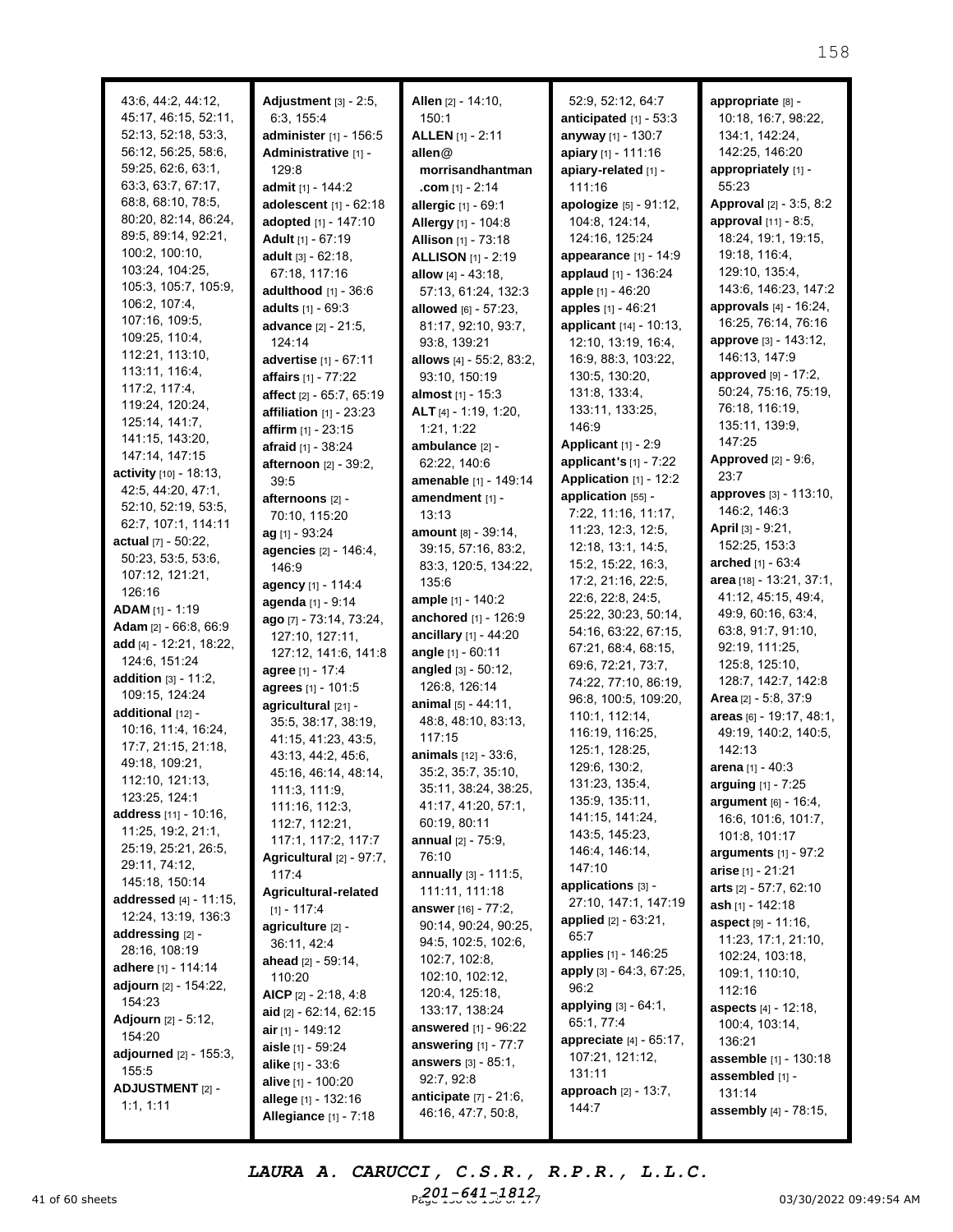| 107:25, 108:6, 129:5            | 137:3, 137:8,                                               | <b>become</b> [2] - 28:14                               | 56:8, 57:5, 87:13,                       | <b>boarding</b> $[6] - 38:13$ ,                   |
|---------------------------------|-------------------------------------------------------------|---------------------------------------------------------|------------------------------------------|---------------------------------------------------|
| <b>assessed</b> [4] - 51:14,    | 137:11, 137:17                                              | bee [2] - 39:11, 69:1                                   | 95:23, 104:2, 106:2                      | 43:1, 43:2, 45:8,                                 |
| 51:18, 51:19, 97:4              | <b>backside</b> $[2] - 61:1$ ,                              | beekeeper [1] - 45:22                                   | <b>Block</b> $[2] - 3:13, 4:5$           | 63:11, 81:14                                      |
| Assessment [13] -               | 79:2                                                        | beekeeping [1] -                                        | block [1] - 105:19                       | <b>bolts</b> [1] - 50:24                          |
| 51:21, 63:20, 64:2,             | backtrack [1] - 30:2                                        | 111:15                                                  | <b>BLOCK</b> [2] - 1:6, 1:9              | <b>border</b> [1] - 91:19                         |
| 64:11, 64:18, 65:1,             | backtracking [1] -                                          | <b>beer</b> $[1] - 67:3$                                | <b>Blue</b> [1] - 39:24                  | <b>bordering</b> [1] - 64:12                      |
| 65:4, 96:1, 97:6,               | 44:16                                                       | bees $[13] - 39:8$ ,                                    | <b>BOA</b> [6] - 1:5, 1:8,               | <b>BOTWINICK</b> $[1] - 2:6$                      |
| 100:14, 111:7,                  | backyard [3] - 39:10,                                       | 39:11, 39:13, 43:11,                                    | 3:12, 4:4, 9:19, 10:5                    | <b>Botwinick</b> [1] - 10:11                      |
| 111:13, 112:12                  | 46:25, 63:19                                                | 43:12, 45:20, 52:3,                                     | <b>Board</b> [12] - 2:5, 2:17,           | bought [4] - 32:11,                               |
| assessment [2] -                | <b>bad</b> $[2] - 62:4, 62:8$                               | 75:3, 75:5, 98:15,                                      | 2:18, 2:18, 6:3,                         | 40:4, 99:21, 150:16                               |
| 51:23, 143:10                   | <b>bails</b> [1] - 47:14                                    | 98:19, 98:22, 98:24                                     | 11:13, 12:2, 97:7,                       | <b>box</b> $[1] - 97:7$                           |
| <b>assist</b> [2] - 102:22,     | <b>Bald</b> [1] - 142:2                                     | begin [1] - 104:11                                      | 136:4, 137:10, 155:4                     | <b>Box</b> $[1] - 2:12$                           |
| 117:6                           | <b>ball</b> $[1] - 26:7$                                    | <b>beginning</b> $[1] - 61:7$                           | <b>board</b> $[104] - 11:14$ ,           | <b>BOX</b> [2] - 1:24, 2:23                       |
| associated [1] -<br>112:22      | bandages [1] - 62:21                                        | behind [5] - 37:13,                                     | 11:16, 11:22, 12:17,                     | <b>boxes</b> $[1] - 36:1$                         |
| <b>Associates</b> [1] - 11:11   | <b>bar</b> $[1] - 78:18$                                    | 40:13, 40:14, 48:20,                                    | 13:5, 13:11, 13:23,<br>15:8, 16:2, 16:6, | <b>BRAIN</b> $[1] - 4:13$                         |
| Association [1] -               | <b>BARBARITO</b> [1] - 2:6                                  | 123:13                                                  | 16:9, 16:23, 18:8,                       | <b>branch</b> $[1] - 46:20$                       |
| 68:20                           | <b>Barbarito</b> [1] - 10:11                                | <b>BEING</b> [1] - 1:11<br><b>belabor</b> [1] - $64:25$ | 19:6, 21:14, 21:17,                      | <b>break</b> $[8] - 26:20$ ,                      |
| <b>assume</b> [4] - 76:12,      | Barn [3] - 36:25, 61:2<br><b>barn</b> $[37] - 11:20, 33:2,$ | Bell [1] - 7:9                                          | 21:21, 24:14, 24:18,                     | 41:20, 58:14, 58:18,                              |
| 90:6, 118:12, 134:7             | 33:5, 33:13, 33:17,                                         | <b>BELL</b> $[2] - 2:2$                                 | 24:21, 24:22, 25:23,                     | 72:6, 72:8, 121:6,<br>135:5                       |
| <b>assuming</b> $[3] - 81:16$ , | 35:22, 36:24, 41:12,                                        | <b>bellied</b> [1] - 38:21                              | 26:3, 26:4, 31:2,                        | <b>bred</b> $[3] - 99:8, 99:11,$                  |
| 121:3, 135:18                   | 47:22, 48:20, 50:11,                                        | belong [1] - 83:19                                      | 31:5, 33:9, 33:24,                       | 99:19                                             |
| assumption [1] -                | 58:7, 58:8, 59:7,                                           | beneficial $[1]$ - 42:5                                 | 36:20, 37:3, 38:14,                      | <b>breed</b> $[6] - 34:24$ ,                      |
| 81:17                           | 59:17, 59:22, 59:23,                                        | <b>benefit</b> $[1] - 42:6$                             | 46:16, 51:6, 54:3,                       | 36:9, 38:11, 119:13,                              |
| AT $[1] - 1:2$                  | 59:25, 60:4, 60:11,                                         | <b>benefits</b> [1] - 35:7                              | 54:17, 55:7, 55:10,                      | 144:10, 144:17                                    |
| attempted [1] - 95:10           | 60:18, 60:22, 61:1,                                         | <b>best</b> $[9] - 27:2, 28:8,$                         | 58:3, 64:20, 65:6,                       | <b>Breeding</b> [1] - 42:21                       |
| attend [1] - 134:10             | 61:8, 61:11, 61:23,                                         | 39:15, 72:13, 74:7,                                     | 65:7, 65:9, 65:12,                       | breeding [10] - 34:23,                            |
| <b>attendance</b> [1] - 7:20    | 62:9, 62:11, 62:23,                                         | 75:15, 132:14,                                          | 65:16, 65:18, 65:19,                     | 35:18, 35:21, 38:6,                               |
| attending [1] - 52:20           | 75:24, 122:14,                                              | 138:10, 156:9                                           | 65:20, 66:4, 66:6,                       | 42:10, 42:20, 42:22,                              |
| attention [2] - 42:23,          | 123:14, 144:25,                                             | between [20] - 39:2,                                    | 67:14, 68:1, 68:9,                       | 44:17, 45:3, 99:7                                 |
| 146:19                          | 145:4, 145:21                                               | 39:4, 40:24, 41:11,                                     | 74:24, 76:16, 87:2,                      | <b>breeds</b> $[1]$ - 144:16                      |
| attorney [6] - 10:12,           | <b>Barns</b> [2] - 5:8, 37:8                                | 41:13, 43:7, 44:1,                                      | 88:2, 88:12, 88:14,                      | <b>Brian</b> $[9] - 23:24$ ,                      |
| 73:21, 76:5, 94:16,             | <b>barns</b> [5] - 10:22,                                   | 44:14, 53:17, 55:14,                                    | 88:22, 88:23, 89:3,                      | 29:10, 29:14, 34:2,                               |
| 156:11, 156:13                  | 18:12, 30:14, 34:6,                                         | 70:7, 74:5, 82:18,                                      | 93:2, 93:24, 94:19,                      | 59:14, 138:24,                                    |
| <b>Attorney</b> [2] - 2:9,      | 128:2                                                       | 94:1, 94:6, 95:3,                                       | 95:8, 96:9, 96:18,                       | 148:7, 148:8, 152:14                              |
| 2:14                            | <b>bartering</b> $[1] - 151:8$                              | 96:15, 110:14,                                          | 101:18, 101:19,                          | <b>bridal</b> $[7] - 67:4, 67:5,$                 |
| <b>AUDIENCE [2] -</b>           | <b>Based</b> [1] - 25:19                                    | 127:12, 145:9                                           | 101:21, 102:3,                           | 67:7, 67:10, 67:11,                               |
| 29:21, 29:23                    | based [21] - 21:2,                                          | <b>beyond</b> $[2] - 42:1$ ,                            | 102:6, 102:12,                           | 67:18, 67:20                                      |
| aunt [1] - 134:8                | 28:10, 28:18, 28:21,                                        | 92:16                                                   | 102:13, 103:19,                          | brief [2] - 58:22, 60:21                          |
| aunts [1] - 134:18              | 38:18, 38:19, 43:5,                                         | big $[2] - 52:16, 63:4$                                 | 104:2, 105:1,<br>108:12, 113:9,          | briefly [2] - 27:6, 97:2                          |
| authority [4] - 18:25,          | 45:17, 46:15, 51:11,                                        | <b>bin</b> $[2] - 55:18, 55:22$                         | 116:18, 121:13,                          | bring [6] - 47:3, 51:22,                          |
| 58:19, 88:12, 137:22            | 52:11, 64:14, 83:4,                                         | <b>birthday</b> $[33] - 35:8$ ,                         | 124:22, 130:4,                           | 72:17, 81:12,                                     |
| <b>authorized</b> $[1] - 156:4$ | 87:4, 88:15, 88:23,                                         | 41:8, 41:10, 43:24,                                     | 131:6, 133:3,                            | 124:16, 133:3                                     |
| automatically [1] -             | 110:3, 123:25,                                              | 43:25, 46:6, 46:7,                                      | 133:11, 133:12,                          | <b>bringing</b> $[3] - 38:10$ ,                   |
| 25:9                            | 124:19, 131:7,                                              | 53:16, 61:19, 67:18,                                    | 135:11, 136:25,                          | 88:7, 152:16                                      |
| <b>auxiliary</b> [2] - 32:23,   | 135:20                                                      | 67:19, 67:20, 77:19,                                    | 137:7, 137:21,                           | <b>broad</b> $[1]$ - 142:7                        |
| 33:1                            | <b>basis</b> $[2] - 64:17$ ,                                | 81:10, 85:5, 105:10,                                    | 143:25, 146:2,                           | <b>brood</b> $[1]$ - 144:20                       |
| AV [1] - 62:23                  | 100:17                                                      | 105:14, 106:5,                                          | 146:3, 146:13,                           | <b>brooder</b> $[1] - 35:25$                      |
| <b>available</b> $[5] - 21:4$ , | <b>bathroom</b> $[7] - 71:7$ ,<br>72:3, 72:6, 72:8,         | 106:10, 107:5,                                          | 146:25, 147:1,                           | <b>BROOK</b> $[2] - 1:25$ ,                       |
| 41:6, 41:10, 148:5              |                                                             | 107:7, 113:2,                                           | 147:2, 147:9,                            | 2:23                                              |
| avenue [1] - 44:18              | 127:20, 131:2,<br>139:22                                    | 113:15, 115:23,                                         | 147:11, 147:19,                          | <b>brought</b> $[5] - 11:5$ ,                     |
| avoid [1] - 85:6                | bathrooms [1] -                                             | 131:16, 132:18,<br>134:3, 134:12,                       | 147:20                                   | 50:17, 55:5, 119:14,                              |
| aware [2] - 16:12, 76:1         | 139:19                                                      | 135:8, 135:14,                                          | <b>BOARD</b> [2] - 1:1, 1:11             | 146:18                                            |
| ayes [1] - 155:2                | <b>bear</b> [1] - 65:16                                     | 135:24, 153:10,                                         | <b>board's</b> [3] - 59:9,               | <b>Buddy</b> [2] - 84:6,                          |
|                                 | <b>Bear</b> [1] - 110:19                                    | 153:12                                                  | 132:25, 136:22                           | 84:14                                             |
| B                               | <b>Beautiful</b> $[11] - 2:9$ ,                             | <b>Birthday</b> [2] - 41:9,                             | <b>Board/Professional</b>                | <b>build</b> $[4] - 26:13$ ,<br>55:21, 57:8, 98:8 |
| background [9] -                | 4:4, 10:5, 30:6, 30:8,                                      | 53:17                                                   | $[1] - 4:15$                             | <b>build-up</b> $[1]$ - 55:21                     |
| 110:12, 115:2,                  | 44:6, 87:20, 87:24,                                         | <b>birthdays</b> [1] - 101:1                            | <b>boarders</b> [3] - 45:11,             | <b>Building</b> [2] - 153:1,                      |
| 115:5, 136:17,                  | 90:1, 92:22, 100:1                                          | <b>bit</b> $[8] - 40:20, 49:5,$                         | 61:13, 148:16                            | 153:3                                             |
|                                 |                                                             |                                                         |                                          |                                                   |

03/30/2022 09:49:54 AM  $P_{c}^{2}Q1_{1}^{2}P_{0}^{4}1_{2}^{1}P_{0}^{8}1_{3}^{2}P_{1}^{7}$   $\qquad \qquad$  42 of 60 sheets *LAURA A. CARUCCI, C.S.R., R.P.R., L.L.C. 201-641-1812*

159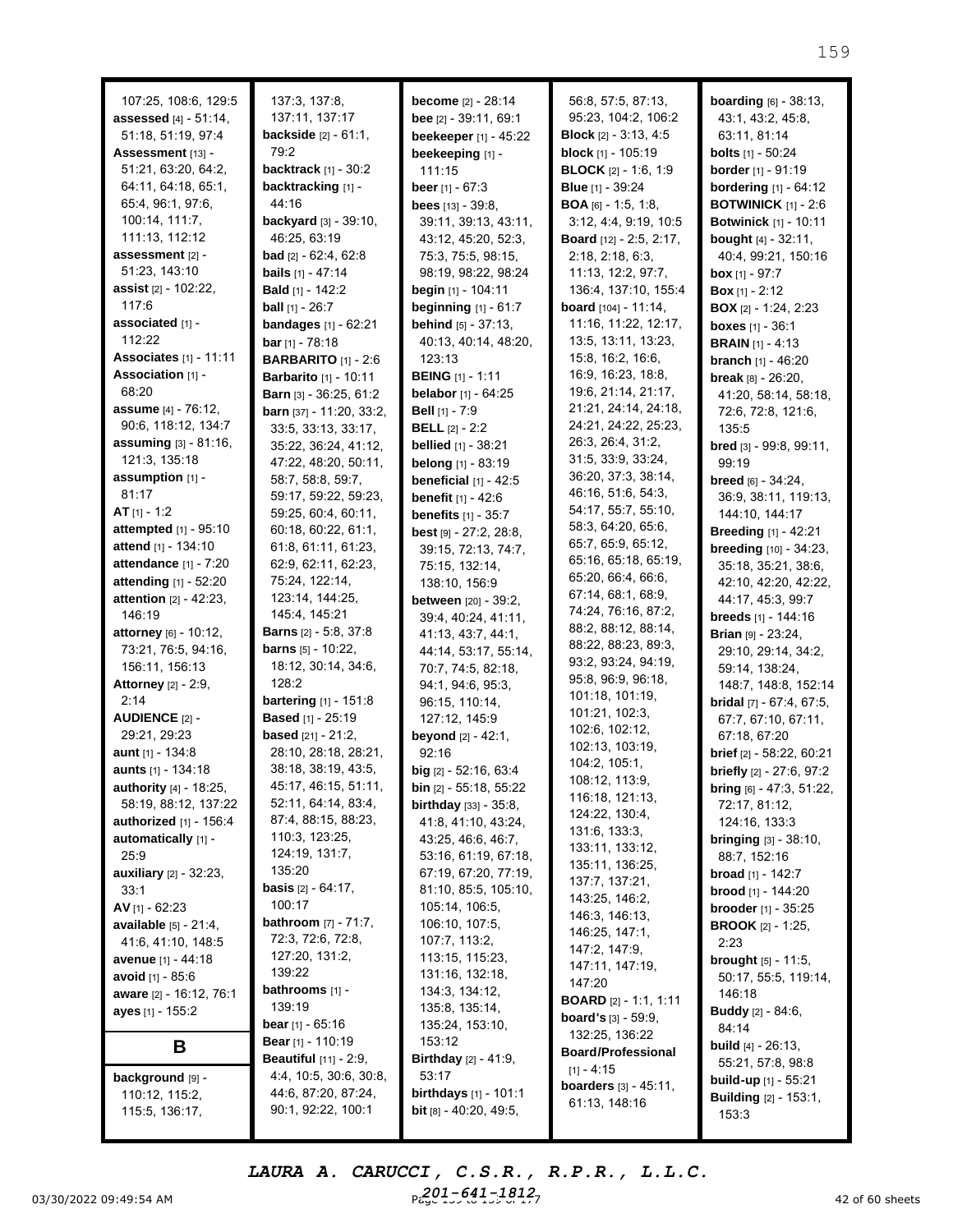| <b>building</b> $[7] - 49:18$ ,<br>50:5, 66:17, 96:20,<br>138:5, 138:8, 138:18<br><b>buildings</b> $[4] - 66:11$ ,<br>91:15, 112:6, 142:12<br><b>built</b> [4] - 17:3, 32:13,<br>108:3, 122:3<br><b>bunch</b> $[1] - 42:18$<br><b>bunks</b> $[1] - 84:6$<br><b>Bureau</b> [1] - 95:11<br><b>Burgis</b> [1] - 11:11<br><b>burns</b> $[1] - 62:21$<br><b>business</b> $[6] - 55:19$ ,<br>77:23, 92:11, 124:4,<br>154:15, 154:18<br><b>Business</b> $[6] - 3:9$ ,<br>5:10, 5:11, 9:16,<br>154:13, 154:17<br><b>busy</b> $[1] - 56:16$<br>but [3] - 26:11,<br>27:25, 59:2<br><b>button</b> $[1] - 61:5$<br>BY [19] - 2:3, 2:7, 2:11,<br>29:9, 30:1, 34:1,<br>37:16, 51:8, 53:24,<br>61:16, 85:14, 86:8,<br>89:12, 89:23, 91:2,<br>92:14, 97:12, 98:4,<br>99:6 | 72:9, 72:13, 72:19,<br>72:24, 73:9, 73:12,<br>73:21, 74:3, 74:7,<br>74:11, 74:18, 75:4,<br>75:12, 75:19, 75:21,<br>75:23, 76:4, 76:11,<br>76:21, 77:2, 77:12,<br>77:18, 77:20, 77:24,<br>78:8, 78:13, 78:21,<br>78:24, 79:4, 79:15,<br>79:19, 79:24, 80:5,<br>80:9, 80:15, 80:21,<br>81:1, 81:4, 81:15,<br>81:18, 81:22, 82:2,<br>82:6, 82:9, 82:17,<br>82:25, 83:7, 83:10,<br>83:14, 83:17, 83:20,<br>83:23, 84:1, 84:5,<br>84:11, 84:15, 84:20,<br>84:24, 85:8, 92:9,<br>95:22, 99:4, 104:14,<br>104:17, 104:22,<br>105:13, 105:19,<br>106:4, 106:18,<br>106:22, 107:3,<br>107:18, 108:2,<br>108:9, 108:14,<br>108:23, 113:5,<br>113:8, 113:12,<br>113:16, 113:20, | 132:1, 132:6,<br>134:13, 134:22,<br>135:7, 135:18,<br>135:22, 136:9,<br>136:14, 138:7,<br>138:10, 138:15,<br>139:1, 139:4, 139:9,<br>139:23, 140:4,<br>140:7, 140:10,<br>141:17, 141:20,<br>142:8, 142:22,<br>143:3, 143:7,<br>143:16, 144:14,<br>144:18, 144:22,<br>145:1, 145:5,<br>145:10, 145:12,<br>148:9, 148:14,<br>148:25, 149:5,<br>149:10, 149:13,<br>149:16, 149:24,<br>150:18, 150:23,<br>151:1, 151:9,<br>151:17, 151:23<br>Caine's [1] - 28:22<br>camp [21] - 39:4,<br>56:11, 56:19, 57:12,<br>57:15, 62:8, 68:17,<br>68:18, 70:8, 70:12,<br>71:24, 72:23, 73:20,<br>74:2, 105:12, | cart [1] - 99:4<br><b>CARUCCI</b> [2] - 1:23,<br>2:22<br>case [15] - 25:4, 25:17,<br>26:5, 26:10, 26:14,<br>27:1, 27:24, 28:3,<br>33:9, 38:3, 65:17,<br>106:13, 119:20,<br>133:25<br>catch [1] - 83:21<br>catching [1] - 108:4<br>categories [1] -<br>111:19<br>CCR $[1]$ - 156:24<br>celebration $[1]$ - 101:1<br>center [4] - 59:24,<br>74:25, 142:10,<br>142:11<br>certain [8] - 15:22,<br>24:15, 57:16, 93:1,<br>109:21, 109:25,<br>147:14, 147:15<br>certainly [6] - 42:1,<br>42:3, 42:24, 104:1,<br>134:23, 143:22<br>Certainly [1] - 152:14<br>Certificate [2] - 128:10<br>certificate [2] -<br>114:20, 114:25 | 1:12, 1:13, 6:2, 6:6,<br>6:16, 6:22, 7:15,<br>7:19, 8:4, 8:8, 8:12,<br>8:18, 9:8, 9:12, 9:18,<br>10:1, 11:8, 12:20,<br>13:4, 14:13, 16:20,<br>17:18, 18:21, 19:4,<br>19:8, 19:23, 20:3,<br>20:6, 20:9, 20:12,<br>20:21, 21:24, 22:2,<br>22:7, 22:10, 22:13,<br>22:15, 22:21, 23:8,<br>28:1, 28:23, 29:1,<br>29:5, 58:17, 58:20,<br>58:23, 59:3, 65:25,<br>66:3, 66:24, 69:24,<br>78:1, 79:9, 79:16,<br>79:22, 79:25, 80:6,<br>80:10, 80:19, 80:23,<br>81:2, 81:6, 81:16,<br>81:19, 81:24, 82:3,<br>82:7, 82:11, 82:20,<br>83:5, 83:9, 83:12,<br>83:15, 83:18, 83:21,<br>83:24, 84:8, 84:22,<br>84:25, 85:12,<br>102:17, 102:25,<br>103:4, 103:9,<br>103:14, 104:7,<br>109:23, 110:11, |
|-----------------------------------------------------------------------------------------------------------------------------------------------------------------------------------------------------------------------------------------------------------------------------------------------------------------------------------------------------------------------------------------------------------------------------------------------------------------------------------------------------------------------------------------------------------------------------------------------------------------------------------------------------------------------------------------------------------------------------------------------------------|----------------------------------------------------------------------------------------------------------------------------------------------------------------------------------------------------------------------------------------------------------------------------------------------------------------------------------------------------------------------------------------------------------------------------------------------------------------------------------------------------------------------------------------------------------------------------------------------------------------------------------------------------------------------|--------------------------------------------------------------------------------------------------------------------------------------------------------------------------------------------------------------------------------------------------------------------------------------------------------------------------------------------------------------------------------------------------------------------------------------------------------------------------------------------------------------------------------------------------------------------------------------------------|-----------------------------------------------------------------------------------------------------------------------------------------------------------------------------------------------------------------------------------------------------------------------------------------------------------------------------------------------------------------------------------------------------------------------------------------------------------------------------------------------------------------------------------------------------------------------------------------------------------------------|---------------------------------------------------------------------------------------------------------------------------------------------------------------------------------------------------------------------------------------------------------------------------------------------------------------------------------------------------------------------------------------------------------------------------------------------------------------------------------------------------------------------------------------------------------------------------------------------------------------------------------------------------------------------------------------|
| <b>BYO</b> [1] - 67:3                                                                                                                                                                                                                                                                                                                                                                                                                                                                                                                                                                                                                                                                                                                                     | 113:22, 114:2,<br>114:5, 114:7, 114:9,                                                                                                                                                                                                                                                                                                                                                                                                                                                                                                                                                                                                                               | 105:20, 105:24,<br>106:9, 106:10,                                                                                                                                                                                                                                                                                                                                                                                                                                                                                                                                                                | certification [8] -<br>114:11, 118:15,                                                                                                                                                                                                                                                                                                                                                                                                                                                                                                                                                                                | 110:20, 112:23,<br>119:7, 119:11,                                                                                                                                                                                                                                                                                                                                                                                                                                                                                                                                                                                                                                                     |
| C                                                                                                                                                                                                                                                                                                                                                                                                                                                                                                                                                                                                                                                                                                                                                         | 114:13, 114:19,                                                                                                                                                                                                                                                                                                                                                                                                                                                                                                                                                                                                                                                      | 115:21                                                                                                                                                                                                                                                                                                                                                                                                                                                                                                                                                                                           | 136:4, 136:6,<br>136:12, 136:13,                                                                                                                                                                                                                                                                                                                                                                                                                                                                                                                                                                                      | 119:16, 121:1,                                                                                                                                                                                                                                                                                                                                                                                                                                                                                                                                                                                                                                                                        |
| <b>C.S.R</b> $[2] - 1:23, 2:22$<br>Caine [27] - 23:10,<br>23:24, 26:18, 29:14,<br>53:23, 58:14, 65:15,<br>66:2, 66:3, 85:15,<br>87:4, 92:7, 92:21,<br>96:6, 96:24, 97:13,<br>99:25, 112:25,<br>121:18, 124:20,<br>125:6, 134:4,<br>135:12, 139:17,<br>148:7, 152:17,<br>152:20<br><b>CAINE</b> $[231] - 4:13$ ,<br>23:18, 23:24, 30:17,<br>32:9, 37:15, 59:5,<br>59:15, 65:3, 65:11,                                                                                                                                                                                                                                                                                                                                                                      | 114:22, 115:1,<br>115:4, 115:7,<br>115:10, 115:15,<br>115:18, 116:2,<br>116:7, 116:12,<br>116:14, 116:17,<br>116:21, 116:24,<br>117:12, 117:18,<br>117:21, 118:1,<br>118:5, 118:8,<br>118:11, 118:14,<br>118:20, 119:13,<br>119:22, 120:3,<br>120:12, 120:18,<br>121:4, 121:7,<br>121:21, 122:2,<br>122:8, 122:16,<br>122:23, 123:7,                                                                                                                                                                                                                                                                                                                                 | Camp [1] - 68:19<br>campers [5] - 57:16,<br>57:18, 69:21, 72:2,<br>147:8<br>camps [22] - 35:6,<br>39:1, 52:21, 56:7,<br>61:19, 70:1, 70:4,<br>70:7, 71:6, 71:13,<br>72:5, 72:11, 74:4,<br>74:13, 76:20, 76:24,<br>77:7, 77:11, 105:14,<br>105:16, 105:17,<br>107:8<br><b>cannot</b> [2] - 89:4,<br>150:2<br>cantilever [1] - 126:16<br>capacity [2] - 34:10,<br>71:10                                                                                                                                                                                                                            | 137:5, 137:10<br>certifications [2] -<br>62:17, 118:23<br>Certified [1] - 156:3<br><b>CERTIFIED</b> [2] - 1:24,<br>2:22<br>certified [10] - 56:23,<br>113:25, 114:4,<br>115:9, 118:13,<br>118:16, 119:12,<br>136:2, 139:5<br><b>certify</b> $[1] - 156:6$<br><b>CERTIFY</b> [1] - 156:10<br>cetera [9] - 15:23,<br>16:5, 101:1, 117:3,<br>131:3, 136:20,<br>146:6, 146:17                                                                                                                                                                                                                                             | 121:5, 121:12,<br>121:15, 121:17,<br>121:18, 121:25,<br>122:6, 122:13,<br>122:20, 122:25,<br>123:1, 123:20,<br>124:7, 124:11,<br>125:21, 140:17,<br>141:3, 144:4, 144:7,<br>145:17, 149:17,<br>149:22, 150:2,<br>150:7, 150:11,<br>152:1, 152:4, 152:8,<br>152:20, 153:2,<br>153:7, 153:16,<br>153:22, 153:25,<br>154:2, 154:8,<br>154:14, 154:18,                                                                                                                                                                                                                                                                                                                                    |

43 of 60 sheets **Page 160 to 160 of 171 of 171 of 171 of 171 of 171 of 171 of 171 of 171 of 171 of 171 of 171 of 171 of 171 of 171 of 171 of 171 of 171 of 171 of 171 of 171 of 171 of 171 of 171 of 171 of 171 of 171 of 171** *LAURA A. CARUCCI, C.S.R., R.P.R., L.L.C. 201-641-1812*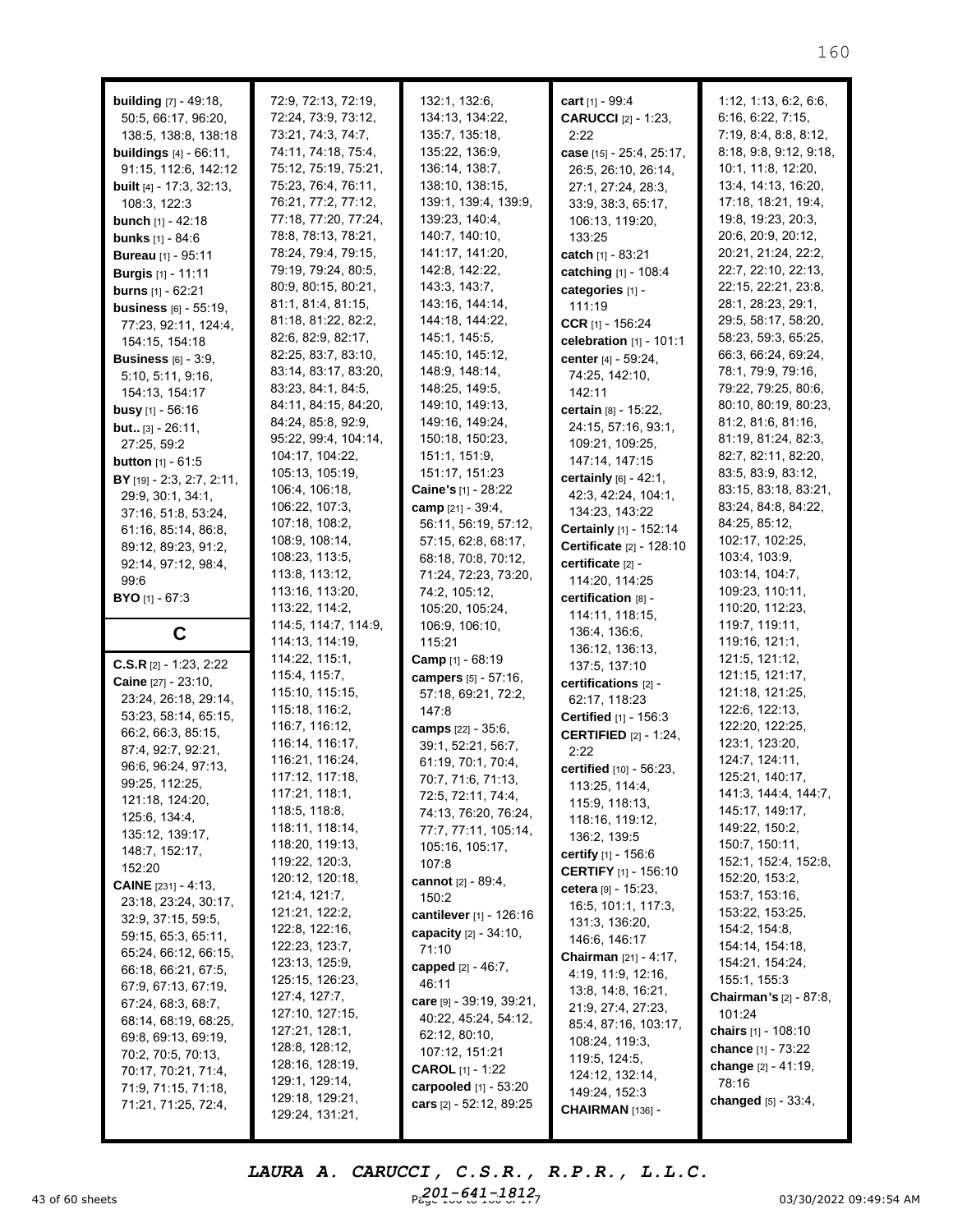| 75:24, 78:14,                              | cited [1] - 17:14          | columns [1] - 126:11         | comply [1] - 131:8            | 127:5, 128:19,                  |
|--------------------------------------------|----------------------------|------------------------------|-------------------------------|---------------------------------|
| 107:25, 129:5                              | City [1] - 6:11            | combined [1] - 101:11        | compost $[1] - 48:15$         | 128:22, 129:14,                 |
| changing [1] - 135:21                      | claims [1] - 88:15         | comfort [1] - 83:12          | compost-related [1] -         | 130:8, 130:14,                  |
| character [1] - 49:25                      | clarification [2] -        | comfortable [3] -            | 48:15                         | 130:15, 130:20,                 |
| charge [1] - 74:13                         | 66:25, 141:1               | 33:5, 137:13, 137:15         | composting $[7] - 54:8$ ,     | 130:21                          |
| check [1] - 137:12                         | clarify $[1] - 94:16$      | <b>coming</b> [6] - 13:18,   | 55:9, 55:12, 55:15,           | Construction [1] -              |
| checked [1] - 139:5                        | clarifying [1] - 95:23     | 44:14, 90:1, 120:1,          | 55:23, 56:5, 121:23           | 146:5                           |
| <b>Checklist</b> $[1] - 12:1$              | clarity $[1] - 96:23$      | 148:23, 149:6                | computer [1] - 58:16          | consultants [1] -               |
| checklist [1] - 10:20                      | class [6] - 46:18,         | <b>commence</b> [2] - 24:3,  | concept [1] - 100:14          | 11:12                           |
| checks [3] - 136:17,                       | 46:23, 105:21,             | 28:22                        | concern [4] - 17:6,           | cont'd $[2] - 4:1, 5:1$         |
| 137:3, 137:8                               | 113:24, 114:21             | <b>COMMENCING [1] -</b>      | 38:3, 44:13, 133:10           | <b>contacts</b> [1] - 12:5      |
| cheese [1] - 47:3                          | classes [9] - 105:18,      | 1:2                          | <b>concerned</b> [3] - 24:17. | contained [1] - 55:18           |
| chemicals $[2] - 12:7$ ,                   | 113:18, 113:23,            | commencing [2] -             | 88:22, 145:15                 | container [3] - 48:23,          |
| 69:6                                       | 115:17, 117:13,            | 21:12, 21:19                 | concerning [1] - 133:5        | 149:6, 149:9                    |
| Chicken [2] - 5:8, 37:8                    | 117:15, 117:23,            | comment [6] - 13:9,          | concert [1] - 124:15          | containing [1] - 122:9          |
| chicken [8] - 35:24,                       | 117:24, 150:22             | 16:9, 27:5, 86:22,           | conclude [1] - 119:4          | contains [2] - 24:11,           |
| 36:25, 38:20, 47:23,                       | classify [1] - 111:19      | 109:13, 132:12               | concluded [1] - 11:23         | 35:24                           |
| 59:19, 59:20, 60:20,                       | clean [2] - 55:13.         | comments $[4] - 11:4$ ,      | concludes [1] - 65:25         | contemplated [1] -              |
| 79:2                                       | 61:25                      | 15:20, 108:16, 125:4         | concrete [2] - 122:17,        | 98:7                            |
| chickens [5] - 36:7,                       | cleaned [1] - 66:22        | commercial [25] -            | 122:21                        | continuation [1] -              |
| 36:8, 42:13, 44:19                         | cleaning [1] - 107:14      | 50:1, 93:18, 93:20,          | concur [1] - 12:23            | 10:6                            |
| <b>chicks</b> [1] - 36:5                   | clear $[9] - 33:19, 38:2,$ | 93:21, 94:1, 94:6,           | condition [3] - 17:2,         | continue [2] - 37:13,           |
| <b>child</b> <sub>[7]</sub> - 52:20, 53:1, | 48:21, 49:10, 65:12,       | 94:22, 94:25, 96:16,         | 18:24, 30:12                  | 148:11                          |
| 127:19, 128:3,                             | 80:24, 87:1, 142:12,       | 96:25, 108:21,               | conditions $[5]$ - 135:3,     | contract [1] - 47:9             |
| 132:10, 134:7,                             | 142:16                     | 109:8, 109:10,               | 147:11, 147:12,               | <b>control</b> [1] - 50:9       |
| 134:17                                     | clear-cut [1] - 38:2       | 109:15, 109:20,              | 147:13, 148:2                 | <b>controlled</b> $[1] - 50:12$ |
| <b>child's</b> [2] - 135:8,                | clear-cutting [1] -        | 110:2, 110:6,                | conducive [1] - 62:3          | converted [2] -                 |
| 135:13                                     | 142:16                     | 110:17, 110:21,              | conducted $[4] - 104:6$ ,     | 121:22, 129:3                   |
| children [39] - 35:2,                      | clearly [2] - 32:4,        | 110:25, 111:20,              | 104:25, 105:4, 105:5          | <b>converting</b> [1] - 122:9   |
| 35:7, 38:23, 40:17,                        | 88:11                      | 111:23, 112:17,              | conducting [2] -              | $\bf{coop}$ [6] - 35:24,        |
| 40:21, 46:8, 52:18,                        | Clerk [1] - 6:9            | 141:1, 147:19                | 19:20, 77:21                  | 36:25, 47:23, 59:19,            |
| 61:18, 69:3, 70:1,                         | clicker [1] - 59:18        | <b>committee</b> [1] - 10:2  | confirm [2] - 17:15,          | 59:20, 60:20                    |
| 71:6, 71:16, 72:6,                         | client [9] - 51:5, 88:9,   | <b>Committee</b> [2] - 3:15, | 82:12                         | <b>Coop</b> $[2] - 5:8, 37:8$   |
| 113:3, 113:19,                             | 88:16, 88:24, 89:4,        | 9:23                         | confirming [1] - 17:13        | copies $[1] - 31:1$             |
| 123:2, 124:23,                             | 90:14, 90:23, 102:5,       | communication [3] -          | conform [1] - 142:15          | copper [1] - 40:13              |
| 126:25, 127:13,                            | 102:12                     | 34:8, 54:18, 73:10           | conforms [1] - 14:2           | correct [31] - 17:20,           |
| 127:17, 130:10,                            | clients [6] - 17:13,       | community [2] -              | congregate [4] -              | 31:4, 33:23, 44:19,             |
| 130:18, 130:24,                            | 38:15, 56:6, 87:19,        | 38:12, 42:6                  | 125:7, 127:1,                 | 50:15, 51:14, 54:19,            |
| 131:1, 132:4, 133:6,                       | 87:24, 88:19               | company [3] - 47:10,         | 127:18, 130:18                | 63:22, 66:1, 66:2,              |
| 133:10, 134:5,                             | close [4] - 9:15, 20:13,   | 47:23, 48:12                 | congregated [1] -             | 70:20, 71:9, 71:14,             |
| 134:11, 134:16,                            | 22:3, 152:2                | company's [1] - 48:5         | 125:10                        | 72:3, 72:4, 72:18,              |
| 134:18, 136:16,                            | closer [2] - 125:22,       | compared $[1] - 78:7$        | <b>connected</b> [1] - 40:20  | 74:6, 74:17, 75:3,              |
| 137:18, 138:19,                            | 144:14                     | compensated [1] -            | connection [1] -              | 76:20, 76:25, 77:23,            |
| 138:21, 139:19,                            | closes $[1] - 33:10$       | 151:7                        | 112:11                        | 81:18, 94:18, 95:11,            |
| 139:21, 150:21                             | closet [1] - 60:1          | compensation [1] -           | conservation [1] -            | 95:19, 98:7, 106:21,            |
| <b>children's</b> [1] - 59:24              | closing $[1] - 152:3$      | 151:13                       | 142:9                         | 113:4, 135:15, 137:2            |
| chime [1] - 121:8                          | Code [2] - 15:23,          | complete [10] - 11:1,        | consider [1] - 18:9           | Correct [33] - 21:24,           |
| chores [1] - 107:14                        | 129:8                      | 14:6, 15:4, 16:3,            | consideration [1] -           | 51:15, 54:2, 66:18,             |
| <b>Chorus</b> [1] - 155:2                  | code $[17] - 16:5,$        | 20:2, 21:17, 22:5,           | 102:13                        | 70:2, 71:15, 72:19,             |
| chose [1] - 71:11                          | 76:22, 93:6, 93:9,         | 22:8, 79:5                   | considering $[1]$ - 88:2      | 79:15, 83:17, 83:20,            |
| Christ [3] - 7:20, 7:22,                   | 93:12, 93:15, 94:12,       | <b>completed</b> [1] - 75:14 | considers [1] - 94:19         | 84:24, 92:17, 92:20,            |
| 7:24                                       | 94:14, 94:18, 94:24,       | completely $[1] - 130:3$     | consistent $[2] - 86:2$ ,     | 93:17, 93:19, 94:3,             |
| <b>Christy</b> [5] - 29:19,                | 95:6, 108:17,              | completeness [12] -          | 88:17                         | 95:12, 97:18, 97:20,            |
| 30:9, 45:20, 47:5,                         | 108:22, 109:2,             | 10:15, 10:17, 10:18,         | consisting $[1]$ - 33:22      | 104:14, 106:22,                 |
| 84:21                                      | 130:8, 130:14,             | 11:15, 11:25, 14:17,         | constantly $[1] - 43:4$       | 108:9, 109:23,                  |
| Church [3] - 7:20,                         | 130:16                     | 16:2, 17:5, 19:10,           | constitute [2] - 17:6,        | 113:16, 113:20,                 |
| 7:22, 7:24                                 | codes [1] - 77:4           | 20:1, 20:22, 21:11           | 18:10                         | 115:10, 115:15,                 |
| <b>circle</b> [2] - 28:25,                 | cold $[2] - 60:9, 141:23$  | compliance [4] -             | constructed [1] -             | 116:2, 116:24,                  |
| 37:14                                      | collection $[1]$ - $36:1$  | 15:23, 86:20,                | 145:2                         | 131:4, 138:7, 139:9,            |
| circulation $[1]$ - 82:4                   | colors [1] - 122:12        | 133:20, 146:6                | construction $[9]$ -          | 152:8                           |

03/30/2022 09:49:54 AM  $P_{cyc}^{201-641-1812}$   $P_{cyc}^{201-641-17}$   $P_{cyc}^{201-641-1812}$   $P_{cyc}^{201-641-1812}$   $P_{cyc}^{201-641-1812}$   $P_{cyc}^{201-641-1812}$   $P_{cyc}^{201-641-1812}$   $P_{cyc}^{201-641-1812}$   $P_{cyc}^{201-641-1812}$   $P$ *LAURA A. CARUCCI, C.S.R., R.P.R., L.L.C.* Paye 10**1641-1812**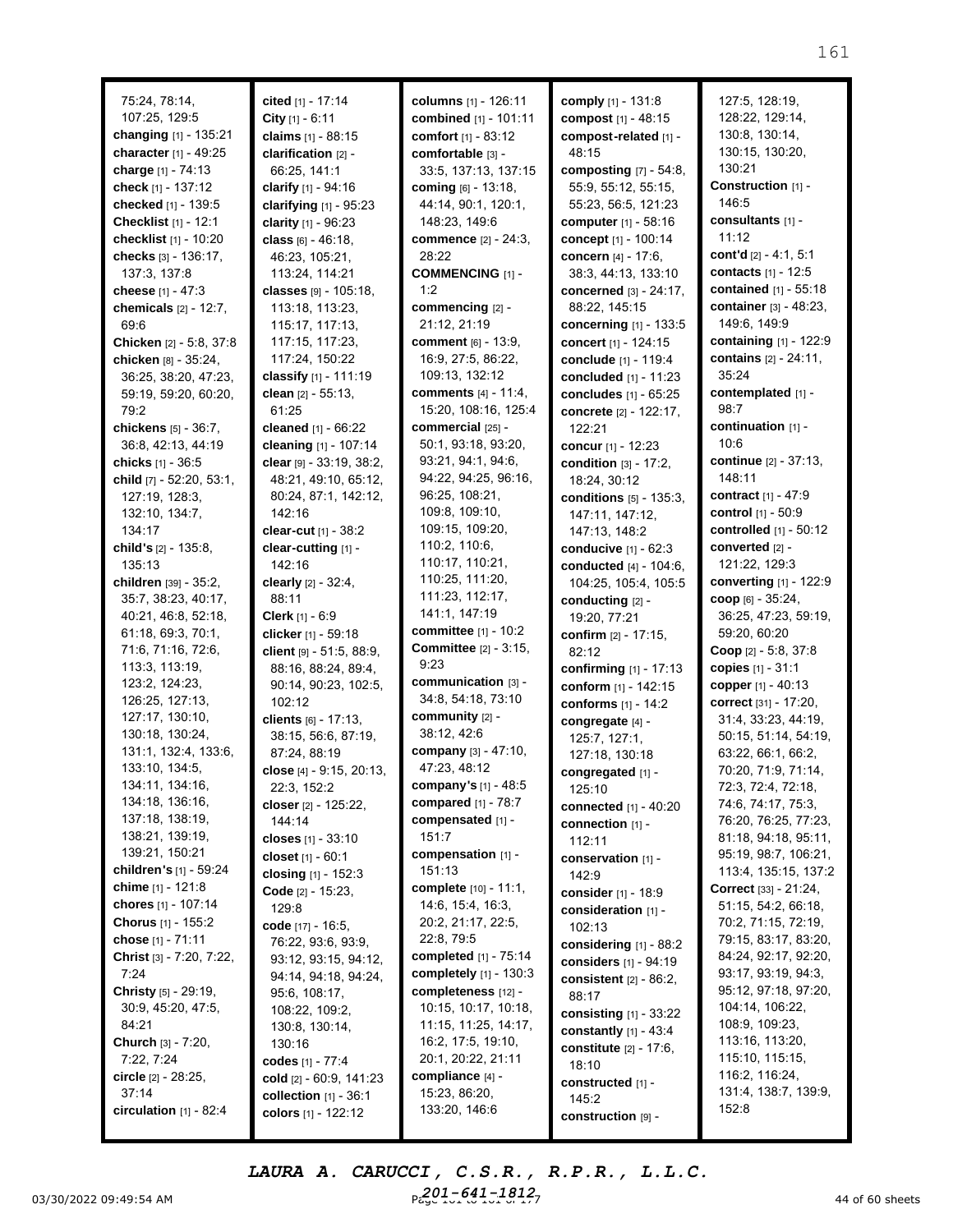**correctly** [2] - 120:5, 146:1 **correspondence** [2] - 9:9, 9:10 **Correspondence** [2] - 3:7, 9:7 **counsel** [2] - 156:11, 156:13 **Counsel** [4] - 2:5, 14:13, 14:14, 15:7 **count** [1] - 82:23 **County** [1] - 6:12 **couple** [9] - 38:9, 46:8, 50:25, 78:3, 79:11, 103:2, 112:25, 117:14, 125:2 **course** [7] - 21:12, 21:20, 24:19, 63:22, 113:12, 126:10, 150:23 **court** [2] - 88:9, 124:10 **COURT** [5] - 1:24, 2:22, 14:8, 23:13, 23:22 **Court** [1] - 156:3 **cover** [2] - 10:23, 49:12 **covered** [1] - 54:14 **covers** [1] - 26:9 **crafts** [2] - 57:7, 62:11 **creates** [1] - 63:9 **creative** [1] - 42:2 **credit** [1] - 151:4 **criteria** [6] - 27:20, 65:20, 93:16, 101:20, 111:6, 111:12 **crop** [2] - 75:5, 111:17 **cropland** [2] - 98:8, 112:4 **crops** [1] - 48:16 **CROSS** [1] - 85:13 **Cross** [1] - 4:14 **cross** [1] - 90:19 **Cross-Examination**  $[1] - 4:14$ **CROSS-EXAMINATION** [1] - 85:13 **cross-examine** [1] - 90:19 **crossed** [1] - 153:14 **crossing** [1] - 19:15 **crowd** [1] - 85:10 **crux** [1] - 110:10 **cruxes** [1] - 109:25 **cure** [1] - 86:18 **current** [4] - 35:4,

62:16, 62:18, 68:3 **curriculum** [2] - 35:8, 57:5 **cut** [4] - 38:2, 38:4, 116:20, 139:11 **cut-off** [1] - 116:20 **cute** [1] - 32:25 **cutting** [1] - 142:16 **D D-1** [2] - 17:7, 18:2 **dairy** [1] - 122:22 **Dallas** [1] - 40:15 **danger** [1] - 142:19 **dark** [1] - 141:21 **data** [1] - 90:5 **date** [6] - 59:11, 71:3, 72:17, 89:18, 152:24, 156:8 **dates** [1] - 87:11 **Dave** [2] - 103:7, 112:23 **David** [1] - 11:11 **DAVID** [2] - 2:18, 4:8 **days** [10] - 21:5, 43:17, 70:4, 70:10, 80:6, 80:14, 105:4, 127:10, 127:11,  $127:12$ **DCA** [1] - 54:22 **dead** [1] - 142:18 **deal** [5] - 13:17, 24:13, 58:20, 65:14, 74:20 **dealing** [1] - 107:11 **dealings** [1] - 137:9 **dealt** [4] - 15:17, 27:14, 27:18, 147:3 **December** [2] - 71:14, 71:20 **decide** [5] - 15:8, 27:3, 89:3, 95:8, 131:6 **decided** [1] - 94:23 **decides** [1] - 65:17 **decision** [3] - 25:8, 88:14, 88:23 **decision-making** [1] - 25:8 **deck** [33] - 32:22, 41:13, 56:21, 57:22, 78:4, 78:6, 78:16, 79:5, 98:6, 107:24, 108:3, 108:8, 108:12, 125:8, 125:10, 126:4, 126:7, 126:9, 126:11, 126:17, 126:18, 126:22, 127:14, 127:18, 128:4, 128:6,

128:11, 128:15, 128:22, 128:23, 130:11, 130:19, 130:24 **decommission** [1] - 70:16 **decommissioned** [7] - 17:12, 54:4, 54:6, 70:18, 71:2, 72:16, 121:19 **dedicated** [1] - 141:7 **deem** [2] - 22:4, 22:8 **deemed** [1] - 68:20 **deeming** [1] - 11:23 **Deeming** [1] - 21:16 **deeper** [1] - 110:3 **defer** [3] - 76:4, 82:9, 143:24 **defibrillators** [1] - 68:24 **defined** [6] - 108:21, 109:8, 110:5, 110:18, 110:22,  $111:20$ **defines** [2] - 110:25, 112:20 **definition** [9] - 109:10, 109:16, 110:2, 111:23, 112:16, 112:18, 141:2, 141:10 **definitions** [4] - 97:1, 109:12, 110:13, 110:16 **delivered** [1] - 47:15 **deliveries** [3] - 12:8, 47:6, 47:20 **delivery** [3] - 12:15, 47:13, 47:17 **denials** [1] - 64:15 **denied** [10] - 18:25, 63:24, 63:25, 64:6, 64:7, 64:8, 64:20, 65:8, 65:19, 147:25 **Denville** [4] - 2:8, 2:13, 10:11, 14:12 **DEP** [3] - 19:17, 19:21, 142:2 **department** [2] - 75:10, 143:15 **Department** [12] - 16:16, 17:1, 17:15, 37:22, 54:18, 54:21, 72:25, 73:2, 79:14, 114:7, 114:8, 146:5 **derelict** [1] - 30:14 **describe** [1] - 55:7 **DESCRIPTION** [1] - 5:3 **desensitizing** [1] -

38:22 **detail** [4] - 13:2, 48:25, 106:2, 109:14 **determination** [3] - 15:10, 16:2, 25:13 **determine** [1] - 15:3 **Deus** [6] - 4:16, 7:4, 8:25, 23:3, 66:24, 131:13 **DEUS** [18] - 1:20, 7:5, 9:1, 23:4, 66:25, 67:7, 67:11, 67:16, 67:22, 68:2, 68:5, 68:10, 68:16, 68:23, 69:5, 69:11, 69:17, 69:23 **develop** [1] - 35:4 **devices** [1] - 36:1 **devoted** [1] - 112:2 **diagram** [2] - 63:15, 142:11 **Diamond** [2] - 2:12, 14:11 **differ** [1] - 24:7 **difference** [7] - 55:14, 92:13, 93:22, 93:23, 94:1, 94:6, 95:4 **differences** [1] - 110:13 **different** [18] - 17:21, 17:24, 19:17, 20:24, 24:25, 27:21, 31:14, 46:19, 46:21, 65:20, 80:25, 105:7, 105:25, 121:11, 130:4, 136:7, 142:6, 143:15 **differential** [2] - 111:6, 111:12 **differently** [2] - 24:24, 109:9 **difficult** [1] - 64:2 **difficulty** [3] - 37:12, 59:1, 59:2 **digging** [1] - 110:3 **diligence** [3] - 133:5, 133:19, 137:15 **dimensions** [3] - 10:20, 10:24, 58:5 **dimmer** [1] - 50:11 **direct** [4] - 12:12, 12:19, 13:3, 102:6 **DIRECT** [1] - 29:8 **Direct** [1] - 4:14 **directed** [2] - 72:22, 75:10 **directing** [1] - 76:9 **directly** [4] - 42:4, 45:1, 46:2, 145:20 **disagree** [4] - 28:23,

29:2, 102:1, 131:12 **disagrees** [1] - 101:5 **disappear** [1] - 151:24 **disc** [1] - 31:1 **discuss** [8] - 48:25, 49:13, 54:3, 63:1, 125:14, 125:16, 132:2 **discussed** [2] - 12:18, 28:12 **discussion** [4] - 21:11, 53:25, 54:13, 110:8 **discussions** [2] - 16:15, 93:2 **diseased** [2] - 38:4, 142:18 **displayed** [1] - 33:24 **disposal** [1] - 48:3 **disposed** [4] - 48:5, 48:9, 48:11, 55:22 **dispute** [1] - 93:8 **dissect** [1] - 105:2 **distance** [2] - 36:2, 126:17 **distinct** [1] - 98:2 **distinguish** [1] - 96:15 **distinguish-ment** [1] - 96:15 **distinguishes** [1] - 95:3 **distributed** [1] - 127:22 **District** [2] - 109:3, 109:4 **district** [1] - 18:6 **divides** [1] - 93:16 **DO** [1] - 156:10 **document** [3] - 59:10, 147:12, 148:4 **documents** [2] - 28:6, 129:15 **dog** [2] - 100:22, 101:15 **dogs** [1] - 38:21 **DOMINICK** [1] - 1:16 **don't..** [2] - 27:1, 120:18 **Donald** [1] - 152:14 **done** [13] - 12:6, 12:14, 27:16, 27:19, 40:6, 80:17, 82:1, 88:16, 94:23, 98:10, 98:13, 100:19, 117:22 **Done** [1] - 58:20 **donkey** [2] - 83:25, 84:1 **door** [1] - 60:5

45 of 60 sheets 20130/2022 09:49:54 AM *LAURA A. CARUCCI, C.S.R., R.P.R., L.L.C. 201-641-1812*

**DOORLY** [9] - 145:19,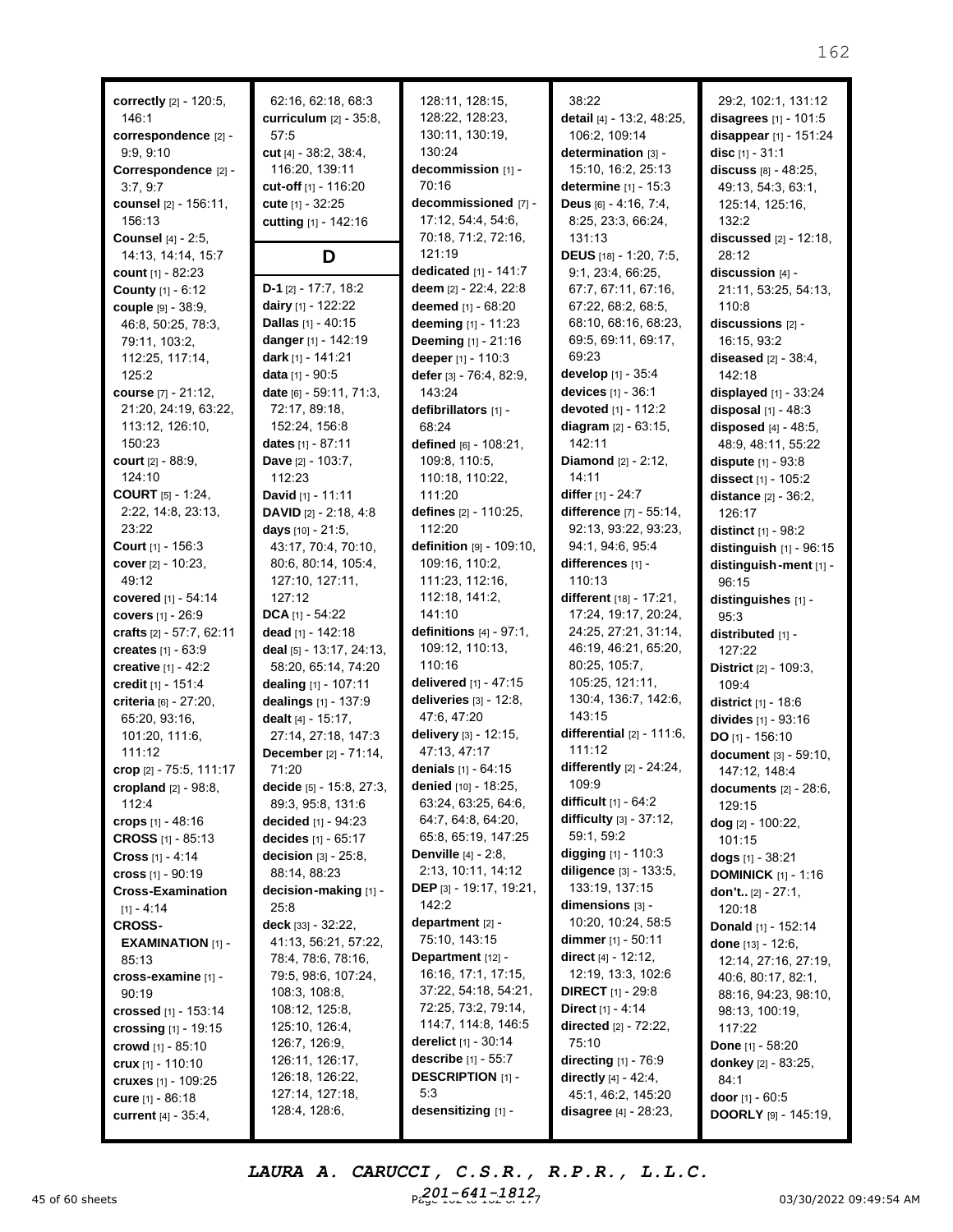| 147:4, 148:6,                                       |
|-----------------------------------------------------|
| 148:10, 148:20,                                     |
| 149:1, 149:8,                                       |
| 149:12, 149:15                                      |
| Doorly [2] - 4:23,                                  |
| 145:19                                              |
| double [2] - 60:5, 60:8                             |
| Down [3] - 47:9, 48:11                              |
| down [12] - 14:21,                                  |
| 63:6, 96:6, 104:11,                                 |
| 121:6, 131:2, 135:5,<br>142:24, 145:6,              |
| 145:9, 150:9, 152:22                                |
| downward [1] - 50:12                                |
| <b>drafted</b> [1] - 146:15                         |
| drain [3] - 122:15,                                 |
| 122:21, 122:24                                      |
| drains [1] - 122:20                                 |
| drawings [2] - 11:19,                               |
| 108:12                                              |
| <b>dressing</b> [1] - 62:11                         |
| Drive [1] - 2:3                                     |
| drive [1] - 37:13                                   |
| driveway [2] - 49:9,                                |
| 147:22                                              |
| drop [3] - 52:22,                                   |
| 56:21, 120:6                                        |
| dropped [2] - 55:2,                                 |
| 56:12                                               |
| dropping [1] - 52:17                                |
| dry [1] - 62:10<br>due [9] - 11:18, 86:21,          |
| 87:14, 87:17, 89:7,                                 |
| 133:5, 133:18,                                      |
| 137:15, 142:3                                       |
| duly [1] - 23:21                                    |
| dumpster [1] - 47:24                                |
| Durham [3] - 4:25,                                  |
| 150:10, 150:15                                      |
| <b>During</b> [2] - 115:18,                         |
| 115:20                                              |
| <b>during</b> [24] - 12:24,                         |
| 13:3, 15:1, 21:12,                                  |
| 21:20, 39:3, 41:4,                                  |
| 43:9, 53:19, 57:6,                                  |
| 63:21, 70:5, 70:9,                                  |
| 71:7, 72:3, 78:4,<br>80:3, 107:1, 108:3,            |
| 134:15, 135:2,                                      |
| 146:16                                              |
| <b>dusk</b> [2] - 141:16,                           |
| 141:19                                              |
| <b>dust</b> [1] - 63:6                              |
| dwelling [1] - 107:24                               |
| dying [1] - 38:4                                    |
| F                                                   |
|                                                     |
| <b>e-mail</b> $[9] - 6:13$ ,<br>17:13, 72:25, 73:3, |
|                                                     |

73:12, 74:1, 74:10, 74:11, 146:11 **Eagle** [1] - 142:2 **Early** [1] - 79:24 **Earth** [3] - 47:10, 48:11 **easier** [1] - 28:17 **easy** [1] - 85:11 **eat** [1] - 39:13 **ecology** [1] - 40:17 **Ed** [1] - 114:7 **edge** [2] - 142:21 **education** [4] - 40:10, 40:11, 42:4, 59:25 **Education** [4] - 114:5, 114:8, 136:5, 137:10 **educational** [12] - 35:12, 35:13, 94:20, 100:2, 100:19, 100:25, 105:17, 105:20, 113:17, 114:15, 115:21, 117:3 **effort** [1] - 133:19 **efforts** [1] - 134:16 **egg** [1] - 36:8 **eggs** [8] - 34:25, 36:10, 36:12, 36:13, 51:25, 97:17, 104:13, 104:16 **EINHORN** [1] - 2:6 **Einhorn** [1] - 10:11 **either** [8] - 25:3, 40:25, 50:4, 55:25, 61:19, 96:7, 121:22, 151:17 **electric** [1] - 138:13 **element** [2] - 146:3 **elementary** [2] - 114:17, 114:18 **eligibility** [2] - 111:6, 111:12 **eliminate** [1] - 24:16 **elongated** [1] - 126:18 **email** [2] - 3:3, 6:5 **emergency** [1] - 49:10 **employee** [2] - 156:11, 156:13 **employees** [2] - 44:6, 139:21 **EMT** [2] - 62:17, 62:20 **enclosed** [1] - 63:8 **enclosures** [1] - 112:7 **end** [7] - 9:22, 25:5, 26:3, 26:8, 61:6, 116:5, 116:15 **ending** [2] - 89:24, 116:12 **energy** [1] - 117:15 **enforcement** [2] -

88:12, 147:3 **engineer** [9] - 16:17, 48:24, 54:14, 73:18, 82:10, 90:19, 140:12, 152:13, 152:14 **Engineer** [2] - 2:18, 2:19 **English** [1] - 40:5 **enter** [2] - 77:22, 140:3 **entering** [1] - 49:11 **entire** [4] - 26:14, 32:20, 120:7, 120:9 **entirely** [2] - 16:13, 17:24 **entirety** [2] - 22:5,  $22.9$ **entitled** [2] - 94:21, 96:19 **environment** [4] - 39:12, 40:18, 40:19, 143:4 **EpiPens** [2] - 68:24, 69:2 **equine** [3] - 38:12, 141:7, 143:20 **equipment** [2] - 131:19, 131:20 **erect** [1] - 129:10 **Erin** [2] - 4:23, 145:19 **escrow** [2] - 9:21, 153:18 **Escrow** [1] - 3:11 **especially** [2] - 26:14, 65:13 **ESQUIRE** [3] - 2:3, 2:7, 2:11 **ESQUIRES** [2] - 2:2,  $2.11$ **essentially** [2] - 110:9, 141:18 **establish** [1] - 137:14 **estimate** [3] - 106:15, 106:18, 119:25 **et** [9] - 15:23, 16:5, 101:1, 117:3, 131:2, 136:20, 146:6, 146:17 **evade** [1] - 133:20 **evening** [13] - 9:14, 9:19, 10:4, 10:7, 10:9, 11:10, 14:15, 117:24, 120:2, 140:21, 149:18, 152:4, 152:6 **events** [4] - 44:4, 106:14, 136:7, 139:18 **eventually** [1] - 51:13

**EVID** [1] - 5:3 **evidence** [2] - 24:21, 34:13 **exact** [2] - 50:19, 94:16 **exactly** [2] - 85:25, 135:25 **Exactly** [1] - 88:13 **EXAMINATION** [2] - 29:8, 85:13 **Examination** [2] - 4:14, 4:14 **examine** [2] - 90:19, 112:20 **examining** [2] - 109:1, 110:1 **example** [2] - 26:1, 105:9 **examples** [1] - 117:14 **except** [1] - 97:3 **exclusive** [1] - 112:8 **Excuse** [2] - 29:21, 150:13 **Exhibit** [4] - 31:22, 32:7, 37:5, 37:10 **exhibit** [2] - 32:2, 79:18 **exhibits** [5] - 30:22, 31:6, 33:8, 33:19, 36:16 **exist** [1] - 13:14 **existing** [4] - 49:17, 66:13, 66:17, 126:19 **exiting** [1] - 49:11 **expanded** [1] - 78:7 **experience** [3] - 64:15, 132:5, 135:14 **expert** [1] - 21:2 **experts** [1] - 16:6 **explain** [3] - 21:10, 37:20, 58:3 **explained** [1] - 150:5 **explicitly** [1] - 70:22 **exposure** [1] - 35:10 **extend** [2] - 91:19, 92:16 **extent** [4] - 15:13, 88:18, 89:1, 102:13 **exterior** [2] - 12:9, 60:4 **extra** [3] - 49:21, 145:4 **F facilities** [7] - 14:1, 70:22, 70:24, 127:19, 127:20, 128:7, 131:2

**facility** [2] - 67:2, 105:15

**fact** [10] - 41:5, 57:14, 65:17, 94:4, 94:5, 97:3, 100:23, 101:12, 113:1, 130:5 **fair** [1] - 99:25 **fairly** [2] - 42:22, 57:17 **fall** [7] - 28:10, 73:3, 73:5, 78:22, 78:24, 103:12, 121:10 **fallow** [1] - 112:5 **familiar** [1] - 143:21 **family** [5] - 52:14, 52:15, 52:16, 81:12, 134:9 **far** [16] - 24:16, 24:20, 25:23, 68:5, 87:10, 88:22, 96:15, 116:3, 116:20, 117:10, 128:15, 131:6, 136:12, 137:22, 144:10, 148:3 **Farm** [11] - 37:23, 65:4, 95:10, 95:16, 109:6, 109:11, 109:22, 110:6, 110:23, 110:24, 111:21 **farm** [90] - 32:14, 34:7, 34:13, 34:17, 34:23, 35:1, 38:18, 43:5, 45:7, 45:17, 46:15, 46:18, 47:2, 49:7, 51:17, 51:23, 52:11, 64:4, 68:8, 69:4, 80:8, 84:14, 85:10, 85:16, 85:22, 86:2, 86:10, 88:19, 89:15, 91:4, 92:12, 93:20, 93:21, 94:1, 94:6, 94:7, 94:11, 94:21, 94:22, 96:16, 100:24, 101:3, 104:19, 104:23, 107:14, 108:21, 109:10, 109:12, 109:15, 110:2, 110:5, 110:6, 110:17, 110:21, 110:25, 111:1, 111:2, 111:8, 111:14, 111:20, 111:23, 112:5, 112:6, 112:17, 112:18, 114:21, 114:24, 115:13, 119:15, 122:16, 131:21, 132:5, 132:7, 132:9, 132:16, 137:17, 141:1, 143:9,

 $P_{\text{e.g.}}^{\text{OJ}} = 1.54 \text{ A}$  and  $P_{\text{e.g.}}^{\text{OJ}} = 1.54 \text{ A}$  and  $1.54 \text{ A}$  and  $1.54 \text{ A}$  and  $1.7 \text{ A}$  and  $1.7 \text{ A}$  and  $1.7 \text{ A}$  and  $1.7 \text{ A}$  and  $1.7 \text{ A}$  and  $1.7 \text{ A}$  and  $1.7 \text{ A}$  and  $1.7 \text{ A}$  and *LAURA A. CARUCCI, C.S.R., R.P.R., L.L.C. 201-641-1812*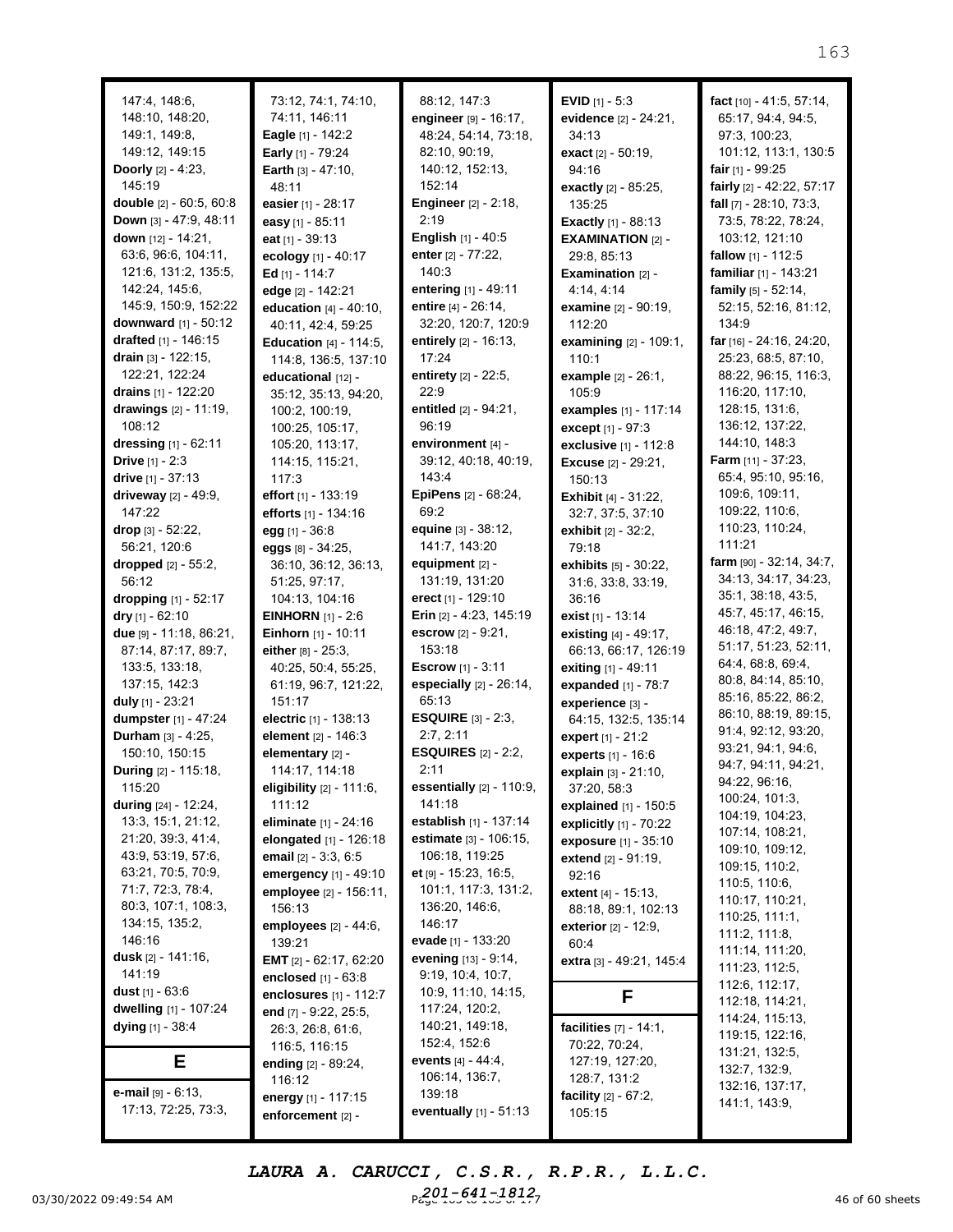| 144:10, 144:17,                              | 37:22, 37:24, 79:13,           | focusing [1] - 40:22            | friend $[3] - 40:14$ ,         | 49:20, 57:13, 61:22,         |
|----------------------------------------------|--------------------------------|---------------------------------|--------------------------------|------------------------------|
| 151:5, 151:21                                | 79:17, 79:23                   | folder [2] - 36:15,             | 81:12, 134:9                   | 72:4, 105:13, 113:5,         |
| farm-based [5] -                             | filings $[1]$ - 10:16          | 36:17                           | friends $[3] - 52:14$ ,        | 117:18, 128:8,               |
| 38:18, 43:5, 45:17,                          | filled [1] - 54:12             | folks $[1] - 65:8$              | 52:15, 53:21                   | 135:23, 141:20,              |
| 46:15, 52:11                                 | financial [1] - 100:4          |                                 | front $[12] - 40:12$ ,         | 144:18                       |
| farmhouse [2] - 112:9,                       |                                | follow $[3] - 74:15$ ,          | 46:2, 49:4, 49:5,              | generate [1] - 12:9          |
| 112:11                                       | financially [1] - 156:14       | 85:4, 125:3                     |                                |                              |
|                                              | fine $[5] - 31:20, 33:16$ ,    | follow-up [1] - 85:4            | 49:8, 50:19, 50:25,            | generating [1] - 18:13       |
| farming [11] - 25:25,<br>34:10, 42:4, 97:16, | 33:18, 64:22, 75:25            | following [1] - 137:25          | 60:3, 63:14, 74:12,<br>141:2   | generator [1] - 47:13        |
|                                              | finish $[4] - 26:19$ ,         | follows [1] - 23:21             |                                | gentlemen [3] - 10:9,        |
| 100:2, 100:10,                               | 28:24, 124:4, 133:16           | food $[4] - 35:3, 35:4,$        | <b>FROST</b> $[1] - 2:6$       | 32:9, 36:15                  |
| 100:16, 100:23,                              | fire [9] - 75:9, 75:10,        | 47:22, 60:18                    | Frost [1] - 10:11              | Gentlemen [2] -              |
| 100:24, 112:20,<br>150:20                    | 75:13, 75:21, 76:2,            | footing [1] - 127:2             | fruit [1] - 46:19              | 30:15, 125:25                |
| Farmland [18] - 51:13,                       | 76:3, 76:8, 76:10,             | footings [4] - 63:6,            | full $[8] - 48:21, 53:4,$      | given [9] - 41:5, 57:14,     |
|                                              | 140:2                          | 126:8, 126:14,                  | 55:20, 55:22, 65:4,            | 65:13, 85:19, 107:1,         |
| 51:18, 51:20, 63:20,                         | firefighter $[1] - 62:16$      | 126:25                          | 71:10, 84:22, 119:24           | 140:20, 143:8, 147:5         |
| 64:1, 64:11, 64:18,                          | fireman [2] - 140:1,           | foreclosure [1] - 51:20         | fully [3] - 35:25, 51:23,      | <b>goat</b> $[4] - 34:13$ ,  |
| 65:1, 65:4, 95:25,                           | 151:13                         | foregoing [1] - 156:6           | 75:15                          | 34:14, 119:11,               |
| 97:4, 97:6, 100:14,                          | firewood [1] - 52:4            | foresee [1] - 49:21             | function [1] - 131:25          | 119:18                       |
| 100:15, 111:7,                               | firm $[1] - 14:10$             | forest [6] - 38:1, 38:5,        | functional $[1]$ - 33:5        | gracious [1] - 7:23          |
| 111:13, 112:12                               | <b>Firm</b> $[1] - 10:10$      | 40:10, 40:11, 142:9,            | functioning [2] -              | graft [1] - 46:20            |
| farmland $[2] - 100:18$ ,                    | First [1] - 139:5              | 142:17                          | 17:16, 51:23                   | grafting [3] - 46:18,        |
| 143:14                                       | first $[21] - 8:4, 24:13,$     | Forest [1] - 141:25             | functions [1] - 132:15         | 46:19, 105:21                |
| farms $[14] - 93:16$ ,                       | 27:14, 28:9, 34:4,             | forestry [7] - 37:19,           | furnished [1] - 35:25          | Graham [5] - 16:17,          |
| 93:18, 94:24, 94:25,                         | 35:9, 58:9, 62:14,             | 44:22, 97:19,                   | <b>FURTHER</b> [1] - 156:10    | 48:24, 49:12, 79:20,         |
| 96:25, 100:19,                               | 62:15, 64:6, 64:7,             | 142:22, 143:11,                 | future [5] - 42:3.             | 152:12                       |
| 100:20, 109:7,                               | 66:9, 67:1, 68:11,             | 143:12, 143:14                  | 67:14, 89:4, 99:1,             | grain [1] - 47:17            |
| 109:8, 109:17,                               | 73:25, 84:15, 108:3,           | Forestry [5] - 37:21,           | 152:11                         | grant [7] - 12:17,           |
| 109:20, 112:22                               | 110:9, 112:15,                 | 37:22, 42:15, 42:16,            |                                | 13:24, 25:23, 26:4,          |
| <b>Farms</b> $[12] - 2:9, 4:4,$              | 119:9, 143:23                  | 79:14                           | G                              | 87:7, 101:18, 101:21         |
| 10:5, 30:7, 30:8,                            | first-aid $[2] - 62:14$ ,      | fork $[1]$ - 122:4              |                                | granted [4] - 24:18,         |
| 44:7, 56:4, 87:20,                           | 62:15                          | forklifted [1] - 47:18          | game [1] - 42:3                | 65:18, 76:13                 |
| 87:24, 90:1, 92:23,                          | fit $[1] - 26:22$              | form [2] - 12:3, 13:11          | games [1] - 57:9               | grants [4] - 24:14,          |
| 100:1                                        | Five [1] - 84:17               | formal $[1] - 73:6$             | garage [3] - 48:2,             | 26:3, 74:24, 147:2           |
| favor $[1]$ - 155:1                          | five [4] - 53:10, 58:14,       | <b>Formal</b> $[1] - 6:13$      | 69:16, 69:21                   | <b>grasped</b> $[1] - 28:18$ |
| <b>FAX</b> [1] - 2:24                        | 58:18, 70:6                    | former [1] - 62:17              | garbage [2] - 48:3,            | grass [2] - 49:4, 63:16      |
| <b>February</b> [7] - 3:5,                   | five-day [1] - 70:6            | forms $[2] - 24:6$              | 60:25                          | gray $[1] - 60:7$            |
| 6:12, 8:2, 8:6, 11:15,                       | five-hour-long [1] -           | forth $[6] - 86:18$ ,           | Garcia [3] - 7:6, 9:2,         | graze [1] - 63:18            |
| 71:14, 73:25                                 | 53:10                          | 109:5, 132:19,                  | 23:5                           | grazed [1] - 63:11           |
| feed [4] - 39:10, 47:8,                      | five-minute [2] -              | 133:8, 135:3, 156:9             | <b>GARCIA</b> [5] - 1:21,      | great [1] - 124:18           |
| 60:17, 75:7                                  | 58:14, 58:18                   | forward [7] - 19:3,             | 7:7, 9:3, 23:6,                | Great [1] - 107:21           |
| feeding [1] - 80:16                          | fixed $[1]$ - 106:11           | 22:6, 52:2, 85:18,              | 153:12                         | greater [2] - 48:25,         |
| feet [3] - 60:6, 78:25,                      | fixtures [1] - 33:4            | 85:20, 86:15, 148:1             | garnered [1] - 54:25           | 126:19                       |
| 79:1                                         | Flag [2] - 3:4, 7:14           | <b>four</b> [4] $-$ 26:8, 58:8, | gasoline [2] - 69:11,          | green [1] - 122:11           |
| <b>Ferrante</b> $[1] - 73:18$                | flash $[1] - 37:13$            | 59:22, 61:24                    | 69:14                          | greets [1] - 56:24           |
| <b>FERRANTE</b> $[1] - 2:19$                 | flatbed [1] - 47:18            | four-stall [3] - 58:8,          | gathered [1] - 80:25           | ground [1] - 51:11           |
| <b>fertilizer</b> $[2] - 69:12$ ,            | flock $[1]$ - 36:10            | 59:22, 61:24                    | <b>general</b> $[3] - 81:2$    | ground-based [1] -           |
| 69:13                                        | <b>Floor</b> $[2] - 5:8, 37:8$ | <b>fourth</b> $[1] - 84:10$     | 146:24, 147:18                 | 51:11                        |
| few $[7] - 38:8, 41:4,$                      | floor $[9] - 10:20$ ,          | FOX [10] - 150:10,              | generally [26] - 39:1,         | group $[9] - 40:21$ ,        |
| 79:11, 103:22,                               | 14:20, 14:22, 29:5,            | 150:13, 150:15,                 | 40:23, 43:17, 43:19,           | 40:23, 40:25, 41:5,          |
| 104:11, 105:7,                               | 36:17, 36:24, 37:1,            | 150:21, 150:24,                 | 45:12, 46:3, 46:4,             | 43:21, 58:9, 80:1,           |
| 112:24                                       | 37:2, 59:23                    | 151:7, 151:12,                  | 46:8, 46:12, 47:25,            | 87:18, 105:11                |
| field $[1]$ - 49:5                           | flower $[1] - 39:10$           | 151:15, 151:20,                 | 49:13, 53:18, 80:22,           | groups $[1] - 57:3$          |
| fields $[2] - 38:16$ ,                       | flowers $[3] - 39:14$ ,        | 151:25                          | 82:13, 83:15,                  | <b>grow</b> $[3] - 36:10$ ,  |
| 142:12                                       | 39:16, 75:6                    | Fox $[2] - 4:24, 150:10$        | 106:11, 106:19,                | 52:14, 98:13                 |
| Fifth [1] - 88:10                            | foal $[1]$ - 144:21            | frame $[2] - 16:14$ ,           | 107:10, 110:4,                 | growing $[1] - 48:14$        |
| <b>fighting</b> $[1] - 7:25$                 | foals $[3] - 99:12$ ,          | 116:1                           | 114:14, 118:1,                 | growth $[1] - 38.5$          |
| figure $[1]$ - 28:10                         | 99:19, 145:16                  | free [1] - 63:18                | 118:5, 123:14,                 | guardian [1] - 46:4          |
| figuring $[1] - 57:2$                        | focus $[6] - 18:17$ ,          | freestanding [2] -              | 141:20, 146:8,                 | guess [13] - 31:21,          |
| file $[1]$ - 19:22                           | 24:17, 41:18, 43:21,           | 50:15, 50:18                    | 146:10                         | 42:23, 44:21, 58:9,          |
| filed $[7] - 6.8$ , 30:23,                   | 62:10, 88:4                    | fresh $[1] - 34:24$             | <b>Generally</b> [12] - 34:19, | 70:13, 78:15, 79:11,         |
|                                              |                                |                                 |                                |                              |

47 of 60 sheets **Page 164 to 164 of 171 of 171 of 171 of 171 of 171 of 171 of 171 of 171 of 171 of 171 of 171 of 171 of 171 of 171 of 171 of 171 of 171 of 171 of 171 of 171 of 171 of 171 of 171 of 171 of 171 of 171 of 171** *LAURA A. CARUCCI, C.S.R., R.P.R., L.L.C.* Paye 1<sub>0</sub>-641-1812<sub>7</sub>

164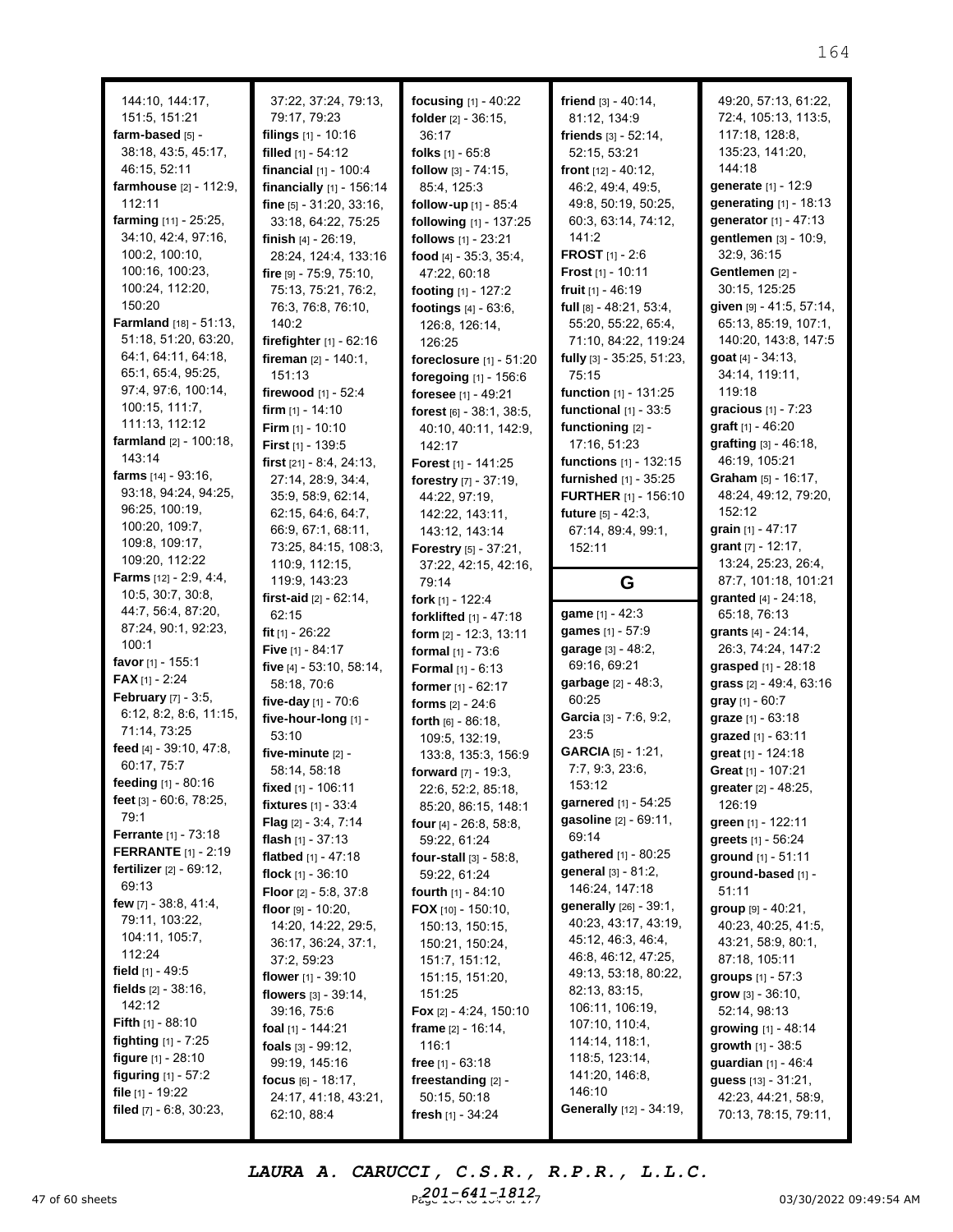| 82:24, 83:1, 91:12,              | 42:15, 42:16, 43:11,             | hives $[4] - 98:15$ ,                 | 32:20, 40:12, 40:13,             | 117:14                          |
|----------------------------------|----------------------------------|---------------------------------------|----------------------------------|---------------------------------|
| 120:12, 121:1,                   | 43:12, 44:22, 45:19,             | 98:19, 98:24, 98:25                   | 50:11, 57:18, 57:21,             | incorporated [1] -              |
| 148:22                           | 75:3, 98:2, 99:2                 |                                       | 57:22, 57:24, 60:24,             |                                 |
|                                  |                                  | hold [3] - 9:21, 45:17,               |                                  | 11:3                            |
| guests [2] - 69:4,               | hatch [1] - 36:9                 | 67:7                                  | 62:20, 75:13, 75:22,             | incorporating [1] -             |
| 139:21                           | hay [3] - 47:14, 47:15,          | holes [1] - 79:6                      | 75:23, 78:3, 125:8,              | 117:5                           |
| Gutted [1] - 32:20               | 60:18                            | holistic [1] - 117:12                 | 125:11, 126:15,                  | incorrect [2] - 13:23,          |
| guys [2] - 50:17, 59:21          | hayrides [2] - 100:19,           | <b>home</b> $[4] - 50:6$ ,            | 126:20                           | 94:9                            |
|                                  | 131:25                           | 126:6, 139:22                         | household [1] - 69:9             | independence [1] -              |
| H                                | <b>hazardous</b> $[2] - 48:22$ , | honestly [1] - 71:22                  | houses [1] - 147:5               | 52:23                           |
|                                  | 69:6                             | honey [14] - 39:7,                    | human $[2] - 43:14$ ,            | indicated $[9] - 13:10$ ,       |
| half [2] - 63:17, 85:23          | <b>health</b> $[1] - 16:5$       | 39:11, 43:11, 43:12,                  | 55:21                            | 51:12, 68:16, 69:5,             |
| Hammer [1] - 56:23               | Health [7] - 16:15,              | 45:19, 52:3, 75:3,                    | hunters [1] - 32:13              | 74:21, 79:13, 80:1,             |
| Hampton's [1] - 16:12            | 17:1, 17:15, 54:18,              | 75:5, 98:6, 98:9,                     | husbandry [3] - 39:19,           | 96:24, 97:16                    |
| hand $[6] - 23:14$ ,             | 54:21, 72:25, 73:2               | 98:13, 111:15                         | 40:22, 45:24                     | indicating [1] - 13:20          |
| 31:10, 122:18,                   | healthiest [1] - 39:15           | Honey [1] - 39:13                     |                                  | individual $[3] - 41:1$ ,       |
| 122:19, 143:16,                  | <b>healthy</b> $[4] - 38:1$ ,    | hope $[1] - 13:11$                    |                                  | 116:8, 133:19                   |
| 143:17                           | 38:5, 38:11, 40:18               | horse $[22] - 26:1$ ,                 |                                  | individualized [1] -            |
| <b>handed</b> $[1] - 33:15$      | hear [6] - 10:8, 29:22,          | 39:19, 39:21, 40:8,                   | $ID$ [1] - 5:3                   | 57:15                           |
| handicap [1] - 17:19             | 29:23, 75:17,                    | 40:9, 40:22, 43:18,                   | idea [4] - 46:16, 65:12,         | individuals [1] -               |
| handle [1] - 103:10              | 103:23, 110:8                    | 43:19, 45:11, 45:14,                  | 86:9, 147:5                      | 136:16                          |
| <b>handled</b> $[3] - 44:23$ ,   | heard $[5] - 34:12$ ,            | 45:24, 48:7, 48:10,                   | ideal [1] - 144:24               | industry [2] - 42:2,            |
| 48:2, 48:8                       | 54:13, 73:13, 87:21,             | 49:8, 57:6, 81:13,                    | identification [2] -             | 48:14                           |
| handrails [1] - 78:18            | 89:9                             | 82:15, 82:17, 84:4,                   | 32:8, 37:10                      | infant $[1] - 62:17$            |
| hands $[1] - 60:10$              | <b>HEARING</b> [1] - 1:7         | 84:14, 99:5, 131:17                   | identifies $[1] - 32:2$          | information [13] -              |
| Hantman [31] - 4:14,             | <b>hearing</b> $[22] - 7:24$ ,   | horses [50] - 34:9,                   | <b>identify</b> $[3] - 32:4$ ,   | 11:5, 11:21, 12:4,              |
| 13:7, 14:10, 14:11,              | 10:14, 10:15, 10:19,             | 34:24, 38:7, 38:8,                    | 36:21, 124:10                    | 21:15, 21:21, 21:23,            |
| 14:16, 15:13, 15:19,             | 11:6, 12:12, 12:25,              | 38:10, 38:12, 38:13,                  | <b>identifying</b> $[1] - 105:3$ | 55:11, 85:9, 85:15,             |
| 15:21, 16:5, 27:4,               | 15:14, 15:25, 18:17,             | 38:14, 38:16, 38:20,                  | idle [1] - 112:4                 | 85:19, 90:5, 103:25,            |
| 27:6, 66:5, 85:2,                | 21:12, 21:13, 21:14,             | 42:20, 42:21, 42:22,                  | immediately [1] -                | 126:22                          |
| 85:3, 87:9, 87:11,               | 21:19, 24:21, 30:25,             | 42:24, 43:1, 43:3,                    | 72:16                            | Ingrid [4] - 4:12, 4:22,        |
| 88:18, 89:10, 89:17,             | 36:16, 108:12,                   | 45:3, 45:8, 47:4,                     | importance [2] -                 | 20:15, 144:8                    |
| 90:4, 90:6, 90:18,               | 120:20, 143:23,                  | 60:10, 61:12, 61:25,                  | 109:19                           | inherently $[1] - 42:5$         |
| 90:25, 96:5, 97:9,               | 153:3                            | 62:11, 62:12, 62:13,                  | <b>important</b> $[2] - 25:13$ , | <b>inordinate</b> $[1] - 39:13$ |
| 99:5, 100:7, 100:12,             | Hearing [2] - 4:3, 9:25          | 63:10, 63:11, 80:16,                  | 110:12                           | input [1] - 43:14               |
| 102:11, 108:17,                  | hearings [1] - 31:19             | 81:11, 82:24, 83:2,                   | imposes [1] - 147:20             | inside $[7] - 32:21$ ,          |
| 149:25                           | heart [1] - 124:23               | 83:7, 84:7, 84:12,                    | impossible [1] - 15:3            | 33:4, 57:21, 59:19,             |
| HANTMAN [31] - 2:11,             | heater [5] - 138:14,             | 84:13, 99:7, 99:8,                    | improper [1] - 13:23             | 59:22, 60:13, 60:24             |
| 2:11, 13:8, 14:10,               | 138:25, 139:1,                   | 99:18, 99:21,                         | Improvement [1] -                | Inside [1] - 60:22              |
| 14:22, 15:15, 27:7,              | 139:3, 139:8                     | 104:21, 144:17,                       | 128:11                           | inspect [3] - 76:17,            |
| 31:17, 31:20, 85:14,             | <b>Heather</b> $[4] - 4:10$ ,    | 145:8, 145:9,                         | improvements [1] -               | 128:20, 130:22                  |
| 86:6, 86:8, 86:21,               | 4:21, 19:12, 140:23              | 145:12, 148:23,                       | 32:17                            |                                 |
| 87:14, 87:17, 89:7,              |                                  | 151:21, 151:22                        |                                  | inspected [4] - 75:15,          |
| 89:12, 89:21, 89:23,             | height [2] - 78:23,<br>78:24     | horticultural [4] -                   | IN $[1] - 1:3$                   | 127:3, 127:9, 130:21            |
| 90:9, 91:2, 92:14,               |                                  | 111:4, 111:10,                        | inaccurate $[1] - 14:7$          | inspection $[3]$ - $75:9$ ,     |
| 96:11, 97:12, 98:4,              | held [3] - 6:7, 58:22,           | 111:16, 112:3                         | <b>inclement</b> $[1] - 62:4$    | 75:13, 128:18                   |
| 98:24, 99:6, 100:8,              | 67:9                             | <b>hot</b> $[8] - 60.8$ , 138:6,      | <b>include</b> [10] - 16:23,     | inspections $[3]$ - $76:3$ ,    |
| 100:13, 102:15,                  | help $[3] - 38:4, 56:6,$         | 138:9, 138:13,                        | 35:22, 38:20, 46:3,              | 76:10, 128:14                   |
| 150:3                            | 105:1                            | 138:22, 138:25,                       | 56:25, 57:5, 68:6,               | <b>inspector</b> $[2] - 76:3$ , |
| <b>Hantman's</b> $[2] - 27:23$ , | Help [1] - 103:4                 | 139:1, 139:2                          | 68:8, 109:24, 120:23             | 76:8                            |
| 101:6                            | helpful [1] - 107:17             | hour [4] - 53:8, 53:10,               | <b>includes</b> $[6]$ - 12:4,    | installation [1] -              |
| Happy [1] - 153:12               | <b>hereby</b> $[1] - 156:5$      | 118:2, 146:16                         | 57:6, 57:7, 59:23,               | 100:16                          |
| happy [3] - 38:25,               | herein [1] - 156:9               | <b>hour-long</b> $[1]$ - 53:8         | 62:21, 142:17                    | <b>installed</b> $[1]$ - 128:24 |
| 79:21, 153:10                    | <b>Hi</b> [1] - 20:15            | <b>hours</b> $[15] - 12:5$ ,          | including <sub>[3]</sub> - 35:1, | <b>installing</b> $[1]$ - 62:23 |
| <b>hard</b> $[4] - 31:1$ ,       | hidden $[1]$ - 123:13            | 12:13, 25:6, 40:24,                   | 106:16, 112:3                    | <b>instead</b> $[3] - 49:25$ ,  |
| 123:22, 124:3,                   | high $[1]$ - 78:23               | 42:10, 43:8, 43:20,                   | Including $[4] - 5.5$ ,          | 108:5, 120:17                   |
| 147:17                           | higher $[1]$ - 18:24             |                                       | 5:7, 32:6, 37:7                  | <b>Instead</b> [1] - 89:19      |
|                                  | Highlands [1] - 142:4            | 44:1, 49:14, 50:7,                    | income [3] - 100:1,              | <b>instruct</b> $[2] - 88:9$ ,  |
| <b>harvest</b> $[4] - 34:25$ ,   | hired $[1]$ - 133:25             | 71:19, 72:10, 72:12,<br>105:5, 151:21 | 100:10, 101:10                   | 102:9                           |
| 37:25, 44:25, 75:5               | <b>Historically</b> $[1] - 34:6$ |                                       | <b>incoming</b> $[1]$ - 98:16    | instructed [1] - 102:12         |
| harvesting [12] -                | historically $[1]$ - 34:3        | <b>house</b> $[22] - 30:14$ ,         | <b>incomplete</b> $[1] - 11:17$  | instruction $[3] - 62:1$ ,      |
| 37:19, 37:21, 39:7,              | hit $[1]$ - 139:18               | 30:18, 32:10, 32:11,                  | incorporate [1] -                | 62:2, 105:11                    |
|                                  |                                  |                                       |                                  |                                 |

03/30/2022 09:49:54 AM  $P_{cyc}^{201-641-1812}$ ,  $P_{cyc}^{100-17}$  and  $P_{cyc}^{201-641-1812}$ *LAURA A. CARUCCI, C.S.R., R.P.R., L.L.C. 201-641-1812*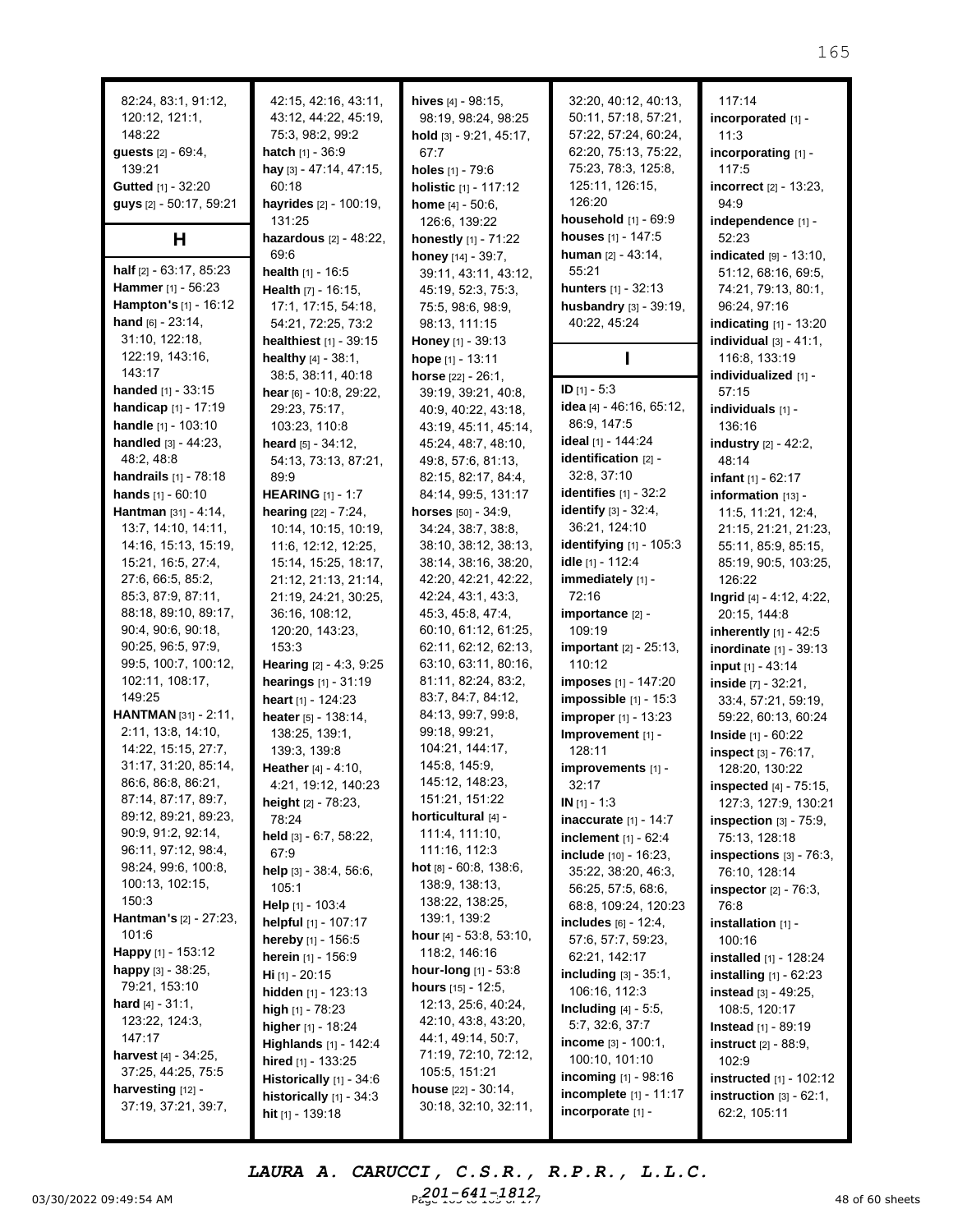| <b>Instructions</b> $[1]$ - 12:2<br>instructor [8] - 39:23,<br>46:13, 47:5, 53:7,<br>106:9, 107:8, 118:9<br>instructors [2] -<br>107:11, 118:24<br>insurance [5] -<br>132:23, 133:12,<br>133:13, 134:2<br>intend [8] - 49:14,<br>51:22, 52:1, 62:23, | item [5] - 8:5, 10:20,<br>10:25, 17:5, 20:22<br>items [9] - 10:17.<br>10:24, 11:24, 12:11,<br>12:24, 21:18, 28:13,<br>47:21, 69:9<br>itself [7] - 53:5, 54:6,<br>82:5, 121:21,<br>121:23, 122:2,<br>128:23 | 6:21, 6:23, 6:25, 7:2,<br>7:4, 7:6, 7:8, 7:10,<br>7:12, 8:11, 8:13,<br>8:15, 8:17, 8:19,<br>8:21, 8:23, 8:25, 9:2,<br>9:5, 9:10, 22:14,<br>22:16, 22:18, 22:20,<br>22:22, 22:24, 23:1,<br>23:3, 23:5, 23:7,<br>152:25, 154:1,<br>154:3, 154:5, 154:7, | 135:7, 137:2,<br>137:21, 139:10,<br>140:18<br>kept [5] - 34:9, 61:12,<br>61:13, 61:22, 83:7<br><b>kids</b> $[13] - 35:9, 39:4,$<br>41:6, 52:22, 53:19,<br>53:20, 56:18, 57:4,<br>61:24, 63:9, 134:24,<br>136:14<br>kind [12] - 26:21, 27:3, | gmail.com [2] - 1:25,<br>2:25<br><b>Law</b> $[2] - 10:10, 18:2$<br><b>law</b> $[1] - 14:3$<br>laws [1] - 36:11<br>lawyer [1] - 59:1<br>lawyer-related [1] -<br>59:1<br>$lay_{[2]} - 110:12,$<br>110:15<br>layers [1] - 36:8 |
|------------------------------------------------------------------------------------------------------------------------------------------------------------------------------------------------------------------------------------------------------|------------------------------------------------------------------------------------------------------------------------------------------------------------------------------------------------------------|-------------------------------------------------------------------------------------------------------------------------------------------------------------------------------------------------------------------------------------------------------|---------------------------------------------------------------------------------------------------------------------------------------------------------------------------------------------------------------------------------------------|-----------------------------------------------------------------------------------------------------------------------------------------------------------------------------------------------------------------------------|
| 86:19, 92:11, 122:8,<br>144:17<br>intent [2] - 54:7, 108:7<br>intention [2] - 49:23,                                                                                                                                                                 | J<br>Jacobs [18] - 4:5,<br>4:11, 4:12, 4:22,                                                                                                                                                               | 154:9, 154:11,<br>154:16, 154:19<br>karaoke [1] - 124:15<br>Kate [6] - 4:19, 7:12,                                                                                                                                                                    | 42:12, 49:24, 55:12,<br>62:13, 65:12,<br>105:15, 147:17,<br>147:18, 148:17,                                                                                                                                                                 | layout [3] - 36:24,<br>59:23, 82:21<br>learn [2] - 47:4, 63:9                                                                                                                                                               |
| 51:13<br>intentions [1] - 136:23<br>interaction $[1]$ - 80:12                                                                                                                                                                                        | 4:23, 4:24, 10:6,<br>19:12, 20:16, 23:20,<br>23:25, 29:15, 29:16,                                                                                                                                          | 18:21, 123:1,<br>149:21, 149:24<br><b>KATE</b> $[7] - 2:18, 4:9,$                                                                                                                                                                                     | 148:19<br><b>kit</b> $[1] - 62:20$<br>knocked [1] - 97:7                                                                                                                                                                                    | learned [1] - 55:1<br>learning [1] - 53:1<br>least [2] - 39:25, 101:7<br>leave [1] - 65:21                                                                                                                                  |
| interested [1] - 156:14<br>Interested $[1]$ - 2:14<br>interior [3] - 11:18,                                                                                                                                                                          | 29:18, 84:21,<br>140:24, 144:8,<br>145:20<br><b>JACOBS</b> $[1]$ - 1:8                                                                                                                                     | 7:13, 18:23, 123:2,<br>123:10, 123:17<br><b>KATEY</b> [1] - 1:18                                                                                                                                                                                      | knowing [4] - 15:2,<br>108:18, 137:13,<br>148:3                                                                                                                                                                                             | <b>LED</b> $[1] - 50:11$<br>leeway [2] - 87:8,<br>87:13                                                                                                                                                                     |
| 69:15, 82:21<br>interpretation [24] -<br>24:8, 24:13, 24:14,<br>24:15, 25:2, 25:8,                                                                                                                                                                   | <b>James</b> [3] - 14:14,<br>54:20, 73:2<br><b>JAMES</b> $[2] - 1:14, 2:3$                                                                                                                                 | <b>keep</b> $[15] - 38:16$ ,<br>45:11, 49:9, 49:24,<br>57:17, 62:20, 83:3,<br>85:11, 100:20,                                                                                                                                                          | knowledge [7] - 34:2,<br>34:4, 34:7, 72:14,<br>74:8, 75:16, 138:11                                                                                                                                                                          | left [2] - 60:7, 123:8<br>legal $[4] - 64:13$ ,<br>72:23, 97:2, 101:17<br>Legitimate [1] - 131:5                                                                                                                            |
| 25:14, 25:24, 26:3,<br>27:13, 27:15, 77:5,<br>94:18, 94:22,                                                                                                                                                                                          | January [1] - 71:20<br>Jason [2] - 10:10,<br>95:22                                                                                                                                                         | 123:14, 134:22,<br>136:16, 143:4,<br>148:12                                                                                                                                                                                                           | $\mathsf{L}$<br><b>L.L.C</b> $[2] - 1:23, 2:22$                                                                                                                                                                                             | length $[1] - 53:3$<br>less [3] - 111:2, 111:8,<br>113:5                                                                                                                                                                    |
| 102:20, 102:24,<br>103:8, 103:18,<br>103:19, 104:1,<br>104:3, 109:1,                                                                                                                                                                                 | <b>JASON</b> $[2] - 1:12, 2:7$<br>Jay [2] - 21:3, 152:13<br>Jersey [13] - 2:4, 2:8,<br>2:13, 14:3, 23:20,                                                                                                  | <b>KELLEY</b> [55] - 124:12,<br>125:17, 125:23,<br>126:2, 126:24,<br>127:5, 127:8,                                                                                                                                                                    | <b>lack</b> [1] - 11:18<br>ladies [2] - 10:9, 32:9<br><b>Lakes</b> $[3] - 48:6$ ,<br>62:16, 104:19                                                                                                                                          | lesson [3] - 46:5, 53:7,<br>53:8<br><b>lessons</b> $[49] - 26:1$ ,                                                                                                                                                          |
| 110:10, 112:15<br>interrupt [2] - 30:22,<br>59:8                                                                                                                                                                                                     | 24:1, 29:15, 56:22,<br>68:20, 114:5,<br>124:13, 141:25,                                                                                                                                                    | 127:11, 127:17,<br>127:23, 128:3,<br>128:9, 128:14,                                                                                                                                                                                                   | land [11] - 111:25,<br>112:5, 112:9,<br>112:10, 136:23,                                                                                                                                                                                     | 39:18, 39:20, 40:6,<br>40:22, 40:23, 41:1,<br>41:16, 41:17, 41:18,<br>41:19, 43:10, 43:15,                                                                                                                                  |
| into $[1] - 144:15$<br>involve [4] - 26:9,<br>39:21, 57:9, 78:17                                                                                                                                                                                     | 156:4<br><b>Jim</b> [1] - 78:1<br>job [1] - 42:25<br>john [4] - 17:23,                                                                                                                                     | 128:17, 128:23,<br>129:7, 129:16,<br>129:19, 129:22,<br>130:1, 130:9,                                                                                                                                                                                 | 137:1, 137:6, 137:9,<br>138:3, 138:4, 143:11<br><b>Land</b> $[1] - 18:2$                                                                                                                                                                    | 43:16, 43:18, 43:20,<br>43:22, 44:3, 45:23,<br>46:3, 46:10, 46:11,                                                                                                                                                          |
| involved [4] - 35:19,<br>36:4, 113:25, 118:4<br><b>involves</b> $[6] - 35:6$ ,<br>35:8, 39:4, 39:5,                                                                                                                                                  | 18:14, 18:18, 55:15<br><b>johns</b> [4] - 16:13,<br>54:15, 54:16, 55:8                                                                                                                                     | 130:15, 130:25,<br>131:4, 131:11,<br>131:24, 132:3,                                                                                                                                                                                                   | landing [1] - 128:6<br>landscape [1] - 51:11<br><b>LANE</b> $[1] - 1:6$<br><b>Lane</b> $[1] - 3:13$                                                                                                                                         | 52:24, 53:4, 77:17,<br>105:17, 105:24,<br>106:6, 106:8, 116:5,<br>116:8, 116:12,                                                                                                                                            |
| 46:18, 47:1<br><b>involving</b> $[1] - 41:17$<br>is [1] - 149:12                                                                                                                                                                                     | JRittie @<br>einhornlawyers.<br>com $[1] - 2:9$                                                                                                                                                            | 132:8, 132:13,<br>132:22, 133:2,<br>133:15, 134:3,                                                                                                                                                                                                    | language [1] - 18:1<br>lapsed [1] - 51:21<br>laptop [1] - 37:15                                                                                                                                                                             | 116:15, 116:21,<br>116:23, 117:5,<br>117:7, 117:9,                                                                                                                                                                          |
| <b>issuance</b> [2] - 129:12,<br>130:3<br>issue [10] - 14:18,<br>14:23, 16:10, 19:2,                                                                                                                                                                 | July [2] - 30:5, 56:16<br>jump [2] - 10:18, 56:7<br>Jumping [1] - 47:6<br>juncture [6] - 10:3,                                                                                                             | 134:14, 135:1,<br>135:12, 135:20,<br>135:25, 136:11,<br>136:15, 137:4,                                                                                                                                                                                | large [3] - 60:5, 63:13,<br>63:17<br>last $[15] - 10:14$ ,<br>10:19, 11:6, 14:24,                                                                                                                                                           | 117:11, 117:17,<br>141:14, 141:22,<br>148:10, 148:11,<br>148:12, 148:15,                                                                                                                                                    |
| 27:8, 28:25, 96:17,<br>97:9, 137:13<br><b>issued</b> [4] - 128:24,<br>129:20, 129:23,<br>130:5                                                                                                                                                       | 19:9, 20:13, 20:22,<br>22:5, 27:8<br>jurisdiction [3] -<br>131:7, 133:1, 136:22<br>jurisdictional [1] -                                                                                                    | 137:24, 138:3,<br>138:8, 138:12,<br>138:17, 138:22,<br>139:2, 139:7,<br>139:14, 139:24,                                                                                                                                                               | 20:18, 27:8, 60:16,<br>70:11, 75:17, 91:22,<br>91:24, 92:4, 92:10,<br>148:21, 149:20<br>late $[2] - 92:1, 92:4$                                                                                                                             | 150:22, 151:3, 151:5<br>letter [3] - 10:23,<br>13:11, 16:12<br><b>levels</b> $[1]$ - 136:7<br>liberty [1] - 132:1                                                                                                           |
| <b>issues</b> [12] - 15:22,<br>21:21, 24:14, 24:16,<br>25:25, 73:19, 86:17,                                                                                                                                                                          | 96:3<br>Κ                                                                                                                                                                                                  | 140:5, 140:8,<br>140:11, 140:14<br><b>Kelley</b> [12] - 4:20,<br>124:11, 124:12,                                                                                                                                                                      | lately [1] - 75:13<br>latest $[3] - 116:5$ ,<br>116:14, 141:13                                                                                                                                                                              | license [1] - 74:14<br>licensed [3] - 68:17,<br>72:23, 74:2                                                                                                                                                                 |
| 103:20, 108:19,<br>130:8, 130:14,<br>137:17                                                                                                                                                                                                          | <b>KAHN</b> [43] - 2:17,<br>6:15, 6:17, 6:19,                                                                                                                                                              | 125:21, 132:7,<br>133:9, 133:24,                                                                                                                                                                                                                      | <b>laundry</b> [1] - 147:13<br>LAURA [2] - 1:23, 2:22<br>LauraACaruccillc@                                                                                                                                                                  | <b>licensing</b> $[3] - 74:13$ ,<br>74:25, 136:20<br><b>licensure</b> $[3] - 73:4$ ,                                                                                                                                        |

49 of 60 sheets **Page 166 to 166 of 171 of 171 of 171 of 171 of 171 of 171 of 171 of 171 of 171 of 171 of 171 of 1** *LAURA A. CARUCCI, C.S.R., R.P.R., L.L.C. 201-641-1812*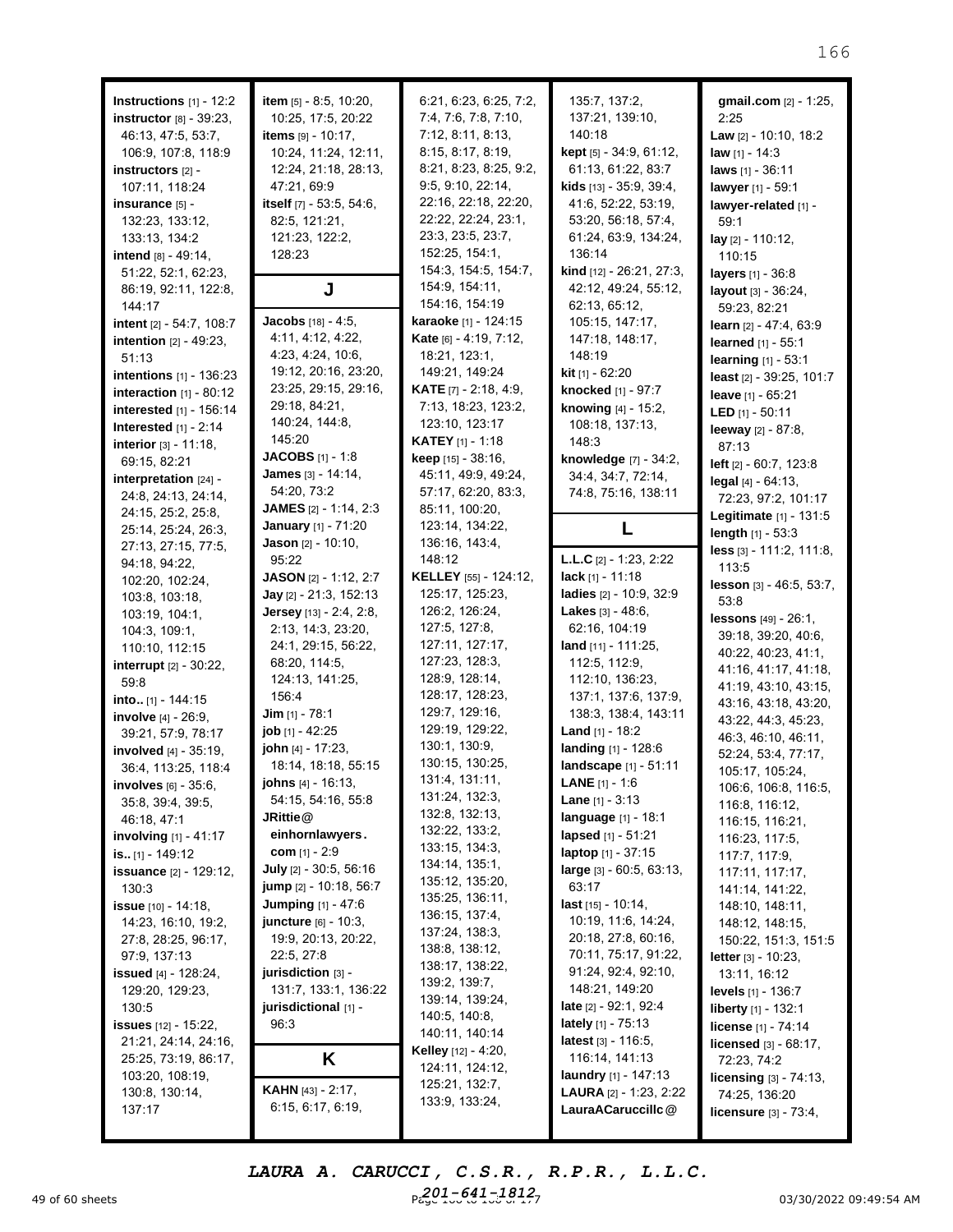| 73:6, 73:19                       | 6:18, 8:10, 8:14,                    | 100:1, 100:9                     | 122:1, 123:11,                  | 148:23                                           |
|-----------------------------------|--------------------------------------|----------------------------------|---------------------------------|--------------------------------------------------|
| licensures [1] - 68:21            | 22:12, 22:17, 78:2,                  | majority [1] - 18:13             | 123:13, 130:7,                  | mike [1] - 144:12                                |
| life [3] - 40:1, 142:19,          | 78:11, 78:19, 78:22,                 | management [5] -                 | 136:19, 137:8,                  | mill $[1]$ - 98:3                                |
| 143:24                            | 79:1, 79:7, 153:21,                  | 111:2, 111:8,                    | 143:7, 147:6, 148:17            | mind [2] - 89:18.                                |
| <b>lifetime</b> [1] - 54:25       | 154:4, 154:25                        | 111:14, 112:2,                   | measuring $[1] - 60:6$          | 95:22                                            |
| light [7] - 36:1, 50:13,          | <b>look</b> $[15] - 22:4$ , $27:9$ , | 142:17                           | meat $[1] - 112:17$             | <b>Mineral</b> $[1] - 2:3$                       |
| 91:6, 91:14, 91:17,               | 40:17, 50:17, 56:11,                 | Management [1] -                 | medical [1] - 62:19             | mini [4] - 83:10, 83:11,                         |
| 91:23, 92:15                      | 93:22, 96:25, 97:1,                  | 142:14                           | meditation $[2] - 41:20$ ,      | 84:5, 84:14                                      |
| lighting [10] - 49:13,            | 100:17, 104:3,                       | <b>MANUEL</b> $[1] - 1:20$       | 57:1                            | <b>miniature</b> $[1] - 84:4$                    |
| 49:16, 49:17, 49:19,              | 110:24, 120:21,                      | manure [12] - 47:10,             | meet [6] - 56:22, 97:4,         | minimum $[2] - 112:8$ ,                          |
| 49:22, 50:7, 61:3,                | 121:10, 142:10,                      | 47:11, 48:7, 48:10,              | 112:16, 114:14,                 | 144:23                                           |
| 91:3                              | 143:22                               | 48:12, 48:13, 48:19,             | 130:18                          | minor $[1] - 11:6$                               |
| lights [8] - 49:15,               | looked [5] - 31:16,                  | 56:1, 123:5, 123:10,             | meeting [16] - 6:2, 6:6,        | minute [2] - 58:14,                              |
| 50:10, 50:11, 51:11,              | 34:4, 82:8, 141:5,                   | 149:2, 149:3                     | 6:10, 6:14, 8:5, 9:20,          | 58:18                                            |
| 91:6, 92:1, 92:4,                 | 141:9                                | $map_{[1]} - 19:16$              | 10:4, 11:14, 11:25,             | <b>Minutes</b> $[2] - 3:5, 8:2$                  |
| 92:9                              | looking [21] - 17:10,                | maps $[1] - 35:23$               | 14:25, 20:18, 21:4,             | minutes $[1] - 8:5$                              |
| <b>like</b> $[1] - 122:1$         | 28:7, 32:10, 34:20,                  | <b>MARCH</b> [1] - 1:2           | 21:6, 21:8, 60:16,              | missed [1] - 150:14                              |
| likely [1] - 143:1                | 34:22, 59:21, 60:2,                  | March [12] - 3:6, 5:7,           | 107:20                          | misspoke [1] - 104:15                            |
| limit [5] - 71:12, 103:7,         | 80:1, 81:7, 93:1,                    | 8:3, 8:6, 10:23,                 | <b>Meeting</b> [1] - 155:5      |                                                  |
| 134:20, 135:8,                    | 93:3, 101:19,                        | 15:18, 31:13, 36:16,             | Meetings $[1] - 6:7$            | mistaken [2] - 87:3,                             |
| 139:16                            | 107:10, 109:2,                       | 37:2, 37:7, 59:10,               | meets $[1] - 110:2$             | 87:6                                             |
| <b>limitation</b> $[2] - 141:6$ , | 115:13, 116:11,                      | 59:11                            | <b>Meggins</b> $[2] - 4:21$ ,   | Mister [1] - 30:21                               |
| 143:20                            | 136:22, 146:9, 148:1                 | mare [1] - 144:20                | 124:13                          | $mix$ [1] - 56:1                                 |
| limited [3] - 14:24.              | <b>Looking</b> [1] - 78:22           | mares [4] - 99:10,               | member [2] - 81:12,             | <b>MLUL</b> [1] - 138:4                          |
| 27:14, 112:4                      | <b>looks</b> $[1] - 78:6$            | 99:16, 99:18, 145:15             | 134:9                           | moment [1] - 66:1                                |
| line [9] - 74:22, 86:12,          | lost [2] - 51:19, 110:19             | mark $[2] - 31:21$ ,             | MEMBER [6] - 1:15,              | Monday [1] - 56:15                               |
| 96:1, 126:20, 130:7,              | <b>LOT</b> $[2] - 1:6, 1:9$          | 142:23                           | 1:16, 1:17, 1:18,               | <b>Mondays</b> [1] - 43:18                       |
| 132:24, 136:18,                   | love $[1] - 32:15$                   | <b>marked</b> $[4] - 11:1$ ,     | 29:21, 29:23                    | money $[2] - 101:13$ ,                           |
| 137:25, 153:14                    | low [3] - 57:17, 83:4,               | 31:6, 32:7, 37:9                 | members [23] - 13:5,            | 102:2                                            |
| <b>lines</b> $[1] - 90:7$         | 134:23                               | <b>market</b> $[2] - 35:5, 45:2$ | 13:17, 19:6, 44:13,             | monitor [1] - 146:6                              |
| <b>linked</b> $[1] - 42:4$        | lower [5] - 60:7, 60:25,             | marketing [1] - 35:1             | 45:4, 45:8, 66:4,               | monitored [1] - 43:3                             |
| list [2] - 12:7, 147:13           | 61:23, 69:16, 69:21                  | marketing-related [1]            | 66:6, 79:10, 106:15,            | monitoring [1] -                                 |
| listed [1] - 150:18               | <b>LUCAS</b> $[1] - 1:22$            | $-35:1$                          | 106:21, 106:25,                 | 145:25                                           |
| <b>listened</b> [1] - 130:19      | <b>lumber</b> [10] - 19:14,          | marking [1] - 31:8               | 119:20, 120:10,                 | month [3] - 44:5, 71:3,                          |
| <b>listing</b> $[1] - 67:16$      | 34:25, 37:20, 37:21,                 | marshall [1] - 75:21             | 121:13, 123:21,                 | 89:24                                            |
| lit $[4] - 51:9, 51:10,$          | 37:25, 42:15, 42:16,                 | Massage [1] - 39:24              | 124:17, 124:22,                 | moot [1] - 28:14                                 |
| 91:20, 91:23                      | 44:23, 44:25, 45:1                   | material [1] - 56:1              | 125:4, 137:6,                   | morning [6] - 56:19,                             |
| livable [1] - 32:15               | <b>lumbering</b> [2] - 142:7,        | matter [7] - 9:13, 13:6,         | 139:12, 140:19,                 | 56:24, 80:17,<br>117:22, 120:2                   |
| live [9] - 23:25, 29:14,          | 142:9                                | 28:7, 28:19, 72:1,               | 150:8                           | Morris [2] - 6:11,                               |
| 35:8, 50:2, 142:20,               | Lusardi [4] - 4:15, 7:2,             | 88:9, 110:12                     | ment [1] - 96:15                |                                                  |
| 143:1, 145:10,                    | 8:23,23:1                            | <b>MATTERS</b> $[1]$ - 1:3       | mention [3] - 67:5,             | 14:11                                            |
| 145:13, 145:20                    | <b>LUSARDI</b> $[9] - 1:19$ ,        | <b>Matters</b> [2] - 3:16,       | 67:17, 126:19                   | <b>MORRIS</b> $[1]$ - 2:11                       |
| <b>lives</b> $[1] - 84:21$        | 7:3, 8:24, 23:2,                     | 9:24                             | mentioned [17] -                | $most$ [6] - 13:9, 59:24,<br>60:17, 63:7, 65:14, |
| <b>livestock</b> $[1] - 117:6$    | 66:10, 66:13, 66:16,                 | matters [1] - 10:2               | 11:18, 51:25, 67:3,             | 143:1                                            |
| <b>living</b> $[1]$ - 65:21       | 66:19, 66:23                         | $max$ [2] - 134:15,              | 67:4, 68:11, 69:19,             | Most $[4] - 45:13$ ,                             |
| <b>LLC</b> $[1] - 2:9$            |                                      | 135:23                           | 72:21, 104:13,                  | 50:10, 60:23, 83:7                               |
| <b>local</b> $[1]$ - 138:4        | M                                    | maximum [9] - 52:9,              | 104:20, 106:23,                 | <b>Mostly</b> $[3] - 49:6$ ,                     |
| <b>Locally</b> $[1]$ - 111:22     |                                      | 52:12, 72:12, 113:6,             | 107:23, 110:17,                 | 57:10, 61:12                                     |
| <b>located</b> $[5] - 30:11$ ,    | mail $[9] - 6:13, 17:13,$            | 113:14, 113:21,                  | 113:3, 119:18,                  | mostly $[2] - 41:4,$                             |
| 35:19, 92:18, 112:9,              | 72:25, 73:3, 73:12,                  | 119:19, 134:5,                   | 134:4, 141:13,                  | 74:19                                            |
| 127:19                            | 74:1, 74:10, 74:11,                  | 135:19                           | 148:22                          | <b>motion</b> $[7] - 8:8$ , 22:4,                |
| <b>location</b> $[6] - 7:23$ ,    | 146:11                               | <b>Maximum</b> [3] - 113:7,      | <b>mentioning</b> $[1] - 135:2$ | 22:8, 50:11, 58:17,                              |
| 16:18, 67:23,                     | <b>mailed</b> $[1] - 6:10$           | 113:8, 118:7                     | mess $[2] - 27:19$ ,            | 153:19, 154:21                                   |
| 104:18, 127:24,                   | <b>Main</b> [1] - 2:7                | <b>mean</b> $[26] - 25:4$ ,      | 60:12                           | <b>Motion</b> $[2] - 153:21$ ,                   |
| 130:10                            | $main$ [8] - 18:15,                  | 26:10, 61:23, 64:21,             | microphone [1] -                | 154:23                                           |
| <b>lockdown</b> [1] - 108:4       | 36:24, 41:12, 58:7,                  | 74:24, 76:4, 86:5,               | 149:23                          | Mountain [3] - 48:5,                             |
| $Ioff [1] - 47:23$                | 59:17, 59:22, 61:23,                 | 88:7, 98:21, 101:11,             | <b>middle</b> $[1] - 56:16$     | 62:16, 104:18                                    |
| <b>Loftus</b> $[5] - 4:17, 6:17,$ | 62:23                                | 101:23, 104:22,                  | <b>midweek</b> [1] - 70:7       | movable [1] - 149:23                             |
| 8:13, 22:16, 154:3                | <b>maintain</b> $[1] - 38:1$         | 114:16, 114:22,                  | might $[6] - 81:20$ ,           | move [6] - 22:6, 26:23,                          |
| <b>LOFTUS</b> $[15] - 1:14$ ,     | major $[3] - 94:5$ ,                 | 115:1, 115:2, 121:9,             | 82:7, 107:16, 124:9,            | 97:10, 122:5,                                    |

03/30/2022 09:49:54 AM  $P_{cyc}^{201-641-1812}$   $P_{cyc}^{201-641-7}$   $P_{cyc}^{17}$ *LAURA A. CARUCCI, C.S.R., R.P.R., L.L.C.* Paye 1-641-1812<sub>7</sub>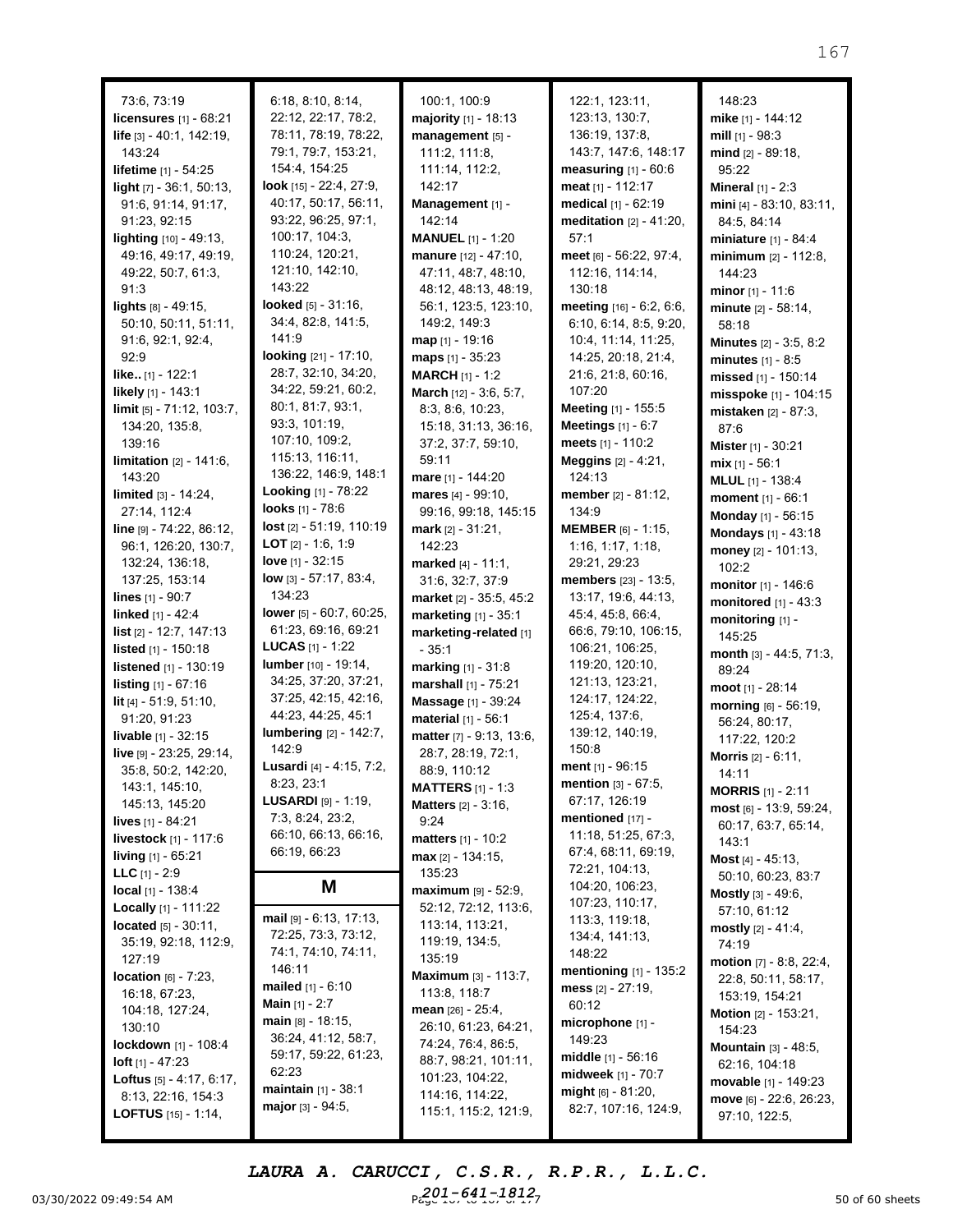| 141:11, 152:23                            | 75:23, 76:4, 76:6,                        | 110:15, 110:21,                              | 128:19, 128:23,                    | 151:20, 151:23,                  |
|-------------------------------------------|-------------------------------------------|----------------------------------------------|------------------------------------|----------------------------------|
| moved $[3] - 9:20$ ,                      | 76:11, 76:14, 76:21,                      | 112:25, 113:5,                               | 129:1, 129:2, 129:7,               | 151:25, 152:3,<br>152:5, 152:10, |
| 69:15, 69:20                              | 77:2, 77:12, 77:18,                       | 113:7, 113:8, 113:9,                         | 129:14, 129:16,                    |                                  |
| moving $[2] - 19:3$ ,                     | 77:20, 77:24, 78:2,                       | 113:12, 113:13,                              | 129:18, 129:19,<br>129:21, 129:22, | 152:12, 152:16,                  |
| 66:14                                     | 78:8, 78:11, 78:13,                       | 113:16, 113:17,                              |                                    | 152:18, 152:19,                  |
| MR [609] - 6:18, 6:20,                    | 78:19, 78:21, 78:22,                      | 113:20, 113:21,                              | 129:24, 130:1,<br>130:6, 130:9,    | 153:5, 153:9,                    |
| 7:3, 7:5, 7:9, 7:11,                      | 78:24, 79:1, 79:4,                        | 113:22, 113:23,                              |                                    | 153:13, 153:21,                  |
| 7:13, 8:10, 8:14,                         | 79:7, 79:15, 79:19,<br>79:24, 80:5, 80:9, | 114:2, 114:3, 114:5,<br>114:6, 114:7, 114:8, | 130:12, 130:15,<br>130:23, 130:25, | 153:24, 154:4,<br>154:6, 154:25  |
| 8:16, 8:24, 9:1, 10:7,                    | 80:15, 80:21, 81:1,                       | 114:9, 114:10,                               | 131:1, 131:4, 131:5,               | $MS$ [131] - 6:15, 6:17,         |
| 11:9, 12:22, 13:8,                        | 81:4, 81:15, 81:18,                       | 114:13, 114:16,                              | 131:11, 131:21,                    | 6:19, 6:21, 6:23,                |
| 14:10, 14:14, 14:22,                      | 81:22, 82:2, 82:6,                        | 114:19, 114:20,                              | 131:24, 132:1,                     | 6:24, 6:25, 7:1, 7:2,            |
| 15:12, 15:15, 15:19,                      | 82:9, 82:17, 82:25,                       | 114:22, 114:24,                              | 132:3, 132:6, 132:8,               | 7:4, 7:6, 7:7, 7:8,              |
| 16:11, 16:21, 17:9,                       | 83:7, 83:10, 83:14,                       | 115:1, 115:3, 115:4,                         | 132:11, 132:13,                    | 7:10, 7:12, 8:11,                |
| 17:21, 17:25, 18:23,                      | 83:17, 83:20, 83:23,                      | 115:6, 115:7, 115:8,                         | 132:20, 132:22,                    | 8:13, 8:15, 8:17,                |
| 21:1, 21:9, 22:12,                        | 84:1, 84:3, 84:5,                         | 115:10, 115:11,                              | 132:24, 133:2,                     | 8:19, 8:20, 8:21,                |
| 22:17, 22:19, 23:2,                       | 84:11, 84:15, 84:18,                      | 115:15, 115:16,                              | 133:9, 133:15,                     | 8:22, 8:23, 8:25, 9:2,           |
| 23:4, 23:9, 23:11,<br>23:18, 23:24, 24:2, | 84:20, 84:24, 85:3,                       | 115:18, 115:23,                              | 133:24, 134:3,                     | 9:3, 9:5, 9:10, 19:12,           |
| 24:23, 25:15, 26:12,                      | 85:5, 85:8, 85:14,                        | 116:2, 116:3, 116:7,                         | 134:13, 134:14,                    | 19:25, 20:5, 20:8,               |
| 26:25, 27:7, 27:22,                       | 86:4, 86:6, 86:8,                         | 116:9, 116:12,                               | 134:22, 135:1,                     | 20:15, 20:25, 22:14,             |
| 28:20, 28:24, 29:4,                       | 86:12, 86:21, 86:22,                      | 116:13, 116:14,                              | 135:7, 135:12,                     | 22:16, 22:18, 22:20,             |
| 29:7, 29:9, 30:1,                         | 86:23, 86:25, 87:14,                      | 116:16, 116:17,                              | 135:18, 135:20,                    | 22:22, 22:23, 22:24,             |
| 30:15, 30:17, 30:21,                      | 87:15, 87:17, 88:1,                       | 116:18, 116:21,                              | 135:22, 135:25,                    | 22:25, 23:1, 23:3,               |
| 30:24, 31:2, 31:5,                        | 88:6, 88:11, 88:13,                       | 116:22, 116:24,                              | 136:9, 136:11,                     | 23:5, 23:6, 23:7,                |
| 31:7, 31:10, 31:12,                       | 88:14, 88:25, 89:1,                       | 116:25, 117:12,                              | 136:14, 136:15,                    | 69:25, 70:3, 70:11,              |
| 31:14, 31:17, 31:19,                      | 89:5, 89:7, 89:9,                         | 117:16, 117:18,                              | 136:18, 137:1,                     | 70:15, 70:19, 71:1,              |
| 31:20, 31:21, 31:24,                      | 89:12, 89:16, 89:17,                      | 117:19, 117:21,                              | 137:4, 137:21,                     | 71:5, 71:13, 71:16,              |
| 32:9, 33:7, 33:21,                        | 89:21, 89:23, 90:3,                       | 117:25, 118:1,                               | 137:24, 138:2,                     | 71:19, 71:23, 72:1,              |
| 34:1, 36:14, 36:21,                       | 90:6, 90:9, 90:12,                        | 118:3, 118:5, 118:7,                         | 138:3, 138:7, 138:8,               | 72:7, 72:11, 72:15,              |
| 36:23, 37:4, 37:11,                       | 90:16, 90:22, 91:2,                       | 118:8, 118:9,                                | 138:10, 138:12,                    | 72:20, 73:5, 73:10,              |
| 37:15, 37:16, 51:1,                       | 92:6, 92:9, 92:14,                        | 118:11, 118:12,                              | 138:15, 138:17,                    | 73:15, 73:24, 74:4,              |
| 51:8, 53:22, 53:24,                       | 95:22, 95:24, 96:5,                       | 118:14, 118:18,                              | 138:20, 138:22,                    | 74:9, 74:15, 75:2,               |
| 58:13, 58:19, 58:24,                      | 96:11, 96:21, 96:23,                      | 118:20, 118:23,                              | 138:24, 139:1,                     | 75:8, 75:17, 75:20,              |
| 59:5, 59:8, 59:12,                        | 97:8, 97:10, 97:11,                       | 118:25, 119:5,                               | 139:2, 139:4, 139:7,               | 75:22, 76:1, 76:7,               |
| 59:14, 59:15, 61:16,                      | 97:12, 98:1, 98:4,                        | 119:9, 119:13,                               | 139:9, 139:10,                     | 76:19, 76:23, 77:6,              |
| 64:9, 64:11, 64:12,                       | 98:21, 98:24, 98:25,                      | 119:17, 119:22,                              | 139:14, 139:23,                    | 77:15, 77:19, 77:21,             |
| 64:14, 64:16, 64:24,                      | 99:4, 99:6, 100:3,                        | 119:23, 120:3,                               | 139:24, 140:4,                     | 77:25, 84:13, 84:17,             |
| 65:2, 65:3, 65:5,                         | 100:6, 100:8,                             | 120:9, 120:12,                               | 140:5, 140:7, 140:8,               | 92:5, 125:12,                    |
| 65:11, 65:15, 65:22,                      | 100:11, 100:13,                           | 120:14, 120:18,                              | 140:10, 140:11,                    | 140:23, 141:5,                   |
| 65:24, 66:2, 66:10,                       | 101:4, 101:10,                            | 120:19, 120:22,                              | 140:12, 140:14,                    | 141:18, 141:24,                  |
| 66:12, 66:13, 66:15,                      | 101:16, 102:1,                            | 120:25, 121:4,                               | 141:17, 141:20,                    | 142:20, 143:1,                   |
| 66:16, 66:18, 66:19,                      | 102:4, 102:9,                             | 121:7, 121:8,                                | 142:8, 142:22,                     | 143:5, 143:13,                   |
| 66:21, 66:23, 66:25,                      | 102:11, 102:15,                           | 121:21, 122:2,                               | 143:3, 143:7,                      | 143:18, 144:8,                   |
| 67:5, 67:7, 67:9,                         | 102:23, 103:2,                            | 122:8, 122:16,                               | 143:16, 143:19,                    | 144:16, 144:19,                  |
| 67:11, 67:13, 67:16,                      | 103:6, 103:13,                            | 122:23, 123:2,                               | 144:1, 144:3, 144:5,               | 144:23, 145:3,                   |
| 67:19, 67:22, 67:24,                      | 103:16, 103:17,                           | 123:7, 123:10,                               | 144:12, 144:14,                    | 145:7, 145:11,                   |
| 68:2, 68:3, 68:5,                         | 104:8, 104:14,                            | 123:13, 123:17,                              | 144:18, 144:22,                    | 145:14, 145:19,                  |
| 68:7, 68:10, 68:14,                       | 104:15, 104:17,                           | 124:5, 124:8,                                | 145:1, 145:5,                      | 147:4, 148:6,                    |
| 68:16, 68:19, 68:23,                      | 104:20, 104:22,                           | 124:12, 125:9,                               | 145:10, 145:12,                    | 148:10, 148:20,                  |
| 68:25, 69:5, 69:8,                        | 104:24, 105:13,                           | 125:13, 125:15,                              | 146:2, 147:9, 148:9,               | 149:1, 149:8,                    |
| 69:11, 69:13, 69:17,                      | 105:16, 105:19,                           | 125:17, 125:23,                              | 148:14, 148:25,                    | 149:12, 149:15,                  |
| 69:19, 69:23, 70:2,                       | 106:1, 106:4,                             | 125:25, 126:2,                               | 149:5, 149:10,                     | 149:19, 150:1,                   |
| 70:5, 70:13, 70:17,                       | 106:13, 106:18,                           | 126:23, 126:24,                              | 149:13, 149:16,                    | 150:6, 152:25,                   |
| 70:21, 71:4, 71:9,                        | 106:20, 106:22,                           | 127:4, 127:5, 127:7,                         | 149:24, 150:3,                     | 153:12, 154:1,                   |
| 71:15, 71:18, 71:21,                      | 106:23, 107:3,                            | 127:8, 127:10,                               | 150:10, 150:13,                    | 154:3, 154:5, 154:7,             |
| 71:25, 72:4, 72:9,                        | 107:15, 107:18,                           | 127:11, 127:15,                              | 150:14, 150:15,                    | 154:9, 154:10,                   |
| 72:13, 72:19, 72:24,                      | 107:19, 107:21,                           | 127:17, 127:21,                              | 150:18, 150:21,                    | 154:11, 154:12,                  |
| 73:9, 73:12, 73:21,                       | 108:2, 108:7, 108:9,                      | 127:23, 128:1,                               | 150:23, 150:24,                    | 154:16, 154:19,                  |
| 74:3, 74:7, 74:11,                        | 108:11, 108:14,                           | 128:3, 128:8, 128:9,                         | 151:1, 151:7, 151:9,               | 154:23                           |
| 74:18, 74:21, 75:4,                       | 108:15, 108:23,                           | 128:12, 128:14,                              | 151:12, 151:14,                    | mud [1] - 122:22                 |
| 75:12, 75:19, 75:21,                      | 108:24, 109:24,                           | 128:16, 128:17,                              | 151:15, 151:17,                    | multiple [2] - 46:24,            |

51 of 60 sheets **Page 168 to 168 to 168 of 171 of 171 of 171 of 171 of 171 of 171 of 171 of 171 of 171 of 171 of 171 of 171 of 171 of 171 of 171 of 171 of 171 of 171 of 171 of 171 of 171 of 171 of 171 of 171 of 171 of 171** *LAURA A. CARUCCI, C.S.R., R.P.R., L.L.C. 201-641-1812*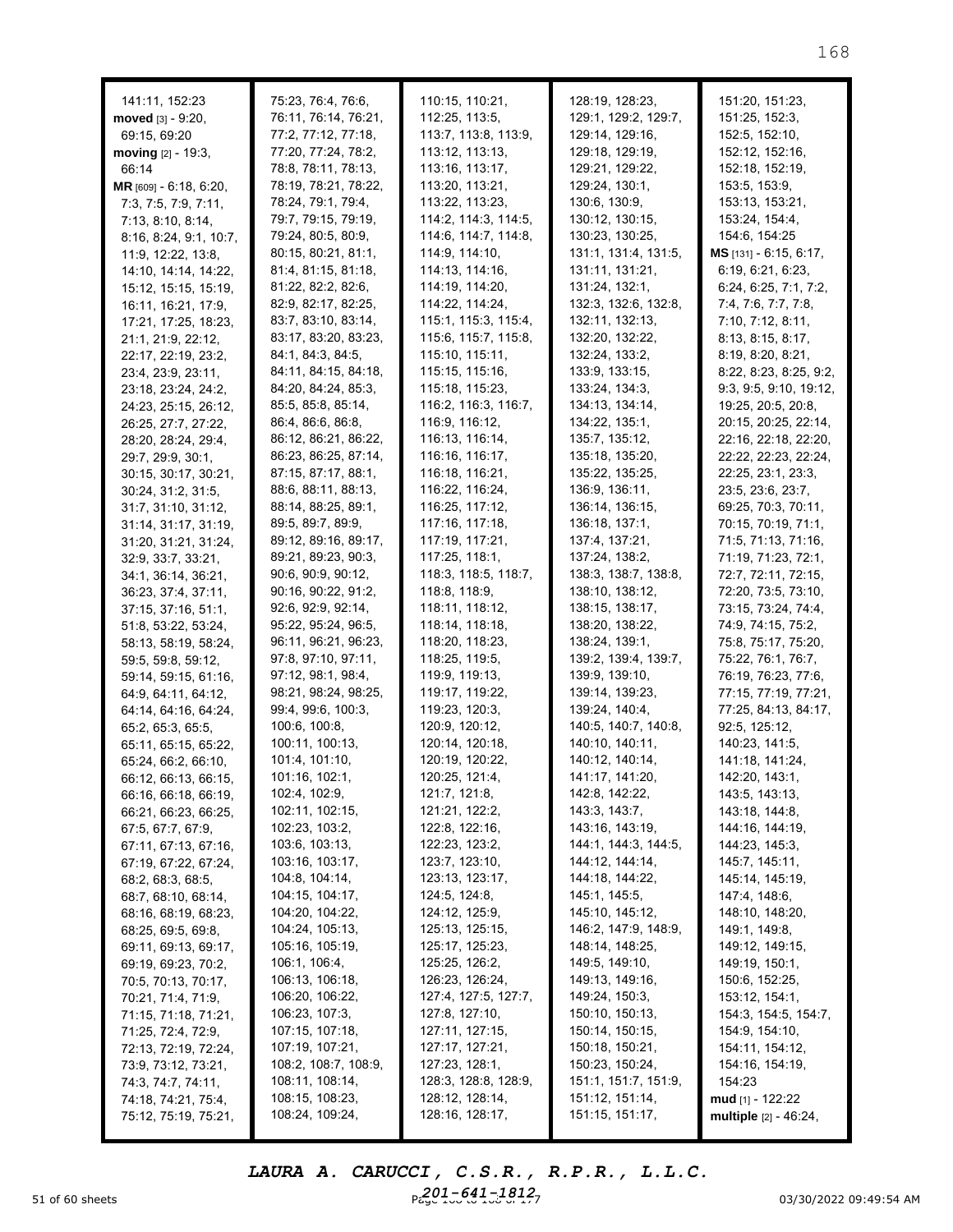| 112:1                      | 139:4, 152:23,                  | 7:10, 11:8, 11:11,         | 87:23                         | 149:14                      |
|----------------------------|---------------------------------|----------------------------|-------------------------------|-----------------------------|
| mumbling) [1] - 81:5       | 154:14                          | 12:23, 15:7, 15:20,        | <b>observed</b> [2] - 87:20,  | one [53] - 8:7, 15:17,      |
|                            |                                 |                            |                               |                             |
| Municipal $[4] - 6:9$ ,    | <b>New</b> [15] - 2:4, 2:8,     | 16:20, 17:9, 102:18,       | 87:23                         | 17:23, 21:10, 26:7,         |
| 18:2, 152:25, 153:3        | 2:13, 5:10, 14:3,               | 120:14, 136:3, 141:1       | obviously $[15] - 16:6$ ,     | 27:19, 34:20, 35:16,        |
| municipal [2] - 86:23,     | 23:20, 24:1, 29:15,             | <b>NOVAK</b> $[35] - 2:18$ | 21:4, 24:11, 25:18,           | 35:23, 44:4, 45:18,         |
| 88:9                       | 56:22, 68:20, 114:5,            | 4:8, 7:11, 11:9,           | 32:12, 32:14, 44:20,          | 46:3, 46:5, 46:15,          |
| Municipality [1] -         | 124:13, 141:25,                 | 16:21, 17:25, 21:9,        | 54:15, 62:10, 65:8,           | 53:7, 62:24, 66:16,         |
| 86:17                      | 154:13, 156:4                   | 102:23, 103:2,             | 75:15, 89:18,                 | 83:5, 83:8, 83:16,          |
| mushrooms [1] -            | <b>newer</b> [1] - 47:23        | 103:17, 104:8,             | 121:11, 126:15,               | 84:6, 84:8, 84:9,           |
| 48:15                      | newspapers $[2] - 3:3$ ,        | 104:15, 104:20,            | 141:21                        | 85:3, 91:14, 101:5,         |
|                            | 6:5                             | 104:24, 105:16,            | Occasionally [1] -            | 101:12, 102:2,              |
| N                          | next [14] - 9:20, 21:13,        | 106:1, 106:13,             | 43:8                          | 104:25, 105:9,              |
|                            | 36:17, 98:16,                   | 106:20, 106:23,            | Occupancy [1] -               | 106:3, 106:8, 107:8,        |
| <b>N.J.S.A</b> [3] - 18:5, | 107:20, 108:12,                 | 107:15, 107:21,            | 128:10                        | 109:25, 117:13,             |
| 110:23, 129:8              | 120:20, 122:13,                 | 108:7, 108:11,             | occupancy [2] -               | 119:6, 119:7, 121:2,        |
| name [16] - 10:10,         | 140:22, 141:12,                 | 108:15, 108:24,            | 84:22, 135:19                 | 126:1, 134:15,              |
| 11:10, 12:4, 19:11,        | 143:23, 149:6,                  | 109:24, 110:15,            |                               | 134:19, 137:9,              |
|                            |                                 | 110:21, 119:5,             | <b>occupants</b> [4] - 133:7, | 138:5, 139:3, 139:4,        |
| 20:15, 21:3, 23:23,        | 152:22, 153:2                   |                            | 135:6, 135:16,                |                             |
| 23:24, 29:11, 29:12,       | Next [1] - 91:1                 | 119:9, 119:17,             | 139:20                        | 149:9, 149:18,              |
| 29:14, 40:15, 42:2,        | <b>NICASTRO</b> [1] - 1:16      | 119:23, 120:9,             | occupy [1] - 112:8            | 149:20                      |
| 84:6, 145:19, 149:21       | nice [3] - 45:13, 49:8,         | 143:19, 144:3              | occupying [1] -               | One [7] - 11:24, 63:14,     |
| Name [1] - 145:18          | 63:9                            | November [4] - 76:9,       | 130:10                        | 84:14, 126:13,              |
| narrow [2] - 14:21,        | $night$ [9] - 42:13, 43:8,      | 79:24, 90:20               | occur [5] - 56:13,            | 128:16, 128:17              |
| 126:10                     | 49:20, 80:18, 91:24,            | number [10] - 13:1,        | 58:6, 63:2, 63:3,             | one-off [1] - 44:4          |
| native [1] - 39:16         | 92:4, 92:10, 117:25,            | 52:9, 52:14, 58:8,         | 82:13                         | one-on-one [3] - 46:3,      |
| natural [2] - 39:12,       | 153:11                          | 113:4, 119:19,             | occurring [2] - 18:16,        | 46:15, 53:7                 |
| 143:4                      | Nine [2] - 5:4, 32:5            | 120:1, 120:23,             | 105:12                        | <b>One</b> [1] - $31:11$    |
| naturally [1] - 19:1       | nine [3] - 33:22, 33:23,        | 123:18, 126:1              | October [16] - 70:18,         | ones $[3] - 35:12$ ,        |
| nature [13] - 12:6,        | 84:13                           | <b>Number</b> [4] - 30:16, | 71:4, 71:5, 71:8,             | 116:5, 116:8                |
| 12:14, 40:10, 40:11,       | NJ [3] - 1:25, 2:23,            | 36:16, 36:25, 117:2        | 71:20, 71:24, 72:12,          | <b>onsite</b> [15] - 11:19, |
|                            |                                 | numbers [6] - 46:1,        |                               | 18:13, 18:16, 48:18,        |
| 40:17, 40:20, 57:6,        | 142:2                           | 83:4, 94:15, 94:16,        | 73:16, 74:5, 75:11,           | 49:1, 54:1, 61:18,          |
| 57:8, 57:10, 83:13,        | <b>NO</b> [1] - 5:3             | 113:14, 115:25             | 76:8, 86:11, 87:12,           |                             |
| 117:6, 142:19              | nobody [1] - 135:12             |                            | 89:15, 89:25, 90:20           | 104:12, 104:16,             |
| near $[1]$ - 13:21         | Nobody [1] - 92:8               |                            | <b>odors</b> [1] - 12:9       | 104:17, 104:25,             |
| necessarily [3] - 17:5,    | noises [1] - 12:9               | O                          | OF [4] - 1:1, 1:3, 1:11       | 105:12, 106:25,             |
| 18:18, 41:19               | nomenclature [1] -              |                            | offer [2] - 16:21, 41:18      | 120:1, 120:11               |
| necessary [1] - 90:11      | 107:2                           | o'clock [7] - 56:20,       | offered [1] - 71:24           | Open [3] - 3:8, 6:7,        |
| necessitate [2] - 72:6,    | None [1] - 99:20                | 80:4, 80:16, 80:17,        | Office [1] - 146:5            | 9:11                        |
| 72:8                       | none [4] - 9:15, 20:12,         | 92:2, 116:10, 116:15       | office [2] - 48:5,            | open [9] - 9:13, 10:19,     |
| need [20] - 25:2,          | 22:2, 66:15                     | <b>Oakside</b> [1] - 56:4  | 129:14                        | 19:9, 47:2, 49:10,          |
| 25:10, 26:10, 26:17,       | normally [1] - 44:21            | oaths [1] - 156:5          | offices [1] - 104:19          | 66:4, 79:6, 123:21,         |
| 26:19, 28:22, 32:14,       | northwestern [1] -              | object [18] - 60:8.        | official [4] - 127:6,         | 152:21                      |
| 42:17, 66:25, 68:21,       | 142:21                          | 86:12, 88:6, 89:11,        | 128:19, 130:20,               | opening $[1] - 66.6$        |
| 73:19, 74:14, 75:1,        |                                 | 89:16, 90:3, 90:16,        | 130:21                        | operate [1] - 49:20         |
| 76:3, 76:9, 103:10,        | note $[3] - 7:20, 9:18,$        | 96:1, 98:21, 100:3,        | offsite $[5] - 48:5$ ,        | operated [1] - 71:10        |
| 129:9, 129:10,             | 13:20                           | 102:1, 125:13,             |                               | operates [2] - 85:16,       |
| 135:10                     | noted [1] - 14:24               | 130:6, 132:11,             | 104:16, 104:18,               | 87:25                       |
|                            | notes [2] - 54:1, 62:25         | 132:24, 136:18,            | 131:22                        | operating [2] - 76:21,      |
| needed [4] - 32:12,        | Nothing [1] - 69:8              | 138:20, 150:1              | <b>often</b> $[2] - 45:9$ ,   |                             |
| 74:2, 96:3, 96:18          | nothing [8] - 14:19,            | objected [1] - 15:7        | 115:16                        | 85:22                       |
| needing [1] - 49:21        | 21:22, 23:17, 75:24,            | objecting [1] - 90:23      | oil [2] - 69:11, 69:14        | operation [11] - 12:6,      |
| needs [2] - 82:8, 122:5    | 77:25, 85:21,                   | objection [5] - 14:17,     | old $[4] - 36:5, 139:3,$      | 12:14, 13:15, 25:6,         |
| neighbor [1] - 149:2       | 118:19, 137:5                   |                            | 141:10, 154:18                | 42:10, 80:4, 80:8,          |
| neighboring [1] -          | <b>notice</b> $[6] - 27:9$ ,    | 14:25, 15:15, 131:9,       | Old $[2] - 5:11, 154:17$      | 100:22, 105:5,              |
| 124:24                     | 27:11, 153:4, 153:6,            | 134:2                      | on/roll [1] - 47:24           | 108:20, 111:15              |
| neighbors [2] -            | 153:8                           | objectionable [1] -        | <b>Once</b> $[2] - 60:13$ ,   | operational [1] -           |
| 137:15, 147:4              | <b>Notice</b> $[4] - 3:3, 6:5,$ | 89:11                      | 127:15                        | 123:18                      |
| never $[2] - 74:16$ ,      | 6:8, 6:12                       | objections $[2] - 15:13$ , | once [11] - 42:18,            | operations [3] - 12:8,      |
| 132:9                      | notification [1] - 6:11         | 134:1                      | 44:5, 45:14, 47:11,           | 25:12, 104:5                |
| new [8] - 15:18, 32:20,    | noting [1] - 12:11              | obligation $[1]$ - $72:23$ | 47:15, 61:2, 72:15,           | <b>opinion</b> [4] - 18:18, |
| 63:6, 66:14, 139:2,        | Novak [13] - 4:18,              | observance [1] -           | 94:18, 94:22, 149:3,          | 19:2, 72:8, 108:20          |
|                            |                                 |                            |                               |                             |

03/30/2022 09:49:54 AM  $P_{\text{e.g}}^{201-641-1812}$ *LAURA A. CARUCCI, C.S.R., R.P.R., L.L.C. 201-641-1812*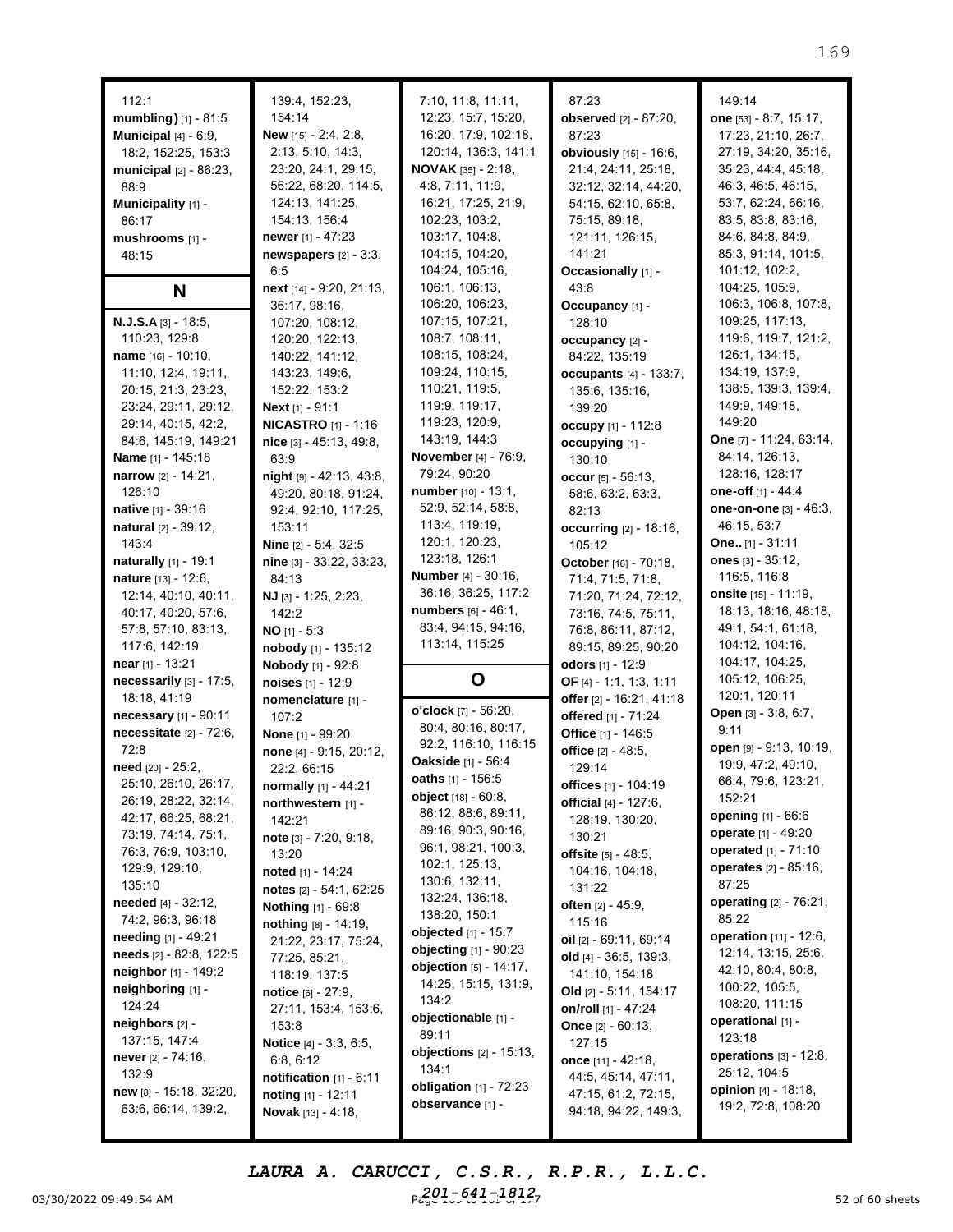| opportunities [1] -<br>41:5                       | 34:8, 51:19                                                  | 142:14, 143:8,<br>143:9, 143:10,           | 54:22, 105:6,<br>105:25, 106:19,                             | Pete [2] - 4:24, 150:10<br><b>PETER</b> [2] - 2:18, 4:9 |
|---------------------------------------------------|--------------------------------------------------------------|--------------------------------------------|--------------------------------------------------------------|---------------------------------------------------------|
| opportunity [3] -                                 | P                                                            | 143:14                                     | 118:3, 118:21,                                               | phone [1] - 146:11                                      |
| 73:17, 90:18, 139:12                              |                                                              | Part [3] - 35:6, 35:8,                     | 119:19, 120:1,                                               | photo [1] - 125:20                                      |
| opposition [1] - 7:21                             | $P.C$ [1] - 2:6                                              | 39:11                                      | 120:6, 123:14,                                               | photograph [1] -                                        |
| options [1] - 55:25                               | $P.E$ [2] - 2:18, 4:9                                        | part-time [1] - 115:13                     | 133:12, 134:10,                                              | 33:17                                                   |
| or $[1] - 81:17$                                  | $p.m$ [11] - 39:2, 39:4,<br>43:8, 43:20, 53:11,              | participated [1] - 45:4                    | 134:15, 134:18,                                              | photographer [1] -                                      |
| order [5] - 6:4, 28:7,                            | 56:20, 82:19,                                                | participating [1] -                        | 134:19, 134:20,<br>134:23, 135:23,                           | 51:5                                                    |
| 59:16, 76:16, 129:9                               | 116:17, 116:20,                                              | 137:19<br>participation [1] -              | 146:17, 147:6                                                | photographs [2] -                                       |
| Order [4] - 3:2, 3:9,<br>6:1, 9:16                | 141:13, 155:5                                                | 134:11                                     | per [4] - 83:6, 83:8,                                        | 32:3, 33:16<br>Photographs [4] - 5:4,                   |
| ordinance [7] - 27:16,                            | $P.M$ [1] - 1:2                                              | particular [7] - 59:16,                    | 83:16, 100:15                                                | 5:7, 32:5, 37:6                                         |
| 28:11, 28:15, 96:24,                              | $p.m.$ [1] - 116:16                                          | 89:20, 91:6, 114:10,                       | perceive [1] - 77:3                                          | photos [13] - 10:23,                                    |
| 102:21, 103:12,                                   | $P.O$ [3] - 1:24, 2:12,                                      | 131:15, 143:13,                            | percent [5] - 20:7,                                          | 30:16, 31:15, 33:22,                                    |
| 143:21                                            | 2:23                                                         | 147:16                                     | 42:23, 54:5, 54:11,                                          | 33:23, 36:24, 37:1,                                     |
| Ordinance [1] -                                   | <b>P.P</b> [2] $- 2:18, 4:8$                                 | particularly [5] -                         | 141:7                                                        | 37:12, 57:25, 58:12,                                    |
| 110:18                                            | package [2] - 12:3,                                          | 10:21, 11:20, 12:25,                       | perches [1] - 36:1                                           | 58:14, 126:1, 127:24                                    |
| ordinances [2] -                                  | 143:10                                                       | 13:9, 96:8                                 | perform $[2] - 13:16$ ,                                      | Photos [4] - 5:5, 5:7,                                  |
| 88:17, 97:1                                       | packet [8] - 33:15,                                          | <b>Parties</b> [1] - 2:14                  | 68:21                                                        | 32:6, 37:7                                              |
| organizations [1] -                               | 33:16, 33:17, 33:20,                                         | <b>parties</b> $[33] - 35:9$               | perhaps $[1] - 105:2$                                        | physically [1] - 120:21                                 |
| 118:17                                            | 33:21, 37:5, 59:12                                           | 41:8, 41:9, 41:11,                         | perimeter [1] - 142:9                                        | pick [6] - 52:22, 61:25,                                |
| organized [1] - 112:1                             | Packet [4] - 5:4, 5:7,                                       | 43:24, 43:25, 46:6,                        | period [2] - 72:2, 72:3                                      | 87:11, 120:6, 122:4,                                    |
| organizing [1] - 57:3                             | 32:5, 37:6<br>pad [1] - 122:21                               | 46:7, 53:16, 53:17,<br>53:19, 61:19, 67:4, | periodic [1] - 42:17                                         | 125:5                                                   |
| original [4] - 50:20,                             | paddock [1] - 49:8                                           | 67:18, 67:19, 67:20,                       | <b>Permission</b> $[1] - 92:24$<br>permission $[4] - 68:1$ , | picked [3] - 55:2,                                      |
| 126:3, 126:5, 126:21                              | paddocks [2] - 63:13,                                        | 77:19, 85:6, 105:14,                       | 76:13, 92:22, 96:15                                          | 104:23, 149:3<br>picking [1] - 52:18                    |
| originally [1] - 126:21<br>otherwise [1] - 111:11 | 63:16                                                        | 106:5, 107:5, 107:7,                       | permissions [3] -                                            | picks [1] - 122:3                                       |
| <b>ourselves</b> [1] - 44:25                      | PAGE [1] - 4:2                                               | 113:2, 113:15,                             | 93:1, 93:2, 93:4                                             | pickup [1] - 47:16                                      |
| outdoor [1] - 122:17                              | page [2] - 24:4, 31:9                                        | 115:24, 125:7,                             | permit [15] - 128:25,                                        | picture [5] - 32:19,                                    |
| outhouse [14] - 17:11,                            | Page [1] - 4:7                                               | 125:10, 127:1,                             | 129:9, 129:13,                                               | 33:2, 51:6, 58:10,                                      |
| 17:16, 17:24, 54:1,                               | pages [1] - 148:1                                            | 127:13, 131:16,                            | 129:17, 129:18,                                              | 79:4                                                    |
| 54:5, 54:10, 70:16,                               | paid [1] - 150:25                                            | 132:18, 134:4,                             | 129:19, 129:21,                                              | pictures [3] - 59:6,                                    |
| 70:17, 71:2, 72:16,                               | pallet [1] - 122:3                                           | 156:12                                     | 129:22, 129:24,                                              | 60:21, 69:18                                            |
| 121:19, 121:20,                                   | paper [1] - 6:13                                             | partner [2] - 10:10,                       | 130:3, 130:5,                                                | piece [2] - 49:4, 63:17                                 |
| 122:10                                            | paperwork [2] - 51:17,                                       | 11:11                                      | 130:16, 130:22,                                              | PIERCE [3] - 149:19,                                    |
| outhouses [1] - 17:6                              | 108:4                                                        | party [11] - 81:10,                        | 131:8, 139:7                                                 | 150:1, 150:6                                            |
| outlines [1] - 107:16                             | parcels [1] - 112:1                                          | 105:11, 106:10,<br>134:6, 134:12,          | <b>permits</b> $[6] - 78:13$ ,                               | Pierce [2] - 149:21,                                    |
| outlining [1] - 135:22                            | parent [1] - 46:4                                            | 135:8, 135:14,                             | 109:4, 109:7,<br>128:20, 131:6, 131:7                        | 149:24                                                  |
| outside [6] - 16:23,                              | parents [9] - 41:6,                                          | 135:19, 135:24,                            | permitted [13] - 13:22,                                      | $pig$ [2] - 32:24, 38:21                                |
| 80:13, 80:20, 81:9,<br>145:10, 145:13             | 46:9, 52:17, 52:22,<br>52:25, 134:8,                         | 147:7                                      | 16:14, 25:10, 26:22,                                         | pile [2] - 123:6, 123:11                                |
| overhanging [1] -                                 | 134:17, 134:24,                                              | past [12] - 34:3, 75:14,                   | 26:23, 28:14, 28:15,                                         | <b>pillar</b> $[1] - 50:18$<br>pine [3] - 55:16, 55:20, |
| 61:9                                              | 134:25                                                       | 85:17, 85:22, 86:13,                       | 28:16, 78:11, 94:10,                                         | 56:4                                                    |
| overlap [7] - 24:24,                              | <b>Parents</b> [2] - 53:18,                                  | 86:24, 87:6, 88:7,                         | 109:3, 110:4, 129:4                                          | pit [1] - 54:11                                         |
| 82:14, 85:7, 105:9,                               | 56:20                                                        | 89:5, 91:19, 125:14,                       | permitting [1] -                                             | place [36] - 38:2, 39:1,                                |
| 106:3, 106:6, 106:11                              | <b>park</b> $[4] - 40:14$ ,                                  | 131:18                                     | 107:24                                                       | 40:12, 40:24, 41:3,                                     |
| overlapping [1] -                                 | 45:15, 49:7                                                  | pasture [1] - 112:4                        | person [4] - 55:19,                                          | 41:9, 41:11, 41:12,                                     |
| 106:14                                            | <b>parked</b> [1] - 52:10                                    | <b>pastures</b> $[1] - 34:6$               | 74:12, 90:4, 106:8                                           | 43:7, 43:16, 44:5,                                      |
| <b>overlaps</b> [1] - 106:7                       | parking [11] - 13:21,                                        | <b>paved</b> [1] - 122:24                  | <b>personal</b> $[2] - 52:13$ ,                              | 45:7, 53:17, 59:25,                                     |
| <b>overnight</b> [2] - 53:13,                     | 37:1, 47:25, 49:1,                                           | paying [2] - 38:15,<br>150:21              | 81:11                                                        | 60:9, 63:7, 67:17,                                      |
| 81:5                                              | 49:3, 49:4, 49:11,                                           | payment [1] - 153:18                       | personally $[3] - 69:2$ ,<br>73:22, 92:11                    | 70:3, 71:7, 72:2,                                       |
| overnights [1] - 53:15                            | 49:19, 50:3, 60:15                                           | <b>peak</b> $[1] - 52:7$                   | <b>persons</b> $[2] - 6:10$ ,                                | 82:12, 106:15,                                          |
| own $[11] - 20:16$ ,                              | <b>Parking</b> $[2] - 5:8, 37:9$<br>part [23] - 25:5, 49:23, | <b>pear</b> [1] - 46:20                    | 120:23                                                       | 109:18, 115:17,<br>115:19, 115:20,                      |
| 36:10, 46:24, 47:3,<br>83:22, 83:23, 83:24,       | 50:4, 50:14, 51:7,                                           | pending [3] - 74:22,                       | perspective [1] -                                            | 115:22, 115:24,                                         |
| 118:15, 118:16,                                   | 57:21, 59:12, 60:18,                                         | 88:8, 128:13                               | 137:2                                                        | 117:20, 117:21,                                         |
| 133:14, 135:14                                    | 67:21, 75:18, 86:16,                                         | <b>people</b> $[30] - 33:6$ ,              | pertain [1] - 18:11                                          | 132:22, 133:10,                                         |
| <b>owned</b> [1] - 99:9                           | 108:25, 115:12,                                              | 38:3, 44:8, 44:14,                         | pertaining [2] - 12:4,                                       | 136:8, 139:19,                                          |
| <b>owners</b> [6] - 29:16,                        | 115:13, 127:15,                                              | 45:12, 45:24, 46:5,                        | 18:2                                                         | 141:10, 156:8                                           |
| 29:18, 30:6, 30:8,                                | 129:6, 132:4,                                                | 46:12, 49:6, 49:10,                        | pet [1] - 47:4                                               | placed [1] - 55:20                                      |
|                                                   |                                                              |                                            |                                                              |                                                         |

53 of 60 sheets **Page 170 to 170 of 171 of 171 of 171 of 171 of 171 of 171 of 171 of 171 of 171 of 171 of 171 of 171 of 171 of 171 of 171 of 171 of 171 of 171 of 171 of 171 of 171 of 171 of 171 of 171 of 171 of 171 of 171** *LAURA A. CARUCCI, C.S.R., R.P.R., L.L.C. 201-641-1812*

170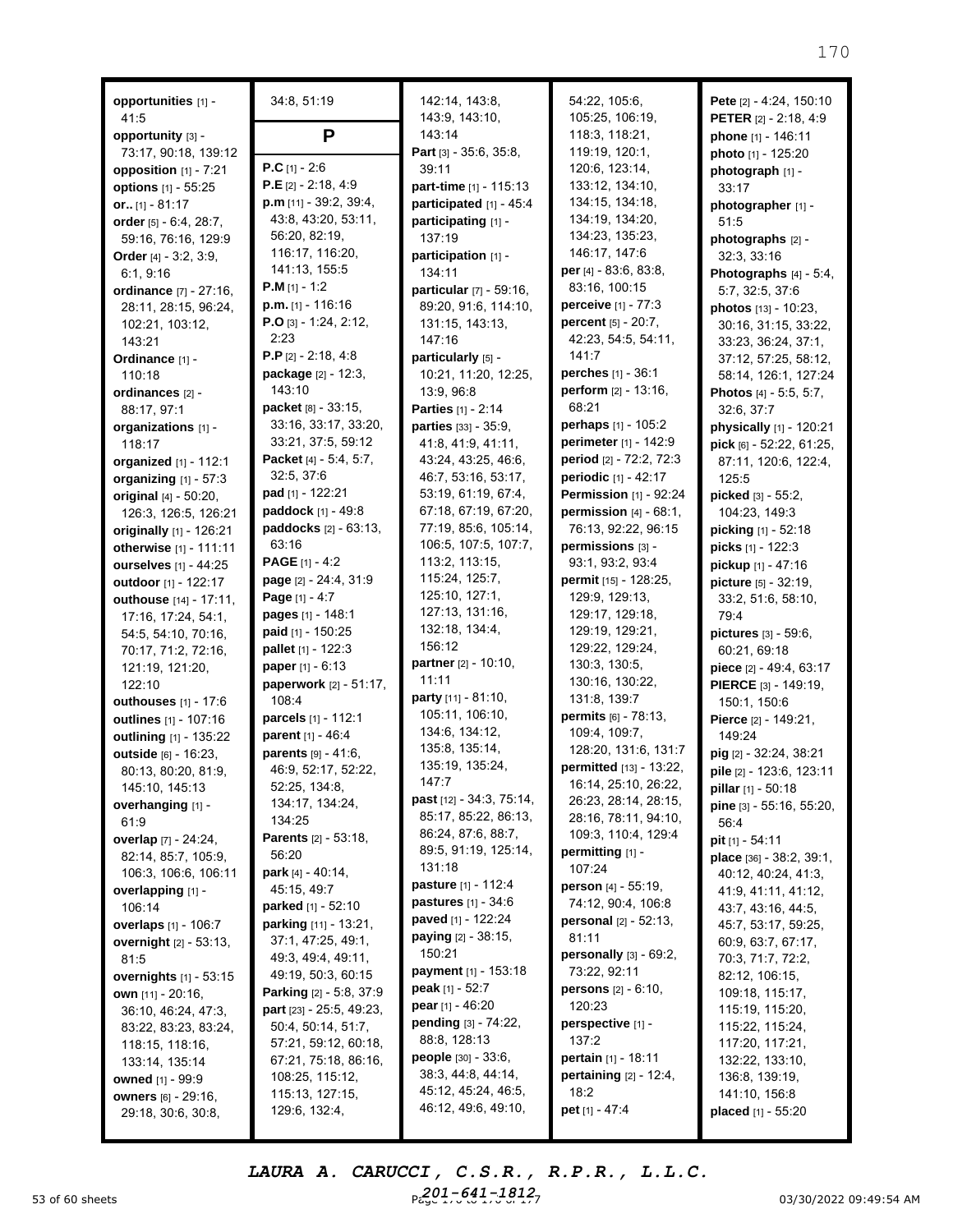| places [2] - 123:5,           | 57:23, 64:13, 64:25,            | potentially [5] - 25:9,         | procedurally [1] - 24:4          | 63:5, 63:14, 63:15,             |
|-------------------------------|---------------------------------|---------------------------------|----------------------------------|---------------------------------|
| 153:11                        | 73:11, 85:1, 96:8,              | 83:6, 106:2, 138:19,            | procedure [1] - 27:11            | 69:2, 69:7, 69:10,              |
| placing [1] - 126:24          | 103:23, 123:8,                  | 148:24                          | proceed $[6] - 11:22$ ,          | 70:23, 76:20, 76:22,            |
| plan $[40] - 11:3, 11:6,$     | 146:22, 147:17                  | pots [1] - 39:10                | 16:3, 24:20, 26:11,              | 76:25, 77:3, 77:12,             |
| 13:10, 13:13, 13:23,          | pole [2] - 91:17, 92:18         | potties [5] - 13:21,            | 26:16, 59:3                      | 77:17, 77:22, 82:5,             |
| 14:2, 14:6, 14:18,            | poles [1] - 50:25               | 16:12, 70:20, 72:17,            | PROCEEDING [1] -                 | 83:1, 91:20, 92:12,             |
| 14:22, 14:23, 15:18,          | policy [1] - 132:23             | 72:18                           | 1:4                              | 92:16, 93:22, 98:22,            |
| 17:11, 17:19, 19:18,          | pollination [1] -               | potty [4] - 14:19,              | <b>proceeding</b> $[4] - 7:16$ , | 99:12, 99:18, 111:6,            |
| 19:22, 20:1, 24:9,            | 111:17                          | 17:19, 18:9, 18:15              | 15:2, 28:4, 65:9                 | 111:12, 124:25,                 |
| 26:24, 28:4, 28:18,           | pollution [1] - 49:22           | poultry [7] - 34:24,            | proceeds $[1] - 24:22$           | 128:20, 130:17,                 |
| 34:23, 37:2, 37:22,           | ponds [1] - 112:5               | 35:19, 35:20, 35:21,            | process [12] - 24:22,            | 131:15, 142:1,                  |
| 37:24, 38:1, 46:17,           | pony $[2] - 83:11, 84:6$        | 36:4, 42:11, 44:17              | 25:20, 27:2, 65:1,               | 142:10, 142:11,                 |
| 46:23, 48:1, 52:2,            |                                 | <b>power</b> $[1] - 13:24$      | 98:12, 104:3, 129:3,             | 142:13, 142:19,                 |
| 59:23, 68:23, 79:13,          | port [17] - 13:21,              |                                 | 129:5, 129:18,                   | 147:21, 148:13,                 |
| 79:17, 91:4, 91:11,           | 14:19, 16:12, 16:13,            | practice [1] - 64:1             |                                  | 148:24, 150:16,                 |
| 91:13, 127:22,                | 17:19, 17:23, 18:9,             | prefer $[3] - 65:18$ ,          | 129:21, 129:25,                  | 150:18                          |
| 129:11, 140:9                 | 18:14, 18:15, 18:18,            | 83:3, 85:10                     | 130:1                            | <b>proposal</b> $[2] - 55:8$ ,  |
| <b>PLAN</b> [1] - 1:10        | 54:15, 54:16, 55:8,             | preference [1] - 31:23          | produce [6] - 35:13,             | 132:16                          |
| <b>Plan</b> $[5] - 4:6, 5:8,$ | 55:15, 70:20, 72:17,            | preferential [1] - 93:23        | 38:11, 39:14, 46:24,             | propose [11] - 48:17,           |
|                               | 72:18                           | pregnant [1] - 144:21           | 90:10, 98:9                      | 49:18, 51:9, 51:10,             |
| 12:1, 37:8, 142:14            | port-a-john [4] -               | preliminary [3] -               | produced $[1]$ - $98:7$          | 81:4, 81:5, 102:17,             |
| planner [5] - 25:18,          | 17:23, 18:14, 18:18,            | 128:16, 128:17,                 | $producting_{[3]} - 111:3,$      | 131:19, 142:15,                 |
| 25:21, 26:5, 26:20,           | 55:15                           | 128:18                          | 111:9, 111:15                    | 142:16, 143:3                   |
| 108:18                        | port-a-johns [4] -              | prepare [2] - 107:15,           | product [2] - 144:10,            | proposed $[22] - 12:5$ ,        |
| <b>Planner</b> [1] - 2:18     | 16:13, 54:15, 54:16,            | 107:19                          | 144:17                           | 12:13, 15:9, 16:18,             |
| planning [2] - 11:12,         | 55:8                            | prepared [2] - 16:22,           | production [2] -                 | 28:9, 35:14, 42:7,              |
| 38:11                         | port-a-potties [5] -            | 79:20                           | 35:14, 39:11                     |                                 |
| Planning [2] - 11:13,         | 13:21, 16:12, 70:20,            | <b>present</b> $[1] - 68:12$    | products [4] - 51:24,            | 49:1, 49:3, 49:14,              |
| 12:2                          | 72:17, 72:18                    | <b>PRESENT</b> [1] - 1:11       | 111:4, 111:10,                   | 49:16, 68:9, 81:3,              |
| plans $[6] - 10:20$ ,         | port-a-potty [4] -              | presently [3] - 91:3,           | 111:17                           | 88:20, 90:18, 90:20,            |
| 14:20, 36:17, 41:25,          | 14:19, 17:19, 18:9,             | 92:22, 93:5                     | professional [2] -               | 96:9, 125:16,                   |
| 57:2, 57:5                    | 18:15                           | Preservation [1] -              | 48:12, 153:18                    | 127:21, 132:21,                 |
| <b>planting</b> $[1] - 75:6$  | <b>portable</b> $[8] - 54:8$ ,  | 142:5                           | professionals [2] -              | 136:21, 140:8                   |
| <b>Platt</b> $[1]$ - 139:17   | 54:22, 55:1, 55:3,              | President's [1] - 70:14         | 16:9, 52:6                       | proposing [12] -                |
| Platts [7] - 4:16, 6:25,      | 121:22, 122:1,                  | presumably [2] -                | proffer [1] - 133:2              | 17:10, 17:17, 50:15,            |
| 8:21, 22:24, 69:24,           | 122:9, 122:11                   | 12:12, 147:12                   | programs [6] - 40:21,            | 53:12, 53:14, 87:2,             |
| 153:11, 154:11                | Portable [1] - 54:24            | pretty [3] - 32:11,             | 43:21, 53:9, 53:10,              | 88:3, 88:24, 99:1,              |
| <b>PLATTS</b> $[44] - 1:18$   | portion [3] - 126:6,            | 139:15, 146:25                  | 80:2, 119:25                     | 101:12, 113:3,                  |
| 7:1, 8:22, 22:25,             | 126:13, 130:17                  | prevent [2] - 21:17,            | prohibited [2] - 97:23,          | 117:10                          |
| 69:25, 70:3, 70:11,           | portions [1] - 142:1            | 123:4                           | 97:25                            | prospective [3] -               |
| 70:15, 70:19, 71:1,           | position [12] - 7:21,           | prevents [1] - 21:22            | prohibition [1] - 82:15          | 74:23, 76:15, 76:25             |
| 71:5, 71:13, 71:16,           | 27:9, 65:16, 92:15,             | preview [1] - 104:2             | <b>project</b> [1] - 111:4       | protected [1] - 123:11          |
| 71:19, 71:23, 72:1,           | 96:13, 96:14, 96:18,            | previous [4] - 15:14,           | <b>Project</b> [1] - 142:2       | Protection [2] - 139:6,         |
| 72:7, 72:11, 72:15,           | 96:24, 100:21,                  | 15:16, 34:8, 78:18              | <b>projects</b> $[1] - 57:7$     | 142:4                           |
| 72:20, 73:5, 73:10,           | 101:24, 102:7, 135:8            | previously $[4] - 14:24$ ,      | <b>promote</b> $[1] - 38:5$      | protections [3] -               |
| 73:15, 73:24, 74:4,           | possibilities [1] -             | 17:14, 31:17, 51:18             | <b>proper</b> $[3] - 29:2$ ,     | 109:21, 109:24,                 |
| 74:9, 74:15, 75:2,            | 48:22                           | <b>primary</b> $[2]$ - 39:23,   | 97:21, 107:2                     | 110:6                           |
| 75:8, 75:17, 75:20,           | possibility $[1]$ - 82:13       | 151:1                           | <b>properly</b> $[4] - 6:8$ ,    | provide [3] - 109:14,           |
| 75:22, 76:1, 76:7,            | possible [6] - 67:13,           | <b>principal</b> $[6] - 18:6$ , | 40:5, 93:5, 94:16                | 122:18, 123:24                  |
| 76:19, 76:23, 77:6,           | 81:23, 134:23,                  | 18:7, 18:10, 18:11,             | properties $[2] - 43:13$ ,       | <b>provided</b> $[10] - 6:11$ , |
| 77:15, 77:19, 77:21,          | 143:4, 149:3, 149:9             | 18:19                           | 124:25                           | 6:13, 10:22, 11:22,             |
| 77:25, 125:12,                | <b>possibly</b> $[2] - 105:1$ , | <b>private</b> $[13] - 39:18$   | property [68] - 19:20,           | 12:12, 12:17, 21:16,            |
| 154:12, 154:23                | 148:24                          | 39:20, 43:10, 43:15,            | 20:16, 29:20, 30:3,              | 31:3, 110:22, 112:12            |
| <b>plead</b> [1] - $88:10$    | posted [2] - 6:8, 48:19         | 43:16, 43:17, 45:23,            | 30:10, 30:11, 30:14,             | <b>providing</b> $[4] - 7:23$ , |
| <b>Pledge</b> [1] - 7:17      | pot [1] - 38:21                 | 46:5, 52:24, 53:6,              | 31:16, 32:17, 32:18,             | 64:17, 82:21, 111:17            |
| plethora [1] - 24:25          | pot-bellied [1] - 38:21         | 105:23, 106:5, 106:8            | 34:3, 34:5, 34:12,               | PRYOR [112] - 2:3,              |
| plumber [1] - 139:5           | potential [9] - 73:19,          | problem [9] - 49:2,             | 34:15, 34:17, 34:21,             | 7:9, 14:14, 15:12,              |
| plus [1] - 64:19              | 105:10, 106:5,                  | 58:7, 79:19, 88:4,              | 35:12, 38:9, 38:15,              | 15:19, 23:11, 24:2,             |
| point $[18] - 7:16$ ,         | 106:10, 132:17,                 | 107:18, 108:14,                 | 39:23, 40:3, 40:7,               | 25:15, 26:25, 27:22,            |
| 13:10, 14:18, 15:21,          | 134:5, 135:4, 142:7,            | 116:19, 149:11,                 | 42:24, 45:15, 50:20,             | 30:21, 31:2, 31:7,              |
| 15:25, 27:17, 27:23,          | 142:8                           | 150:6                           | 51:13, 51:20, 54:7,              | 31:12, 31:24, 33:7,             |
|                               |                                 |                                 |                                  |                                 |

03/30/2022 09:49:54 AM  $P_{6.9}^{201}$   $P_{6.9}^{41}$   $P_{4.9}^{41}$   $P_{4.7}^{41}$   $P_{4.7}^{41}$   $P_{4.7}^{41}$   $P_{4.7}^{41}$ *LAURA A. CARUCCI, C.S.R., R.P.R., L.L.C. 201-641-1812*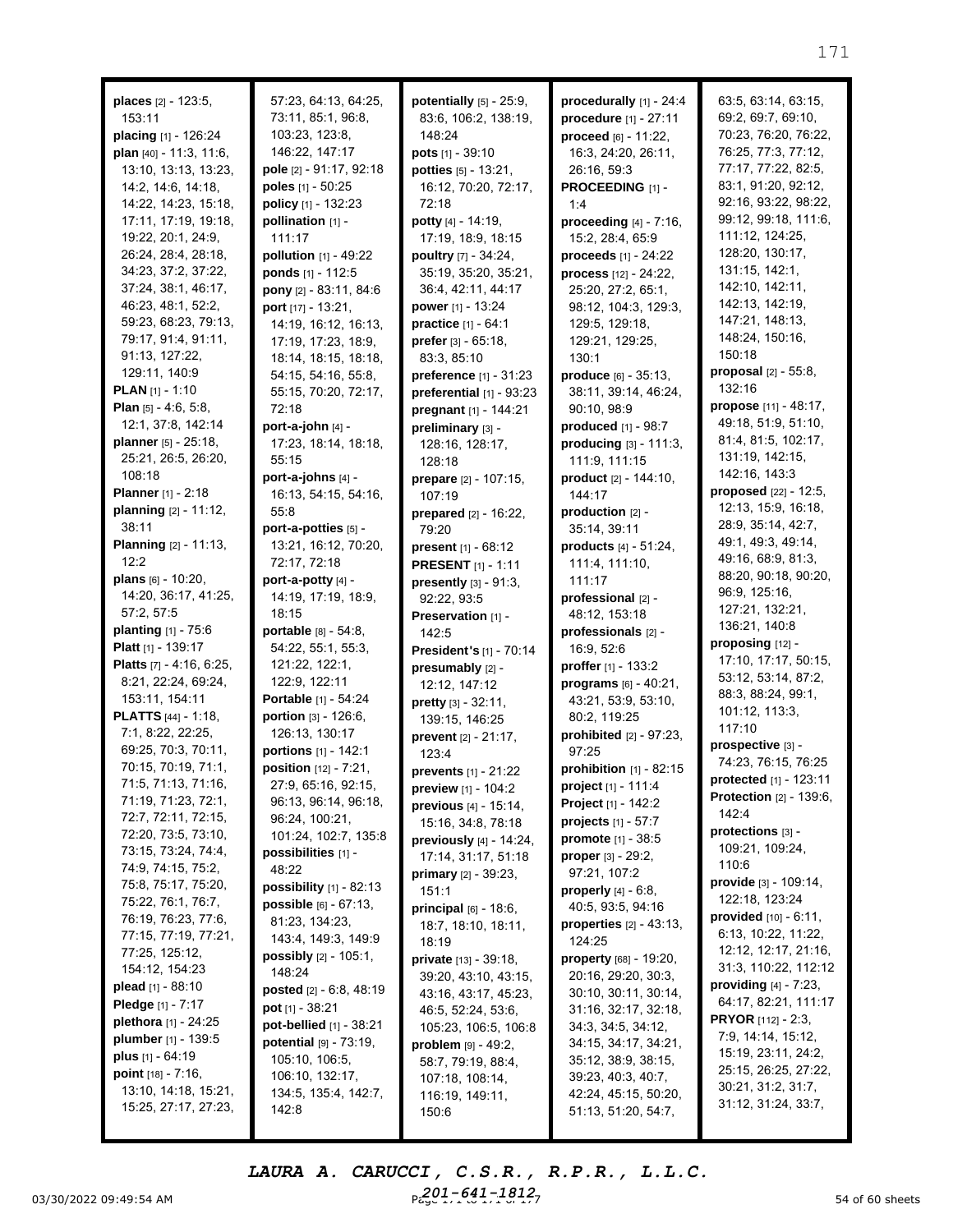| 36:21, 37:4, 51:1,<br>58:19, 59:12, 64:9,<br>64:12, 64:16, 65:2,<br>65:5, 65:15, 84:18,<br>86:22, 86:25, 87:15,<br>88:1, 88:11, 88:14,<br>89:1, 89:9, 89:17,<br>90:6, 90:12, 90:22,<br>92:6, 96:5, 96:21,<br>97:8, 97:11, 100:6,<br>100:11, 101:4,<br>101:16, 102:4, | 139:12, 140:19,<br>147:11, 148:3,<br>148:4, 150:8, 152:6,<br>152:21, 153:6, 153:8<br><b>Public</b> [6] - $3:8, 4:3,$<br>4:20, 6:7, 9:11, 9:25<br>pull [5] - 36:17, 49:9,<br>58:15, 59:6, 125:22<br>pull-off [1] - 49:9<br>purchase [2] - 29:20,<br>30:3<br>purchased $[4] - 30:4$ , | 131:14, 139:13,<br>140:15, 140:20,<br>150:4, 152:5, 152:21<br>Quick [1] - 153:25<br>quick [8] - 20:14,<br>30:22, 59:18, 79:12,<br>121:16, 139:15,<br>140:23, 151:24<br>quite [1] - 63:16<br>quote [1] - 97:16<br>quoted [1] - 94:14 | 44:18, 47:11, 50:4,<br>57:15, 62:2, 64:3,<br>64:5, 70:6, 73:3,<br>73:5, 100:24,<br>101:14, 102:3,<br>103:10, 106:6,<br>112:15, 122:24,<br>124:18, 124:23,<br>148:1, 148:22<br>reason [10] - 15:24,<br>49:24, 64:19, 95:15,<br>95:17, 95:18, 96:11, | regarding [9] - 11:25,<br>13:5, 66:11, 73:18,<br>78:3, 103:24,<br>108:17, 119:18,<br>143:20<br>Regarding [2] -<br>102:23, 104:24<br>Regardless [1] - 92:10<br>regardless [1] - 92:12<br>registered $[2]$ - $75:8$ ,<br>75:12<br>regular [4] - 93:18, |
|----------------------------------------------------------------------------------------------------------------------------------------------------------------------------------------------------------------------------------------------------------------------|-------------------------------------------------------------------------------------------------------------------------------------------------------------------------------------------------------------------------------------------------------------------------------------|-------------------------------------------------------------------------------------------------------------------------------------------------------------------------------------------------------------------------------------|----------------------------------------------------------------------------------------------------------------------------------------------------------------------------------------------------------------------------------------------------|------------------------------------------------------------------------------------------------------------------------------------------------------------------------------------------------------------------------------------------------------|
| 102:11, 103:6,                                                                                                                                                                                                                                                       | 30:10, 32:16                                                                                                                                                                                                                                                                        | R                                                                                                                                                                                                                                   | 109:18, 123:3,                                                                                                                                                                                                                                     | 94:6, 94:11, 96:16                                                                                                                                                                                                                                   |
| 103:13, 103:16,<br>112:25, 113:7,                                                                                                                                                                                                                                    | purpose [3] - 85:9,<br>101:2, 101:9                                                                                                                                                                                                                                                 | R-88 [4] - 97:24,                                                                                                                                                                                                                   | 141:25<br>rebuilt [3] - 32:19,                                                                                                                                                                                                                     | Regular [2] - 3:9, 9:16                                                                                                                                                                                                                              |
| 113:9, 113:13,                                                                                                                                                                                                                                                       | purposes [3] - 30:22,                                                                                                                                                                                                                                                               | 109:3, 109:4, 150:19                                                                                                                                                                                                                | 32:22, 126:12                                                                                                                                                                                                                                      | regulation $[1] - 13:25$<br>regulations $[3] - 16:5$ ,                                                                                                                                                                                               |
| 113:17, 113:21,                                                                                                                                                                                                                                                      | 51:3, 101:7                                                                                                                                                                                                                                                                         | <b>R.P.R</b> $[2] - 1:23$ , 2:22                                                                                                                                                                                                    | receive [2] - 47:7,                                                                                                                                                                                                                                | 55:24, 147:6                                                                                                                                                                                                                                         |
| 113:23, 114:3,                                                                                                                                                                                                                                                       | <b>pursuant</b> $[4] - 6:7$ ,                                                                                                                                                                                                                                                       | R.S.41:2-2 [1] - 156:5                                                                                                                                                                                                              | 73:16                                                                                                                                                                                                                                              | rehab [1] - 32:12                                                                                                                                                                                                                                    |
| 114:6, 114:8,                                                                                                                                                                                                                                                        | 111:7, 111:13, 156:5                                                                                                                                                                                                                                                                | racing [1] - 42:20                                                                                                                                                                                                                  | received [6] - 13:12,                                                                                                                                                                                                                              | rehabbing [1] - 38:9                                                                                                                                                                                                                                 |
| 114:10, 114:16,                                                                                                                                                                                                                                                      | pursuits [1] - 112:7                                                                                                                                                                                                                                                                | railing [2] - 78:17,                                                                                                                                                                                                                | 32:7, 37:9, 72:25,                                                                                                                                                                                                                                 | Reiki [2] - 117:13,                                                                                                                                                                                                                                  |
| 114:20, 114:24,<br>115:3, 115:6, 115:8,                                                                                                                                                                                                                              | put [20] - 25:4, 26:7,                                                                                                                                                                                                                                                              | 79:6                                                                                                                                                                                                                                | 128:9, 129:17                                                                                                                                                                                                                                      | 118:16                                                                                                                                                                                                                                               |
| 115:11, 115:16,                                                                                                                                                                                                                                                      | 26:14, 27:1, 27:24,                                                                                                                                                                                                                                                                 | raining [1] - 62:5                                                                                                                                                                                                                  | recently [1] - 75:14                                                                                                                                                                                                                               | REINSTEIN [2] -                                                                                                                                                                                                                                      |
| 115:23, 116:3,                                                                                                                                                                                                                                                       | 30:16, 32:20, 40:8,                                                                                                                                                                                                                                                                 | raise [4] - 23:14, 75:5,<br>88:18, 130:13                                                                                                                                                                                           | recess $[1] - 58:22$<br>recitation $[1] - 7:17$                                                                                                                                                                                                    | 156:3, 156:24                                                                                                                                                                                                                                        |
| 116:9, 116:13,                                                                                                                                                                                                                                                       | 50:19, 50:23, 50:24,<br>63:6, 84:19, 86:18,                                                                                                                                                                                                                                         | raised [8] - 13:15.                                                                                                                                                                                                                 | recommend <sub>[4]</sub> -                                                                                                                                                                                                                         | rejected [1] - 95:18                                                                                                                                                                                                                                 |
| 116:16, 116:18,                                                                                                                                                                                                                                                      | 120:15, 123:15,                                                                                                                                                                                                                                                                     | 15:21, 35:3, 52:6,                                                                                                                                                                                                                  | 12:17, 52:21, 52:25,                                                                                                                                                                                                                               | relate [1] - 87:24<br>related [16] - 35:1,                                                                                                                                                                                                           |
| 116:22, 116:25,                                                                                                                                                                                                                                                      | 143:10, 145:24,                                                                                                                                                                                                                                                                     | 52:8, 60:16, 78:17                                                                                                                                                                                                                  | 107:4                                                                                                                                                                                                                                              | 38:17, 38:18, 41:15,                                                                                                                                                                                                                                 |
| 117:16, 117:19,                                                                                                                                                                                                                                                      | 147:23                                                                                                                                                                                                                                                                              | <b>raises</b> [1] - 130:12                                                                                                                                                                                                          | recommendation [1] -                                                                                                                                                                                                                               | 43:5, 45:16, 46:14,                                                                                                                                                                                                                                  |
| 117:25, 118:3,                                                                                                                                                                                                                                                       | putting [2] - 13:20,                                                                                                                                                                                                                                                                | Raising [1] - 43:12                                                                                                                                                                                                                 | 15:6                                                                                                                                                                                                                                               | 48:8, 48:15, 59:1,                                                                                                                                                                                                                                   |
| 118:7, 118:9,                                                                                                                                                                                                                                                        | 26:25                                                                                                                                                                                                                                                                               | raising $[16] - 34:24$ ,                                                                                                                                                                                                            | recommended [1] -                                                                                                                                                                                                                                  | 67:20, 68:8, 111:16,                                                                                                                                                                                                                                 |
| 118:12, 118:18,                                                                                                                                                                                                                                                      |                                                                                                                                                                                                                                                                                     | 35:18, 35:20, 35:21,                                                                                                                                                                                                                | 75:10                                                                                                                                                                                                                                              | 117:1, 117:4, 131:22                                                                                                                                                                                                                                 |
| 118:25, 120:22,<br>124:5, 124:8,                                                                                                                                                                                                                                     | Q                                                                                                                                                                                                                                                                                   | 36:4, 36:5, 38:6,                                                                                                                                                                                                                   | Record [1] - 6:12                                                                                                                                                                                                                                  | relating [3] - 73:19,                                                                                                                                                                                                                                |
| 130:12, 130:23,                                                                                                                                                                                                                                                      |                                                                                                                                                                                                                                                                                     | 39:7, 42:11, 42:21,                                                                                                                                                                                                                 | record [16] - 14:9,                                                                                                                                                                                                                                | 76:3, 112:7                                                                                                                                                                                                                                          |
| 131:1, 131:5, 133:9,                                                                                                                                                                                                                                                 | QP [2] - 122:24<br>qualified [1] - 95:16                                                                                                                                                                                                                                            | 43:11, 44:17, 45:3,                                                                                                                                                                                                                 | 15:14, 15:16, 23:23,                                                                                                                                                                                                                               | relation [1] - 76:8                                                                                                                                                                                                                                  |
| 133:24, 137:1,                                                                                                                                                                                                                                                       | qualify [2] - 64:17,                                                                                                                                                                                                                                                                | 45:19, 75:3, 75:5<br>ramshackle [3] -                                                                                                                                                                                               | 26:13, 29:10, 33:11,<br>33:13, 51:4, 51:7,                                                                                                                                                                                                         | relative [5] - 19:10,                                                                                                                                                                                                                                |
| 137:21, 138:2,                                                                                                                                                                                                                                                       | 73:1                                                                                                                                                                                                                                                                                | 30:18, 30:19, 30:20                                                                                                                                                                                                                 | 58:21, 58:23, 65:23,                                                                                                                                                                                                                               | 102:20, 102:21,<br>156:11, 156:13                                                                                                                                                                                                                    |
| 139:10, 144:12,                                                                                                                                                                                                                                                      | quality [1] - 128:22                                                                                                                                                                                                                                                                | range [5] - 34:6,                                                                                                                                                                                                                   | 84:19, 124:21, 129:2                                                                                                                                                                                                                               | relaxation [1] - 41:21                                                                                                                                                                                                                               |
| 146:2, 147:9, 152:3,                                                                                                                                                                                                                                                 | questioning [8] -                                                                                                                                                                                                                                                                   | 63:18, 119:24,                                                                                                                                                                                                                      | records [1] - 32:13                                                                                                                                                                                                                                | relevance [2] - 90:21,                                                                                                                                                                                                                               |
| 152:5, 152:10,                                                                                                                                                                                                                                                       | 74:23, 86:13, 96:1,                                                                                                                                                                                                                                                                 | 120:7, 120:10                                                                                                                                                                                                                       | recreational [3] -                                                                                                                                                                                                                                 | 99:3                                                                                                                                                                                                                                                 |
| 152:16, 152:19,                                                                                                                                                                                                                                                      | 130:7, 132:25,                                                                                                                                                                                                                                                                      | <b>Rank</b> [2] - 142:1,                                                                                                                                                                                                            | 38:18, 43:6, 45:17                                                                                                                                                                                                                                 | relevancy [3] - 89:2,                                                                                                                                                                                                                                |
| 153:5<br>Pryor [12] - 4:18, 7:8,                                                                                                                                                                                                                                     | 135:2, 136:19,                                                                                                                                                                                                                                                                      | 142:3                                                                                                                                                                                                                               | <b>rectified</b> [1] - 17:15                                                                                                                                                                                                                       | 100:11, 100:13                                                                                                                                                                                                                                       |
| 14:14, 17:4, 23:10,                                                                                                                                                                                                                                                  | 137:25                                                                                                                                                                                                                                                                              | rarely [1] - 81:22                                                                                                                                                                                                                  | <b>redone</b> [1] - 66:22                                                                                                                                                                                                                          | relevant [20] - 88:2,                                                                                                                                                                                                                                |
| 36:19, 95:25, 130:1,                                                                                                                                                                                                                                                 | Questions [2] - 4:15,                                                                                                                                                                                                                                                               | rather $[3] - 15:2$ ,                                                                                                                                                                                                               | reduce [1] - 135:13                                                                                                                                                                                                                                | 88:21, 89:3, 89:6,                                                                                                                                                                                                                                   |
| 131:11, 133:3,                                                                                                                                                                                                                                                       | 4:20<br>questions [43] - 11:4,                                                                                                                                                                                                                                                      | 26:13, 37:5                                                                                                                                                                                                                         | refer [1] - 33:17                                                                                                                                                                                                                                  | 89:8, 90:17, 96:8,                                                                                                                                                                                                                                   |
| 133:15, 135:1                                                                                                                                                                                                                                                        | 13:5, 13:14, 19:5,                                                                                                                                                                                                                                                                  | <b>ratio</b> [1] - 57:17                                                                                                                                                                                                            | reference [1] - 59:9<br>references $[3] - 16:23$ ,                                                                                                                                                                                                 | 98:20, 100:5, 101:6,                                                                                                                                                                                                                                 |
| <b>PUBLIC</b> $[1] - 1:7$                                                                                                                                                                                                                                            | 21:3, 21:15, 24:15,                                                                                                                                                                                                                                                                 | Ray [1] - 121:17<br>RAY [1] - 1:13                                                                                                                                                                                                  | 32:3, 117:1                                                                                                                                                                                                                                        | 101:9, 101:11,                                                                                                                                                                                                                                       |
| <b>public</b> $[40] - 7:24$ ,                                                                                                                                                                                                                                        | 52:5, 66:8, 78:3,                                                                                                                                                                                                                                                                   | re [1] - 33:3                                                                                                                                                                                                                       | referring $[6] - 33:14$ ,                                                                                                                                                                                                                          | 101:15, 101:16,<br>101:24, 102:4,                                                                                                                                                                                                                    |
| 9:13, 10:4, 13:17,                                                                                                                                                                                                                                                   | 79:10, 85:1, 87:22,                                                                                                                                                                                                                                                                 | re-sided [1] - 33:3                                                                                                                                                                                                                 | 36:23, 51:2, 59:10,                                                                                                                                                                                                                                | 102:14, 131:23,                                                                                                                                                                                                                                      |
| 19:9, 21:12, 22:3,                                                                                                                                                                                                                                                   | 102:16, 103:1,                                                                                                                                                                                                                                                                      | reached [1] - 74:1                                                                                                                                                                                                                  | 61:18                                                                                                                                                                                                                                              | 136:24, 138:15                                                                                                                                                                                                                                       |
| 40:16, 44:13, 45:5,                                                                                                                                                                                                                                                  | 103:3, 103:7,                                                                                                                                                                                                                                                                       | reading [1] - 28:6                                                                                                                                                                                                                  | <b>refers</b> [2] - 33:12,                                                                                                                                                                                                                         | relief [6] - 24:6, 24:7,                                                                                                                                                                                                                             |
| 45:9, 52:1, 69:21,<br>77:22, 80:13, 81:9,                                                                                                                                                                                                                            | 103:22, 103:24,                                                                                                                                                                                                                                                                     | reads [1] - 95:7                                                                                                                                                                                                                    | 109:10                                                                                                                                                                                                                                             | 28:17, 95:19,                                                                                                                                                                                                                                        |
| 103:23, 106:16,                                                                                                                                                                                                                                                      | 104:5, 104:11,                                                                                                                                                                                                                                                                      | real $\overline{161}$ - 18:17, 30:22,                                                                                                                                                                                               | reflected [1] - 14:19                                                                                                                                                                                                                              | 101:18, 101:22                                                                                                                                                                                                                                       |
| 106:21, 107:12,                                                                                                                                                                                                                                                      | 110:9, 112:24,                                                                                                                                                                                                                                                                      | 47:13, 59:17, 79:12,                                                                                                                                                                                                                | <b>refrain</b> [1] - 7:25                                                                                                                                                                                                                          | relocated <sub>[1]</sub> - 60:24                                                                                                                                                                                                                     |
| 108:8, 109:13,                                                                                                                                                                                                                                                       | 113:1, 119:1, 119:2,                                                                                                                                                                                                                                                                | 151:24                                                                                                                                                                                                                              | <b>refuse</b> [1] - 48:2                                                                                                                                                                                                                           | remain $[3] - 15:14$ ,                                                                                                                                                                                                                               |
| 110:9, 115:9,                                                                                                                                                                                                                                                        | 119:4, 121:14,<br>121:16, 123:19,                                                                                                                                                                                                                                                   | <b>Really</b> [1] - 95:21                                                                                                                                                                                                           | regard [7] - 128:11,                                                                                                                                                                                                                               | 16:19, 121:24                                                                                                                                                                                                                                        |
| 119:21, 120:11,                                                                                                                                                                                                                                                      | 124:1, 124:2, 124:8,                                                                                                                                                                                                                                                                | really [29] - 18:11,                                                                                                                                                                                                                | 131:14, 132:15,                                                                                                                                                                                                                                    | <b>remember</b> $[4] - 71:2$ ,                                                                                                                                                                                                                       |
| 123:22, 124:9,                                                                                                                                                                                                                                                       | 124:18, 131:5,                                                                                                                                                                                                                                                                      | 19:19, 20:1, 21:11,                                                                                                                                                                                                                 | 134:3, 135:3, 136:2,                                                                                                                                                                                                                               | 71:22, 89:14, 89:19                                                                                                                                                                                                                                  |
| 124:22, 132:12,                                                                                                                                                                                                                                                      |                                                                                                                                                                                                                                                                                     | 21:18, 32:24, 43:7,                                                                                                                                                                                                                 | 139:25                                                                                                                                                                                                                                             | <b>remembers</b> $[1] - 11:14$                                                                                                                                                                                                                       |
|                                                                                                                                                                                                                                                                      |                                                                                                                                                                                                                                                                                     |                                                                                                                                                                                                                                     |                                                                                                                                                                                                                                                    |                                                                                                                                                                                                                                                      |

55 of 60 sheets **Page 172 to 172 to 172 of 172 to 172 of 172 of 172 of 172 of 172 of 172 of 172 of 177 of 177 of 17** *LAURA A. CARUCCI, C.S.R., R.P.R., L.L.C. 201-641-1812*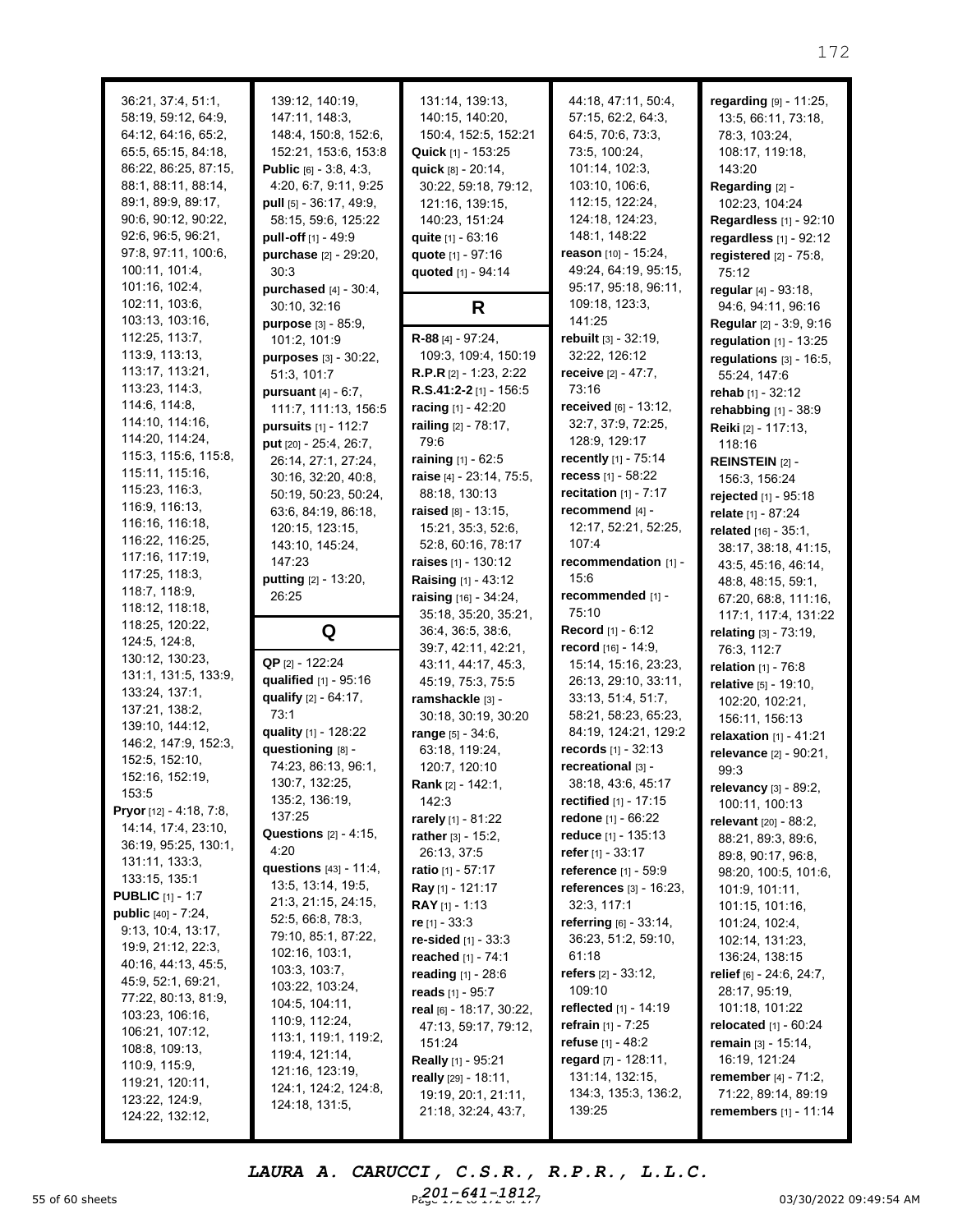| remotely [1] - 74:19<br>removal $[2] - 47:10$ , | 150:17, 150:19<br>resolution [11] - 9:19, | 77:17, 91:7, 91:10,<br>91:24, 92:19,     | 152:10<br>Rittie's [2] - 27:23,             | runs [1] - 59:20                    |
|-------------------------------------------------|-------------------------------------------|------------------------------------------|---------------------------------------------|-------------------------------------|
| 48:12                                           | 9:21, 16:22, 17:3,                        | 105:17, 105:23,                          | 131:9                                       | S                                   |
| remove [1] - 47:25                              | 18:25, 113:11,                            | 106:6, 106:8, 116:5,                     | <b>ROAD</b> [1] - 1:8                       |                                     |
| removed [7] - 48:3.                             | 146:15, 147:10,                           | 116:7, 116:8,                            | Road [24] - 2:12, 4:5,                      | <b>SADDLE</b> [2] - 1:25,           |
| 48:4, 55:4, 55:22,                              | 147:23, 147:24,                           | 116:12, 116:15,                          | 4:11, 4:12, 4:21,                           | 2:23                                |
| 56:2, 121:20, 126:14                            | 153:17                                    | 116:22, 132:18,                          | 4:22, 4:23, 4:24,                           | safe [2] - 19:3, 63:9               |
| <b>renovated</b> $[1] - 66:20$                  | resolutions [1] -                         | 141:14, 141:22,                          | 4:25, 10:6, 14:11,                          | safeguard [1] - 124:23              |
| renovations [1] -                               | 153:17                                    | 148:10, 148:11,                          | 19:13, 20:16, 23:20,                        | safety [9] - 62:14,                 |
| 34:14                                           | Resolutions [3] -                         | 148:15, 151:3, 151:5                     | 23:25, 29:15, 29:17,                        | 62:15, 62:19, 75:9,                 |
| rentals [2] - 131:19,                           | 3:10, 9:17, 153:15                        | <b>Riding</b> [1] - 116:21               | 29:18, 84:21,                               | 130:9, 133:6, 133:9,                |
| 131:20                                          | RESOLUTIONS [1] -                         | rink $[1] - 63:4$                        | 124:13, 144:9,                              | 139:25, 145:15                      |
| rents $[1] - 131:22$                            | 1:4                                       | rise $[2] - 7:15, 7:17$                  | 145:20, 150:10,                             | <b>sales</b> [1] - 12:8             |
| repeat [1] - 100:6                              | respect [8] - 7:24,                       | risk [1] - 133:14                        | 150:15                                      | Salute [2] - 3:4, 7:14              |
| rephrase [2] - 86:6,                            | 24:18, 56:3, 86:21,                       | RITTIE [93] - 2:7, 10:7,                 | road [1] - 147:21                           | Sami [3] - 29:19, 30:9,             |
| 90:7                                            | 87:14, 87:17, 89:7,                       | 12:22, 16:11, 17:9,                      | roads [1] - 112:6                           | 84:21                               |
| rephrasing [2] -                                | 121:2                                     | 17:21, 21:1, 23:9,                       | <b>ROBIN</b> $[1]$ - 1:21                   | <b>SAMI</b> $[3] - 84:13$ ,         |
| 90:13, 90:22                                    | respectfully [1] -                        | 24:23, 26:12, 28:20,                     | rock [1] - 122:23                           | 84:17, 92:5                         |
| replaced $[1] - 32:21$                          | 131:12                                    | 28:24, 29:4, 29:7,<br>29:9, 30:1, 30:15, | Rockaway [18] - 2:4,                        | sanitary [1] - 14:1                 |
| replica [1] - 50:20                             | respond [1] - 143:19                      | 30:24, 31:5, 31:10,                      | 6:3, 6:9, 11:12,                            | sanitation [2] - 60:10,<br>122:18   |
| report [7] - 20:19,                             | responding [1] -<br>135:16                | 31:14, 31:19, 31:21,                     | 20:16, 23:20, 23:25,<br>29:15, 56:5, 93:13, | sanitizer [1] - 122:19              |
| 20:23, 21:5, 73:16,                             | Response [3] - 19:7,                      | 33:21, 34:1, 36:14,                      | 93:15, 108:17,                              | sat [1] - 130:19                    |
| 73:17, 75:11, 76:2                              | 20:11, 22:1                               | 36:23, 37:11, 37:16,                     | 108:21, 109:2,                              | satisfied [1] - 78:20               |
| reporter [1] - 124:10                           | responses [1] -                           | 51:8, 53:22, 53:24,                      | 110:5, 110:18,                              | satisfy [1] - 97:3                  |
| <b>REPORTER [3] - 14:8.</b>                     | 108:16                                    | 58:13, 58:24, 59:8,                      | 124:13, 144:9                               | satisfying [2] - 111:5,             |
| 23:13, 23:22                                    | responsible [1] -                         | 59:14, 61:16, 64:11,                     | <b>ROCKAWAY</b> $[2] - 1:1$ ,               | 111:11                              |
| Reporter [1] - 156:4<br>REPORTERS [2] -         | 133:18                                    | 64:14, 64:24, 65:22,                     | 1:11                                        | <b>Saturdays</b> [2] - 39:3,        |
| 1:24, 2:22                                      | responsive [1] - 77:16                    | 66:2, 74:21, 76:6,                       | roll [1] - 47:24                            | 41:3                                |
| reports [1] - 10:2                              | rest $[3] - 43:18, 63:18,$                | 76:14, 84:3, 85:3,                       | roll-on/roll-off [1] -                      | saw [4] - 24:23, 32:19,             |
| <b>Reports</b> [2] - 3:15,                      | 124:4                                     | 85:5, 86:4, 86:12,                       | 47:24                                       | 53:25, 128:21                       |
| 9:23                                            | restored [1] - 138:13                     | 86:23, 88:6, 88:13,                      | RONDA [2] - 156:3,                          | scenario [2] - 106:14,              |
| represented [2] -                               | restricted $[1]$ - 18:6                   | 88:25, 89:5, 89:16,                      | 156:24                                      | 119:20                              |
| 149:25, 150:12                                  | restriction [1] - 147:20                  | 90:3, 90:16, 95:24,                      | roof $[2] - 126:7$ ,                        | SCEUSI [10] - 20:15,                |
| request $[3] - 12:10$ ,                         | restroom [1] - 70:22                      | 96:23, 97:10, 98:1,                      | 126:20                                      | 20:25, 144:8,                       |
| 74:5, 120:15                                    | retail [1] - 12:8                         | 98:21, 98:25, 100:3,                     | <b>roofs</b> [1] - 32:20                    | 144:16, 144:19,                     |
| requested $[3] - 14:4$ ,                        | retirement [1] - 119:14                   | 101:10, 102:1,                           | rough [5] - 106:15,                         | 144:23, 145:3,                      |
| 24:6, 25:22                                     | retracting [1] - 146:22                   | 102:9, 107:19,                           | 106:18, 119:25,                             | 145:7, 145:11,                      |
| requesting $[6] - 6:10$ ,                       | revealing [1] - 133:22                    | 118:23, 120:14,                          | 120:12, 120:13                              | 145:14                              |
| 10:20, 19:15, 24:12,                            | review [6] - 10:18,                       | 120:19, 120:25,                          | roughly [1] - 80:13                         | Sceusi [4] - 4:12,                  |
| 74:14, 101:19                                   | 73:17, 73:22,                             | 121:8, 125:13,<br>125:25, 129:2,         | round [2] - 141:17                          | 4:22, 20:16, 144:8                  |
| require [6] - 19:18,                            | 129:11, 153:20                            | 130:6, 132:11,                           | Royek [4] - 6:23, 8:19,                     | schedule [1] - 106:7                |
| 24:7, 39:13, 42:23,                             | <b>revised</b> $[1]$ - 11:3               | 132:20, 132:24,                          | 22:22, 154:9                                | schedules [2] - 12:15,              |
| 77:22, 122:19                                   | Ribbon [1] - 39:24                        | 136:18, 138:20,                          | <b>ROYEK</b> [5] - 1:17,                    | 121:11                              |
| required [6] - 16:25,                           | <b>ride</b> [4] - 40:5, 45:14,            | 138:24, 140:12,                          | 6:24, 8:20, 22:23,                          | scheduling [1] -                    |
| 20:23, 52:19,                                   | 81:13, 132:4                              | 144:1, 144:5,                            | 154:10                                      | 106:12                              |
| 129:15, 136:9,                                  | <b>rider</b> [1] - 39:24                  | 150:14, 151:14,                          | rubric $[3] - 105:3$ ,<br>107:16, 120:15    | <b>SCHERWA</b> $[6] - 1:15$         |
| 136:20                                          | riders $[2] - 80:20,$                     | 152:12, 152:18,                          | run [10] - 36:2, 48:22,                     | 6:20, 8:16, 22:19,<br>153:24, 154:6 |
| requirement $[2]$ -                             | 81:11                                     | 153:9, 153:13                            | 61:14, 74:4, 80:8,                          | <b>Scherwa</b> [4] - 6:19,          |
| 136:12, 138:18                                  | rides [4] - 40:7,                         | <b>Rittie</b> [26] - 4:14,               | 105:13, 105:22,                             | 8:15, 22:18, 154:5                  |
| requirements $[3]$ -                            | 131:25, 132:17,                           | 10:10, 11:18, 12:20,                     | 105:23, 107:13,                             | <b>school</b> $[5]$ - 40:16,        |
| 131:9, 136:6, 142:6                             | 148:17<br><b>riding</b> $[46] - 26:1$ ,   | 15:20, 23:8, 24:2,                       | 147:25                                      | 70:9, 114:17,                       |
| requires $[1] - 43:14$<br>requiring [1] - 137:3 | 34:5, 39:18, 39:20,                       | 25:16, 28:3, 32:1,                       | run-around [1] -                            | 114:18, 115:18                      |
| <b>reserve</b> [1] - 140:22                     | 40:3, 40:22, 40:23,                       | 33:7, 36:22, 51:1,                       | 107:13                                      | <b>schools</b> [1] - 115:9          |
| residence [3] - 57:19,                          | 43:10, 43:15, 43:16,                      | 64:16, 84:18, 86:25,                     | <b>run-off</b> [1] - 48:22                  | science [7] - 40:15,                |
| 57:20, 69:16                                    | 43:18, 43:22, 44:11,                      | 88:11, 90:13, 101:4,                     | running $[8] - 68:17$ ,                     | 40:16, 114:23,                      |
| residential $[7] - 49:25$ ,                     | 45:23, 46:3, 46:5,                        | 102:8, 120:22,                           | 76:24, 77:3, 77:7,                          | 115:2, 115:5, 115:6,                |
| 65:14, 78:15,                                   | 52:24, 53:6, 63:1,                        | 130:12, 130:13,<br>133:25, 137:2,        | 77:11, 77:16, 98:3,                         | 137:11                              |
| 107:25, 129:4,                                  | 63:3, 63:4, 63:8,                         |                                          | 122:19                                      | <b>scolding</b> [2] - 138:19,       |

03/30/2022 09:49:54 AM  $P_{cyc}^{201-641-1812}$   $P_{cyc}^{201-70.11-17.5}$   $P_{cyc}^{201-641-1812}$ *LAURA A. CARUCCI, C.S.R., R.P.R., L.L.C. 201-641-1812*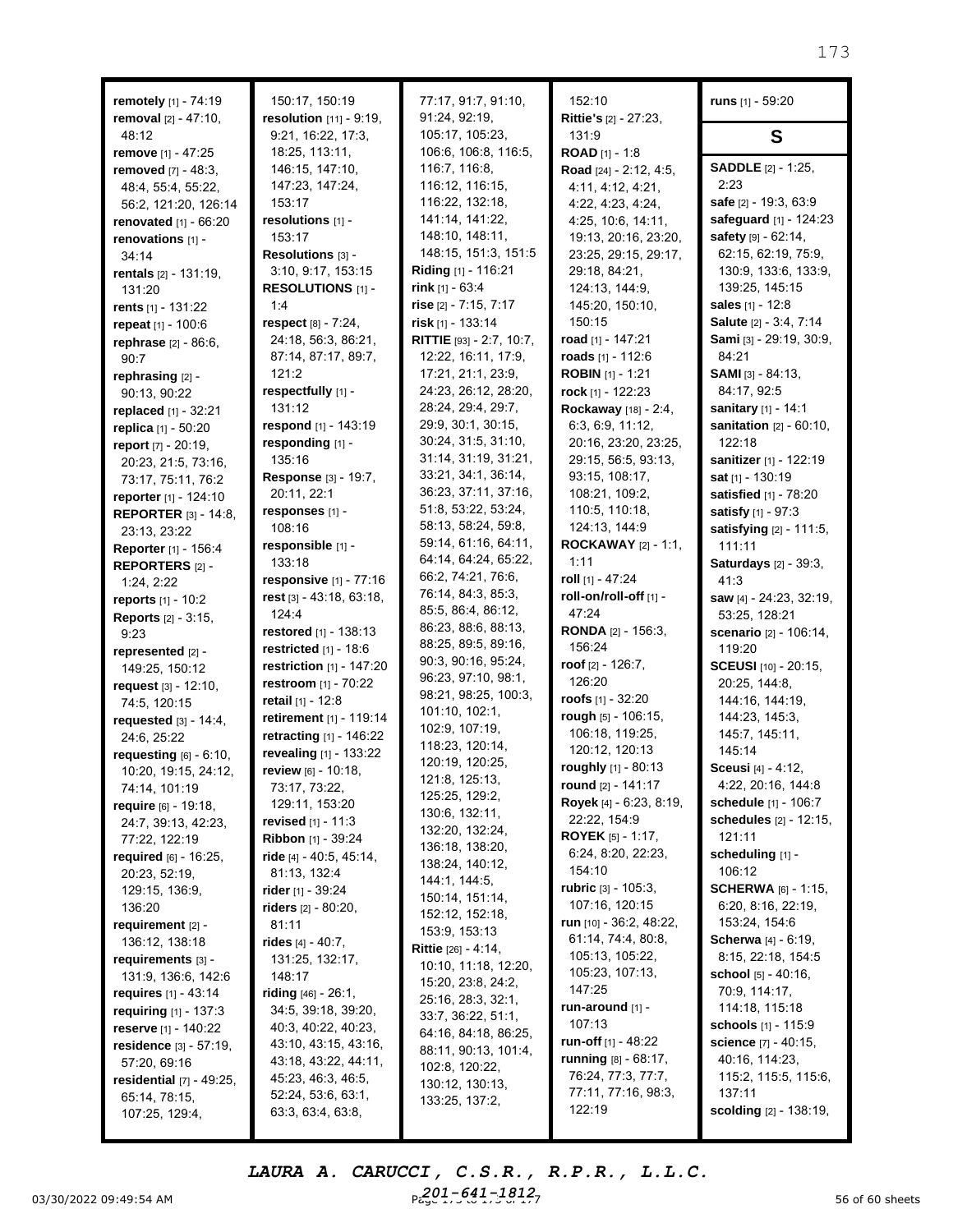| 138:21                          | services [3] - 56:9,         | 89:22, 133:18                | 29:5, 58:17, 58:20,                        | Sorry [3] - 37:11,           |
|---------------------------------|------------------------------|------------------------------|--------------------------------------------|------------------------------|
| <b>scraped</b> $[1] - 66:22$    | 111:18, 153:18               | simply [5] - 7:22, 38:4,     | 58:23, 59:3, 65:25,                        | 59:15, 84:11                 |
|                                 |                              |                              | 66:3, 66:24, 69:24,                        |                              |
| screen [2] - 32:3,              | session [2] - 57:14,         | 49:17, 61:8, 61:15           | 78:1, 79:9, 79:16,                         | sorry [9] - 17:9, 32:24,     |
| 125:19                          | 113:18                       | single $[2] - 111:25$ ,      |                                            | 71:1, 100:6, 114:6,          |
| se [1] - 100:15                 | sessions [1] - 53:11         | 135:19                       | 79:22, 79:25, 80:6,                        | 119:5, 120:4, 129:9,         |
| sealed [3] - 54:11,             | set [9] - 34:5, 44:5,        | sink $[4] - 60:12$ ,         | 80:10, 80:19, 80:23,                       | 139:15                       |
| 55:18, 60:15                    | 60:25, 77:4, 108:5,          | 122:14, 122:16,              | 81:2, 81:6, 81:16,                         | <b>sort</b> $[15] - 25:13$ , |
| season [3] - 42:22,             | 109:5, 128:5, 135:3,         | 122:17                       | 81:19, 81:24, 82:3,                        | 26:17, 26:23, 27:19,         |
| 104:9, 121:6                    | 156:9                        | Site [2] - 4:6, 12:1         | 82:7, 82:11, 82:20,                        | 28:7, 39:5, 42:17,           |
| seasonal [1] - 121:3            | setting [2] - 39:9,          | site $[42] - 11:3, 11:6,$    | 83:5, 83:9, 83:12,                         | 44:15, 103:11,               |
| Second [4] - 8:10,              | 134:19                       | 12:7, 12:8, 12:15,           | 83:15, 83:18, 83:21,                       | 105:2, 146:23,               |
| 153:24, 154:24,                 | settle [2] - 93:8, 96:3      | 13:10, 13:13, 13:16,         | 83:24, 84:8, 84:22,                        | 147:5, 147:16,               |
| 154:25                          | seven [3] - 70:6,            | 13:21, 13:23, 14:2,          | 84:25, 85:12,                              | 147:23, 151:4                |
| second [6] - 22:11,             | 80:14, 82:25                 | 14:6, 14:18, 14:23,          | 102:17, 102:25,                            | sounds [2] - 55:13,          |
| 22:12, 64:8, 124:15,            | Seven [1] - 80:6             | 15:1, 15:9, 15:18,           | 103:4, 103:9,                              | 105:6                        |
| 141:11, 153:23                  | seven-day-a-week [1]         | 18:10, 18:11, 18:19,         | 103:14, 104:7,                             | source [3] - 91:14,          |
| <b>SECRETARY</b> [1] -          | $-70.6$                      | 18:20, 19:17, 20:1,          | 109:23, 110:11,                            | 100:1, 100:9                 |
|                                 |                              | 24:9, 26:24, 28:18,          | 110:20, 112:23,                            | space [3] - 7:23, 63:9,      |
| 1:14                            | several [2] - 11:4, 44:9     | 44:14, 45:25, 50:1,          | 119:7, 119:11,                             | 145:4                        |
| <b>secretary</b> $[1] - 31:5$   | shack [1] - 32:14            |                              | 119:16, 121:1,                             |                              |
| Secretary [1] - 2:17            | Shall [1] - 110:22           | 52:10, 52:19, 54:25,         | 121:5, 121:12,                             | spans [1] - 36:2             |
| Section [2] - 109:6,            | share [1] - 108:13           | 56:2, 81:21, 91:4,           | 121:17, 123:1,                             | speaker/Witness [1] -        |
| 109:7                           | shavings [2] - 55:16,        | 91:11, 91:13, 99:8,          |                                            | 4:7                          |
| See [1] - 88:6                  | 55:20                        | 104:6, 106:15,               | 123:20, 124:7,                             | speaking [5] - 34:19,        |
| see [27] - 17:5, 18:18,         | shed [1] - 61:14             | 110:2, 119:19                | 124:11, 125:21,                            | 83:16, 136:16,               |
| 20:4, 20:19, 27:4,              | shelf [1] - 55:20            | <b>SITE</b> $[1] - 1:10$     | 140:17, 141:3,                             | 146:8, 146:10                |
| 27:22, 28:9, 33:18,             | <b>SHELLEY</b> [1] - 2:17    | siting [1] - 86:17           | 144:4, 144:7,                              | specific [14] - 13:1,        |
| 52:25, 60:7, 60:11,             | Shelley [1] - 22:13          | sits [1] - 54:6              | 145:17, 149:17,                            | 15:15, 19:9, 46:1,           |
| 63:15, 66:7, 76:2,              | shift [1] - 107:1            | sitting [2] - 50:18,         | 149:22, 150:2,                             | 87:12, 87:18, 87:22,         |
| 79:2, 79:25, 87:21,             | shipping [1] - 122:3         | 51:3                         | 150:7, 150:11,                             | 89:20, 107:4,                |
| 89:10, 90:17,                   | <b>SHIVAS</b> [1] - 2:2      | <b>situated</b> $[1] - 49:3$ | 152:1, 152:4, 152:8,                       | 110:13, 111:22,              |
| 101:10, 103:19,                 |                              | situation [1] - 135:23       | 152:20, 153:2,                             | 146:8, 146:14,               |
| 112:14, 126:10,                 | shorter [1] - 149:19         | $six$ [1] - 43:17            | 153:7, 153:16,                             | 147:11                       |
| 126:13, 126:15,                 | show [8] - 35:4, 46:23,      | size $[4] - 58:4, 78:9,$     | 153:22, 153:25,                            | specifically [3] -           |
| 134:13, 140:11                  | 58:9, 61:7, 133:19,          | 78:10, 144:20                | 154:2, 154:14,                             | 12:13, 33:14, 110:25         |
| Seeing [3] - 9:15,              | 133:21, 136:9,               | skeletons [1] - 34:15        | 154:18, 154:21,                            | specifically [1] - 17:8      |
| 20:12, 22:2                     | 136:12                       | sky [1] - 49:22              | 154:24, 155:1, 155:3                       | specifies [1] - 113:11       |
|                                 | showed [1] - 66:17           |                              | Smolinski [5] - 4:17,                      | speculation [1] -            |
| seeing [1] - 110:3              | shower [1] - 67:10           | slaughter [1] - 36:7         | 6:15, 8:11, 22:14,                         | 120:17                       |
| seeking [1] - 116:4             | showers [8] - 67:4,          | sleep [1] - 42:13            | 154:1                                      |                              |
| seem [2] - 24:10,               | 67:6, 67:7, 67:12,           | slide [1] - 58:9             | snapshot [1] - 121:9                       | spend [2] - 25:16,           |
| 24:19                           | 67:18, 67:20                 | slides [1] - 61:6            | so [6] - 19:19, 19:22,                     | 62:9                         |
| sell [8] - 36:12, 36:13,        | showing [3] - 54:16,         | sliding [1] - 60:5           | 114:15, 118:22,                            | spent $[2] - 10:14$ ,        |
| 45:1, 52:1, 52:2,               | 56:19, 136:11                | slight [1] - 106:9           | 132:21, 149:7                              | 153:11                       |
| 97:17, 104:17,                  | shown $[5] - 17:11$ ,        | slightly [1] - 142:5         |                                            | spindled [1] - 79:6          |
| 104:21                          | 17:19, 19:16, 60:20,         | slot $[1] - 41:13$           | <b>So.</b> [1] - 95:2<br>solar [1] - 51:11 | spindles $[1]$ - 79:3        |
| selling [1] - 52:4              | 91:4                         | slots $[2] - 41:10, 81:8$    |                                            | spoken [1] - 54:20           |
| semantics [1] - 95:25           | <b>shows</b> [1] - 55:8      | slow $[1] - 85:11$           | sold [9] - 45:1, 51:24,                    | spot [1] - 110:19            |
| send $[3] - 51:6, 73:12,$       | shut [1] - 96:5              | small $[1] - 55:19$          | 99:14, 99:19, 99:21,                       | spouts [1] - 60:8            |
| 74:9                            | <b>shutting</b> [1] - 152:22 | smell [2] - 56:3, 56:4       | 104:12, 104:13,                            | spread [1] - 55:25           |
| <b>sense</b> $[3] - 24:20,$     | <b>side</b> [4] - 60:19,     | SMOLINSKI [122] -            | 104:16                                     | <b>Spring</b> [2] - 2:12,    |
| 146:24, 147:18                  | 122:14, 126:10,              | 1:12, 6:2, 6:6, 6:16,        | solemnly [1] - 23:15                       | 14:11                        |
| sensor [1] - 50:11              |                              | 7:15, 7:19, 8:4, 8:12,       | solution [1] - 16:16                       | <b>Springs</b> $[1] - 2:3$   |
| <b>sent</b> [1] - 15:18         | 126:18                       | 9:8, 9:12, 9:18, 10:1,       | someone [1] - 146:11                       | springtime [1] - 149:4       |
| separate [2] - 109:11,          | <b>sided</b> $[1] - 33:3$    | 11:8, 12:20, 13:4,           | <b>sometimes</b> [3] - 35:9,               | stable [2] - 10:22,          |
| 109:16                          | sides $[1] - 60:2$           | 14:13, 16:20, 17:18,         | 41:1, 53:19                                | 82:24                        |
| <b>sequential</b> $[1] - 27:10$ | siding [1] - 66:22           |                              | <b>Sometimes</b> [1] - 42:17               | stabled [2] - 82:16,         |
|                                 | sign [7] - 50:15, 50:18,     | 18:21, 19:4, 19:8,           | <b>somewhat</b> [2] - 24:24,               | 82:18                        |
| <b>series</b> $[4] - 10:23$ ,   | 50:19, 50:22, 50:23,         | 19:23, 20:3, 20:6,           | 87:18                                      |                              |
| 31:15, 37:1, 71:6               | 51:2, 51:9                   | 20:9, 20:12, 20:21,          | somewhere [3] -                            | stables [3] - 11:20,         |
| service [1] - 140:1             | significant [2] - 32:17,     | 21:24, 22:2, 22:10,          | 64:22, 80:17, 123:11                       | 18:12, 82:22                 |
| Service [1] - 141:25            | 39:15                        | 22:13, 22:15, 23:8,          | soon $[1] - 76:13$                         | staff [3] - 106:17,          |
| serviceable [1] - 32:21         | simple [3] - 77:9,           | 28:1, 28:23, 29:1,           |                                            | 106:24, 106:25               |

57 of 60 sheets **Page 174 to 174 of 174 of 174 of 174 of 174 of 174 of 174 of 177 of 177 of 177 of 177 of 177 of 177 of 177 of 177 of 177 of 177 of 177 of 177 of 177 of 177 of 177 of 177 of 177 of 177 of 177 of 178 of 178** *LAURA A. CARUCCI, C.S.R., R.P.R., L.L.C.* Paye 1, -641-1812<sub>7</sub>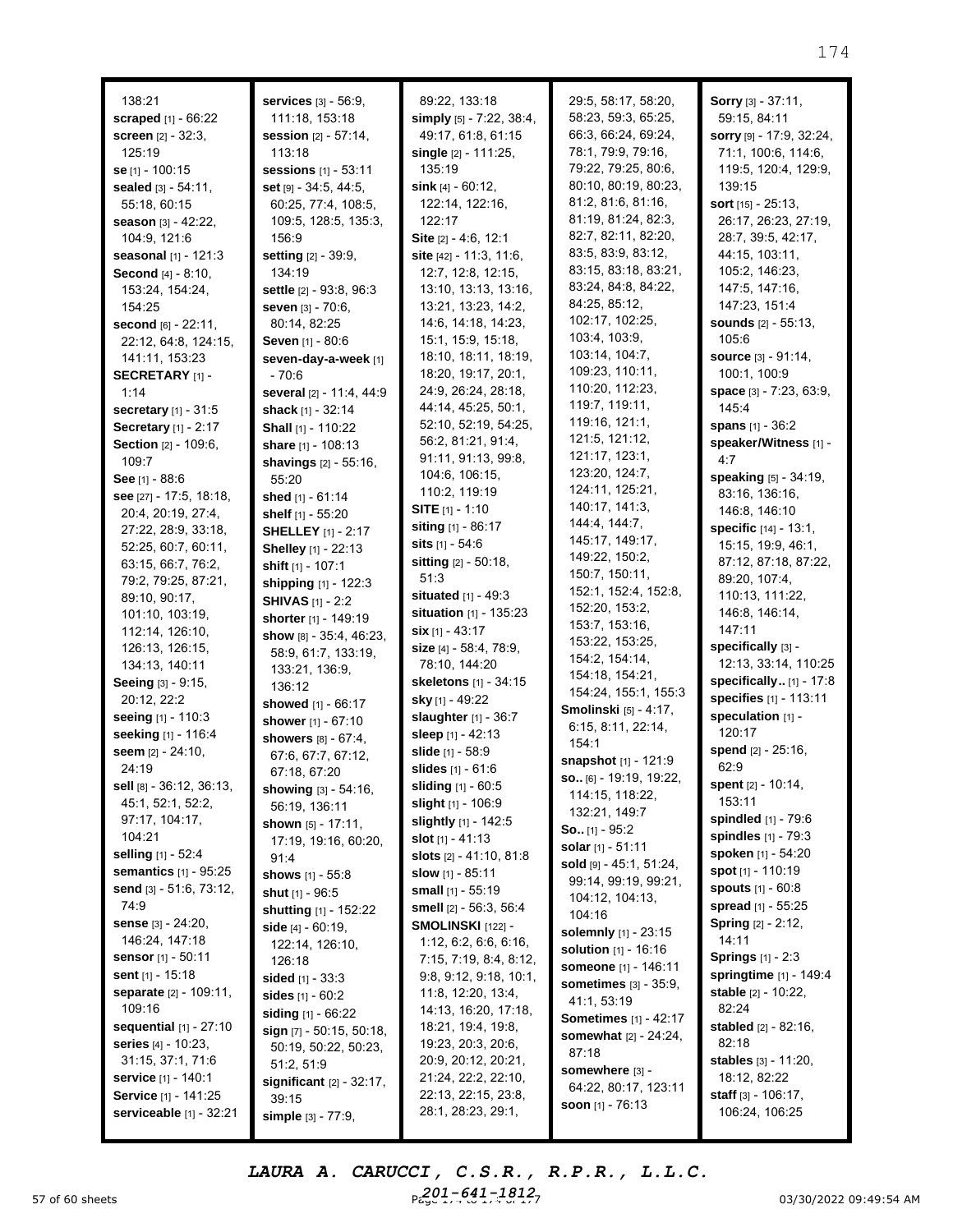| <b>stagger</b> $[1] - 85:9$<br><b>staggered</b> [1] - 85:6 | <b>Storage</b> [1] - 36:25<br><b>store</b> [1] - 60:17 | 26:17, 135:10<br><b>summer</b> [13] - 39:3,       | 22:21, 121:15,<br>121:18, 121:25,                       | tend [2] - 40:7, 64:2<br><b>term</b> $[4] - 50:7, 55:3,$ |
|------------------------------------------------------------|--------------------------------------------------------|---------------------------------------------------|---------------------------------------------------------|----------------------------------------------------------|
| stairs [1] - 128:5                                         | stored [5] - 12:7,                                     | 41:4, 41:7, 43:9,                                 | 122:6, 122:13,                                          | 97:21, 151:15                                            |
| stall [11] - 48:20, 58:8,                                  | 47:21, 47:22, 69:11,                                   | 53:9, 53:10, 55:4,                                | 122:20, 122:25,                                         | terminology [1] -                                        |
| 59:22, 60:13, 60:14,                                       | 69:14                                                  | 62:8, 70:8, 80:3,                                 | 154:8                                                   | 17:23                                                    |
| 61:11, 61:24, 83:6,                                        | <b>story</b> $[1] - 26:4$                              | 115:20, 119:24,                                   | Tahan [5] - 4:19, 6:21,                                 | terms [34] - 14:17,                                      |
| 83:8, 83:16, 145:8                                         | strategy [1] - 104:21                                  | 121:10                                            | 8:17, 22:20, 154:7                                      | 14:20, 16:4, 16:11,                                      |
| stalls [14] - 35:22,                                       | street [4] - 148:12,                                   | <b>summers</b> [1] - 70:5                         | tail [2] - 100:22,                                      | 25:20, 28:6, 28:13,                                      |
| 38:16, 60:2, 61:8,                                         | 148:15, 148:16,                                        | summons [2] - 17:14,                              | 101:14                                                  | 32:23, 35:18, 44:12,                                     |
| 61:9, 61:13, 61:14,                                        | 149:2                                                  | 146:21                                            | <b>talks</b> $[1] - 27:10$                              | 51:24, 54:15, 56:8,                                      |
| 61:15, 61:25, 83:1,                                        | Street [1] - 2:7                                       | summonsed [1] -                                   | taper [1] - 141:22                                      | 59:25, 61:17, 62:1,                                      |
| 107:14, 144:20,                                            | strictly [4] - 36:8.                                   | 96:20                                             | tasting [1] - 67:3                                      | 62:4, 62:14, 62:15,                                      |
| 144:25, 145:4                                              | 45:20, 45:21, 57:19                                    | <b>Sundays</b> [2] - 39:3,                        | taught $[1] - 105:25$                                   | 62:19, 65:21, 80:7,                                      |
| <b>standard</b> $[1] - 64:1$                               | structure [15] - 18:6,                                 | 41:4                                              | $\textbf{tax}$ [3] - 93:23, 94:2,                       | 80:12, 80:20, 82:3,                                      |
| standards [2] -                                            | 18:7, 18:10, 18:15,                                    | <b>SUNNYSIDE</b> [1] - 1:6                        | 95:19                                                   | 85:5, 88:2, 101:17,                                      |
| 114:15, 142:15                                             | 18:19, 54:6, 54:9,                                     | <b>Sunnyside [1] - 3:13</b>                       | <b>taxation</b> $[3] - 95:14$ ,                         | 101:19, 103:17,                                          |
| <b>standing</b> $[1] - 27:5$                               | 58:4, 61:9, 61:22,                                     | sunset [1] - 117:23                               | 111:7, 111:13                                           | 135:8, 147:3, 149:1                                      |
| standpoint [2] -                                           | 121:21, 121:23,                                        | supermajority [1] -                               | teach [9] - 35:7, 40:4,                                 | <b>territory</b> $[1] - 26:9$                            |
| 101:17, 101:23                                             | 122:2, 127:2                                           | 24:11                                             | 43:17, 43:19,                                           | Terry [2] - 56:23, 57:4                                  |
| <b>start</b> $[8] - 21:19$ ,                               | structures [12] -                                      | supervised [2] -                                  | 114:16, 114:21,                                         | testified [9] - 16:17,                                   |
| 26:17, 28:3, 31:24,                                        | 10:21, 11:19, 18:11,                                   | 123:3, 123:7                                      | 115:9, 118:16,                                          | 20:4, 20:24, 26:21,                                      |
| 56:19, 56:20, 80:16,                                       | 18:12, 30:11, 30:13,                                   | supplement [2] -                                  | 150:25                                                  | 64:19, 69:25, 87:4,                                      |
| 97:14                                                      | 32:24, 33:1, 58:3,                                     | 100:16, 152:15                                    | teacher [15] - 40:15,                                   | 97:15, 134:20                                            |
| state [5] - 13:25, 16:4,                                   | 61:17, 61:20, 138:6                                    | supplemental [1] -                                | 40:16, 56:22, 56:23,                                    | <b>testifies</b> $[1] - 23:21$                           |
| 23:23, 126:3, 126:6                                        | <b>student</b> [1] - 46:3                              | 20:23                                             | 113:25, 114:3,                                          | <b>testify</b> $[3] - 21:8$ ,                            |
| State [14] - 14:3.                                         | students [2] - 57:11,                                  | supplementary [2] -                               | 115:4, 115:8,                                           | 64:18, 140:12                                            |
| 15:23, 16:25, 19:11,                                       | 57:14                                                  | 100:18, 101:3                                     | 115:12, 118:13,                                         | testimony [44] - 12:13,                                  |
| 72:22, 73:7, 73:11,                                        | study [4] - 20:19, 68:6,                               | <b>supplies</b> [1] - 47:7                        | 136:2, 136:5, 137:5,                                    | 12:19, 13:3, 21:20,                                      |
| 74:5, 74:13, 74:16,                                        | 68:7, 81:25                                            | <b>supply</b> [1] - 35:4                          | 137:10, 151:2                                           | 23:16, 24:3, 25:2,                                       |
| 74:18, 93:3, 109:21,                                       | stuff [11] - 32:21, 57:9,                              | support [2] - 7:21,                               | <b>teachers</b> $[2] - 57:17$ ,                         | 25:6, 25:11, 26:9,                                       |
| 156:4                                                      | 57:10, 62:13, 62:22,                                   | 90:5                                              | 133:7                                                   | 28:22, 64:10, 64:13,                                     |
| State's [1] - 111:21                                       | 65:13, 65:14, 69:20,                                   | supported [2] - 126:7,                            | teaches $[1] - 40:16$                                   | 64:21, 66:1, 67:1,                                       |
| statement [1] - 138:20                                     | 73:4, 86:13, 145:25                                    | 126:21                                            | teaching [2] - 35:2,                                    | 67:6, 69:20, 86:1,                                       |
| stating [1] - 73:3                                         | style [1] - 40:5                                       | <b>supporting</b> [1] - 126:7                     | 115:12                                                  | 90:10, 90:21, 103:5,<br>103:11, 103:15,                  |
| stations [1] - 122:18                                      | subcode [1] - 129:11                                   | supports [3] - 126:9,                             | technical [3] - 37:11,                                  | 104:11, 107:23,                                          |
| <b>statute</b> [3] - 17:7,                                 | Subject [1] - 87:15                                    | 126:16, 127:2                                     | 58:25, 59:2                                             | 123:23, 123:25,                                          |
| 24:12, 83:2                                                | <b>subject</b> [6] - 15:19,<br>16:8, 74:25, 87:8,      | supposed [3] - 92:25,                             | <b>Technical</b> $[1]$ - 2:19<br>technology [1] - 55:14 | 124:9, 124:20,                                           |
| statutory [1] - 65:20                                      | 101:23, 118:18                                         | 144:1, 147:8                                      | <b>TEETER</b> [13] - 19:12,                             | 125:6, 127:16,                                           |
| stay [3] - 52:19, 52:25,<br>53:18                          | submission $[2]$ - 13:9,                               | supposedly [1] -<br>13:18                         | 19:25, 20:5, 20:8,                                      | 129:3, 133:22,                                           |
|                                                            | 31:12                                                  |                                                   | 140:23, 141:5,                                          | 135:15, 135:21,                                          |
| <b>stays</b> $[2] - 48:20$ ,<br>53:13                      | submit [5] - 21:5,                                     | <b>surround</b> [1] - 124:25<br>surrounding [4] - | 141:18, 141:24,                                         | 138:16, 140:20,                                          |
| stenographically [1] -                                     | 54:15, 79:21,                                          | 45:15, 137:18,                                    | 142:20, 143:1,                                          | 152:2, 152:15,                                           |
| 156:7                                                      | 120:19, 120:22                                         | 142:13, 147:5                                     | 143:5, 143:13,                                          | 152:23, 156:7                                            |
| <b>step</b> $[3] - 24:20,$                                 | <b>Submitted</b> $[2] - 5:7$ ,                         | <b>SUSAN</b> [1] - 1:17                           | 143:18                                                  | <b>that</b> [1] - 83:25                                  |
| 124:19                                                     | 37:7                                                   | suspect [1] - 27:5                                | Teeter [5] - 4:10, 4:21,                                | <b>THE</b> [4] - 1:3, 14:8,                              |
| <b>stickler</b> $[1]$ - 33:8                               | submitted [19] - 11:3.                                 | swear [4] - 23:10,                                | 19:12, 140:22,                                          | 23:13, 23:22                                             |
| <b>still</b> $[7] - 26:17, 28:21,$                         | 11:6, 17:20, 19:19,                                    | 23:11, 23:12, 23:15                               | 140:24                                                  | the $[2] - 60:12$ ,                                      |
| 28:22, 54:6, 62:5,                                         | 20:20, 21:7, 30:25,                                    | <b>swinging</b> [1] - 100:22                      | temporary [1] - 14:1                                    | 153:20                                                   |
| 129:9, 141:10                                              | 31:18, 36:19, 37:2,                                    | <b>switch</b> [1] - 50:13                         | ten [6] - 21:5, 39:25,                                  | theirs [1] - 151:19                                      |
| stings [1] - 69:1                                          | 51:17, 58:1, 58:15,                                    | <b>sworn</b> [1] - 23:21                          | 57:13, 113:18,                                          | themselves $[1]$ - 32:4                                  |
| stipulations [1] -                                         | 59:10, 117:1,                                          | <b>Sworn</b> [1] - 4:7                            | 118:6, 118:7                                            | Theoretically [1] -                                      |
| 145:24                                                     | 129:11, 129:16,                                        | system [1] - 56:5                                 | <b>TEN</b> $[7] - 2:18, 4:9,$                           | 146:22                                                   |
| <b>stone</b> $[1] - 63:6$                                  | 130:2, 143:6                                           |                                                   | 7:13, 18:23, 123:2,                                     | <b>theory</b> $[1] - 86:3$                               |
| stood [1] - 149:17                                         | <b>substance</b> [1] - 25:17                           | Т                                                 | 123:10, 123:17                                          | <b>THERE</b> [1] - 1:11                                  |
| stop $[3] - 123:22$ ,                                      | <b>succeed</b> [2] - 35:5,                             |                                                   | Ten [4] - 4:19, 7:12,                                   | thereabouts $[1]$ -                                      |
| 124:3, 147:15                                              | 100:20                                                 | tables [1] - 108:10                               | 18:21, 123:1                                            | 116:10                                                   |
| stopped [1] - 125:5                                        | suggest [2] - 14:5,                                    | tack $[2] - 60:1, 60:2$                           | Tenancy/Minor [1] -                                     | therefore [3] - 13:22,                                   |
| <b>storage</b> [2] - 48:18,                                | 25:4                                                   | <b>TAHAN</b> $[14] - 1:13$ ,                      | 12:1                                                    | 14:1, 51:21                                              |
| 60:23                                                      | suggesting [2] -                                       | 6:22, 8:8, 8:18, 22:7,                            | tenant [1] - 12:5                                       | They've [1] - 99:14                                      |

03/30/2022 09:49:54 AM  $P_{6.9}^{201}$   $P_{6.9}^{41}$   $P_{7.9}^{401}$   $P_{8.9}^{41}$   $P_{9.9}^{41}$   $P_{9.9}^{41}$   $P_{9.9}^{41}$   $P_{9.9}^{41}$   $P_{9.9}^{41}$   $P_{9.9}^{41}$   $P_{9.9}^{41}$   $P_{9.9}^{41}$   $P_{9.9}^{41}$   $P_{9.9}^{41}$   $P_{9.9}^{41}$  *LAURA A. CARUCCI, C.S.R., R.P.R., L.L.C. 201-641-1812*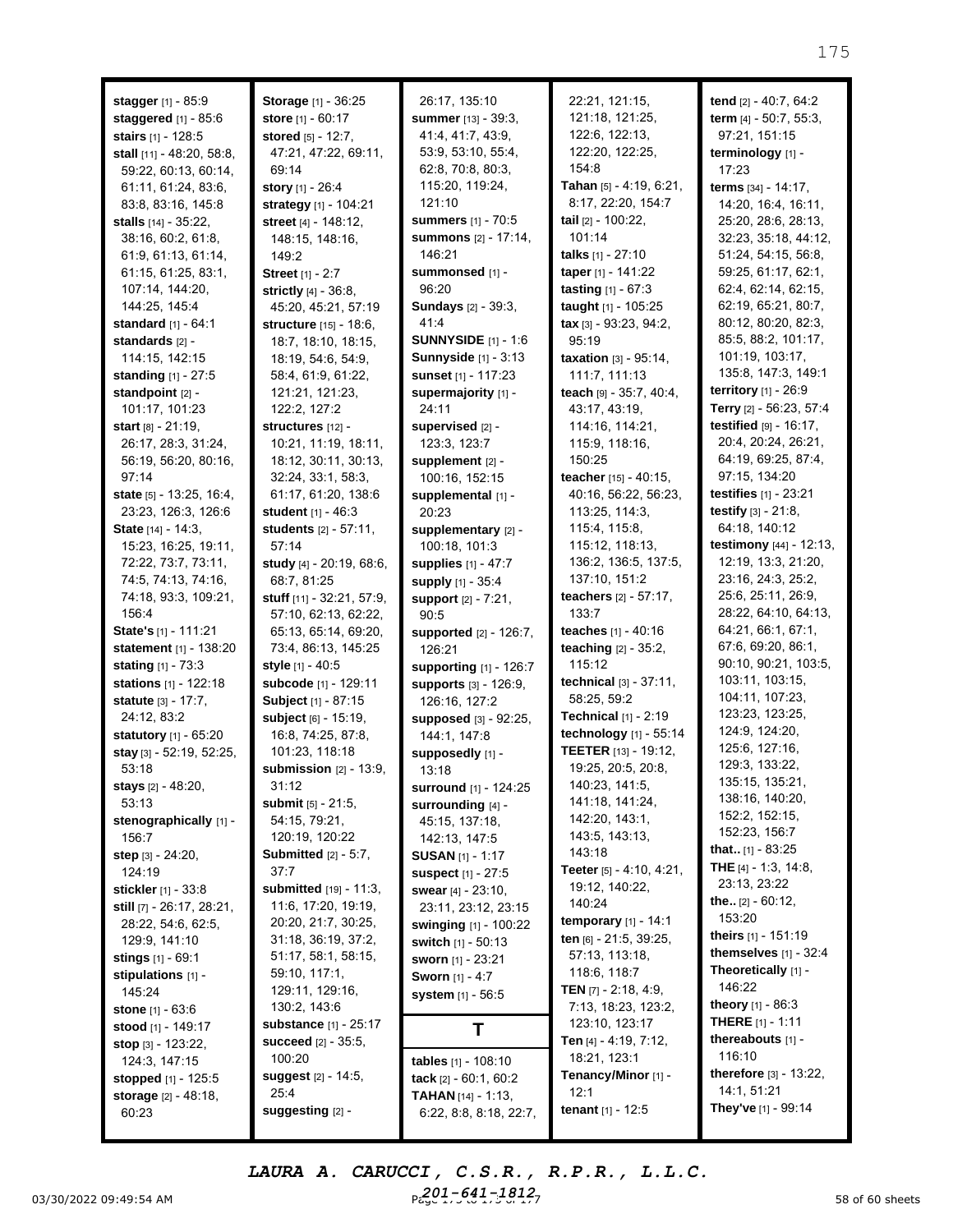| they've [2] - 75:16,                                                                                                                                                                                                                                                                                                                                               | tough [1] - 74:19                                                                                                                                                                                                                                                                                                                                                   | 59:17, 61:4, 120:4,                                                                                                                                                                                                                                                                                                                              | unearthing [1] - 34:14                                                                                                                                                                                                                                                                                   | 18:3, 24:9, 24:11,                                                                                                                                                                                                                                                                                                                |
|--------------------------------------------------------------------------------------------------------------------------------------------------------------------------------------------------------------------------------------------------------------------------------------------------------------------------------------------------------------------|---------------------------------------------------------------------------------------------------------------------------------------------------------------------------------------------------------------------------------------------------------------------------------------------------------------------------------------------------------------------|--------------------------------------------------------------------------------------------------------------------------------------------------------------------------------------------------------------------------------------------------------------------------------------------------------------------------------------------------|----------------------------------------------------------------------------------------------------------------------------------------------------------------------------------------------------------------------------------------------------------------------------------------------------------|-----------------------------------------------------------------------------------------------------------------------------------------------------------------------------------------------------------------------------------------------------------------------------------------------------------------------------------|
| 99:11                                                                                                                                                                                                                                                                                                                                                              | toward [1] - 151:5                                                                                                                                                                                                                                                                                                                                                  | 124:16, 132:14,                                                                                                                                                                                                                                                                                                                                  | Unfortunately [1] -                                                                                                                                                                                                                                                                                      | 24:16, 25:10, 25:21,                                                                                                                                                                                                                                                                                                              |
| thinks [2] - 16:2,                                                                                                                                                                                                                                                                                                                                                 | town [5] - 40:14,                                                                                                                                                                                                                                                                                                                                                   | 133:3, 133:16,                                                                                                                                                                                                                                                                                                                                   | 95:6                                                                                                                                                                                                                                                                                                     | 26:5, 27:15, 27:18,                                                                                                                                                                                                                                                                                                               |
| 96:19                                                                                                                                                                                                                                                                                                                                                              | 62:16, 73:18, 78:12,                                                                                                                                                                                                                                                                                                                                                | 133:20, 135:13,                                                                                                                                                                                                                                                                                                                                  | unfortunately [1] -                                                                                                                                                                                                                                                                                      | 28:16, 101:20,                                                                                                                                                                                                                                                                                                                    |
| thoroughbreds [1] -                                                                                                                                                                                                                                                                                                                                                | 83:2                                                                                                                                                                                                                                                                                                                                                                | 137:14                                                                                                                                                                                                                                                                                                                                           | 51:20                                                                                                                                                                                                                                                                                                    | 101:22                                                                                                                                                                                                                                                                                                                            |
| 144:18                                                                                                                                                                                                                                                                                                                                                             | Town $[1] - 72:25$                                                                                                                                                                                                                                                                                                                                                  | Tucker [2] - 4:20,                                                                                                                                                                                                                                                                                                                               | unhappy [1] - 87:20                                                                                                                                                                                                                                                                                      | Variance [1] - 3:14                                                                                                                                                                                                                                                                                                               |
| Thoroughbreds [1] -                                                                                                                                                                                                                                                                                                                                                | <b>TOWNSHIP</b> $[2] - 1:1$ ,                                                                                                                                                                                                                                                                                                                                       | 124:12                                                                                                                                                                                                                                                                                                                                           | unhealthy $[1] - 40:18$                                                                                                                                                                                                                                                                                  | Variance/"C [1] - 4:6                                                                                                                                                                                                                                                                                                             |
| 144:19                                                                                                                                                                                                                                                                                                                                                             | 1:11                                                                                                                                                                                                                                                                                                                                                                | <b>TUESDAY</b> [1] - 1:2                                                                                                                                                                                                                                                                                                                         | unit [4] - 111:2, 111:8,                                                                                                                                                                                                                                                                                 | VARIANCE/"C[1]-                                                                                                                                                                                                                                                                                                                   |
| three [23] - 19:17,                                                                                                                                                                                                                                                                                                                                                | Township [18] - 6:3,                                                                                                                                                                                                                                                                                                                                                | turn [7] - 48:13, 54:7,                                                                                                                                                                                                                                                                                                                          | 111:14, 112:2                                                                                                                                                                                                                                                                                            | 1:9                                                                                                                                                                                                                                                                                                                               |
| 30:14, 38:14, 41:2,                                                                                                                                                                                                                                                                                                                                                | 6:9, 11:13, 16:25,                                                                                                                                                                                                                                                                                                                                                  | 66:5, 85:2, 102:18,                                                                                                                                                                                                                                                                                                                              | unless [5] - 15:4,                                                                                                                                                                                                                                                                                       | Variance/"D [1] - 4:6                                                                                                                                                                                                                                                                                                             |
| 45:10, 45:12, 48:20,                                                                                                                                                                                                                                                                                                                                               | 20:17, 93:13,                                                                                                                                                                                                                                                                                                                                                       | 140:3, 140:6                                                                                                                                                                                                                                                                                                                                     | 64:16, 87:3, 96:7,                                                                                                                                                                                                                                                                                       | VARIANCE/"D[1] -                                                                                                                                                                                                                                                                                                                  |
| 61:8, 61:11, 61:12,                                                                                                                                                                                                                                                                                                                                                | 108:17, 108:21,                                                                                                                                                                                                                                                                                                                                                     | turtles [1] - 142:3                                                                                                                                                                                                                                                                                                                              | 144:5                                                                                                                                                                                                                                                                                                    | 1:9                                                                                                                                                                                                                                                                                                                               |
| 61:14, 61:15, 63:13,                                                                                                                                                                                                                                                                                                                                               | 109:2, 110:5,                                                                                                                                                                                                                                                                                                                                                       | twelve [1] - 79:1                                                                                                                                                                                                                                                                                                                                | Unless [1] - 87:6                                                                                                                                                                                                                                                                                        | Variance/Minor [1] -                                                                                                                                                                                                                                                                                                              |
| 73:13, 73:24, 83:19,                                                                                                                                                                                                                                                                                                                                               | 110:18, 111:22,                                                                                                                                                                                                                                                                                                                                                     | twice [2] - 45:14,                                                                                                                                                                                                                                                                                                                               | unrelated [1] - 138:1                                                                                                                                                                                                                                                                                    | 4:6                                                                                                                                                                                                                                                                                                                               |
| 84:9, 99:10, 107:10,                                                                                                                                                                                                                                                                                                                                               | 112:17, 112:20,                                                                                                                                                                                                                                                                                                                                                     | 115:19                                                                                                                                                                                                                                                                                                                                           | untack [1] - 40:8                                                                                                                                                                                                                                                                                        | <b>VARIANCE/MINOR [1]</b>                                                                                                                                                                                                                                                                                                         |
| 109:11, 111:19,                                                                                                                                                                                                                                                                                                                                                    | 144:9, 146:4, 146:19                                                                                                                                                                                                                                                                                                                                                | Two [1] - 99:24                                                                                                                                                                                                                                                                                                                                  | up [58] - 11:5, 16:16,                                                                                                                                                                                                                                                                                   | - 1:10                                                                                                                                                                                                                                                                                                                            |
| 127:10, 127:12                                                                                                                                                                                                                                                                                                                                                     | Township's [1] -                                                                                                                                                                                                                                                                                                                                                    | two [25] - 14:23,                                                                                                                                                                                                                                                                                                                                | 27:8, 30:16, 32:3,                                                                                                                                                                                                                                                                                       | variances [1] - 25:19                                                                                                                                                                                                                                                                                                             |
| <b>Three</b> $[5]$ - 83:23,                                                                                                                                                                                                                                                                                                                                        | 93:15                                                                                                                                                                                                                                                                                                                                                               | 17:21, 41:2, 41:10,                                                                                                                                                                                                                                                                                                                              | 33:18, 33:24, 34:5,                                                                                                                                                                                                                                                                                      | varieties [2] - 46:21,                                                                                                                                                                                                                                                                                                            |
| 83:24, 127:11,                                                                                                                                                                                                                                                                                                                                                     | tractor [6] - 47:25,                                                                                                                                                                                                                                                                                                                                                | 46:5, 47:15, 50:23,                                                                                                                                                                                                                                                                                                                              | 35:23, 36:17, 40:2,                                                                                                                                                                                                                                                                                      | 46:24                                                                                                                                                                                                                                                                                                                             |
| 152:18, 152:19                                                                                                                                                                                                                                                                                                                                                     | 131:22, 131:24,                                                                                                                                                                                                                                                                                                                                                     | 60:5, 63:15, 70:3,                                                                                                                                                                                                                                                                                                                               | 44:5, 48:19, 49:7,                                                                                                                                                                                                                                                                                       | various [5] - 10:21,                                                                                                                                                                                                                                                                                                              |
| three-stall [2] - 48:20,                                                                                                                                                                                                                                                                                                                                           | 131:25, 132:4,                                                                                                                                                                                                                                                                                                                                                      | 70:10, 72:10, 72:12,                                                                                                                                                                                                                                                                                                                             | 52:18, 52:22, 55:2,                                                                                                                                                                                                                                                                                      | 24:6, 24:7, 34:21,                                                                                                                                                                                                                                                                                                                |
| 61:11                                                                                                                                                                                                                                                                                                                                                              | 132:17                                                                                                                                                                                                                                                                                                                                                              | 75:14, 83:22, 93:16,                                                                                                                                                                                                                                                                                                                             | 55:21, 56:19, 57:25,                                                                                                                                                                                                                                                                                     | 146:21                                                                                                                                                                                                                                                                                                                            |
| throughout [2] -                                                                                                                                                                                                                                                                                                                                                   | tractors [2] - 47:19,                                                                                                                                                                                                                                                                                                                                               | 95:3, 97:5, 105:25,                                                                                                                                                                                                                                                                                                                              | 58:16, 59:6, 60:25,                                                                                                                                                                                                                                                                                      | Veenstra [2] - 3:12,                                                                                                                                                                                                                                                                                                              |
| 120:7, 120:10                                                                                                                                                                                                                                                                                                                                                      | 69:15                                                                                                                                                                                                                                                                                                                                                               | 107:5, 121:15,                                                                                                                                                                                                                                                                                                                                   | 61:13, 61:24, 61:25,                                                                                                                                                                                                                                                                                     | 9:20                                                                                                                                                                                                                                                                                                                              |
| tie [2] - 88:4, 88:20                                                                                                                                                                                                                                                                                                                                              | traditional $[1]$ - $62:22$                                                                                                                                                                                                                                                                                                                                         | 134:8, 134:17,                                                                                                                                                                                                                                                                                                                                   | 62:2, 62:12, 63:7,                                                                                                                                                                                                                                                                                       | <b>VEENSTRA</b> [1] - 1:5                                                                                                                                                                                                                                                                                                         |
| <b>timber</b> $[1] - 98:3$                                                                                                                                                                                                                                                                                                                                         | traffic [12] - 20:19,                                                                                                                                                                                                                                                                                                                                               | 134:19, 152:17                                                                                                                                                                                                                                                                                                                                   | 66:4, 70:1, 74:15,                                                                                                                                                                                                                                                                                       | vege [1] - 48:15                                                                                                                                                                                                                                                                                                                  |
| Timbering [1] - 97:21                                                                                                                                                                                                                                                                                                                                              | 21:2, 47:13, 68:5,                                                                                                                                                                                                                                                                                                                                                  | twofold [1] - 39:21                                                                                                                                                                                                                                                                                                                              | 80:16, 85:4, 88:7,                                                                                                                                                                                                                                                                                       | vegetation [1] - 39:16                                                                                                                                                                                                                                                                                                            |
| <b>timbering</b> $[1] - 98:1$                                                                                                                                                                                                                                                                                                                                      | 68:7, 81:25, 82:10,                                                                                                                                                                                                                                                                                                                                                 | type [7] - 12:25, 30:12,                                                                                                                                                                                                                                                                                                                         | 91:7, 102:8, 104:23,                                                                                                                                                                                                                                                                                     | vehicles [4] - 49:10,                                                                                                                                                                                                                                                                                                             |
| <b>TIMOTHY</b> $[1]$ - 1:15                                                                                                                                                                                                                                                                                                                                        | 90:4, 90:19, 123:19,                                                                                                                                                                                                                                                                                                                                                | 40:25, 44:4, 74:14,                                                                                                                                                                                                                                                                                                                              | 108:4, 108:5,                                                                                                                                                                                                                                                                                            | 52:9, 81:21, 82:4                                                                                                                                                                                                                                                                                                                 |
| toads $[1] - 142:3$                                                                                                                                                                                                                                                                                                                                                | 152:13                                                                                                                                                                                                                                                                                                                                                              | 91:17, 117:12                                                                                                                                                                                                                                                                                                                                    | 111:25, 120:6,                                                                                                                                                                                                                                                                                           | versatile [1] - 54:9                                                                                                                                                                                                                                                                                                              |
| today [1] - 87:21                                                                                                                                                                                                                                                                                                                                                  | trail [2] - 40:7, 148:16                                                                                                                                                                                                                                                                                                                                            | types [3] - 46:19, 47:6,                                                                                                                                                                                                                                                                                                                         | 122:4, 123:12,                                                                                                                                                                                                                                                                                           | vessel [1] - 122:10                                                                                                                                                                                                                                                                                                               |
| together [3] - 53:20,                                                                                                                                                                                                                                                                                                                                              | trails [1] - 148:18                                                                                                                                                                                                                                                                                                                                                 | 147:1                                                                                                                                                                                                                                                                                                                                            | 123:21, 124:17,                                                                                                                                                                                                                                                                                          | via $[5] - 3:3, 6:5, 6:13,$                                                                                                                                                                                                                                                                                                       |
| 103:25, 120:16                                                                                                                                                                                                                                                                                                                                                     | training $[2] - 38:22$ ,                                                                                                                                                                                                                                                                                                                                            | typical [6] - 50:13,                                                                                                                                                                                                                                                                                                                             | 125:5, 128:1,                                                                                                                                                                                                                                                                                            | 74:1, 147:21                                                                                                                                                                                                                                                                                                                      |
| toilet $[13] - 54:8, 55:1,$                                                                                                                                                                                                                                                                                                                                        | 131:17                                                                                                                                                                                                                                                                                                                                                              | 56:10, 56:16, 69:9,                                                                                                                                                                                                                                                                                                                              | 133:12, 136:10,                                                                                                                                                                                                                                                                                          | VICE [14] - 1:13, 6:22,                                                                                                                                                                                                                                                                                                           |
| 55:3, 55:4, 55:15,                                                                                                                                                                                                                                                                                                                                                 | tranquility $[1]$ - 124:24                                                                                                                                                                                                                                                                                                                                          | 119:23, 120:10                                                                                                                                                                                                                                                                                                                                   | 136:11, 136:13,                                                                                                                                                                                                                                                                                          | 8:8, 8:18, 22:7,                                                                                                                                                                                                                                                                                                                  |
| 55:18, 56:5, 121:22,                                                                                                                                                                                                                                                                                                                                               | transcript [1] - 156:7                                                                                                                                                                                                                                                                                                                                              | Typically [2] - 56:18,                                                                                                                                                                                                                                                                                                                           | 141:5, 141:9,                                                                                                                                                                                                                                                                                            | 22:21, 121:15,                                                                                                                                                                                                                                                                                                                    |
| 121:23, 122:1,                                                                                                                                                                                                                                                                                                                                                     | <b>TRANSCRIPT</b> $[1] - 1:3$                                                                                                                                                                                                                                                                                                                                       | 106:24                                                                                                                                                                                                                                                                                                                                           | 145:18, 149:17,                                                                                                                                                                                                                                                                                          | 121:18, 121:25,                                                                                                                                                                                                                                                                                                                   |
| 122:9, 122:11                                                                                                                                                                                                                                                                                                                                                      | transgressions [1] -                                                                                                                                                                                                                                                                                                                                                | typically [7] - 12:24,                                                                                                                                                                                                                                                                                                                           | 151:24                                                                                                                                                                                                                                                                                                   | 122:6, 122:13,                                                                                                                                                                                                                                                                                                                    |
| toileting [1] - 55:23                                                                                                                                                                                                                                                                                                                                              | 88:8                                                                                                                                                                                                                                                                                                                                                                | 16:22, 44:4, 56:15,                                                                                                                                                                                                                                                                                                                              | <b>upper</b> $[3] - 60:17$ ,                                                                                                                                                                                                                                                                             | 122:20, 122:25,                                                                                                                                                                                                                                                                                                                   |
| toilets $[4] - 54:23$ ,                                                                                                                                                                                                                                                                                                                                            | transpired $[2]$ - 89:2,                                                                                                                                                                                                                                                                                                                                            | 105:6, 106:16,                                                                                                                                                                                                                                                                                                                                   | 61:13, 126:20                                                                                                                                                                                                                                                                                            | 154:8                                                                                                                                                                                                                                                                                                                             |
| 54:24, 55:9, 55:12<br>Tom $[1] - 152:12$<br><b>tonight</b> $[5] - 15:17$ ,                                                                                                                                                                                                                                                                                         | 89:18<br>traveling [1] - 120:6<br><b>treatment</b> $[2] - 93:23$ ,                                                                                                                                                                                                                                                                                                  | 119:19<br>U                                                                                                                                                                                                                                                                                                                                      | <b>uses</b> [29] - 13:1,<br>16:14, 24:24, 24:25,<br>25:6, 25:9, 26:18,<br>26:22, 34:21, 37:18,                                                                                                                                                                                                           | Vice $[1] - 4:19$<br>view [2] - 18:14, 87:8<br><b>violation</b> $[2] - 146:13$ ,                                                                                                                                                                                                                                                  |
| 21:13, 68:9, 110:8,<br>123:25<br>tonight's $[1] - 21:4$<br>took $[3] - 30:18$ , $33:3$ ,<br>139:18<br>tools $[2] - 35:12$ ,<br>35:13<br>top $[7] - 55:20, 61:3,$<br>119:13, 127:1,<br>127:13, 127:18,<br>130:18<br><b>topic</b> $[2] - 19:10$ ,<br>36:14<br><b>total</b> $[1]$ - 120:13<br><b>totally</b> $[1] - 30:18$<br>touch [1] - 42:19<br>touched [1] - 42:9 | 94:2<br>tree [2] - 46:20, 46:22<br>trees $[8] - 38:4, 42:18,$<br>98:14, 142:18,<br>142:20, 142:23,<br>143:2<br>trial $[1] - 86:24$<br><b>Troutman</b> $[2] - 21:3$ ,<br>152:13<br>truck [3] - 47:16, 48:4,<br>140:2<br>true [2] - 49:25, 156:6<br>truth [3] - 23:16, 23:17<br>try $[7] - 57:17, 57:25,$<br>59:16, 88:4, 123:14,<br>134:22<br>trying $[11] - 15:1$ , | ultimately [1] - 11:16<br>unattended $[1]$ - 123:9<br>uncle $[1] - 134:8$<br>uncles $[1] - 134:19$<br>under [14] - 19:17.<br>28:15, 28:16, 36:15,<br>49:22, 51:19, 55:18,<br>73:1, 73:3, 73:5,<br>95:16, 117:2, 129:8,<br>138:3<br>Understandable [1] -<br>82:11<br>understood [1] - 65:5<br>Understood [1] -<br>17:25<br>undertake [1] - 147:14 | 38:20, 42:7, 56:5,<br>81:2, 81:5, 94:7,<br>94:20, 96:9, 97:5,<br>100:15, 100:25,<br>101:1, 101:11,<br>109:3, 109:4, 109:5,<br>110:4, 136:22<br><b>utilized</b> [1] - 108:8<br>utilizing $[1] - 117:5$<br>V<br>vague [1] - 86:5<br><b>valid</b> $[3] - 51:22$ ,<br>101:8, 130:13<br>variance [14] - 17:7, | 146:18<br>violations $[2] - 86:17$ ,<br>146:10<br>virtually [1] - 118:19<br>visit $[1] - 49:6$<br>visiting [1] - 120:11<br>voice [2] - 124:14,<br>125:23<br>volunteer [8] - 107:6,<br>107:7, 107:9, 140:1,<br>151:12, 151:16,<br>151:18, 151:19<br>volunteered [1] -<br>151:25<br>volunteering [4] -<br>137:20, 151:10,<br>151:11 |

59 of 60 sheets **Page 176 to 176 to 176 of 177 of 176 to 176 to 176 of 177 of 177 of 177 of 177 of 177 of 177 of 1** *LAURA A. CARUCCI, C.S.R., R.P.R., L.L.C. 201-641-1812*